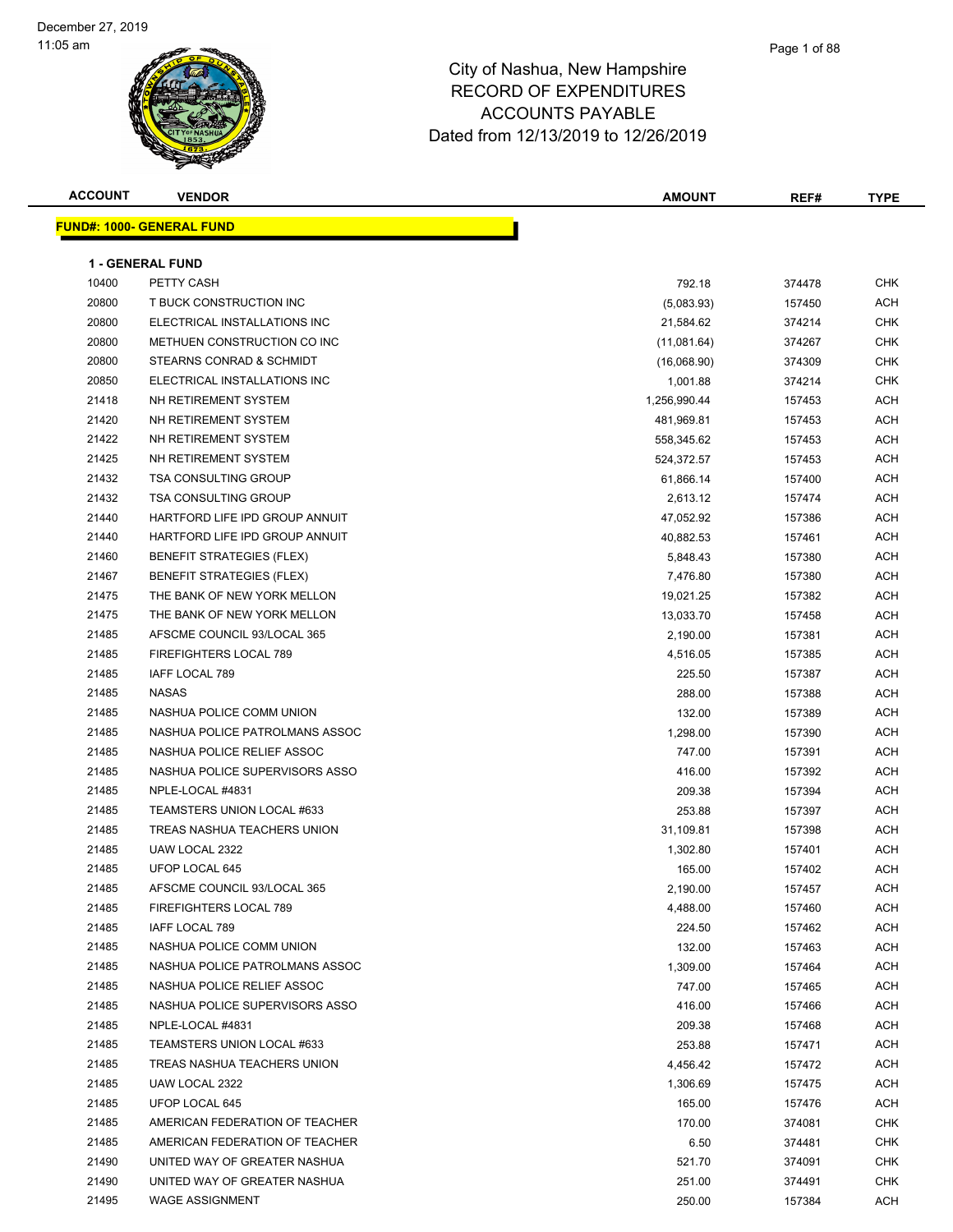| <b>ACCOUNT</b> | <b>VENDOR</b>                    | <b>AMOUNT</b> | REF#   | <b>TYPE</b> |
|----------------|----------------------------------|---------------|--------|-------------|
|                | <b>FUND#: 1000- GENERAL FUND</b> |               |        |             |
|                |                                  |               |        |             |
|                | 1 - GENERAL FUND                 |               |        |             |
| 21495          | <b>WAGE ASSIGNMENT</b>           | 311.88        | 157395 | <b>ACH</b>  |
| 21495          | <b>WAGE ASSIGNMENT</b>           | 259.00        | 157396 | <b>ACH</b>  |
| 21495          | <b>WAGE ASSIGNMENT</b>           | 300.00        | 157399 | ACH         |
| 21495          | <b>WAGE ASSIGNMENT</b>           | 311.88        | 157469 | ACH         |
| 21495          | <b>WAGE ASSIGNMENT</b>           | 259.00        | 157470 | ACH         |
| 21495          | <b>WAGE ASSIGNMENT</b>           | 300.00        | 157473 | <b>ACH</b>  |
| 21495          | <b>WAGE ASSIGNMENT</b>           | 673.65        | 374082 | <b>CHK</b>  |
| 21495          | <b>WAGE ASSIGNMENT</b>           | 100.00        | 374083 | <b>CHK</b>  |
| 21495          | <b>WAGE ASSIGNMENT</b>           | 149.76        | 374084 | <b>CHK</b>  |
| 21495          | <b>WAGE ASSIGNMENT</b>           | 155.00        | 374085 | <b>CHK</b>  |
| 21495          | <b>WAGE ASSIGNMENT</b>           | 104.00        | 374086 | <b>CHK</b>  |
| 21495          | <b>WAGE ASSIGNMENT</b>           | 75.00         | 374087 | <b>CHK</b>  |
| 21495          | <b>WAGE ASSIGNMENT</b>           | 1,326.39      | 374088 | <b>CHK</b>  |
| 21495          | <b>WAGE ASSIGNMENT</b>           | 11.54         | 374089 | <b>CHK</b>  |
| 21495          | <b>WAGE ASSIGNMENT</b>           | 110.79        | 374090 | <b>CHK</b>  |
| 21495          | <b>WAGE ASSIGNMENT</b>           | 94.83         | 374092 | <b>CHK</b>  |
| 21495          | <b>WAGE ASSIGNMENT</b>           | 621.93        | 374093 | <b>CHK</b>  |
| 21495          | <b>WAGE ASSIGNMENT</b>           | 199.12        | 374094 | <b>CHK</b>  |
| 21495          | <b>WAGE ASSIGNMENT</b>           | 673.66        | 374482 | <b>CHK</b>  |
| 21495          | <b>WAGE ASSIGNMENT</b>           | 100.00        | 374483 | <b>CHK</b>  |
| 21495          | <b>WAGE ASSIGNMENT</b>           | 155.00        | 374484 | <b>CHK</b>  |
| 21495          | <b>WAGE ASSIGNMENT</b>           | 104.00        | 374485 | <b>CHK</b>  |
| 21495          | <b>WAGE ASSIGNMENT</b>           | 25.00         | 374486 | <b>CHK</b>  |
| 21495          | <b>WAGE ASSIGNMENT</b>           | 1,222.15      | 374487 | <b>CHK</b>  |
| 21495          | <b>WAGE ASSIGNMENT</b>           | 11.54         | 374489 | <b>CHK</b>  |
| 21495          | <b>WAGE ASSIGNMENT</b>           | 131.74        | 374490 | <b>CHK</b>  |
| 21495          | <b>WAGE ASSIGNMENT</b>           | 94.83         | 374492 | <b>CHK</b>  |
| 21495          | <b>WAGE ASSIGNMENT</b>           | 80.82         | 374493 | <b>CHK</b>  |
| 21538          | NASHUA TEACHERS UNION            | 2,883.80      | 157393 | <b>ACH</b>  |
| 21538          | NASHUA TEACHERS UNION            | 73.62         | 157467 | ACH         |
| 21780          | <b>BANVILLE, LAURIE &amp;</b>    | 2,001.00      | 374439 | <b>CHK</b>  |
| 21780          | CITY OF NASHUA                   | 645.08        | 374440 | <b>CHK</b>  |
| 21780          | DIGITAL FEDERAL CREDIT UNION     | 2,122.67      | 374441 | CHK         |
| 21780          | LAW OFFICE OF JOSEPH A TORRA     | 4,920.72      | 374442 | CHK         |
| 21780          | MURRAY, ADAM T                   | 1,304.02      | 374443 | CHK         |
| 21780          | SMITH, PAULA E 2014 REV TRUST    | 83.78         | 374444 | CHK         |
| 21780          | SOUTHERN NH MEDICAL CENTER       | 177.07        | 374445 | CHK         |
| 21780          | WALKER, NATHANIEL E              | 2,987.31      | 374446 | CHK         |
| 21921          | STATE OF NH-MV                   | 13,072.11     | 157374 | <b>ACH</b>  |
| 21921          | STATE OF NH-MV                   | 15,873.18     | 157375 | ACH         |
| 21921          | STATE OF NH -MV                  | 20,073.95     | 157378 | ACH         |
| 21921          | STATE OF NH-MV                   | 12,066.11     | 157379 | ACH         |
| 21921          | STATE OF NH -MV                  | 24,030.02     | 157404 | ACH         |
| 21921          | STATE OF NH -MV                  | 19,073.05     | 157451 | ACH         |
| 21921          | STATE OF NH -MV                  | 28,097.60     | 157452 | ACH         |
| 21921          | STATE OF NH-MV                   | 20,003.47     | 157454 | ACH         |
| 21921          | STATE OF NH-MV                   | 19,467.45     | 157477 | <b>ACH</b>  |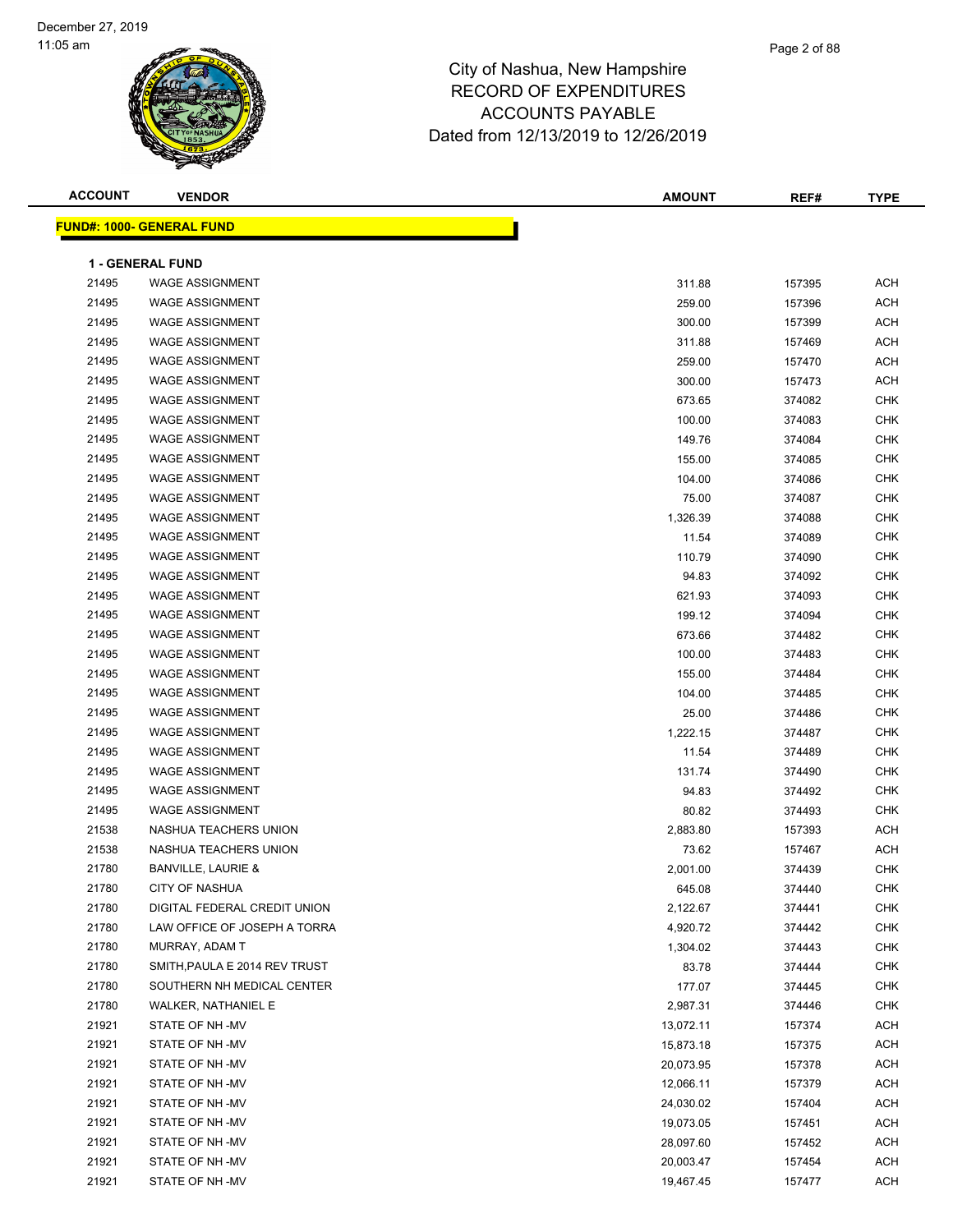### 11:05 am Page 3 of 88City of Nashua, New Hampshire RECORD OF EXPENDITURES ACCOUNTS PAYABLE Dated from 12/13/2019 to 12/26/2019 **ACCOUNT VENDOR AMOUNT REF# TYPE FUND#: 1000- GENERAL FUND TOTAL 1 - GENERAL FUND \$3,267,486.55 101 - MAYOR** 61100 CHERYL LINDNER 31.66 157425 ACH . . . . . . . . . . . . . . . . . . . . . . . . . . . . . . . . . . . **TOTAL 101 - MAYOR \$31.66 103 - LEGAL** 55300 STEVEN A BOLTON 189.66 374097 CHK 55421 NHBA - CLE 75.00 374150 CHK 61100 WB MASON CO INC 461.93 374324 CHK 61807 MATTHEW BENDER & CO INC 1,286.42 374258 CHK ولألاء **TOTAL 103 - LEGAL \$2,013.01 107 - CITY CLERK** 53435 SUSAN LOVERING 87.94 157426 ACH 53435 PETTY CASH 230.00 374477 CHK 55600 PRINT FACTORY 252.00 374286 CHK 55699 OCCUPATIONAL DRUG TESTING LLC 260.00 374278 CHK 61100 TREASURER STATE OF NH 400.00 374155 CHK 61100 PETTY CASH 47.99 374477 CHK 61299 PETTY CASH 29.15 374477 CHK . . . . . . . . . . . . . . . . . **TOTAL 107 - CITY CLERK \$1,307.08**

#### **120 - TELECOMMUNICATIONS**

| 55109 | CONSOLIDATED COMMUNICATIONS           | 97.96    | 374125 | снк        |
|-------|---------------------------------------|----------|--------|------------|
| 55109 | LANGUAGE LINE SERVICES                | 106.04   | 374252 | <b>CHK</b> |
|       | <b>TOTAL 120 - TELECOMMUNICATIONS</b> | \$204.00 |        |            |

#### **122 - INFORMATION TECHNOLOGY**

|       | <b>TOTAL 122 - INFORMATION TECHNOLOGY</b> | \$23,080.82 |        |            |
|-------|-------------------------------------------|-------------|--------|------------|
| 71221 | DELL MARKETING LP                         | 2.062.03    | 374205 | <b>CHK</b> |
| 71221 | <b>VERIZON WIRELESS 542313821-001</b>     | 1.589.97    | 374158 | <b>CHK</b> |
| 71221 | AMAZON CAPITAL SERV (CITY ACH)            | 580.86      | 157407 | <b>ACH</b> |
| 61607 | AMAZON CAPITAL SERV (CITY ACH)            | 192.01      | 157407 | <b>ACH</b> |
| 61100 | AMAZON CAPITAL SERV (CITY ACH)            | 75.80       | 157407 | <b>ACH</b> |
| 54428 | <b>CLEARSKY CONSULTING</b>                | 7.500.00    | 374200 | <b>CHK</b> |
| 54407 | <b>CIVICPLUS</b>                          | 11.080.15   | 374199 | <b>CHK</b> |

#### **126 - FINANCIAL SERVICES**

| 42200 | DANIEL J LAVOIE    | 157.00 | 374253 | снк |
|-------|--------------------|--------|--------|-----|
| 42200 | DANIEL J MACHADO   | 27.80  | 374255 | СНК |
| 42200 | NICOLE M SPECKHARD | 85.00  | 374305 | снк |
| 53452 | RANDSTAD           | 605.63 | 157440 | ACH |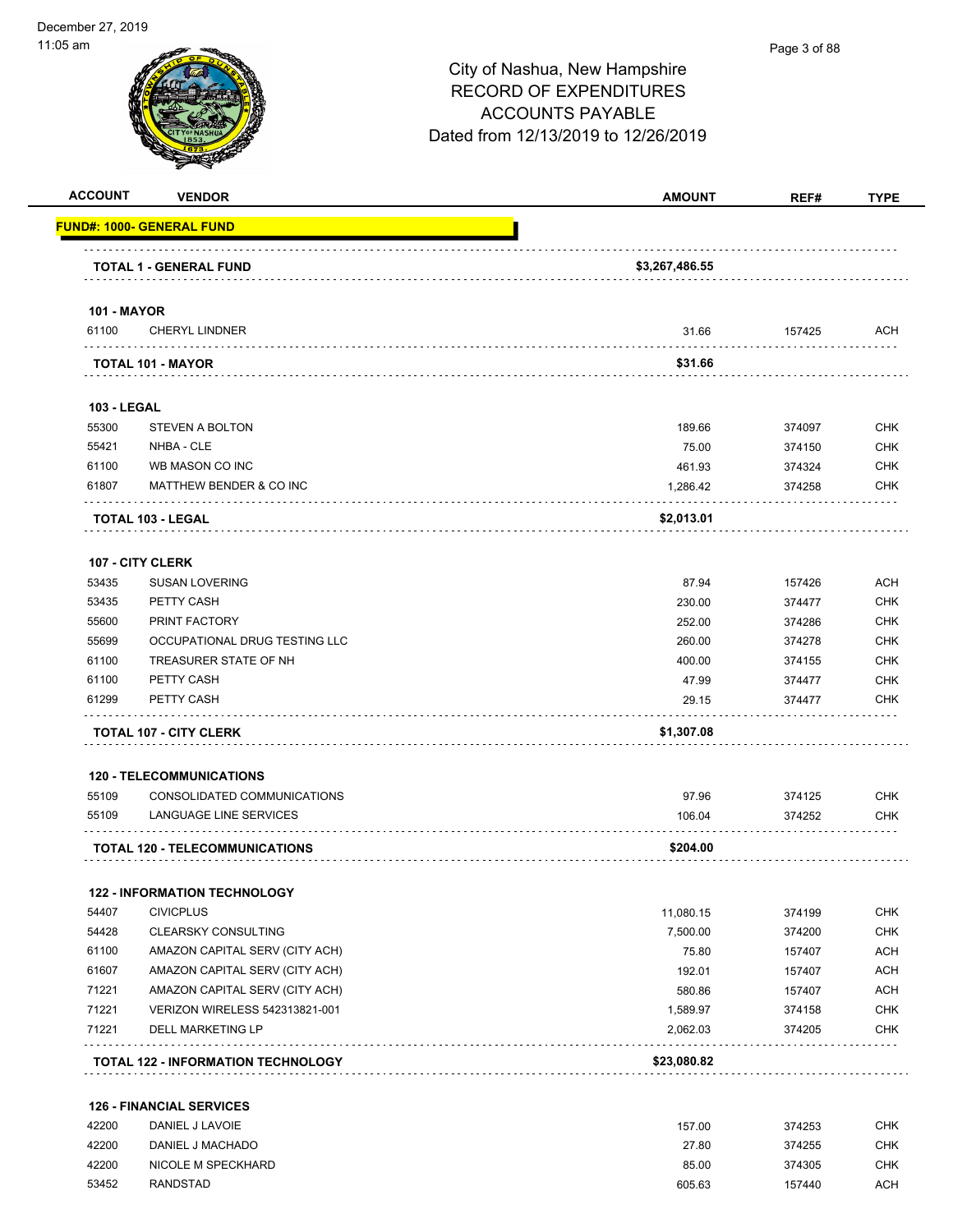

| <b>ACCOUNT</b> | <b>VENDOR</b>                                         | <b>AMOUNT</b> | REF#   | <b>TYPE</b> |
|----------------|-------------------------------------------------------|---------------|--------|-------------|
|                | <u> FUND#: 1000- GENERAL FUND</u>                     |               |        |             |
|                | <b>126 - FINANCIAL SERVICES</b>                       |               |        |             |
| 55421          | PETTY CASH                                            | 30.70         | 374477 | <b>CHK</b>  |
| 61100          | WB MASON CO INC                                       | 129.19        | 374324 | <b>CHK</b>  |
| 61100          | PETTY CASH                                            | 35.41         | 374477 | <b>CHK</b>  |
|                | <b>TOTAL 126 - FINANCIAL SERVICES</b>                 | \$1,070.73    |        |             |
|                | <b>129 - CITY BUILDINGS</b>                           |               |        |             |
| 54100          | EVERSOUCE-POWER SUPPLY                                | 7,612.99      | 374479 | <b>CHK</b>  |
| 54100          | <b>EVERSOURCE</b>                                     | 1,437.41      | 374480 | <b>CHK</b>  |
| 54114          | <b>DIRECT ENERGY BUSINESS</b>                         | 710.42        | 157415 | <b>ACH</b>  |
| 54141          | PENNICHUCK WATER WORKS INC                            | 851.19        | 374152 | <b>CHK</b>  |
| 54280          | <b>REXEL USA INC</b>                                  | 255.75        | 157441 | ACH         |
| 54280          | BAIN PEST CONTROL SERVICE INC                         | 75.00         | 374175 | <b>CHK</b>  |
| 54280          | NASHUA WALLPAPER CO INC                               | 63.95         | 374272 | <b>CHK</b>  |
| 61428          | NEW ENGLAND PAPER & SUPPLY                            | 296.12        | 374275 | <b>CHK</b>  |
|                | <b>TOTAL 129 - CITY BUILDINGS</b>                     | \$11,302.83   |        |             |
|                |                                                       |               |        |             |
|                | <b>132 - ASSESSING</b>                                |               |        |             |
| 61830          | MATTHEW BENDER & CO INC                               | 57.44         | 374258 | <b>CHK</b>  |
|                | <b>TOTAL 132 - ASSESSING</b>                          | \$57.44       |        |             |
|                |                                                       |               |        |             |
|                | <b>142 - WOODLAWN CEMETERY</b>                        |               |        |             |
| 54107          | MCLAUGHLIN OIL CO                                     | 443.36        | 374263 | <b>CHK</b>  |
| 54280          | HOME DEPOT CREDIT SERVICE 3065                        | 102.80        | 374238 | <b>CHK</b>  |
| 54487          | NASHUA OUTDOOR POWER EQUIPMENT                        | 156.93        | 374271 | <b>CHK</b>  |
| 61499          | <b>BELLETETES INC</b>                                 | 30.83         | 374179 | <b>CHK</b>  |
|                | <b>TOTAL 142 - WOODLAWN CEMETERY</b>                  | \$733.92      |        |             |
|                | <b>144 - EDGEWOOD &amp; SUBURBAN CEMETERIES</b>       |               |        |             |
| 54280          | PETTY CASH                                            | 43.64         | 374477 | <b>CHK</b>  |
| 54487          | PETTY CASH                                            | 28.48         | 374477 | <b>CHK</b>  |
| 54600          | CARPARTS DISTRIBUTION CENTER,                         | 64.72         | 374193 | <b>CHK</b>  |
| 55699          | HUDSON MONUMENTS INC                                  | 627.00        | 374242 | <b>CHK</b>  |
| 61549          | <b>GRIFFIN GREENHOUSE SUPPLIES</b>                    | 688.99        | 374228 | <b>CHK</b>  |
|                | <b>TOTAL 144 - EDGEWOOD &amp; SUBURBAN CEMETERIES</b> | \$1,452.83    |        |             |
|                |                                                       |               |        |             |
| 150 - POLICE   |                                                       |               |        |             |
| 53135          | DIRECT DECISION INSTITUTE INC                         | 500.00        | 157414 | <b>ACH</b>  |
| 53135          | OCCUPATIONAL DRUG TESTING LLC                         | 60.00         | 374278 | <b>CHK</b>  |
| 53450          | <b>IPMA-HR</b>                                        | 4,597.00      | 374246 | <b>CHK</b>  |
| 54100          | <b>EVERSOURCE</b>                                     | 576.43        | 374480 | <b>CHK</b>  |
| 54114          | LIBERTY UTILITIES - NH                                | 2,587.45      | 374135 | <b>CHK</b>  |
| 54114          | <b>LIBERTY UTILITIES - NH</b>                         | 74.43         | 374136 | <b>CHK</b>  |

54114 LIBERTY UTILITIES - NH 88.45 374143 CHK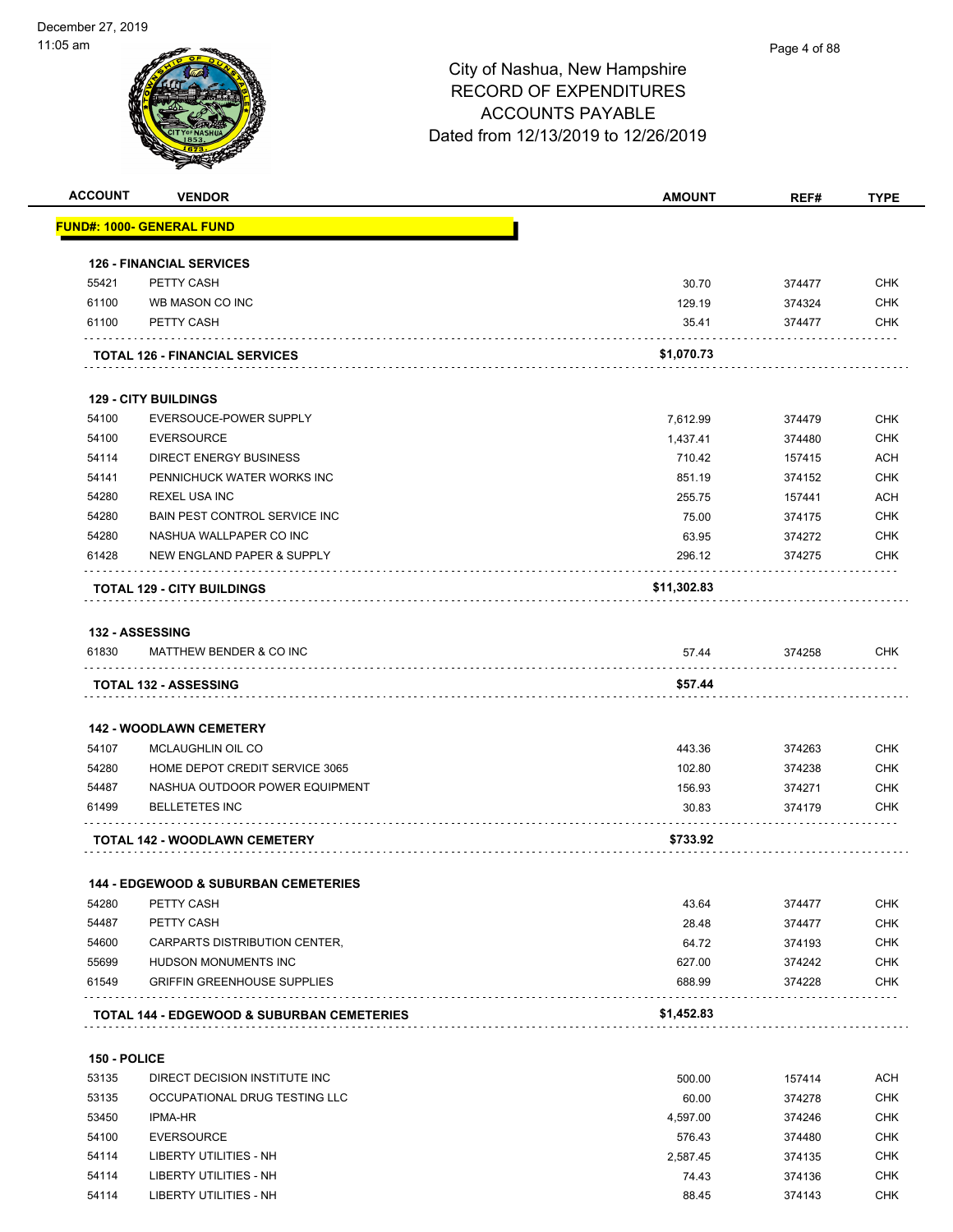| <b>ACCOUNT</b> | <b>VENDOR</b>                    | <b>AMOUNT</b> | REF#   | <b>TYPE</b> |  |  |  |
|----------------|----------------------------------|---------------|--------|-------------|--|--|--|
|                | <b>FUND#: 1000- GENERAL FUND</b> |               |        |             |  |  |  |
|                |                                  |               |        |             |  |  |  |
| 150 - POLICE   |                                  |               |        |             |  |  |  |
| 54280          | J LAWRENCE HALL INC              | 546.08        | 374249 | <b>CHK</b>  |  |  |  |
| 54280          | THE METRO GROUP INC              | 258.00        | 374314 | <b>CHK</b>  |  |  |  |
| 54600          | <b>BROADSIDE COLLISION LLC</b>   | 617.30        | 374187 | CHK         |  |  |  |
| 54828          | US BANK EQUIPMENT FINANCE        | 1,349.31      | 374157 | CHK         |  |  |  |
| 55200          | MICHAEL BOULAY                   | 175.00        | 374099 | <b>CHK</b>  |  |  |  |
| 55200          | <b>APA</b>                       | 150.00        | 374122 | <b>CHK</b>  |  |  |  |
| 55200          | INTERNATIONAL ASSOCIATION OF     | 570.00        | 374132 | <b>CHK</b>  |  |  |  |
| 55200          | PUBLIC SAFETY GROUP              | 499.00        | 374288 | <b>CHK</b>  |  |  |  |
| 55307          | <b>ADAM FISHER</b>               | 46.40         | 374104 | <b>CHK</b>  |  |  |  |
| 55400          | <b>CRAIG ALLARD</b>              | 295.55        | 374095 | <b>CHK</b>  |  |  |  |
| 55400          | <b>ERIC BOUTWELL</b>             | 295.55        | 374100 | <b>CHK</b>  |  |  |  |
| 55400          | <b>CHRISTOPHER CARON</b>         | 295.55        | 374101 | <b>CHK</b>  |  |  |  |
| 55400          | NICOLE HANNIGAN                  | 295.55        | 374107 | <b>CHK</b>  |  |  |  |
| 55400          | <b>ANDREW KARLIS</b>             | 295.55        | 374108 | CHK         |  |  |  |
| 55400          | <b>BRIAN KENNEY</b>              | 295.55        | 374109 | CHK         |  |  |  |
| 55400          | NEW ENGLAND GANG SCHOOL LLC      | 450.00        | 374148 | <b>CHK</b>  |  |  |  |
| 55500          | PETTY CASH                       | 53.98         | 374114 | <b>CHK</b>  |  |  |  |
| 55607          | PETTY CASH                       | 2.29          | 374115 | <b>CHK</b>  |  |  |  |
| 55607          | UNITED PARCEL SERVICE            | 126.25        | 374156 | <b>CHK</b>  |  |  |  |
| 55699          | ABSOLUTE DATA DESTRUCTION        | 206.70        | 374162 | <b>CHK</b>  |  |  |  |
| 61100          | PETTY CASH                       | 20.00         | 374115 | CHK         |  |  |  |
| 61100          | <b>OWLSTAMP VISUAL SOLUTIONS</b> | 48.95         | 374280 | <b>CHK</b>  |  |  |  |
| 61100          | WB MASON CO INC                  | 1,079.21      | 374324 | <b>CHK</b>  |  |  |  |
| 61107          | ALECS SHOE STORE INC             | 1,840.05      | 374165 | <b>CHK</b>  |  |  |  |
| 61107          | <b>BEN'S UNIFORMS</b>            | 1,069.00      | 374180 | CHK         |  |  |  |
| 61107          | DICK AVARD'S HABERDASHERY        | 471.00        | 374208 | CHK         |  |  |  |
| 61110          | ALECS SHOE STORE INC             | 129.95        | 374165 | <b>CHK</b>  |  |  |  |
| 61110          | <b>BEN'S UNIFORMS</b>            | 1,074.00      | 374180 | <b>CHK</b>  |  |  |  |
| 61110          | STAR PACKER BADGES               | 588.45        | 374308 | <b>CHK</b>  |  |  |  |
| 61121          | AMERICAN LOCKER                  | 1,721.60      | 157409 | ACH         |  |  |  |
| 61121          | ATLANTIC TACTICAL INC            | 4,121.90      | 374171 | <b>CHK</b>  |  |  |  |
| 61185          | PETTY CASH                       | 11.72         | 374115 | CHK         |  |  |  |
| 61299          | PETTY CASH                       | 16.97         | 374114 | <b>CHK</b>  |  |  |  |
| 61299          | APOTHECARY PRODUCTS LLC          | 136.09        | 374168 | <b>CHK</b>  |  |  |  |
| 61299          | HOME DEPOT CREDIT SERVICE 3073   | 65.64         | 374239 | CHK         |  |  |  |
| 61300          | <b>WEX BANK</b>                  | 1,481.20      | 374326 | CHK         |  |  |  |
| 61428          | HOME DEPOT CREDIT SERVICE 3073   | 32.94         | 374239 | CHK         |  |  |  |
| 61615          | CONWAY TECHNOLOGY GROUP          | 1,806.00      | 374203 | <b>CHK</b>  |  |  |  |
| 61650          | WB MASON CO INC                  | 315.50        | 374324 | <b>CHK</b>  |  |  |  |
| 61705          | <b>MAYNARD &amp; LESIEUR INC</b> | 2,084.00      | 374260 | <b>CHK</b>  |  |  |  |
| 61799          | PETTY CASH                       | 36.00         | 374115 | CHK         |  |  |  |
| 61799          | <b>BELLETETES INC</b>            | 0.80          | 374179 | <b>CHK</b>  |  |  |  |
| 61799          | CARPARTS DISTRIBUTION CENTER,    | 223.62        | 374193 | CHK         |  |  |  |
| 61799          | NORTHERN FOREIGN CAR PARTS INC   | 299.77        | 374277 | CHK         |  |  |  |
| 61807          | ACCIDENT RECONSTRUCTION          | 59.00         | 374121 | <b>CHK</b>  |  |  |  |
| 61910          | PETTY CASH                       | 73.63         | 374114 | CHK         |  |  |  |
| 61910          | PETTY CASH                       | 20.00         | 374115 | CHK         |  |  |  |
| 61910          | SAM'S CLUB DIRECT-0860           | 43.56         | 374296 | <b>CHK</b>  |  |  |  |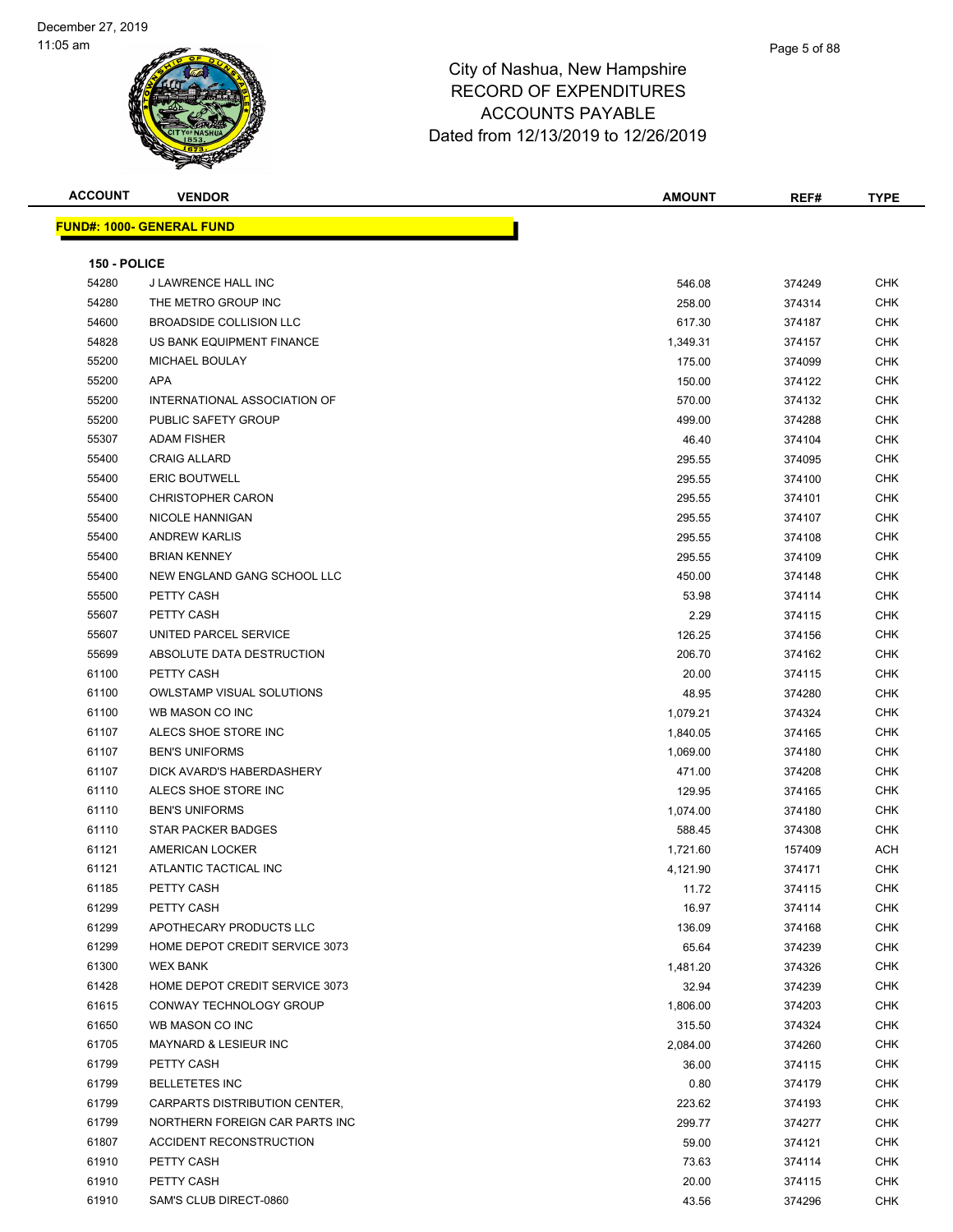

| <b>ACCOUNT</b>    | <b>VENDOR</b>                       | <b>AMOUNT</b> | REF#   | <b>TYPE</b> |
|-------------------|-------------------------------------|---------------|--------|-------------|
|                   | <u> FUND#: 1000- GENERAL FUND</u>   |               |        |             |
| 150 - POLICE      |                                     |               |        |             |
| 71221             | AXIS BUSINESS SOLUTIONS             | 1,800.00      | 374172 | CHK         |
| 71221             | <b>GOVCONNECTION INC</b>            | 4,873.00      | 374223 | <b>CHK</b>  |
| 71407             | <b>MERRIMACK FIREARMS LLC</b>       | 269.99        | 374266 | CHK         |
|                   |                                     |               |        |             |
|                   | <b>TOTAL 150 - POLICE</b>           | \$41,120.91   |        |             |
| <b>152 - FIRE</b> |                                     |               |        |             |
| 42532             | PROFESSIONAL ELECTRICAL             | 325.00        | 374287 | CHK         |
| 54100             | <b>EVERSOURCE</b>                   | 35.58         | 374480 | <b>CHK</b>  |
| 54114             | <b>DIRECT ENERGY BUSINESS</b>       | 712.01        | 157415 | <b>ACH</b>  |
| 54114             | LIBERTY UTILITIES - NH              | 812.09        | 374134 | <b>CHK</b>  |
| 54141             | PENNICHUCK WATER WORKS INC          | 409.44        | 374152 | <b>CHK</b>  |
| 54228             | JP PEST SERVICES INC                | 89.00         | 157424 | <b>ACH</b>  |
| 54280             | PETTY CASH                          | 28.48         | 374112 | <b>CHK</b>  |
| 54280             | <b>B &amp; S LOCKSMITHS INC</b>     | 584.50        | 374173 | <b>CHK</b>  |
| 54280             | <b>BELLETETES INC</b>               | 26.97         | 374179 | <b>CHK</b>  |
| 54280             | <b>FASTENAL CO</b>                  | 3.50          | 374216 | <b>CHK</b>  |
| 54280             | <b>GRANITE CITY ELECTRIC SUPPLY</b> | 327.60        | 374225 | <b>CHK</b>  |
| 54280             | HOME DEPOT CREDIT SERVICE 3065      | 40.90         | 374238 | CHK         |
| 54280             | THE MELANSON COMPANY                | 296.75        | 374313 | <b>CHK</b>  |
| 54414             | 2-WAY COMMUNICATIONS SERVICE        | 2,120.00      | 374159 | <b>CHK</b>  |
| 54487             | AMAZON CAPITAL SERV (CITY ACH)      | 43.99         | 157407 | ACH         |
| 54487             | HOME DEPOT CREDIT SERVICE 3065      | 607.69        | 374238 | <b>CHK</b>  |
| 54487             | <b>MILTON C WALSH</b>               | 23.00         | 374269 | CHK         |
| 54600             | <b>FACTORY MOTOR PARTS</b>          | 214.06        | 157417 | <b>ACH</b>  |
| 55600             | MINUTEMAN PRESS OF NASHUA           | 228.48        | 374270 | <b>CHK</b>  |
| 55607             | PETTY CASH                          | 7.35          | 374112 | <b>CHK</b>  |
| 55699             | TRUE BLUE CLEANERS                  | 30.75         | 374316 | <b>CHK</b>  |
| 61100             | AMAZON CAPITAL SERV (CITY ACH)      | 96.15         | 157407 | <b>ACH</b>  |
| 61100             | PETTY CASH                          | 41.97         | 374112 | CHK         |
| 61107             | FIRE TECH & SAFETY OF NEW ENGL      | 15.00         | 157419 | <b>ACH</b>  |
| 61107             | ALECS SHOE STORE INC                | 139.95        | 374165 | <b>CHK</b>  |
| 61107             | EAST COAST EMERGENCY OUTFITTER      | 41.50         | 374212 | CHK         |
| 61110             | BERGERON PROTECTIVE CLOTHING        | 2,722.26      | 374181 | <b>CHK</b>  |
| 61307             | NEW ENGLAND KENWORTH                | 58.98         | 374273 | <b>CHK</b>  |
| 61428             | NEW ENGLAND PAPER & SUPPLY          | 167.49        | 374275 | <b>CHK</b>  |
| 61428             | WB MASON CO INC                     | 296.96        | 374324 | <b>CHK</b>  |
| 61650             | WB MASON CO INC                     | 174.18        | 374324 | <b>CHK</b>  |
| 61699             | M & M ELECTRICAL SUPPLY CO INC      | 1,391.11      | 157427 | <b>ACH</b>  |
| 61699             | <b>BELLETETES INC</b>               | 35.64         | 374179 | <b>CHK</b>  |
| 61699             | <b>GRANITE CITY ELECTRIC SUPPLY</b> | 426.62        | 374225 | <b>CHK</b>  |
| 61799             | ADAMSON INDUSTRIES CORP             | 221.95        | 374163 | <b>CHK</b>  |
| 61799             | <b>BELLETETES INC</b>               | 28.49         | 374179 | <b>CHK</b>  |
| 61799             | CHOICE METALS INC                   | 495.50        | 374198 | <b>CHK</b>  |
| 61799             | <b>CUMMINS NORTHEAST LLC</b>        | 228.48        | 374204 | <b>CHK</b>  |
| 61799             | <b>GRAINGER</b>                     | 85.44         | 374224 | <b>CHK</b>  |
| 61799             | <b>MIKES CUSTOM KANVAS</b>          | 480.00        | 374268 | <b>CHK</b>  |
| 61799             | NEW ENGLAND KENWORTH                | 16.63         | 374273 | <b>CHK</b>  |
|                   |                                     |               |        |             |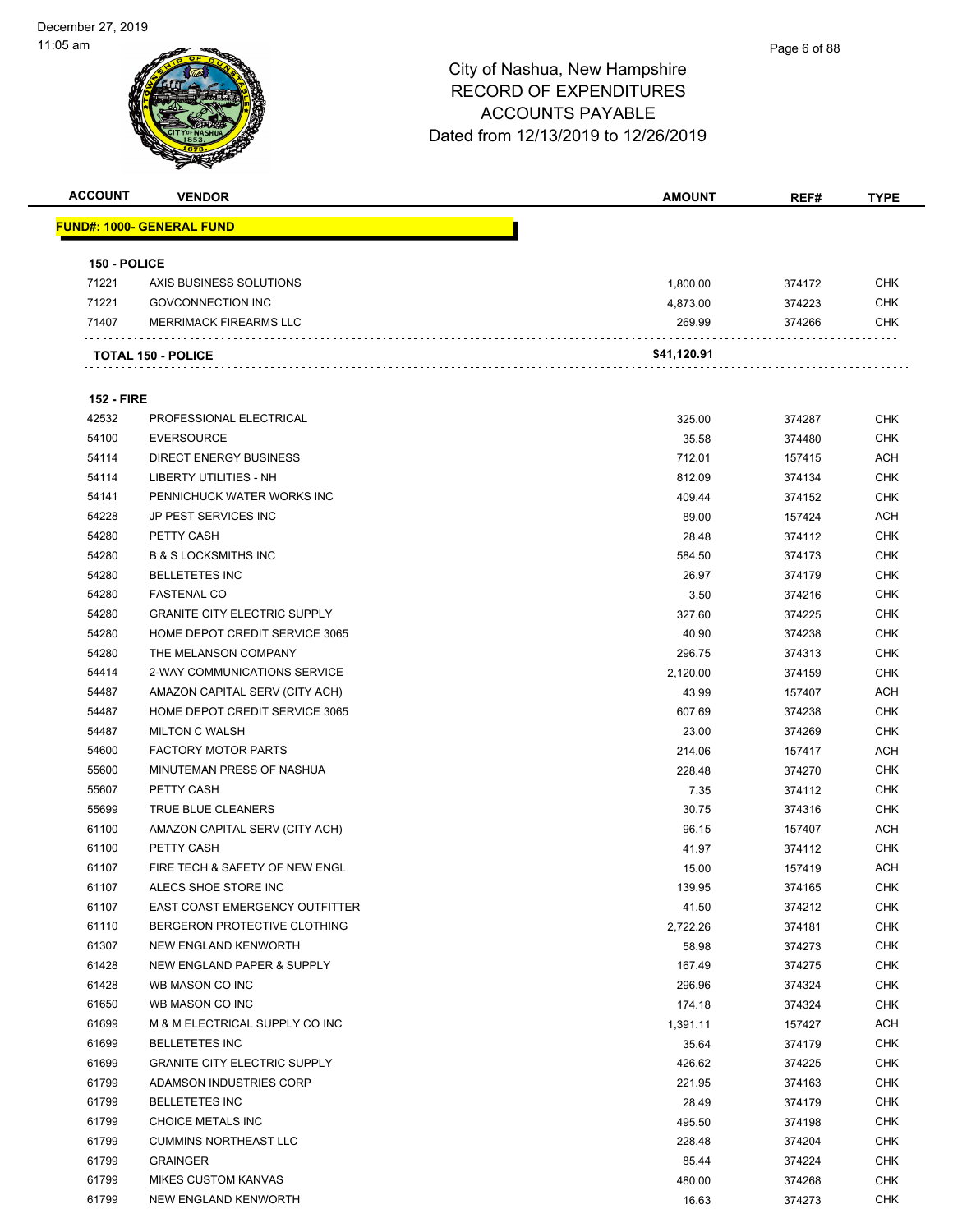

| <b>ACCOUNT</b>    | <b>VENDOR</b>                                 | <b>AMOUNT</b> | REF#   | <b>TYPE</b> |
|-------------------|-----------------------------------------------|---------------|--------|-------------|
|                   | <b>FUND#: 1000- GENERAL FUND</b>              |               |        |             |
| <b>152 - FIRE</b> |                                               |               |        |             |
| 61799             | <b>TST HYDRAULICS INC</b>                     | 26.32         | 374317 | <b>CHK</b>  |
| 61910             | PETTY CASH                                    | 39.60         | 374112 | <b>CHK</b>  |
| 71400             | FIRE TECH & SAFETY OF NEW ENGL                | 412.75        | 157419 | <b>ACH</b>  |
| 71400             | HOME DEPOT CREDIT SERVICE 3065                | 79.88         | 374238 | <b>CHK</b>  |
| 71432             | FIRE TECH & SAFETY OF NEW ENGL                | 6,744.00      | 157419 | <b>ACH</b>  |
| 71999             | FIRE TECH & SAFETY OF NEW ENGL                | 4,499.00      | 157419 | <b>ACH</b>  |
|                   | <b>TOTAL 152 - FIRE</b>                       | \$25,932.99   |        |             |
|                   | <b>153 - BUILDING INSPECTION</b>              |               |        |             |
| 42314             | JOYCE COOLING & HEATING INC                   | 17.50         | 374251 | <b>CHK</b>  |
|                   | <b>TOTAL 153 - BUILDING INSPECTION</b>        | \$17.50       |        |             |
|                   | <b>155 - CODE ENFORCEMENT</b>                 |               |        |             |
| 55100             | <b>VERIZON WIRELESS 542313821-001</b>         | 185.88        | 374158 | <b>CHK</b>  |
| 55421             | <b>ROBERT SOUSA</b>                           | 397.00        | 374119 | <b>CHK</b>  |
| 55421             | <b>EDUCODE REGISTAR</b>                       | 600.00        | 374128 | <b>CHK</b>  |
|                   | <b>TOTAL 155 - CODE ENFORCEMENT</b>           | \$1,182.88    |        |             |
|                   | <b>157 - CITYWIDE COMMUNICATIONS</b>          |               |        |             |
| 54100             | <b>EVERSOURCE</b>                             | 700.90        | 374480 | <b>CHK</b>  |
| 61299             | PETTY CASH                                    | 36.40         | 374115 | <b>CHK</b>  |
|                   | <b>TOTAL 157 - CITYWIDE COMMUNICATIONS</b>    | \$737.30      |        |             |
|                   | <b>160 - PW-ADMIN &amp; ENGINEERING</b>       |               |        |             |
| 54100             | <b>EVERSOURCE</b>                             | 6,007.75      | 374480 | <b>CHK</b>  |
| 54114             | LIBERTY UTILITIES - NH                        | 157.62        | 374136 | <b>CHK</b>  |
| 54141             | PENNICHUCK WATER WORKS INC                    | 70.17         | 374152 | <b>CHK</b>  |
| 54487             | PETTY CASH                                    | 22.37         | 374113 | <b>CHK</b>  |
| 55307             | <b>WILLIAM TOOMEY</b>                         | 274.34        | 374120 | CHK         |
| 55699             | PATRICIA A GEDZIUN                            | 75.00         | 374221 | <b>CHK</b>  |
| 61100             | AMAZON CAPITAL SERV (CITY ACH)                | 259.39        | 157407 | <b>ACH</b>  |
| 61100             | PETTY CASH                                    | 17.43         | 374113 | <b>CHK</b>  |
| 61310             | ALTERNATIVE VEHICLE SERVICE GR                | 78.23         | 157410 | <b>ACH</b>  |
| 71800             | AMAZON CAPITAL SERV (CITY ACH)                | 147.34        | 157407 | <b>ACH</b>  |
| 71800             | OFFICE ALTERNATIVES LLC<br>.                  | 524.00        | 374279 | <b>CHK</b>  |
|                   | <b>TOTAL 160 - PW-ADMIN &amp; ENGINEERING</b> | \$7,633.64    |        |             |
| 161 - STREETS     |                                               |               |        |             |
| 54100             | <b>EVERSOURCE</b>                             | 1,114.24      | 374131 | <b>CHK</b>  |

| 54100 | EVERSOURCE             | 5.534.98 | 374480 | снк |
|-------|------------------------|----------|--------|-----|
| 54114 | ENERGY NORTH PROPANE   | 948.43   | 374130 | СНК |
| 54114 | LIBERTY UTILITIES - NH | 3.552.11 | 374138 | СНК |
| 54207 | LYDIA E BELTRAN        | 1.612.50 | 374123 | СНК |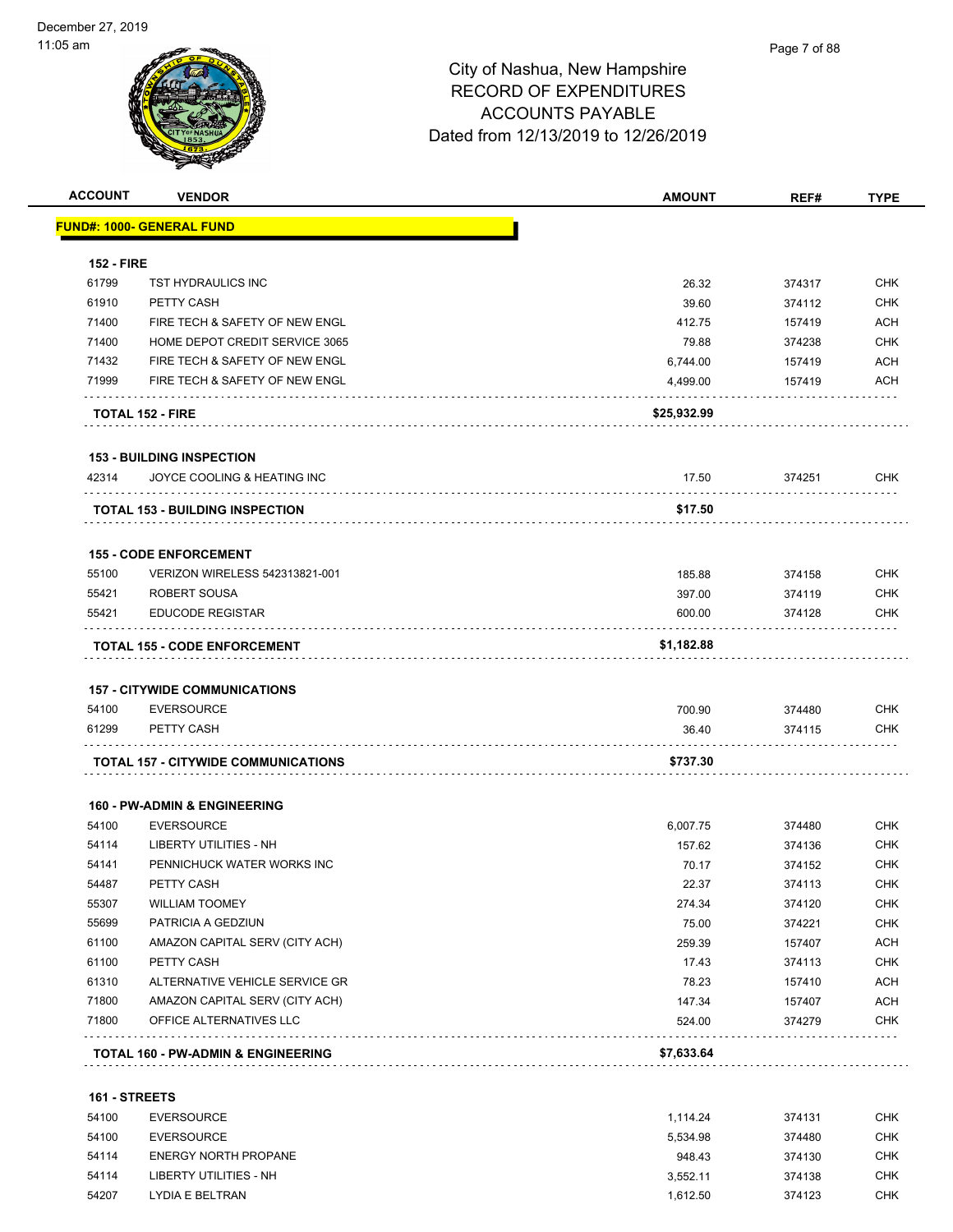| <b>ACCOUNT</b> | <b>VENDOR</b>                    | <b>AMOUNT</b> | REF#   | <b>TYPE</b> |
|----------------|----------------------------------|---------------|--------|-------------|
|                | <b>FUND#: 1000- GENERAL FUND</b> |               |        |             |
| 161 - STREETS  |                                  |               |        |             |
| 54207          | <b>BEN SENTER TRUCKING</b>       | 2,210.00      | 374124 | <b>CHK</b>  |
| 54207          | <b>METRO WEST LANDSCAPE</b>      | 1,362.50      | 374145 | <b>CHK</b>  |
| 54228          | JP PEST SERVICES INC             | 68.00         | 157424 | ACH         |
| 54236          | <b>CALLOGIX INC</b>              | 116.20        | 374192 | <b>CHK</b>  |
| 54280          | J LAWRENCE HALL INC              | (170.00)      | 374249 | <b>CHK</b>  |
| 54600          | <b>FACTORY MOTOR PARTS</b>       | 424.36        | 157417 | ACH         |
| 54600          | THE HOPE GROUP                   | 142.77        | 157421 | ACH         |
| 54600          | BEAUREGARD EQUIPMENT INC         | 760.49        | 374178 | <b>CHK</b>  |
| 54600          | <b>BEST FORD</b>                 | 754.86        | 374182 | CHK         |
| 54600          | CARPARTS DISTRIBUTION CENTER,    | 1,907.64      | 374193 | <b>CHK</b>  |
| 54600          | DONOVAN EQUIPMENT CO INC         | 506.33        | 374210 | <b>CHK</b>  |
| 54600          | F W WEBB COMPANY                 | 28.10         | 374215 | <b>CHK</b>  |
| 54600          | <b>FASTENAL CO</b>               | 147.66        | 374216 | <b>CHK</b>  |
| 54600          | <b>HOWARD P FAIRFIELD LLC</b>    | 586.06        | 374241 | CHK         |
| 54600          | MACMULKIN CHEVROLET INC          | 280.52        | 374256 | CHK         |
| 54600          | NEW ENGLAND KENWORTH             | 247.83        | 374274 | CHK         |
| 54600          | <b>SANEL NAPA</b>                | 50.09         | 374299 | CHK         |
| 54600          | SANITARY EQUIPMENT CO INC        | 202.99        | 374300 | <b>CHK</b>  |
| 54600          | USP OF NEW ENGLAND               | 2,837.50      | 374321 | <b>CHK</b>  |
| 55699          | SAFETY KLEEN SYSTEMS INC         | 655.10        | 374295 | <b>CHK</b>  |
| 61107          | ALECS SHOE STORE INC             | 420.00        | 374165 | CHK         |
| 61107          | UNIFIRST CORPORATION             | 800.68        | 374318 | <b>CHK</b>  |
| 61166          | <b>BOT L GAS INC</b>             | 49.50         | 374184 | CHK         |
| 61299          | <b>HENRY BOUCHER</b>             | 35.94         | 374098 | <b>CHK</b>  |
| 61299          | <b>CRYSTAL ROCK</b>              | 30.03         | 374127 | CHK         |
| 61299          | <b>BELLETETES INC</b>            | 387.41        | 374179 | <b>CHK</b>  |
| 61300          | DENNIS K BURKE INC               | 12,570.00     | 374207 | <b>CHK</b>  |
| 61307          | SHATTUCK MALONE OIL CO           | 17,742.80     | 374153 | <b>CHK</b>  |
| 61310          | ALTERNATIVE VEHICLE SERVICE GR   | 626.51        | 157410 | ACH         |
| 61507          | <b>BROX INDUSTRIES INC</b>       | 552.16        | 374189 | <b>CHK</b>  |
| 61507          | <b>CONTINENTAL PAVING INC</b>    | 191.25        | 374202 | CHK         |
| 61507          | FUTURE SUPPLY CO                 | 1,373.00      | 374219 | <b>CHK</b>  |
| 61514          | <b>EASTERN MINERALS INC</b>      | 13,384.32     | 157416 | ACH         |
| 61514          | <b>FUTURE SUPPLY CO</b>          | 3,035.04      | 374219 | <b>CHK</b>  |
| 61560          | HOME DEPOT CREDIT SERVICE 3065   | 287.80        | 374238 | <b>CHK</b>  |
| 61560          | HUDSON QUARRY CORP               | 273.40        | 374243 | <b>CHK</b>  |
| 61705          | MAYNARD & LESIEUR INC            | 977.56        | 374261 | <b>CHK</b>  |
| 61709          | USP OF NEW ENGLAND               | 143.40        | 374321 | <b>CHK</b>  |
| 61799          | <b>BELLETETES INC</b>            | 81.23         | 374179 | <b>CHK</b>  |
| 61799          | <b>GRAINGER</b>                  | 50.22         | 374224 | <b>CHK</b>  |
| 71025          | <b>BELLETETES INC</b>            | 71.97         | 374179 | CHK         |
| 71025          | DISCOUNT CONTRACTOR WAREHOUSE    | 1,479.70      | 374209 | <b>CHK</b>  |
| 71025          | FASTENAL CO                      | 209.24        | 374216 | <b>CHK</b>  |
| 71025          | SNAP ON TOOLS                    | 20.10         | 374303 | <b>CHK</b>  |
|                |                                  |               |        |             |
|                | <b>TOTAL 161 - STREETS</b>       | \$80,674.52   |        |             |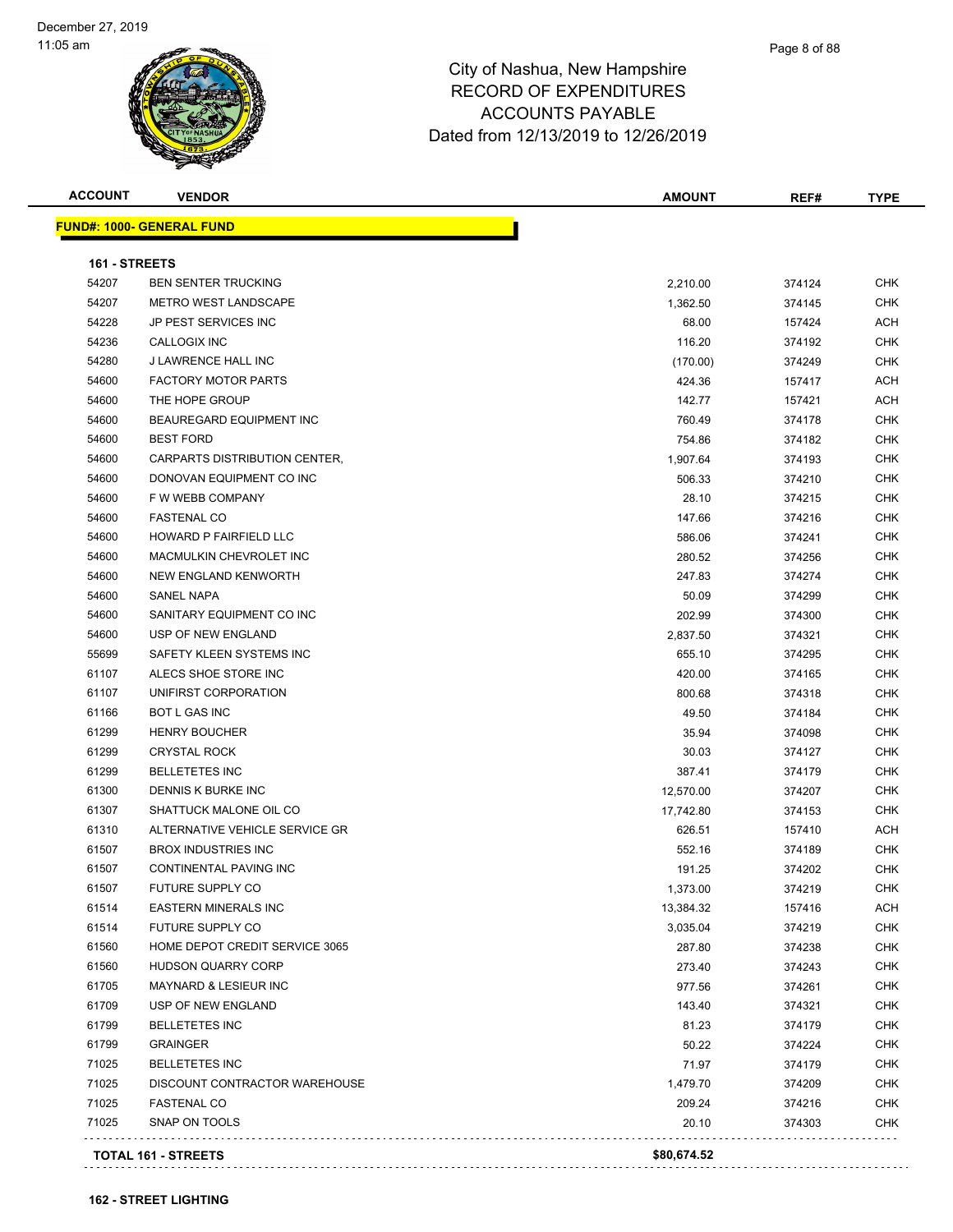| <b>ACCOUNT</b> | <b>VENDOR</b>                                | <b>AMOUNT</b>   | REF#             | <b>TYPE</b>              |
|----------------|----------------------------------------------|-----------------|------------------|--------------------------|
|                | <u> FUND#: 1000- GENERAL FUND</u>            |                 |                  |                          |
|                | <b>162 - STREET LIGHTING</b>                 |                 |                  |                          |
| 54100          | <b>EVERSOURCE</b>                            | 1,187.79        | 374480           | <b>CHK</b>               |
|                | <b>TOTAL 162 - STREET LIGHTING</b>           | \$1,187.79      |                  |                          |
|                | <b>166 - PARKING OPERATIONS</b>              |                 |                  |                          |
| 54100          | <b>EVERSOURCE</b>                            | 2,350.89        | 374480           | <b>CHK</b>               |
| 54207          | <b>ACCURATE DIMENSIONS LLC</b>               | 9,725.00        | 157406           | <b>ACH</b>               |
| 55100          | CALE AMERICA INC                             | 1,580.00        | 374191           | <b>CHK</b>               |
| 61299          | NASHUA WALLPAPER CO INC                      | 27.56           | 374272           | <b>CHK</b>               |
|                | <b>TOTAL 166 - PARKING OPERATIONS</b>        | \$13,683.45     |                  |                          |
|                |                                              |                 |                  |                          |
|                | <b>170 - HYDROELECTRIC OPERATIONS</b>        |                 |                  |                          |
| 54100          | <b>EVERSOURCE</b>                            | 30.28           | 374480           | <b>CHK</b>               |
| 54821          | TRIANGLE PORTABLE SERVICES INC               | 176.00          | 374315           | <b>CHK</b>               |
|                | TOTAL 170 - HYDROELECTRIC OPERATIONS         | \$206.28        |                  |                          |
|                | <b>171 - COMMUNITY SERVICES</b>              |                 |                  |                          |
| 54100          | <b>EVERSOURCE</b>                            | 1,442.87        | 374480           | <b>CHK</b>               |
| 54107          | SHATTUCK MALONE OIL CO                       | 940.93          | 374153           | <b>CHK</b>               |
| 55307          | <b>BOBBIE BAGLEY</b>                         | 100.28          | 374174           | <b>CHK</b>               |
| 61100          | PETTY CASH                                   | 19.96           | 374111           | <b>CHK</b>               |
|                | <b>TOTAL 171 - COMMUNITY SERVICES</b>        | \$2,504.04      |                  |                          |
|                |                                              |                 |                  |                          |
|                | <b>172 - COMMUNITY HEALTH</b>                |                 |                  |                          |
| 54600          | AMERICAN AUTOMOTIVE                          | 3,630.00        | 157408           | <b>ACH</b>               |
| 55307          | PATRICIA GLASTETTER                          | 199.85          | 157403           | <b>ACH</b>               |
| 55307          | <b>FLAVIA MARTIN</b>                         | 57.82           | 374105           | <b>CHK</b>               |
| 55307          | SASCHA POTZKA                                | 60.26           | 374117           | <b>CHK</b>               |
| 55400          | PATRICIA GLASTETTER                          | 122.79          | 157403           | ACH                      |
| 61142<br>61299 | AMAZON CAPITAL SERV (CITY ACH)<br>PETTY CASH | 191.64<br>12.00 | 157407<br>374111 | <b>ACH</b><br><b>CHK</b> |
|                |                                              |                 |                  |                          |
|                | <b>TOTAL 172 - COMMUNITY HEALTH</b>          | \$4,274.36      |                  |                          |
|                | <b>175 - WELFARE ASSISTANCE</b>              |                 |                  |                          |
| 55810          | 10 FSRC REALTY LLC                           | 375.00          | 374448           | <b>CHK</b>               |
| 55810          | 18-24 ASH STREET LLC                         | 900.00          | 374449           | <b>CHK</b>               |
| 55810          | 188 CONCORD ST LLC                           | 404.58          | 374450           | <b>CHK</b>               |
| 55810          | 23-25 TEMPLE ST REALTY LLC                   | 360.00          | 374451           | <b>CHK</b>               |
| 55810          | AM28 REAL ESTATE LLC                         | 750.00          | 374452           | <b>CHK</b>               |
| 55810          | <b>COUNTRY BARN MOTEL</b>                    | 777.07          | 374453           | <b>CHK</b>               |
| 55810          | <b>GP NASHUA LIMITED PARTNERSHIP</b>         | 1,205.00        | 374455           | <b>CHK</b>               |
| 55810          | <b>INTERTECH REAL ESTATE</b>                 | 750.00          | 374456           | <b>CHK</b>               |
| 55810          | L & G PROPERTIES LLC                         | 1,100.00        | 374457           | <b>CHK</b>               |
| 55810          | EUGENE LONERGAN                              | 1,450.00        | 374458           | <b>CHK</b>               |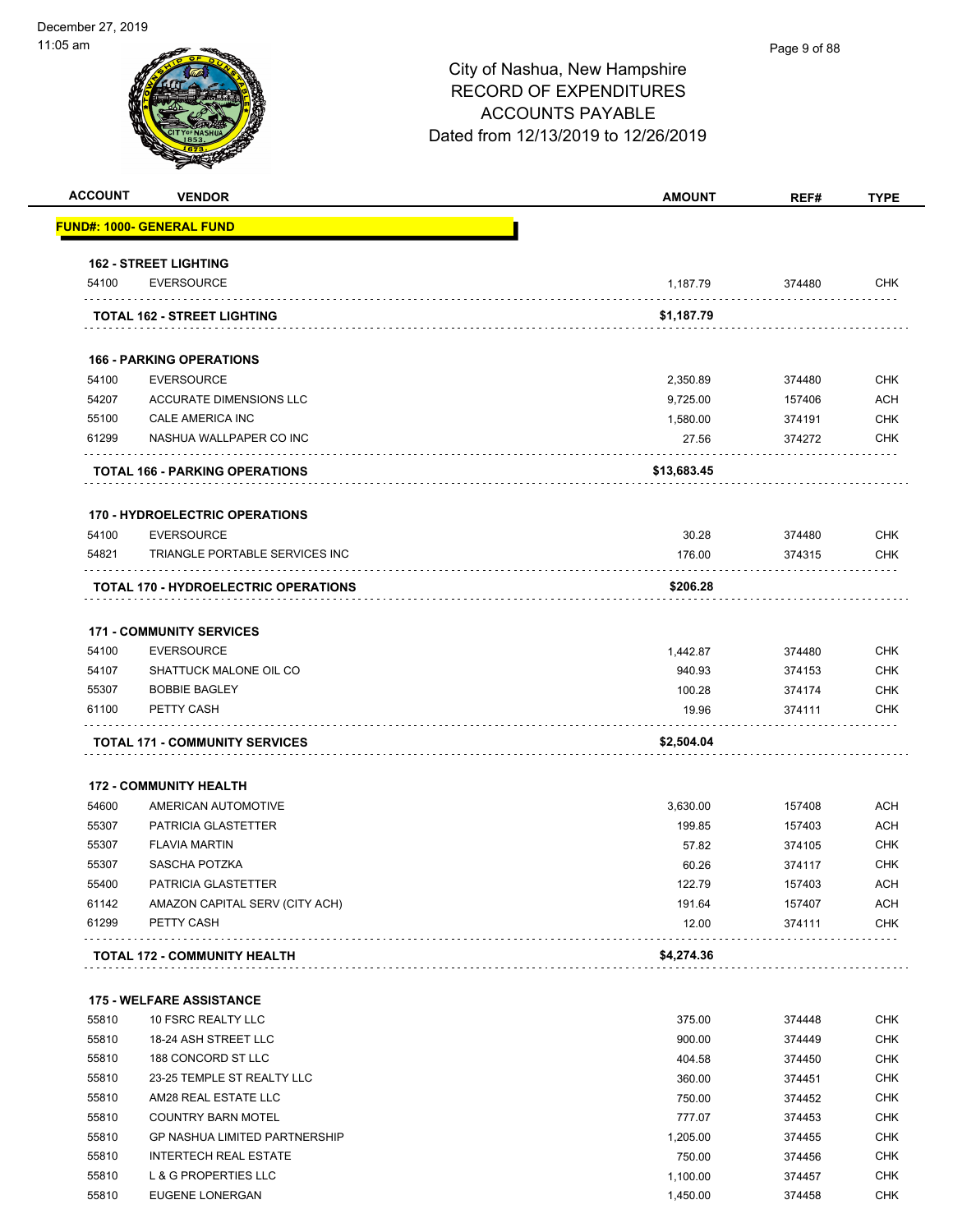| <b>ACCOUNT</b> | <b>VENDOR</b>                         | <b>AMOUNT</b> | REF#   | <b>TYPE</b> |
|----------------|---------------------------------------|---------------|--------|-------------|
|                | <u> FUND#: 1000- GENERAL FUND</u>     |               |        |             |
|                |                                       |               |        |             |
|                | <b>175 - WELFARE ASSISTANCE</b>       |               |        |             |
| 55810          | WRN II REAL ESTATE LLC                | 724.00        | 374459 | <b>CHK</b>  |
| 55814          | <b>LIBERTY UTILITIES</b>              | 150.00        | 374447 | <b>CHK</b>  |
| 55820          | <b>CREMATION SOCIETY OF NH</b>        | 750.00        | 374454 | CHK         |
|                | <b>TOTAL 175 - WELFARE ASSISTANCE</b> | \$9,695.65    |        |             |
|                |                                       |               |        |             |
|                | <b>177 - PARKS &amp; RECREATION</b>   |               |        |             |
| 53999          | <b>ID VIDEO SOLUTIONS</b>             | 1,140.00      | 374245 | <b>CHK</b>  |
| 54100          | <b>EVERSOURCE</b>                     | 71.56         | 374480 | <b>CHK</b>  |
| 54114          | LIBERTY UTILITIES - NH                | 372.55        | 374144 | <b>CHK</b>  |
| 54141          | PENNICHUCK WATER WORKS INC            | 77.33         | 374152 | <b>CHK</b>  |
| 54280          | M & M ELECTRICAL SUPPLY CO INC        | 798.93        | 157427 | ACH         |
| 54280          | A G LANDSCAPING SERVICES LLC          | 2,221.75      | 374161 | <b>CHK</b>  |
| 54280          | AIRGAS USA LLC                        | 33.30         | 374164 | <b>CHK</b>  |
| 54280          | ALECS SHOE STORE INC                  | 110.00        | 374165 | <b>CHK</b>  |
| 54280          | <b>B &amp; S LOCKSMITHS INC</b>       | 6,371.30      | 374173 | <b>CHK</b>  |
| 54280          | <b>BELLETETES INC</b>                 | 430.67        | 374179 | <b>CHK</b>  |
| 54280          | <b>HAJOCA CORPORATION</b>             | 27.47         | 374231 | <b>CHK</b>  |
| 54280          | HOME DEPOT CREDIT SERVICE 3065        | 160.28        | 374238 | <b>CHK</b>  |
| 54280          | NASHUA WALLPAPER CO INC               | 168.14        | 374272 | <b>CHK</b>  |
| 54280          | SITEONE LANDSCAPE SUPPLY LLC          | 143.32        | 374302 | <b>CHK</b>  |
| 54821          | UNITED SITE SERVICES NORTHEAST        | 109.94        | 374320 | <b>CHK</b>  |
| 61299          | PETTY CASH                            | 24.98         | 374113 | <b>CHK</b>  |
| 61299          | <b>B &amp; S LOCKSMITHS INC</b>       | 190.00        | 374173 | <b>CHK</b>  |
| 61300          | DENNIS K BURKE INC                    | 1,571.67      | 374207 | <b>CHK</b>  |
| 61310          | ALTERNATIVE VEHICLE SERVICE GR        | 215.73        | 157410 | <b>ACH</b>  |
| 61799          | <b>BEST FORD</b>                      | 1,517.14      | 374182 | <b>CHK</b>  |
| 61799          | C <sub>2</sub> ALT FUELS              | 540.00        | 374190 | <b>CHK</b>  |
| 61799          | CARPARTS DISTRIBUTION CENTER,         | 1,610.12      | 374193 | <b>CHK</b>  |
| 61799          | <b>CARPARTS OF NASHUA</b>             | 55.95         | 374194 | <b>CHK</b>  |
| 61799          | NASHUA OUTDOOR POWER EQUIPMENT        | 74.70         | 374271 | <b>CHK</b>  |
| 61799          | SANEL NAPA                            | 38.43         | 374298 | CHK         |
|                | TOTAL 177 - PARKS & RECREATION        | \$18,075.26   |        |             |
|                |                                       |               |        |             |
| 179 - LIBRARY  |                                       |               |        |             |
| 54114          | <b>DIRECT ENERGY BUSINESS</b>         | 1,134.46      | 157415 | ACH         |
| 54141          | PENNICHUCK WATER WORKS INC            | 364.23        | 374152 | <b>CHK</b>  |
| 54280          | STANLEY CONVERGENT SECURITY           | 314.64        | 374306 | <b>CHK</b>  |
| 54428          | <b>OCLC INC</b>                       | 205.08        | 157437 | <b>ACH</b>  |
| 54428          | PACIFIC TELEMANAGEMENT SERVICE        | 53.00         | 374281 | <b>CHK</b>  |
| 55307          | ASHLEE LINGARD LYKANSION              | 120.84        | 374096 | <b>CHK</b>  |
| 61100          | WB MASON CO INC                       | 258.20        | 374324 | <b>CHK</b>  |
| 61299          | AMAZON CAPITAL SERV (CITY ACH)        | 102.27        | 157407 | ACH         |
| 61299          | <b>DEMCO</b>                          | 738.49        | 374206 | <b>CHK</b>  |
| 61807          | INGRAM LIBRARY SERVICES LLC           | 942.73        | 157422 | <b>ACH</b>  |

 BAKER & TAYLOR 2,066.75 374176 CHK HARPER COLLINS PUBLISHERS LLC 38.53 374234 CHK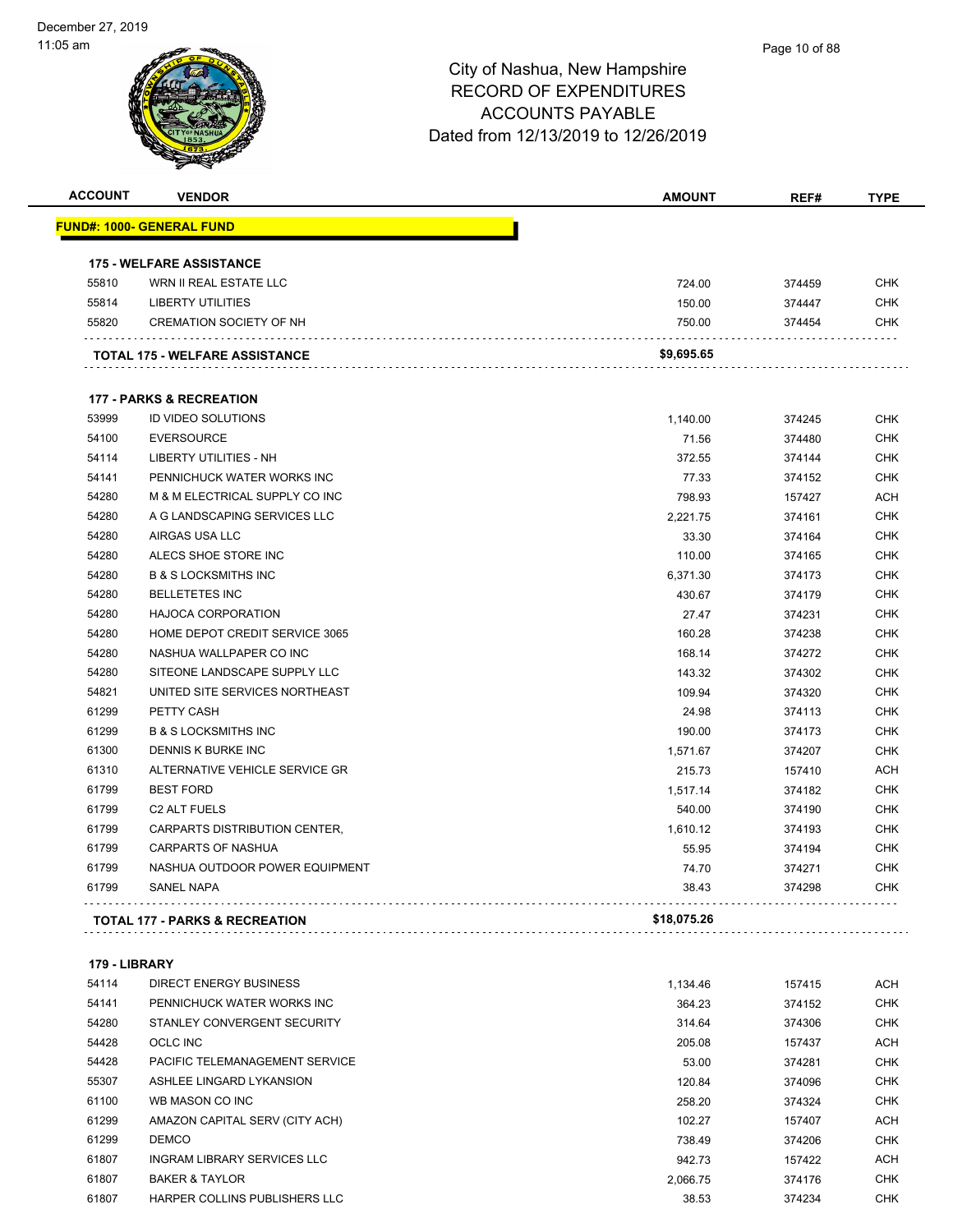| <b>ACCOUNT</b>         | <b>VENDOR</b>                            | <b>AMOUNT</b> | REF#   | <b>TYPE</b> |
|------------------------|------------------------------------------|---------------|--------|-------------|
|                        | <u> FUND#: 1000- GENERAL FUND</u>        |               |        |             |
|                        |                                          |               |        |             |
| 179 - LIBRARY<br>61807 |                                          | 197.10        |        | <b>CHK</b>  |
| 61807                  | MATTHEW BENDER & CO INC                  |               | 374258 |             |
|                        | WORLD BOOK SCHOOL & LIBRARY              | 999.00        | 374329 | <b>CHK</b>  |
| 61814                  | MIDWEST TAPE LLC                         | 624.38        | 157432 | <b>ACH</b>  |
| 61814                  | <b>BAKER &amp; TAYLOR</b>                | 79.98         | 374176 | <b>CHK</b>  |
| 61814                  | <b>BLACKSTONE PUBLISHING</b>             | 140.00        | 374183 | <b>CHK</b>  |
| 61816                  | INGRAM LIBRARY SERVICES LLC              | 16.49         | 157422 | <b>ACH</b>  |
| 61821                  | <b>EBSCO INFORMATION SERVICES</b>        | 749.70        | 374213 | <b>CHK</b>  |
| 61830                  | PROQUEST LLC                             | 2,635.36      | 157438 | <b>ACH</b>  |
| 71000                  | AMAZON CAPITAL SERV (CITY ACH)           | 1,069.28      | 157407 | <b>ACH</b>  |
| 71221                  | AMAZON CAPITAL SERV (CITY ACH)           | 198.90        | 157407 | <b>ACH</b>  |
|                        | TOTAL 179 - LIBRARY                      | \$13,049.41   |        |             |
|                        |                                          |               |        |             |
|                        | <b>181 - COMMUNITY DEVELOPMENT</b>       |               |        |             |
| 55307                  | DEBORA A CHISHOLM                        | 141.54        | 374102 | <b>CHK</b>  |
| 55307                  | <b>SARAH MARCHANT</b>                    | 56.84         | 374110 | <b>CHK</b>  |
| 55699                  | <b>HALVORSON DESIGN PARTNERSHIP</b>      | 7,065.50      | 374233 | <b>CHK</b>  |
| 61100                  | WB MASON CO INC                          | 282.54        | 374324 | <b>CHK</b>  |
|                        | <b>TOTAL 181 - COMMUNITY DEVELOPMENT</b> | \$7,546.42    |        |             |
|                        |                                          |               |        |             |
|                        | <b>182 - PLANNING AND ZONING</b>         |               |        |             |
| 42556                  | W F HOLDINGS INC                         | 1,020.00      | 374323 | <b>CHK</b>  |
|                        | TOTAL 182 - PLANNING AND ZONING          | \$1,020.00    |        |             |
|                        |                                          |               |        |             |
|                        | <b>183 - ECONOMIC DEVELOPMENT</b>        |               |        |             |
| 53400                  | <b>FIREHORSE CREATIVE</b>                | 50.00         | 157420 | <b>ACH</b>  |
| 55600                  | NH PRINT & MAIL SERVICES                 | 60.48         | 374276 | <b>CHK</b>  |
|                        |                                          |               |        |             |
|                        | <b>TOTAL 183 - ECONOMIC DEVELOPMENT</b>  | \$110.48      |        |             |
| <b>191 - SCHOOL</b>    |                                          |               |        |             |
| 53128                  | WADLEIGH STARR & PETERS PLLC             | 855.00        | 374432 | <b>CHK</b>  |
| 53600                  | YOUTH COUNCIL                            | 6,132.50      | 374438 | <b>CHK</b>  |
| 53614                  | <b>BRIGHTSTAR CARE</b>                   | 825.00        | 374359 | <b>CHK</b>  |
| 53614                  | <b>CLARK ASSOC</b>                       | 36,929.80     | 374367 | <b>CHK</b>  |
| 53614                  | <b>ALIVIA COTTON</b>                     | 160.98        | 374368 | <b>CHK</b>  |
|                        |                                          |               |        |             |
| 53628                  | STATE OF NH CRIMINAL RECORDS             | 1,674.00      | 374080 | <b>CHK</b>  |
| 53628                  | ADAM BOROSKAS                            | 125.00        | 374356 | <b>CHK</b>  |
| 53628                  | <b>IMPACT APPLICATIONS</b>               | 120.00        | 374387 | <b>CHK</b>  |
| 53628                  | MSB CONSULTING GROUP LLC                 | 5,095.78      | 374402 | <b>CHK</b>  |
| 53628                  | PROFISHANT INC                           | 793.00        | 374415 | <b>CHK</b>  |
| 54100                  | <b>EVERSOURCE</b>                        | 114,357.93    | 374334 | <b>CHK</b>  |
| 54114                  | <b>DIRECT ENERGY BUSINESS</b>            | 6,982.80      | 157447 | <b>ACH</b>  |
| 54114                  | LIBERTY UTILITIES                        | 5,211.13      | 374336 | <b>CHK</b>  |
| 54141                  | PENNICHUCK WATER WORKS INC               | 927.13        | 374338 | <b>CHK</b>  |
| 54280                  | NASHUA WALLPAPER CO INC                  | 459.91        | 374404 | <b>CHK</b>  |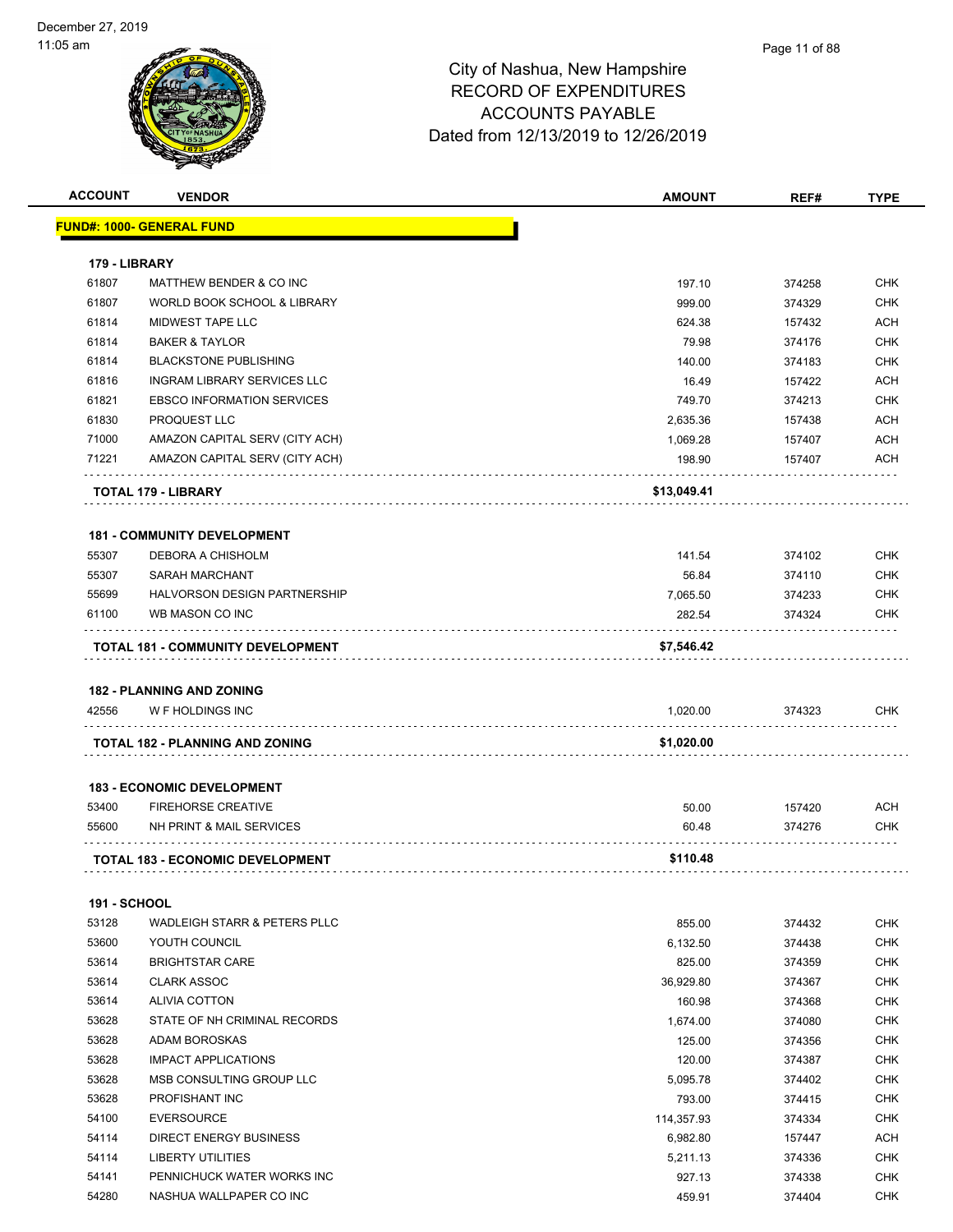| <b>ACCOUNT</b>      | <b>VENDOR</b>                      | <b>AMOUNT</b> | REF#   | <b>TYPE</b> |
|---------------------|------------------------------------|---------------|--------|-------------|
|                     | <b>FUND#: 1000- GENERAL FUND</b>   |               |        |             |
|                     |                                    |               |        |             |
| <b>191 - SCHOOL</b> |                                    |               |        |             |
| 54487               | <b>ACCESS AV</b>                   | 217.75        | 374343 | <b>CHK</b>  |
| 54487               | PTECH PERCUSSION TECHNOLOGIES      | 148.00        | 374416 | <b>CHK</b>  |
| 54487               | RIDDELL/ALL AMERICAN SPORTS CO     | 85.49         | 374421 | <b>CHK</b>  |
| 54600               | <b>CARPARTS OF NASHUA</b>          | (324.37)      | 374362 | <b>CHK</b>  |
| 54600               | <b>GRANITE STATE GLASS</b>         | 175.00        | 374383 | <b>CHK</b>  |
| 54600               | <b>MAYNARD &amp; LESIEUR INC</b>   | 1,456.10      | 374398 | <b>CHK</b>  |
| 54600               | <b>SANEL NAPA</b>                  | 19.98         | 374422 | <b>CHK</b>  |
| 54899               | <b>BOYS &amp; GIRLS CLUB OF</b>    | 4,412.50      | 374358 | <b>CHK</b>  |
| 55109               | <b>COMCAST</b>                     | 5,905.91      | 374332 | <b>CHK</b>  |
| 55109               | CONSOLIDATED COMMUNICATIONS        | 83.27         | 374333 | CHK         |
| 55109               | VERIZON WIRELESS 742005979         | 397.85        | 374341 | <b>CHK</b>  |
| 55109               | <b>EARTHLINK BUSINESS</b>          | 268.16        | 374374 | <b>CHK</b>  |
| 55300               | <b>NHSAA</b>                       | 145.00        | 374407 | <b>CHK</b>  |
| 55307               | <b>SHEILA CHOUINARD</b>            | 24.53         | 374330 | <b>CHK</b>  |
| 55307               | <b>MARCIA BAGLEY</b>               | 99.99         | 374350 | <b>CHK</b>  |
| 55307               | ROSALYN BERROCALES                 | 9.28          | 374352 | <b>CHK</b>  |
| 55307               | <b>CRISTA BURREL</b>               | 11.02         | 374360 | <b>CHK</b>  |
| 55307               | <b>MEGAN DUPRAT</b>                | 89.73         | 374373 | <b>CHK</b>  |
| 55307               | <b>LISA GINGRAS</b>                |               |        | CHK         |
|                     | PAULA PAPANICOLAOU                 | 305.71        | 374380 |             |
| 55307               |                                    | 71.05         | 374410 | <b>CHK</b>  |
| 55307               | <b>JOSEPH PARZYCH</b>              | 54.95         | 374412 | <b>CHK</b>  |
| 55307               | <b>MONICA TINO</b>                 | 57.13         | 374428 | <b>CHK</b>  |
| 55307               | <b>DENISE TROMBLY</b>              | 34.80         | 374430 | <b>CHK</b>  |
| 55307               | <b>JESSICA WOJCIK</b>              | 93.67         | 374437 | <b>CHK</b>  |
| 55400               | <b>ALISON KRANE</b>                | 100.00        | 374394 | <b>CHK</b>  |
| 55400               | <b>WILLIAM REARDON</b>             | 130.00        | 374418 | <b>CHK</b>  |
| 55400               | <b>STEVEN WANTE</b>                | 275.70        | 374434 | <b>CHK</b>  |
| 55607               | <b>MAILFINANCE</b>                 | 158.85        | 374337 | <b>CHK</b>  |
| 55607               | <b>RESERVE ACCOUNT</b>             | 2,000.00      | 374420 | <b>CHK</b>  |
| 55635               | NASHUA SCHOOL DISTRICT 42          | 500.00        | 157434 | ACH         |
| 55642               | JASON KOHM                         | 68.00         | 374331 | <b>CHK</b>  |
| 55691               | <b>JESSICA FLAGLER</b>             | 1,044.00      | 374377 | <b>CHK</b>  |
| 55691               | LAKES REGION STUDENT TRANSPORT     | 2,420.00      | 374395 | CHK         |
| 55694               | <b>GATEWAYS COMMUNITY SERVICES</b> | 2,081.16      | 374379 | CHK         |
| 55694               | MOUNT PROSPECT ACADEMY INC         | 295.20        | 374401 | <b>CHK</b>  |
| 55699               | YOUTH COUNCIL                      | 5,000.00      | 374438 | <b>CHK</b>  |
| 61100               | (SCHOOL ACH) AMAZON CAPITAL SE     | 864.66        | 157446 | ACH         |
| 61100               | WB MASON CO INC                    | 4,220.83      | 374435 | <b>CHK</b>  |
| 61107               | WB MASON CO INC                    | 103.46        | 374435 | <b>CHK</b>  |
| 61135               | (SCHOOL ACH) AMAZON CAPITAL SE     | 629.18        | 157446 | ACH         |
| 61135               | PETTY CASH                         | 140.23        | 374339 | <b>CHK</b>  |
| 61135               | PETTY CASH                         | 130.56        | 374340 | <b>CHK</b>  |
| 61135               | <b>BELLETETES INC</b>              | 36.32         | 374351 | <b>CHK</b>  |
| 61135               | <b>CARPARTS OF NASHUA</b>          | 333.53        | 374362 | <b>CHK</b>  |
| 61135               | <b>LISA DUNCKLEE</b>               | 20.55         | 374372 | <b>CHK</b>  |
| 61135               | <b>GOPHER SPORT</b>                | 395.73        | 374381 | <b>CHK</b>  |
| 61135               | J W PEPPER & SONS INC              | 428.80        | 374390 | <b>CHK</b>  |
| 61135               | MARKET BASKET ACCT 2589096         | 186.37        | 374396 | CHK         |
|                     |                                    |               |        |             |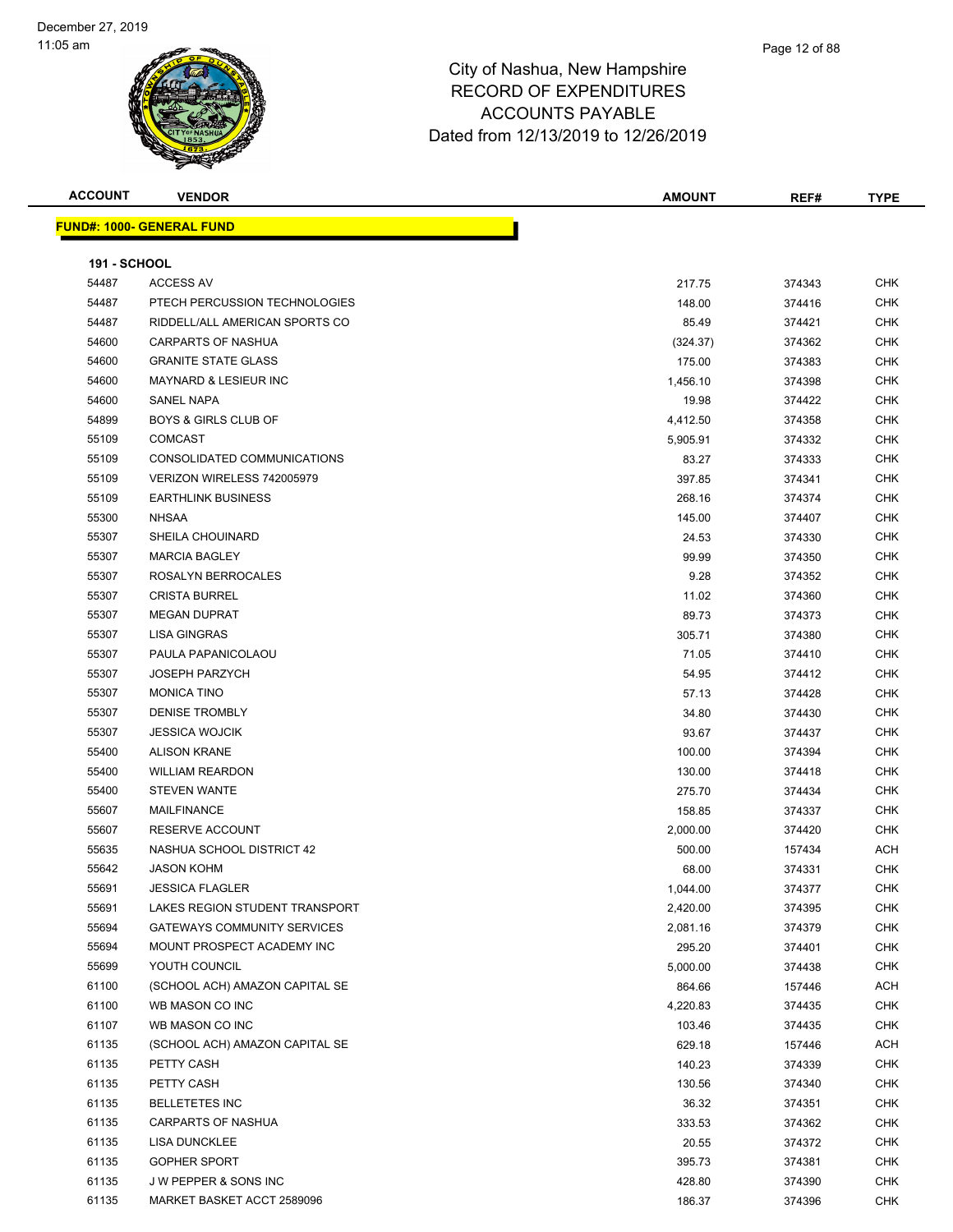**FUND#: 1000- GENERAL FUND**

| <b>ACCOUNT</b>         | <b>VENDOR</b> | <b>AMOUNT</b> | REF# | TYPE |
|------------------------|---------------|---------------|------|------|
| JND#: 1000-<br>GENERAL | <b>FUND</b>   |               |      |      |
|                        |               |               |      |      |

| 61875<br>71221<br>71228<br>71999<br>71999<br>71999 | PERMA-BOUND<br>SOCIAL STUDIES SCHOOL SERVICE<br>TRACEY A CASSADY<br><b>GREAT MINDS</b><br>(SCHOOL ACH) AMAZON CAPITAL SE<br>SAMANTHA MCELROY<br><b>APPLE INC</b><br>SCHOLASTIC LIBRARY PUBLISHING<br>(SCHOOL ACH) AMAZON CAPITAL SE<br><b>BLAKE GROUP</b><br><b>KRISTEN CURTY</b> | 67.94<br>67.14<br>79.00<br>190.00<br>204.13<br>50.00<br>656.00<br>660.00<br>489.02<br>477.50<br>2,000.00 | 374413<br>374426<br>374364<br>374384<br>157446<br>374399<br>374348<br>374423<br>157446<br>374353<br>374369 | <b>CHK</b><br><b>CHK</b><br><b>CHK</b><br><b>CHK</b><br><b>ACH</b><br><b>CHK</b><br><b>CHK</b><br><b>CHK</b><br><b>ACH</b><br><b>CHK</b><br><b>CHK</b> |
|----------------------------------------------------|-----------------------------------------------------------------------------------------------------------------------------------------------------------------------------------------------------------------------------------------------------------------------------------|----------------------------------------------------------------------------------------------------------|------------------------------------------------------------------------------------------------------------|--------------------------------------------------------------------------------------------------------------------------------------------------------|
|                                                    |                                                                                                                                                                                                                                                                                   |                                                                                                          |                                                                                                            |                                                                                                                                                        |
|                                                    |                                                                                                                                                                                                                                                                                   |                                                                                                          |                                                                                                            |                                                                                                                                                        |
|                                                    |                                                                                                                                                                                                                                                                                   |                                                                                                          |                                                                                                            |                                                                                                                                                        |
|                                                    |                                                                                                                                                                                                                                                                                   |                                                                                                          |                                                                                                            |                                                                                                                                                        |
|                                                    |                                                                                                                                                                                                                                                                                   |                                                                                                          |                                                                                                            |                                                                                                                                                        |
|                                                    |                                                                                                                                                                                                                                                                                   |                                                                                                          |                                                                                                            |                                                                                                                                                        |
| 61875                                              |                                                                                                                                                                                                                                                                                   |                                                                                                          |                                                                                                            |                                                                                                                                                        |
| 61830                                              |                                                                                                                                                                                                                                                                                   |                                                                                                          |                                                                                                            |                                                                                                                                                        |
| 61830                                              |                                                                                                                                                                                                                                                                                   |                                                                                                          |                                                                                                            |                                                                                                                                                        |
| 61814                                              |                                                                                                                                                                                                                                                                                   |                                                                                                          |                                                                                                            |                                                                                                                                                        |
| 61814                                              |                                                                                                                                                                                                                                                                                   |                                                                                                          |                                                                                                            |                                                                                                                                                        |
| 61814                                              | <b>JUNIOR LIBRARY GUILD</b>                                                                                                                                                                                                                                                       | 128.00                                                                                                   | 374392                                                                                                     | <b>CHK</b>                                                                                                                                             |
| 61814                                              | (SCHOOL ACH) AMAZON CAPITAL SE                                                                                                                                                                                                                                                    | 59.19                                                                                                    | 157446                                                                                                     | <b>ACH</b>                                                                                                                                             |
| 61607                                              | PETTY CASH                                                                                                                                                                                                                                                                        | 38.28                                                                                                    | 374339                                                                                                     | <b>CHK</b>                                                                                                                                             |
| 61607                                              | (SCHOOL ACH) AMAZON CAPITAL SE                                                                                                                                                                                                                                                    | 37.99                                                                                                    | 157446                                                                                                     | <b>ACH</b>                                                                                                                                             |
| 61599                                              | NASHUA OUTDOOR POWER EQUIPMENT                                                                                                                                                                                                                                                    | 435.15                                                                                                   | 374403                                                                                                     | <b>CHK</b>                                                                                                                                             |
| 61428                                              | <b>IMPERIAL DADE</b>                                                                                                                                                                                                                                                              | 3,574.30                                                                                                 | 374388                                                                                                     | <b>CHK</b>                                                                                                                                             |
| 61428                                              | <b>CUSTODIAL PARTNERS LLC</b>                                                                                                                                                                                                                                                     | 640.11                                                                                                   | 374370                                                                                                     | <b>CHK</b>                                                                                                                                             |
| 61421                                              | JOMAR DISTRIBUTORS INC                                                                                                                                                                                                                                                            | 1,025.61                                                                                                 | 374391                                                                                                     | <b>CHK</b>                                                                                                                                             |
| 61414                                              | <b>HAJOCA CORPORATION</b>                                                                                                                                                                                                                                                         | 501.57                                                                                                   | 374385                                                                                                     | <b>CHK</b>                                                                                                                                             |
| 61414                                              | <b>CAPP INC</b>                                                                                                                                                                                                                                                                   | 470.00                                                                                                   | 374361                                                                                                     | <b>CHK</b>                                                                                                                                             |
| 61407                                              | <b>GRAINGER</b>                                                                                                                                                                                                                                                                   | 510.91                                                                                                   | 374382                                                                                                     | <b>CHK</b>                                                                                                                                             |
| 61407                                              | CED                                                                                                                                                                                                                                                                               | 1,122.00                                                                                                 | 374365                                                                                                     | <b>CHK</b>                                                                                                                                             |
| 61407                                              | <b>REXEL USA INC</b>                                                                                                                                                                                                                                                              | 534.34                                                                                                   | 157449                                                                                                     | <b>ACH</b>                                                                                                                                             |
| 61407                                              | M & M ELECTRICAL SUPPLY CO INC                                                                                                                                                                                                                                                    | 1,347.00                                                                                                 | 157448                                                                                                     | <b>ACH</b>                                                                                                                                             |
| 61299                                              | <b>RC WELDING LLC</b>                                                                                                                                                                                                                                                             | 1,990.00                                                                                                 | 374417                                                                                                     | <b>CHK</b>                                                                                                                                             |
| 61299                                              | HOME DEPOT CREDIT SERVICE                                                                                                                                                                                                                                                         | 47.43                                                                                                    | 374386                                                                                                     | <b>CHK</b>                                                                                                                                             |
| 61299                                              | <b>FASTENAL CO</b>                                                                                                                                                                                                                                                                | 65.42                                                                                                    | 374375                                                                                                     | <b>CHK</b>                                                                                                                                             |
| 61299                                              | ARCSOURCE INC                                                                                                                                                                                                                                                                     | 86.65                                                                                                    | 374349                                                                                                     | <b>CHK</b>                                                                                                                                             |
| 61299                                              | ANCO SIGNS & STAMPS INC                                                                                                                                                                                                                                                           | 338.75                                                                                                   | 374347                                                                                                     | <b>CHK</b>                                                                                                                                             |
| 61299                                              | (SCHOOL ACH) AMAZON CAPITAL SE                                                                                                                                                                                                                                                    | 183.93                                                                                                   | 157446                                                                                                     | <b>ACH</b>                                                                                                                                             |
| 61135                                              | WB MASON CO INC                                                                                                                                                                                                                                                                   | 77.82                                                                                                    | 374435                                                                                                     | <b>CHK</b>                                                                                                                                             |
| 61135                                              | TIME FOR KIDS                                                                                                                                                                                                                                                                     | 49.50                                                                                                    | 374427                                                                                                     | <b>CHK</b>                                                                                                                                             |
| 61135                                              | SCHOOL SPECIALTY                                                                                                                                                                                                                                                                  | 55.47                                                                                                    | 374424                                                                                                     | <b>CHK</b>                                                                                                                                             |
| 61135                                              | PRO-ED                                                                                                                                                                                                                                                                            | 181.50                                                                                                   | 374414                                                                                                     | <b>CHK</b>                                                                                                                                             |
| 61135                                              | OFFICE DEPOT                                                                                                                                                                                                                                                                      | 105.64                                                                                                   | 374409                                                                                                     | <b>CHK</b>                                                                                                                                             |
| 61135                                              | <b>JAMES O'CONNOR</b>                                                                                                                                                                                                                                                             | 175.72                                                                                                   | 374408                                                                                                     | <b>CHK</b>                                                                                                                                             |
| <b>191 - SCHOOL</b><br>61135                       | <b>WILLIAM NELSON</b>                                                                                                                                                                                                                                                             | 125.00                                                                                                   | 374406                                                                                                     | <b>CHK</b>                                                                                                                                             |

#### **TOTAL FUND 1000 - GENERAL FUND \$3,772,297.35**

#### **FUND#: 1001- GF-CAPITAL IMPROVEMENTS**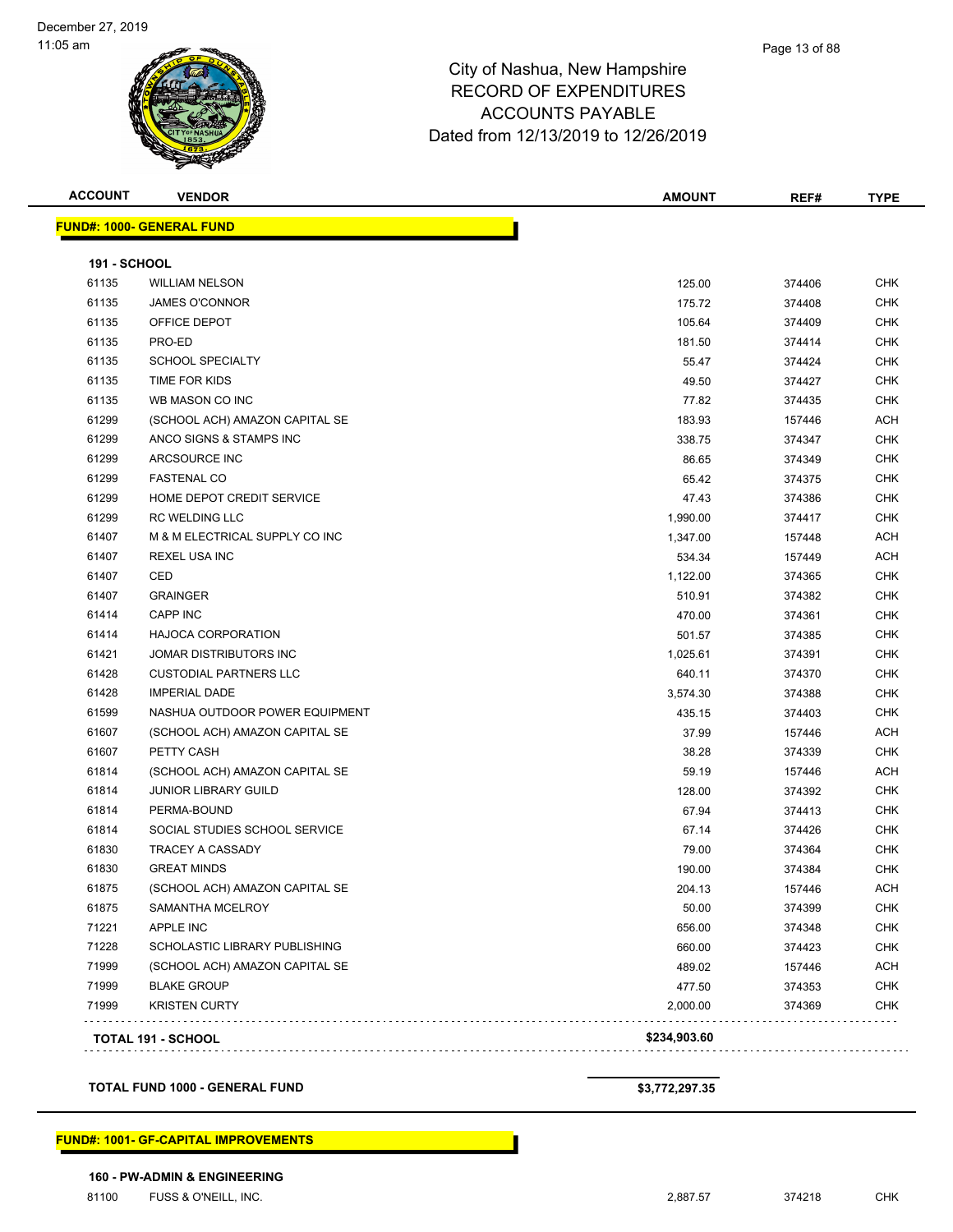| December 27, 2019   |                                                          |                                                                                                                                  |                  |                          |
|---------------------|----------------------------------------------------------|----------------------------------------------------------------------------------------------------------------------------------|------------------|--------------------------|
| 11:05 am            |                                                          | City of Nashua, New Hampshire<br><b>RECORD OF EXPENDITURES</b><br><b>ACCOUNTS PAYABLE</b><br>Dated from 12/13/2019 to 12/26/2019 | Page 14 of 88    |                          |
| <b>ACCOUNT</b>      | <b>VENDOR</b>                                            | <b>AMOUNT</b>                                                                                                                    | REF#             | <b>TYPE</b>              |
|                     | <b>FUND#: 1001- GF-CAPITAL IMPROVEMENTS</b>              |                                                                                                                                  |                  |                          |
|                     | <b>TOTAL 160 - PW-ADMIN &amp; ENGINEERING</b>            | \$2,887.57                                                                                                                       |                  |                          |
| <b>191 - SCHOOL</b> |                                                          |                                                                                                                                  |                  |                          |
| 81100               | TRANE U.S. INC                                           | 55,080.00                                                                                                                        | 374429           | <b>CHK</b>               |
|                     | TOTAL 191 - SCHOOL                                       | \$55,080.00                                                                                                                      |                  |                          |
|                     | <b>TOTAL FUND 1001 - GF-CAPITAL IMPROVEMENTS</b>         | \$57,967.57                                                                                                                      |                  |                          |
|                     |                                                          |                                                                                                                                  |                  |                          |
|                     | <b>FUND#: 2212- ATHLETICS REVENUE FUND</b>               |                                                                                                                                  |                  |                          |
| 44563<br>61107      | NASHUA SCHOOL DISTRICT 42<br><b>CHAMPIONS CHOICE INC</b> | 900.00<br>4,302.00                                                                                                               | 157434<br>374366 | <b>ACH</b><br><b>CHK</b> |
| 61107               | K & B SPORTSWEAR                                         | 1,686.00                                                                                                                         | 374393           | <b>CHK</b>               |
| 71999               | <b>CHAMPIONS CHOICE INC</b>                              | 970.20                                                                                                                           | 374366           | <b>CHK</b>               |
|                     | TOTAL FUND 2212 - ATHLETICS REVENUE FUND                 | \$7,858.20                                                                                                                       |                  |                          |
|                     | <b>FUND#: 2222- AFTER SCHOOL PROGRAM</b>                 |                                                                                                                                  |                  |                          |
| 61299               | <b>GARELICK FARMS OF FRANKLIN</b>                        | 130.83                                                                                                                           | 374378           | <b>CHK</b>               |
|                     | TOTAL FUND 2222 - AFTER SCHOOL PROGRAM                   | \$130.83                                                                                                                         |                  |                          |
|                     |                                                          |                                                                                                                                  |                  |                          |
|                     | <b>FUND#: 2505- PEG ACCESS CHANNELS FUND</b>             |                                                                                                                                  |                  |                          |
| 54100               | <b>EVERSOURCE</b>                                        | 251.99                                                                                                                           | 374480           | <b>CHK</b>               |
| 54114               | LIBERTY UTILITIES - NH                                   | 43.78                                                                                                                            | 374136           | <b>CHK</b>               |
| 54141               | PENNICHUCK WATER WORKS INC                               | 19.14                                                                                                                            | 374152           | <b>CHK</b>               |
| 55300               | <b>JAMES MCLEAN</b>                                      | 93.96                                                                                                                            | 374264           | <b>CHK</b>               |
|                     | <b>TOTAL FUND 2505 - PEG ACCESS CHANNELS FUND</b>        | \$408.87                                                                                                                         |                  |                          |
|                     | FUND#: 2506- HUNT BLDG FACILITY RENTAL FUND              |                                                                                                                                  |                  |                          |
| 54141               | PENNICHUCK WATER WORKS INC                               | 81.14                                                                                                                            | 374152           | <b>CHK</b>               |
| 54200               | HOMEPLUS CLEANING                                        | 500.00                                                                                                                           | 374240           | <b>CHK</b>               |
|                     | TOTAL FUND 2506 - HUNT BLDG FACILITY RENTAL FUND         | \$581.14                                                                                                                         |                  |                          |
|                     | <b>FUND#: 2507- FIRE TRAINING FACILITY RENTAL</b>        |                                                                                                                                  |                  |                          |
| 61499               | HOME DEPOT CREDIT SERVICE 3065                           | 101.15                                                                                                                           | 374238           | <b>CHK</b>               |
| 71999               | HOME DEPOT CREDIT SERVICE 3065                           | 116.79                                                                                                                           | 374238           | <b>CHK</b>               |
|                     | TOTAL FUND 2507 - FIRE TRAINING FACILITY RENTAL          | \$217.94                                                                                                                         |                  |                          |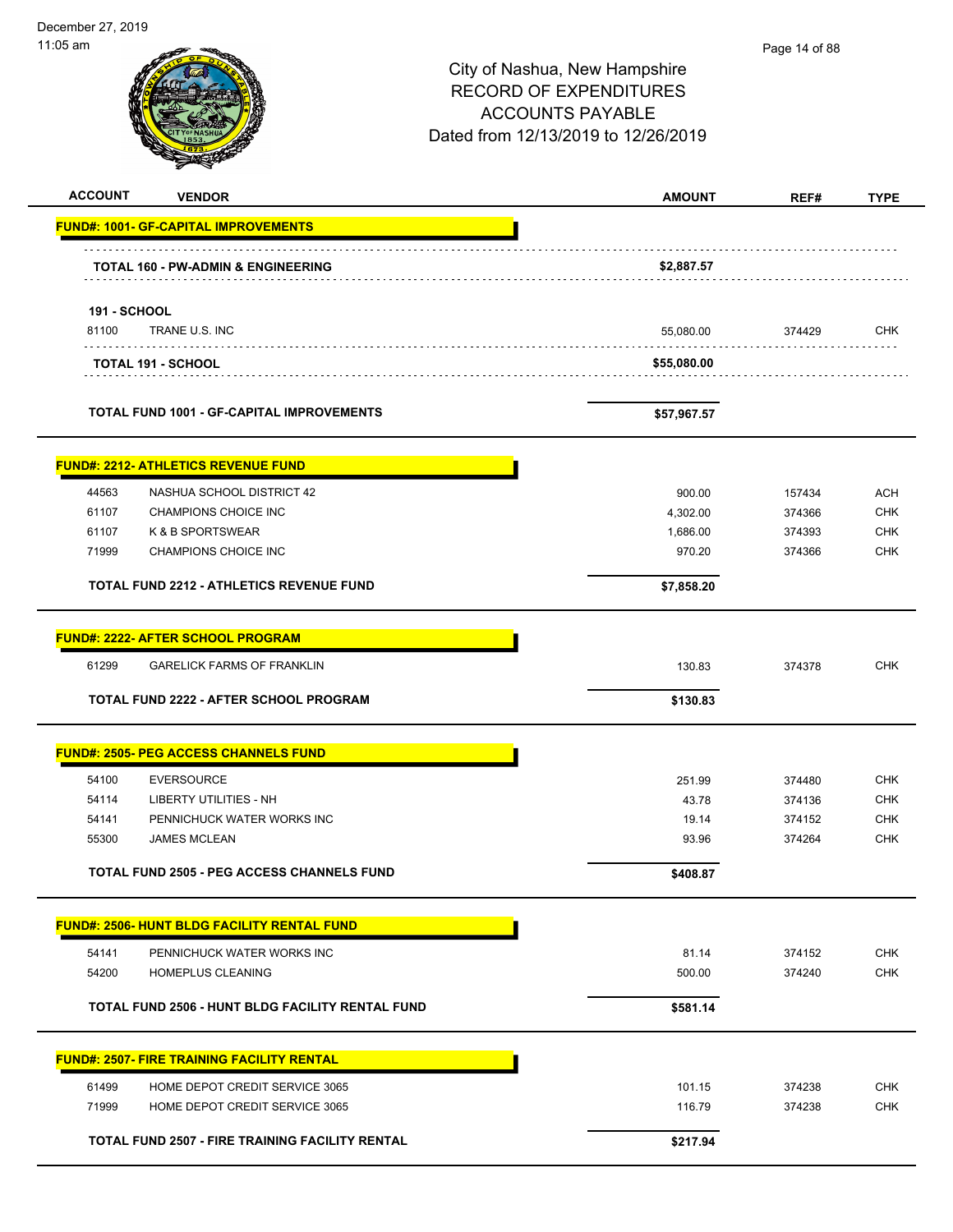$\overline{\phantom{a}}$ 



# City of Nashua, New Hampshire RECORD OF EXPENDITURES ACCOUNTS PAYABLE Dated from 12/13/2019 to 12/26/2019

| <b>ACCOUNT</b> | <b>VENDOR</b>                                           | <b>AMOUNT</b>  | REF#             | <b>TYPE</b>              |
|----------------|---------------------------------------------------------|----------------|------------------|--------------------------|
|                | <b>FUND#: 3040- COMMUNICATIONS GRANTS FUND</b>          |                |                  |                          |
| 81300          | <b>FIBERNEXT LLC</b>                                    | 3,366.00       | 157418           | <b>ACH</b>               |
| 81300          | COMPUTER HUT dba IT INSIDERS                            | 7,305.30       | 374248           | <b>CHK</b>               |
|                |                                                         |                |                  |                          |
|                | <b>TOTAL FUND 3040 - COMMUNICATIONS GRANTS FUND</b>     | \$10,671.30    |                  |                          |
|                |                                                         |                |                  |                          |
|                | <b>FUND#: 3068- COMMUNITY SERVICES GRANTS FUND</b>      |                |                  |                          |
| 53142          | ML BRAND STRATEGY CONSULTING                            | 11,000.00      | 157433           | <b>ACH</b>               |
| 55300          | SASCHA POTZKA                                           | 1.45           | 374117           | <b>CHK</b>               |
| 55421          | ML BRAND STRATEGY CONSULTING                            | 2,750.00       | 157433           | <b>ACH</b>               |
| 55699          | SOUTHERN NH HIV AIDS                                    | 6,477.00       | 374304           | <b>CHK</b>               |
| 68235          | SOUTHERN NH HIV AIDS                                    | 453.00         | 374304           | <b>CHK</b>               |
| 68350          | PETTY CASH                                              | 26.98          | 374111           | <b>CHK</b>               |
|                | <b>TOTAL FUND 3068 - COMMUNITY SERVICES GRANTS FUND</b> | \$20,708.43    |                  |                          |
|                | <b>FUND#: 3070- COMMUNITY HEALTH GRANTS FUND</b>        |                |                  |                          |
|                |                                                         |                |                  |                          |
| 54221<br>55300 | <b>STERICYCLE INC</b>                                   | 184.92<br>5.80 | 374310           | <b>CHK</b><br><b>CHK</b> |
| 55300          | SASCHA POTZKA<br>LUIS PORRES                            | 27.84          | 374117           | <b>CHK</b>               |
| 55300          | SASCHA POTZKA                                           | 84.88          | 374116<br>374117 | <b>CHK</b>               |
|                |                                                         |                |                  |                          |
|                | <b>TOTAL FUND 3070 - COMMUNITY HEALTH GRANTS FUND</b>   | \$303.44       |                  |                          |
|                | <b>FUND#: 3090- URBAN PROGRAM GRANTS FUND</b>           |                |                  |                          |
| 54210          | 22 MARSHALL STREET LLC                                  | 750.00         | 374160           | <b>CHK</b>               |
| 55307          | CARRIE JOHNSON SCHENA                                   | 192.16         | 374118           | <b>CHK</b>               |
| 55400          | PETTY CASH                                              | 5.90           | 374477           | <b>CHK</b>               |
|                | TOTAL FUND 3090 - URBAN PROGRAM GRANTS FUND             | \$948.06       |                  |                          |
|                |                                                         |                |                  |                          |
|                | <b>FUND#: 3120- TRANSIT GRANTS FUND</b>                 |                |                  |                          |
| 53107          | GREENMAN-PEDERSEN INC                                   | 3,129.12       | 374227           | <b>CHK</b>               |
| 54100          | <b>EVERSOURCE</b>                                       | 932.35         | 374480           | <b>CHK</b>               |
| 54114          | LIBERTY UTILITIES - NH                                  | 161.99         | 374136           | CHK                      |
| 54114          | LIBERTY UTILITIES - NH                                  | 478.00         | 374137           | CHK                      |
| 54141          | PENNICHUCK WATER WORKS INC                              | 70.16          | 374152           | CHK                      |
| 54280          | R G TOMBS DOOR CO INC                                   | 410.00         | 374289           | CHK                      |
| 54407          | ROUTEMATCH SOFTWARE INC                                 | 22,830.49      | 374292           | <b>CHK</b>               |
| 54407          | ROUTEMATCH SOFTWARE INC                                 | 15,828.95      | 374292           | <b>CHK</b>               |
| 55400          | <b>CAMILLE PATTISON</b>                                 | 320.73         | 374282           | <b>CHK</b>               |
| 55699          | JOHNSON CONTROLS SECURITY                               | 360.65         | 374133           | <b>CHK</b>               |
| 61100          | <b>CAMILLE PATTISON</b>                                 | 20.00          | 374282           | CHK                      |
| 61100          | WB MASON CO INC                                         | 55.85          | 374324           | CHK                      |
| 61299          | <b>ALPHAGRAPHICS</b>                                    | 131.68         | 374167           | <b>CHK</b>               |
| 61299          | PREMIER SOUTHERN TICKET CO                              | 682.04         | 374285           | CHK                      |

WB MASON CO INC 225.09 374324 CHK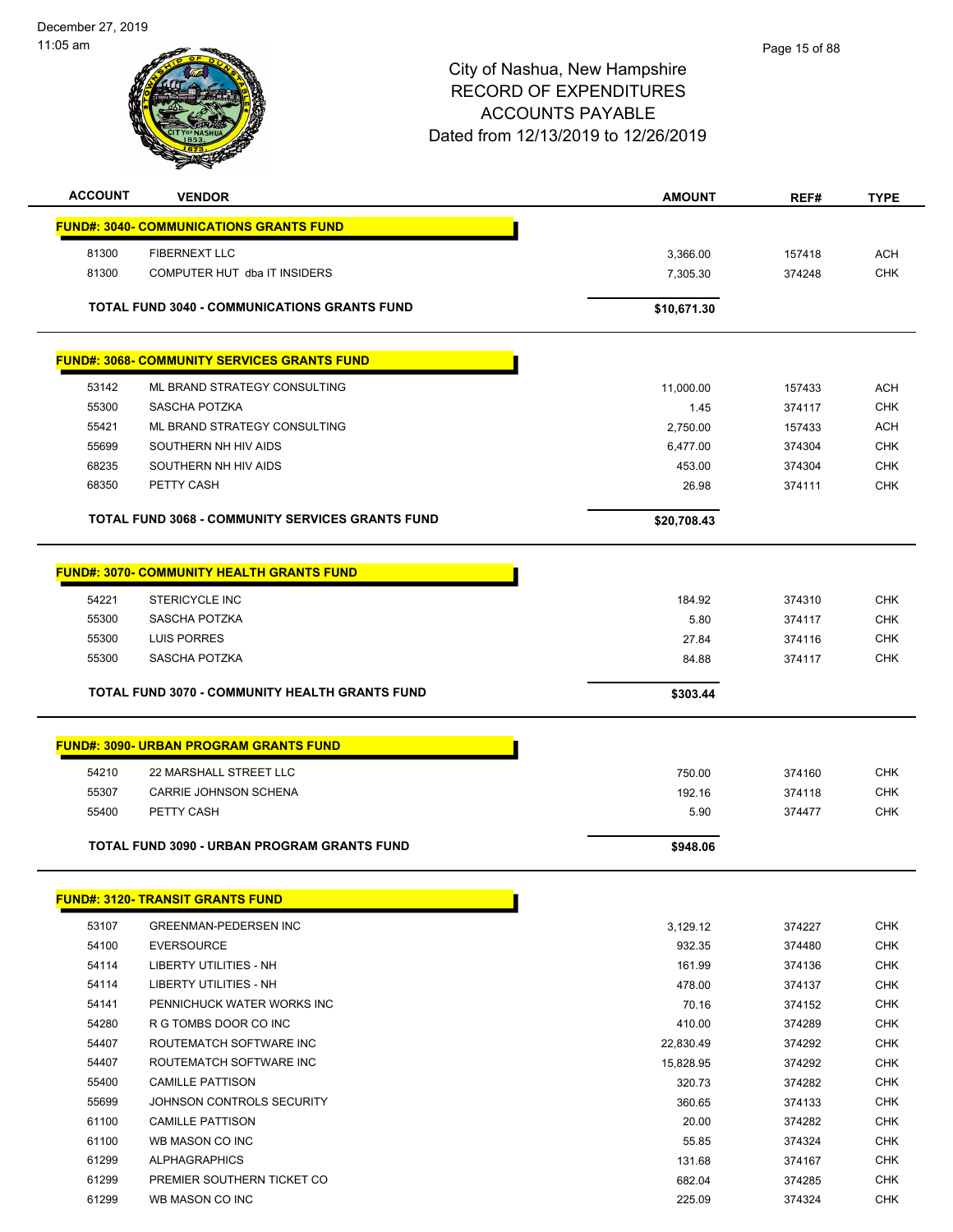

| <b>ACCOUNT</b> | <b>VENDOR</b>                                               | <b>AMOUNT</b> | REF#   | <b>TYPE</b> |
|----------------|-------------------------------------------------------------|---------------|--------|-------------|
|                | <b>FUND#: 3120- TRANSIT GRANTS FUND</b>                     |               |        |             |
| 61299          | <b>FASTENAL CO</b>                                          | 56.51         | 374216 | <b>CHK</b>  |
| 61299          | PETTY CASH                                                  | 5.94          | 374477 | <b>CHK</b>  |
| 61799          | <b>SEON SYSTEM SALES INC</b>                                | 954.00        | 157442 | <b>ACH</b>  |
| 61799          | ALLIANCE BUS GROUP INC                                      | 830.81        | 374166 | <b>CHK</b>  |
| 61799          | <b>GILLIG LLC</b>                                           | 1,567.41      | 374222 | <b>CHK</b>  |
| 61799          | ALLIANCE BUS GROUP INC                                      | 38.07         | 374166 | <b>CHK</b>  |
| 61799          | <b>CUMMINS NORTHEAST LLC</b>                                | (85.62)       | 374204 | <b>CHK</b>  |
| 61799          | <b>BATTERIES PLUS</b>                                       | 49.99         | 374177 | <b>CHK</b>  |
| 68240          | ALTERNATE TRANSIT ADVERTISING                               | 190.00        | 374170 | <b>CHK</b>  |
| 68240          | <b>CAMILLE PATTISON</b>                                     | 612.66        | 374282 | <b>CHK</b>  |
| 68240          | PETTY CASH                                                  | 38.00         | 374477 | <b>CHK</b>  |
|                | <b>TOTAL FUND 3120 - TRANSIT GRANTS FUND</b>                | \$49,894.87   |        |             |
|                | <b>FUND#: 3200- PARKS &amp; RECREATION GRANTS FUND</b>      |               |        |             |
| 55658          | DUDLEY'S CONCESSIONS                                        | 695.00        | 374211 | <b>CHK</b>  |
|                | <b>TOTAL FUND 3200 - PARKS &amp; RECREATION GRANTS FUND</b> | \$695.00      |        |             |
|                |                                                             |               |        |             |
|                | <b>FUND#: 3800- SCHOOL GRANTS FUND</b>                      |               |        |             |
| 52150          | NH RETIREMENT SYSTEM                                        | 223.01        | 374488 | <b>CHK</b>  |
| 53607          | <b>JESSICA MINAHAN</b>                                      | 2,000.00      | 374400 | <b>CHK</b>  |
| 53628          | <b>STEVE BLUNT</b>                                          | 200.00        | 374354 | <b>CHK</b>  |
| 53628          | <b>BOOTHBY THERAPY SERVICES LLC</b>                         | 698.60        | 374355 | <b>CHK</b>  |
| 53628          | <b>GATEWAYS COMMUNITY SERVICES</b>                          | 1,975.21      | 374379 | <b>CHK</b>  |
| 53628          | <b>INTERIM HEALTHCARE</b>                                   | 1,183.50      | 374389 | <b>CHK</b>  |
| 53628          | MAXIM HEALTHCARE SERVICES INC                               | 420.50        | 374397 | <b>CHK</b>  |
| 53628          | ADVANCED MEDICAL PERSONNEL                                  | 1,697.50      | 374345 | <b>CHK</b>  |
| 53628          | THE CARROLL CENTER FOR THE BLI                              | 3,878.75      | 374363 | <b>CHK</b>  |
| 53628          | SILVER TOUCH HHC                                            | 3,084.50      | 374425 | <b>CHK</b>  |
| 54487          | REHABILITATION EQUIPMENT ASSOC                              | 225.00        | 374419 | <b>CHK</b>  |
| 55300          | FIRST STUDENT INC                                           | 186.19        | 374376 | <b>CHK</b>  |
| 55690          | <b>JENNIFER BOUDRIEAU</b>                                   | 59.81         | 374357 | <b>CHK</b>  |
| 55690          | <b>TAYLOR PAQUETTE</b>                                      | 188.02        | 374411 | <b>CHK</b>  |
| 55694          | NASHUA ADULT LEARNING CENTER                                | 4,654.88      | 374344 | <b>CHK</b>  |
| 61135          | FAIRGROUNDS ELEMENTARY SAF                                  | 30.00         | 374335 | <b>CHK</b>  |
| 61135          | ALTERNATIVE SALES CORP                                      | 1,379.40      | 374346 | <b>CHK</b>  |
| 61135          | AC MOORE INC                                                | 44.71         | 374342 | <b>CHK</b>  |
| 61135          | MARKET BASKET ACCT 2589096                                  | 28.74         | 374396 | <b>CHK</b>  |
| 61135          | WB MASON CO INC                                             | 1,009.16      | 374435 | CHK         |
| 61299          | US POSTAL SERVICES                                          | 1,110.00      | 374431 | <b>CHK</b>  |
| 61299          | <b>WAL-MART</b>                                             | 300.91        | 374433 | <b>CHK</b>  |
| 61299          | WB MASON CO INC                                             | 224.47        | 374435 | <b>CHK</b>  |
| 61875          | <b>NCS PEARSON</b>                                          | 431.95        | 374405 | <b>CHK</b>  |
| 61875          | <b>WILSON LANGUAGE</b>                                      | 635.90        | 374436 | <b>CHK</b>  |
| 71221          | APPLE INC                                                   | 1,000.00      | 374348 | <b>CHK</b>  |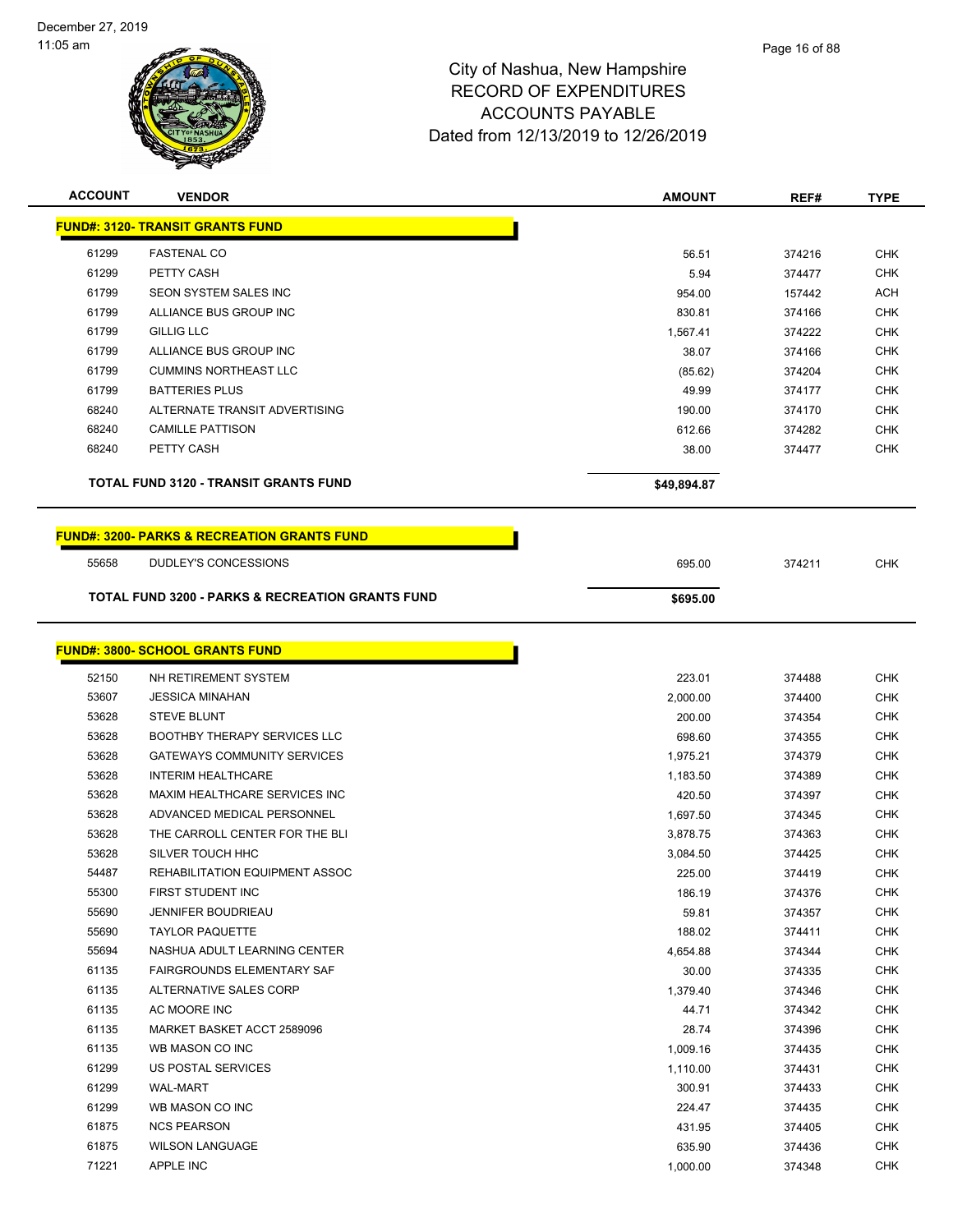| <b>ACCOUNT</b><br><b>VENDOR</b>                      | <b>AMOUNT</b> | REF#   | <b>TYPE</b> |
|------------------------------------------------------|---------------|--------|-------------|
| <b>TOTAL FUND 3800 - SCHOOL GRANTS FUND</b>          | \$26,870.71   |        |             |
| <b>FUND#: 4005- TRAFFIC VIOLATIONS FUND</b>          |               |        |             |
| 45400<br>PABLO CASTRO                                | 25.00         | 374196 | <b>CHK</b>  |
| 61107<br><b>M &amp; N SPORTS LLC</b>                 | 3,151.30      | 374254 | <b>CHK</b>  |
| <b>TOTAL FUND 4005 - TRAFFIC VIOLATIONS FUND</b>     | \$3,176.30    |        |             |
| <b>FUND#: 4025- DOJ DRUG FORFEITURE FUND</b>         |               |        |             |
| 61799<br>CARPARTS DISTRIBUTION CENTER,               | 636.74        | 374193 | <b>CHK</b>  |
| TOTAL FUND 4025 - DOJ DRUG FORFEITURE FUND           | \$636.74      |        |             |
| <b>FUND#: 4053- FIRE REGIONAL HAZMAT FUND</b>        |               |        |             |
| 71000<br>MCKESSON MEDICAL-SURGICAL                   | 2,912.28      | 157430 | <b>ACH</b>  |
| 71000<br>UNITED PLASTIC FABRICATING INC              | 6,248.00      | 157443 | <b>ACH</b>  |
| 71000<br>BOUND TREE MEDICAL, LLC                     | 157.85        | 374185 | <b>CHK</b>  |
| 71000<br>PERMA LINE CORP OF NEW ENGLAND              | 332.95        | 374283 | <b>CHK</b>  |
| TOTAL FUND 4053 - FIRE REGIONAL HAZMAT FUND          | \$9,651.08    |        |             |
| FUND#: 4090- LIB-LOST/DAMAGED BOOK FINES             |               |        |             |
| 55699<br>UNIQUE MANAGEMENT SERVICES INC              | 134.25        | 374319 | <b>CHK</b>  |
| 61299<br>OTC BRANDS INC                              | 188.39        | 374151 | <b>CHK</b>  |
| MIDWEST TAPE LLC<br>61814                            | 14.69         | 157432 | <b>ACH</b>  |
| TOTAL FUND 4090 - LIB-LOST/DAMAGED BOOK FINES        | \$337.33      |        |             |
| <b>FUND#: 5050- CAP PROJECTS-COMMUNICATIONS</b>      |               |        |             |
| 81300<br>MOTOROLA SOLUTIONS INC                      | 18,796.77     | 374147 | <b>CHK</b>  |
| <b>TOTAL FUND 5050 - CAP PROJECTS-COMMUNICATIONS</b> | \$18,796.77   |        |             |
| <b>FUND#: 5060- CAPITAL PROJECTS-COMM HEALTH</b>     |               |        |             |
| 81200<br>RPF ENVIRONMENTAL INC                       | 6,800.00      | 374293 | <b>CHK</b>  |
| TOTAL FUND 5060 - CAPITAL PROJECTS-COMM HEALTH       | \$6,800.00    |        |             |
| <b>FUND#: 5100- CAP PROJECTS-ECONOMIC DEV</b>        |               |        |             |
|                                                      |               |        |             |
| 53107<br><b>ICON ARCHITECTURE INC</b>                | 100,616.66    | 374244 | <b>CHK</b>  |
| 54210<br>HUDSON QUARRY CORP                          | 137.00        | 374243 | <b>CHK</b>  |
| TOTAL FUND 5100 - CAP PROJECTS-ECONOMIC DEV          | \$100,753.66  |        |             |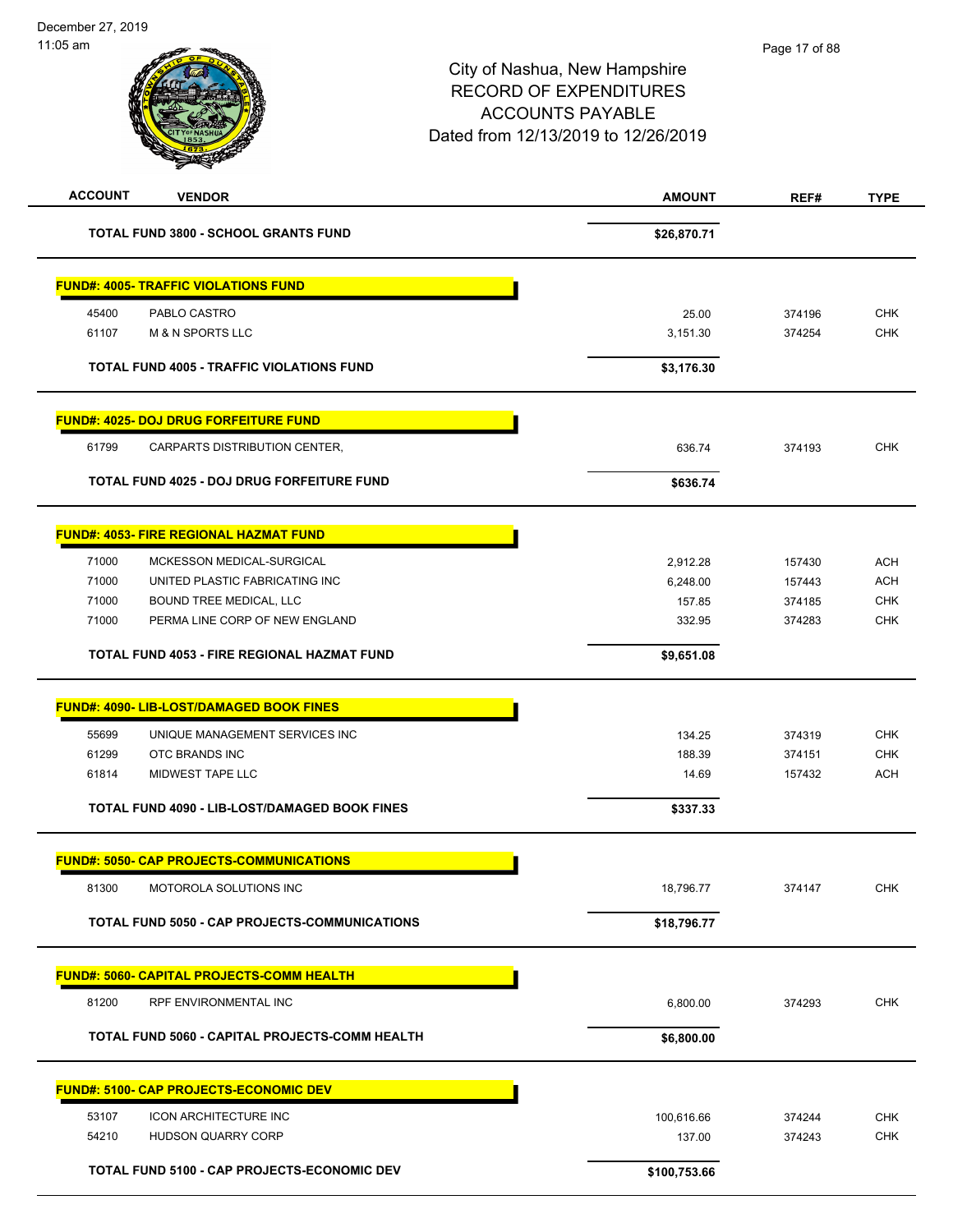

| <b>ACCOUNT</b> | <b>VENDOR</b>                                     | <b>AMOUNT</b> | REF#   | <b>TYPE</b> |
|----------------|---------------------------------------------------|---------------|--------|-------------|
|                | <b>FUND#: 5200- CAPITAL PROJECTS-PUBLIC WORKS</b> |               |        |             |
| 53107          | MCFARLAND JOHNSON INC                             | 36,772.77     | 374262 | <b>CHK</b>  |
| 81704          | S W COLE ENGINEERING INC                          | 6,420.00      | 374294 | <b>CHK</b>  |
| 81704          | STANTEC CONSULTING SERVICES                       | 188.08        | 374307 | <b>CHK</b>  |
| 81704          | <b>BROX INDUSTRIES INC</b>                        | 425,938.88    | 374188 | <b>CHK</b>  |
| 81704          | <b>CONTINENTAL PAVING INC</b>                     | 320.66        | 374202 | <b>CHK</b>  |
| 81704          | <b>HAYNER SWANSON INC</b>                         | 37,845.72     | 374235 | <b>CHK</b>  |
| 81704          | S W COLE ENGINEERING INC                          | 21,652.50     | 374294 | <b>CHK</b>  |
| 81704          | NEWPORT CONSTRUCTION CORP                         | 164,192.58    | 157435 | <b>ACH</b>  |
|                | TOTAL FUND 5200 - CAPITAL PROJECTS-PUBLIC WORKS   | \$693,331.19  |        |             |
|                | <b>FUND#: 5700- CAP PROJECTS-BROAD ST PARKWAY</b> |               |        |             |
| 81700          | <b>EVERSOURCE</b>                                 | 1,129.37      | 374480 | <b>CHK</b>  |
|                | TOTAL FUND 5700 - CAP PROJECTS-BROAD ST PARKWAY   | \$1,129.37    |        |             |
|                |                                                   |               |        |             |
|                | <b>FUND#: 6000- SOLID WASTE FUND</b>              |               |        |             |
| 53107          | CHEMSERVE ENVIRONMENTAL ANALYS                    | 19,569.80     | 374197 | <b>CHK</b>  |
| 53107          | SANBORN HEAD & ASSOC INC                          | 6,623.28      | 374297 | <b>CHK</b>  |
| 53999          | USDA APHIS WILDLIFE SERVICES                      | 4,849.84      | 157405 | <b>ACH</b>  |
| 54100          | <b>EVERSOURCE</b>                                 | 1,282.95      | 374480 | <b>CHK</b>  |
| 54114          | <b>ENERGY NORTH PROPANE</b>                       | 1,111.09      | 374129 | <b>CHK</b>  |
| 54280          | <b>BELLETETES INC</b>                             | 53.99         | 374179 | <b>CHK</b>  |
| 54280          | HOME DEPOT CREDIT SERVICE 3065                    | 88.18         | 374238 | CHK         |
| 54280          | <b>ISCO INDUSTRIES</b>                            | 1,633.22      | 374247 | CHK         |
| 54280          | MCMASTER-CARR                                     | 21.20         | 374265 | <b>CHK</b>  |
| 54280          | PETTY CASH                                        | 13.90         | 374477 | <b>CHK</b>  |
| 54600          | <b>FACTORY MOTOR PARTS</b>                        | 748.79        | 157417 | ACH         |
| 54600          | MCDEVITT TRUCKS INC                               | 43.61         | 157429 | <b>ACH</b>  |
| 54600          | MCNEILUS TRUCK & MANUFACTURING                    | 2,248.99      | 157431 | ACH         |
| 54600          | <b>MILTON CAT</b>                                 | 254.48        | 374146 | <b>CHK</b>  |
| 54600          | BRENNTAG LUBRICANTS NORTHEAST                     | 854.07        | 374186 | CHK         |
| 54600          | CARPARTS DISTRIBUTION CENTER,                     | 66.18         | 374193 | <b>CHK</b>  |
| 54600          | DONOVAN EQUIPMENT CO INC                          | 21.10         | 374210 | <b>CHK</b>  |
| 54600          | FREIGHTLINER OF NH INC                            | 188.76        | 374217 | <b>CHK</b>  |
| 54600          | <b>GRAPPONE AUTOMOTIVE GROUP</b>                  | 148.04        | 374226 | <b>CHK</b>  |
| 54600          | NEW ENGLAND KENWORTH                              | 413.48        | 374274 | <b>CHK</b>  |
| 54600          | PETTY CASH                                        | 16.00         | 374477 | CHK         |
| 55109          | CONSOLIDATED COMMUNICATIONS                       | 37.76         | 374125 | <b>CHK</b>  |
| 55699          | <b>INTERSTATE REFRIGERANT</b>                     | 918.00        | 157423 | <b>ACH</b>  |
| 55699          | CALLOGIX INC                                      | 49.80         | 374192 | <b>CHK</b>  |
| 55699          | CASELLA RECYCLING LLC                             | 23,861.75     | 374195 | <b>CHK</b>  |
| 55699          | MARK LAMBERT ELECTRIC LLC                         | 3,900.00      | 374257 | CHK         |
| 61100          | AMAZON CAPITAL SERV (CITY ACH)                    | 169.06        | 157407 | ACH         |
| 61100          | PETTY CASH                                        | 17.43         | 374113 | <b>CHK</b>  |
| 61100          | PETTY CASH                                        | 89.62         | 374477 | CHK         |
| 61107          | UNIFIRST CORPORATION                              | 514.53        | 374318 | <b>CHK</b>  |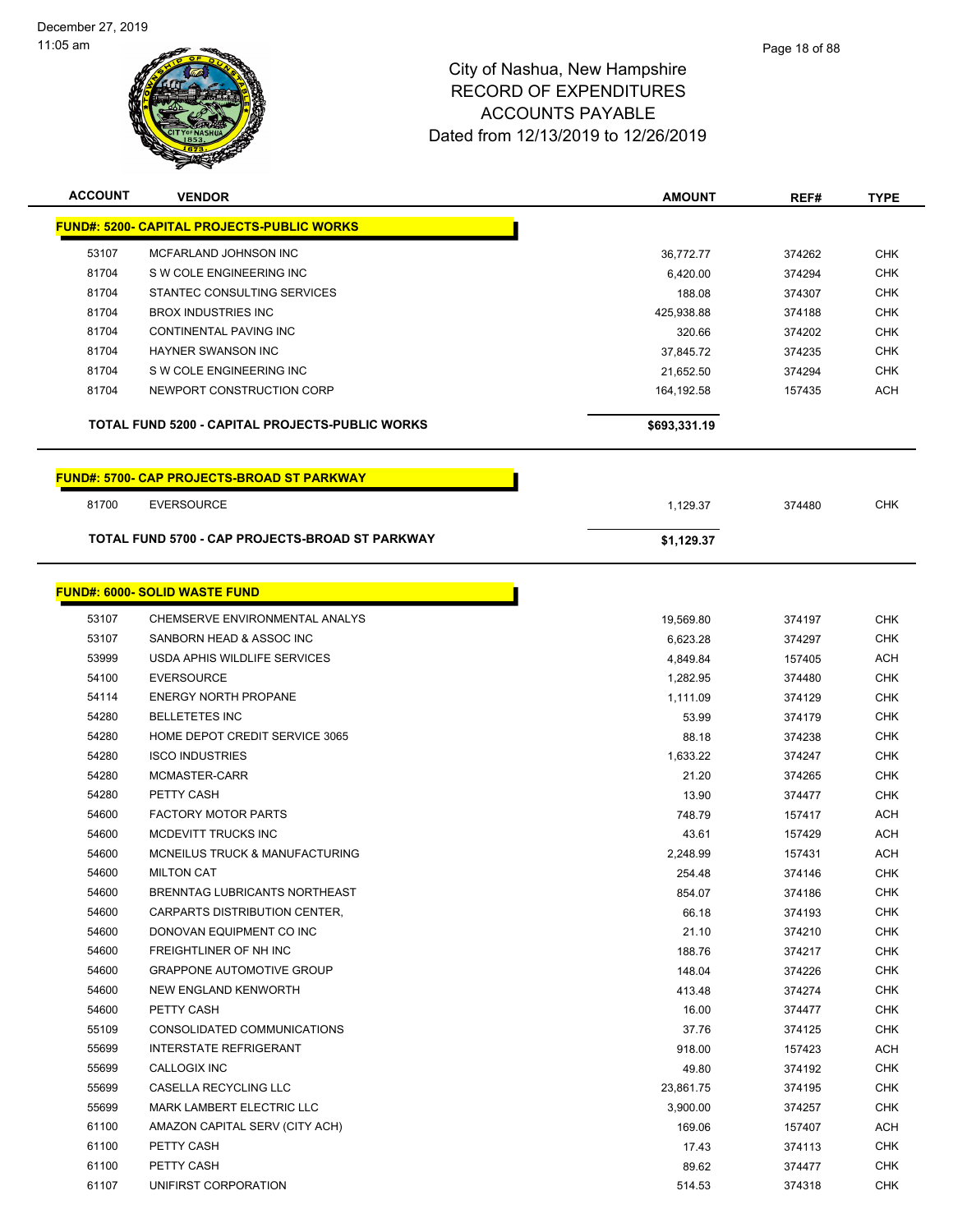

| <b>ACCOUNT</b> | <b>VENDOR</b>                             | <b>AMOUNT</b> | REF#   | <b>TYPE</b> |
|----------------|-------------------------------------------|---------------|--------|-------------|
|                | <b>FUND#: 6000- SOLID WASTE FUND</b>      |               |        |             |
| 61110          | ALECS SHOE STORE INC                      | 110.00        | 374165 | <b>CHK</b>  |
| 61307          | SHATTUCK MALONE OIL CO                    | 1,950.71      | 374153 | <b>CHK</b>  |
| 61310          | ALTERNATIVE VEHICLE SERVICE GR            | 14,979.20     | 157410 | <b>ACH</b>  |
| 61705          | <b>GCR TIRES &amp; SERVICE</b>            | 1,493.71      | 374220 | <b>CHK</b>  |
| 61705          | MAYNARD & LESIEUR INC                     | 3,487.78      | 374259 | <b>CHK</b>  |
| 81300          | STEARNS CONRAD & SCHMIDT                  | 969.66        | 374309 | <b>CHK</b>  |
| 81300          | SANBORN HEAD & ASSOC INC                  | 6,134.20      | 374297 | <b>CHK</b>  |
| 81300          | STEARNS CONRAD & SCHMIDT                  | 320,408.34    | 374309 | <b>CHK</b>  |
| 81650          | CHARTER CONTRACTING COMPANY               | 186.600.00    | 157412 | <b>ACH</b>  |
|                | <b>TOTAL FUND 6000 - SOLID WASTE FUND</b> | \$605,942.50  |        |             |

|       | FUND#: 6200- WASTEWATER FUND       |           |        |            |
|-------|------------------------------------|-----------|--------|------------|
| 53467 | PENNICHUCK WATER WORKS INC         | 10,090.08 | 374152 | CHK        |
| 54100 | <b>EVERSOURCE</b>                  | 1,500.15  | 374480 | CHK        |
| 54114 | LIBERTY UTILITIES - NH             | 3,105.74  | 374079 | CHK        |
| 54114 | <b>LIBERTY UTILITIES - NH</b>      | 432.78    | 374139 | <b>CHK</b> |
| 54114 | LIBERTY UTILITIES - NH             | 968.34    | 374140 | CHK        |
| 54114 | LIBERTY UTILITIES - NH             | 376.17    | 374141 | CHK        |
| 54114 | LIBERTY UTILITIES - NH             | 131.09    | 374142 | CHK        |
| 54141 | PENNICHUCK WATER WORKS INC         | 575.05    | 374152 | CHK        |
| 54221 | RESOURCE MANAGEMENT INC            | 36,184.57 | 374291 | <b>CHK</b> |
| 54300 | <b>BROX INDUSTRIES INC</b>         | 739.75    | 374189 | CHK        |
| 54300 | CONTINENTAL PAVING INC             | 290.06    | 374202 | CHK        |
| 54300 | TEAM EJP CONCORD NH                | 364.01    | 374312 | CHK        |
| 54487 | M & M ELECTRICAL SUPPLY CO INC     | 217.14    | 157427 | ACH        |
| 54487 | <b>FASTENAL CO</b>                 | 528.91    | 374216 | <b>CHK</b> |
| 54487 | <b>HACH COMPANY</b>                | 2,741.56  | 374230 | CHK        |
| 54487 | <b>HAJOCA CORPORATION</b>          | 225.01    | 374232 | CHK        |
| 54487 | WESCOR ASSOCITES INC               | 5,100.00  | 374325 | CHK        |
| 55421 | <b>NEIWPCC</b>                     | 270.00    | 374149 | CHK        |
| 55514 | CHEMSERVE ENVIRONMENTAL ANALYS     | 3,112.00  | 374197 | <b>CHK</b> |
| 55618 | <b>CITIZENS BANK</b>               | 1,681.54  | 157413 | ACH        |
| 55699 | <b>CRYSTAL ROCK</b>                | 128.38    | 374127 | CHK        |
| 55699 | CALLOGIX INC                       | 166.00    | 374192 | CHK        |
| 55699 | <b>GROUND PENETRATING RADAR</b>    | 600.00    | 374229 | CHK        |
| 61107 | ALECS SHOE STORE INC               | 110.00    | 374165 | CHK        |
| 61107 | PHOENIX SCREEN PRINTING            | 502.50    | 374284 | CHK        |
| 61107 | REFLECTIVE APPAREL FACTORY INC     | 704.72    | 374290 | CHK        |
| 61107 | UNIFIRST CORPORATION               | 592.28    | 374318 | CHK        |
| 61149 | <b>HACH COMPANY</b>                | 963.93    | 374230 | <b>CHK</b> |
| 61149 | <b>VWR INTERNATIONAL</b>           | 461.45    | 374322 | CHK        |
| 61156 | <b>BORDEN &amp; REMINGTON CORP</b> | 3,312.27  | 157411 | ACH        |
| 61156 | PVS CHEMICAL SOLUTIONS INC         | 3,994.64  | 157439 | ACH        |
| 61299 | AMAZON CAPITAL SERV (CITY ACH)     | 39.38     | 157407 | ACH        |
| 61299 | ARCSOURCE INC                      | 346.52    | 374169 | <b>CHK</b> |

 BELLETETES INC 127.67 374179 CHK FASTENAL CO 1,090.71 374216 CHK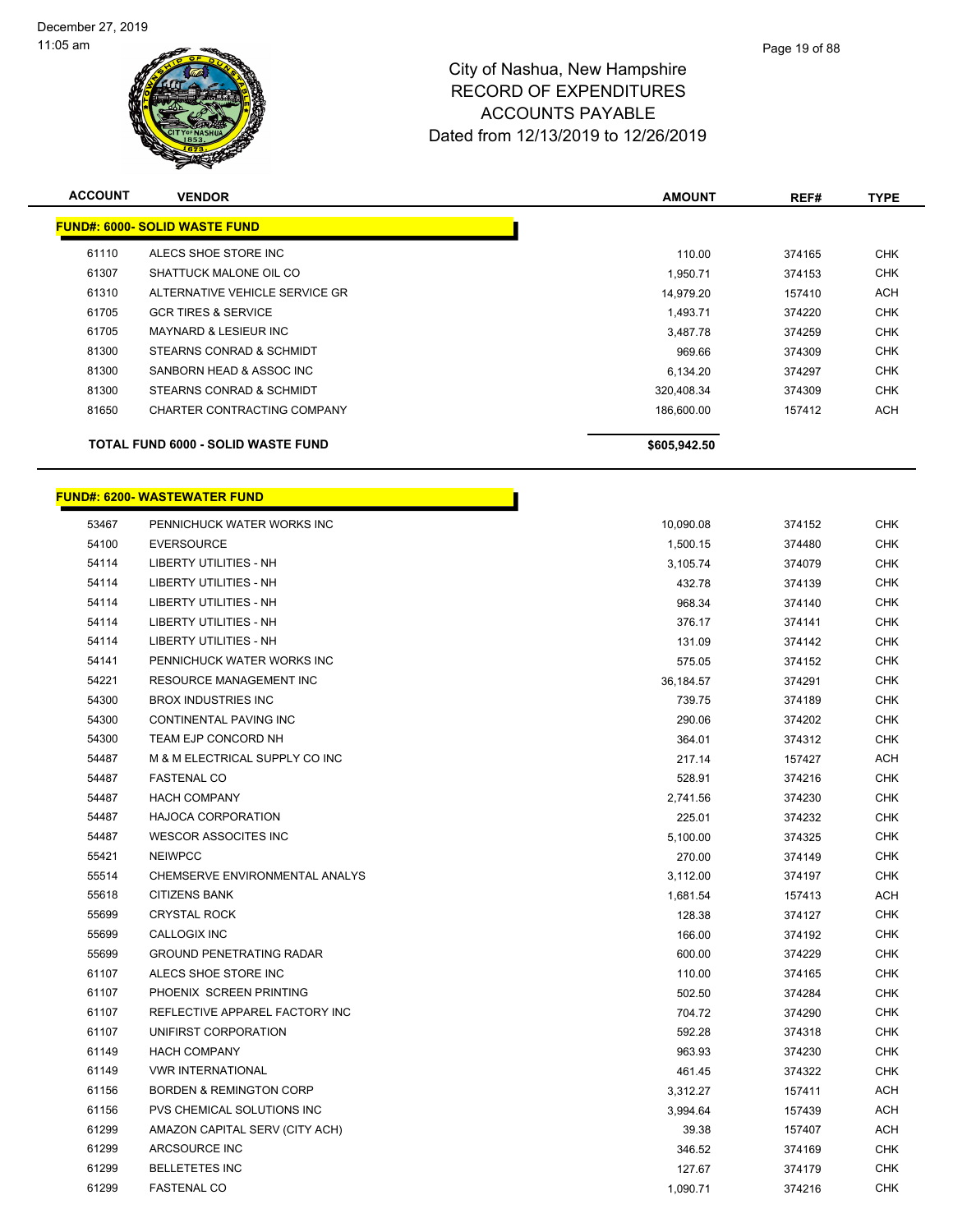

| <b>ACCOUNT</b> | <b>VENDOR</b>                                     | <b>AMOUNT</b>  | REF#   | <b>TYPE</b> |
|----------------|---------------------------------------------------|----------------|--------|-------------|
|                | <b>FUND#: 6200- WASTEWATER FUND</b>               |                |        |             |
| 61299          | <b>GRAINGER</b>                                   | 147.03         | 374224 | <b>CHK</b>  |
| 61299          | HOME DEPOT CREDIT SERVICE 3065                    | 50.61          | 374238 | <b>CHK</b>  |
| 61300          | <b>DENNIS K BURKE INC</b>                         | 838.00         | 374207 | CHK         |
| 61310          | ALTERNATIVE VEHICLE SERVICE GR                    | 642.25         | 157410 | <b>ACH</b>  |
| 61830          | COMPUTER MANAGEMENT SYSTEMS                       | 2,092.00       | 374201 | <b>CHK</b>  |
| 81300          | <b>WALDRON ENGINEERING &amp;</b>                  | 25,164.32      | 157444 | <b>ACH</b>  |
| 81300          | HL TURNER GROUP INC                               | 564.00         | 374237 | <b>CHK</b>  |
| 81300          | METHUEN CONSTRUCTION CO INC                       | 303,500.00     | 374267 | <b>CHK</b>  |
| 81300          | <b>JB SAFETY INTERNATIONAL INC</b>                | 14,260.00      | 374250 | <b>CHK</b>  |
| 81300          | METHUEN CONSTRUCTION CO INC                       | 110,250.00     | 374267 | <b>CHK</b>  |
| 81700          | <b>HAZEN &amp; SAWYER PC</b>                      | 1,893.81       | 374236 | <b>CHK</b>  |
| 81700          | <b>TED BERRY COMPANY</b>                          | 19,097.04      | 374476 | <b>CHK</b>  |
| 81700          | TED BERRY COMPANY                                 | 12,112.00      | 374476 | <b>CHK</b>  |
| 81700          | NORTHEAST EARTH MECHANICS INC                     | 166,886.98     | 157436 | ACH         |
| 81700          | <b>TED BERRY COMPANY</b>                          | 31,023.96      | 374476 | CHK         |
| 81700          | <b>WRIGHT-PIERCE</b>                              | 6,447.48       | 157445 | <b>ACH</b>  |
| 81700          | <b>WRIGHT-PIERCE</b>                              | 4,497.33       | 157445 | ACH         |
| 81700          | <b>HAZEN &amp; SAWYER PC</b>                      | 140,573.89     | 374236 | <b>CHK</b>  |
| 81700          | T BUCK CONSTRUCTION INC                           | 307,440.42     | 157450 | <b>ACH</b>  |
| 81700          | <b>WOODARD &amp; CURRAN INC</b>                   | 8,758.25       | 374328 | <b>CHK</b>  |
| 81700          | <b>WRIGHT-PIERCE</b>                              | 8,948.69       | 157445 | <b>ACH</b>  |
|                |                                                   |                |        |             |
|                | <b>TOTAL FUND 6200 - WASTEWATER FUND</b>          | \$1,246,962.46 |        |             |
|                |                                                   |                |        |             |
|                | <b>FUND#: 6201- WERF-WASTEWATER EQUIP RESERVE</b> |                |        |             |
| 81300          | THE NEW YORK BLOWER COMPANY                       | 14,729.00      | 157428 | <b>ACH</b>  |
| 81300          | <b>WRIGHT-PIERCE</b>                              | 427.75         | 157445 | ACH         |
| 81300          | T BUCK CONSTRUCTION INC                           | 91,016.83      | 157450 | <b>ACH</b>  |
| 81300          | ELECTRICAL INSTALLATIONS INC                      | 10,159.90      | 374214 | <b>CHK</b>  |
|                |                                                   |                |        |             |
|                | TOTAL FUND 6201 - WERF-WASTEWATER EQUIP RESERVE   | \$116,333.48   |        |             |
|                |                                                   |                |        |             |
|                | <b>FUND#: 6500- PROPERTY &amp; CASUALTY FUND</b>  |                |        |             |
| 59207          | TREASURER STATE OF NH                             | 112,838.35     | 374154 | <b>CHK</b>  |
| 59207          | FOUR SEASONS ORTHOPEDIC CENTER                    | 450.00         | 374460 | <b>CHK</b>  |
| 59207          | <b>GRANITE STATE ANESTHESIOLOGIST</b>             | 1,576.64       | 374461 | CHK         |
| 59207          | DARTMOUTH HITCHCOCK CLINIC                        | 224.00         | 374463 | <b>CHK</b>  |
| 59207          | DEVINE MILLIMET & BRANCH PA                       | 1,736.02       | 374464 | <b>CHK</b>  |
| 59207          | FOUNDATION MEDICAL PARTNERS                       | 479.00         | 374465 | CHK         |
| 59207          | MARY HITCHCOCK MEMORIAL HOSP                      | 4,177.00       | 374468 | <b>CHK</b>  |
| 59207          | NASHUA RADIOLOGY PA                               | 40.00          | 374469 | <b>CHK</b>  |
| 59207          | PERFORMANCE REHAB INC                             | 250.00         | 374470 | CHK         |
| 59207          | PINNACLE REHABILITATION                           | 836.00         | 374471 | <b>CHK</b>  |
| 59207          | SANG-GIL LEE MD                                   | 425.00         | 374472 | CHK         |
| 59207          | SO NH REGIONAL MEDICAL CENTER                     | 2,244.60       | 374473 | CHK         |
| 59207          | STONERIVER PHARMACY SOLUTIONS                     | 58.90          | 374474 | CHK         |
| 59207          | VRS DISABILITY MANAGEMENT                         | 190.00         | 374475 | CHK         |
|                |                                                   |                |        |             |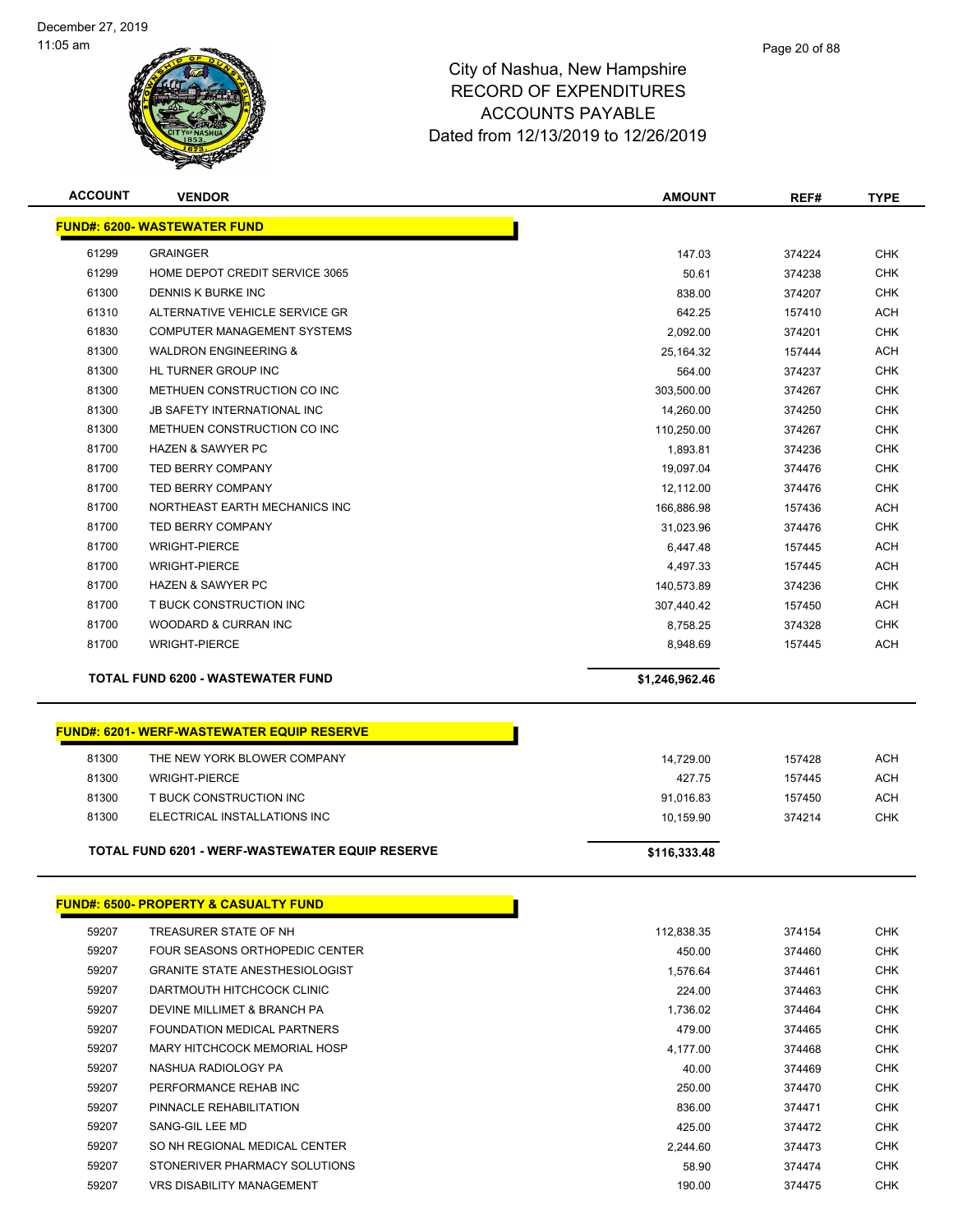December 27, 2019 11:05 am

| <b>ACCOUNT</b>          | <b>VENDOR</b>                                           | <b>AMOUNT</b>  |        |             |
|-------------------------|---------------------------------------------------------|----------------|--------|-------------|
|                         |                                                         |                | REF#   | <b>TYPE</b> |
|                         | <b>FUND#: 6500- PROPERTY &amp; CASUALTY FUND</b>        |                |        |             |
| 59225                   | <b>CULLENCOLLIMORE PLLC</b>                             | 75.00          | 374462 | <b>CHK</b>  |
| 59250                   | HAYNER SWANSON INC                                      | 320.00         | 374466 | <b>CHK</b>  |
| 59275                   | <b>ILLG AUTOMOTIVE CORP</b>                             | 1,682.42       | 374467 | <b>CHK</b>  |
| 68365                   | OCCUPATIONAL DRUG TESTING LLC                           | 65.00          | 374278 | <b>CHK</b>  |
|                         | <b>TOTAL FUND 6500 - PROPERTY &amp; CASUALTY FUND</b>   | \$127,667.93   |        |             |
|                         | <b>FUND#: 6600- BENEFITS SELF INSURANCE FUND</b>        |                |        |             |
| 21500                   | <b>ITT HARTFORD</b>                                     | 38,267.02      | 157456 | <b>ACH</b>  |
| 21503                   | <b>ITT HARTFORD</b>                                     | 9,043.89       | 157456 | <b>ACH</b>  |
| 21504                   | <b>ITT HARTFORD</b>                                     | 2,887.22       | 157456 | <b>ACH</b>  |
| 21520                   | COLONIAL LIFE AND ACCIDENT INS                          | 1,917.89       | 157383 | <b>ACH</b>  |
| 21520                   | COLONIAL LIFE AND ACCIDENT INS                          | 1,164.51       | 157459 | <b>ACH</b>  |
| 45676                   | ANTHEM BCBS OF NE                                       | (46, 638.63)   | 157376 | <b>ACH</b>  |
| 45676                   | ANTHEM BCBS OF NE                                       | (39,908.38)    | 157455 | <b>ACH</b>  |
| 59507                   | ANTHEM BCBS OF NE                                       | 174,235.58     | 157376 | <b>ACH</b>  |
| 59507                   | ANTHEM BCBS OF NE                                       | 205,206.61     | 157455 | <b>ACH</b>  |
| 59507                   | ANTHEM BCBS OF NE                                       | 396,347.00     | 157376 | <b>ACH</b>  |
| 59507                   | ANTHEM BCBS OF NE                                       | 615,410.27     | 157455 | <b>ACH</b>  |
| 59507                   | ANTHEM BCBS OF NE                                       | 36,383.51      | 157376 | <b>ACH</b>  |
| 59507                   | ANTHEM BCBS OF NE                                       | 62,735.13      | 157455 | <b>ACH</b>  |
| 59525                   | NORTHEAST DELTA DENTAL                                  | 81,523.81      | 157377 | <b>ACH</b>  |
|                         | TOTAL FUND 6600 - BENEFITS SELF INSURANCE FUND          | \$1,538,575.43 |        |             |
|                         | <b>FUND#: 7511- POLICE-LAW ENF PROGRAMS ETF</b>         |                |        |             |
| 68240                   | <b>COURTYARD BY MARRIOTT</b>                            | 5,000.00       | 374126 | <b>CHK</b>  |
|                         | TOTAL FUND 7511 - POLICE-LAW ENF PROGRAMS ETF           | \$5,000.00     |        |             |
|                         | <b>FUND#: 7563- SCHOOL ATHLETIC ETF</b>                 |                |        |             |
| 71999                   | DTS COMMUNICATIONS LLC                                  | 1,139.00       | 374371 | <b>CHK</b>  |
|                         | <b>TOTAL FUND 7563 - SCHOOL ATHLETIC ETF</b>            | \$1,139.00     |        |             |
| FUND#: 7580- PAVING ETF |                                                         |                |        |             |
|                         |                                                         |                |        |             |
| 81700                   | S W COLE ENGINEERING INC<br>SUNSHINE PAVING CORPORATION | 787.06         | 374294 | <b>CHK</b>  |
| 81700                   |                                                         | 107,337.44     | 374311 | <b>CHK</b>  |
|                         | <b>TOTAL FUND 7580 - PAVING ETF</b>                     | \$108,124.50   |        |             |
|                         | <b>FUND#: 8050- LIBRARY-CHARLES ZYLONIS</b>             |                |        |             |
| 55650                   | OONAGH WILLIAMS                                         | 500.00         | 374327 | <b>CHK</b>  |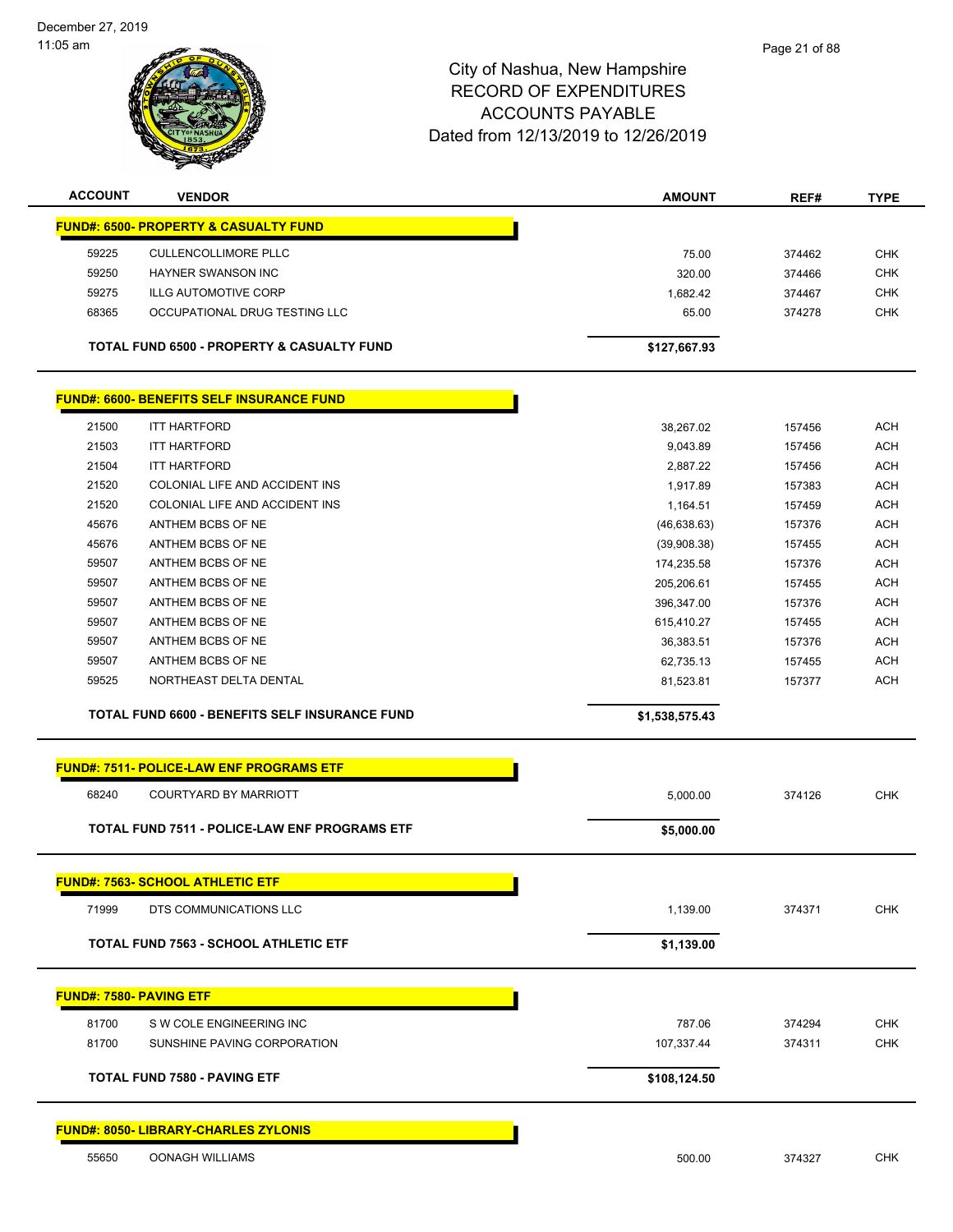| <b>ACCOUNT</b><br><b>VENDOR</b>                     | <b>AMOUNT</b> | REF#   | <b>TYPE</b> |
|-----------------------------------------------------|---------------|--------|-------------|
| <b>TOTAL FUND 8050 - LIBRARY-CHARLES ZYLONIS</b>    | \$500.00      |        |             |
| <b>FUND#: 8063- LIBRARY-HENRY STEARNS FUND</b>      |               |        |             |
| 61807<br><b>BAKER &amp; TAYLOR</b>                  | 574.49        | 374176 | <b>CHK</b>  |
| <b>TOTAL FUND 8063 - LIBRARY-HENRY STEARNS FUND</b> | \$574.49      |        |             |
| <b>FUND#: 8400- AGENCY-DEVELOPER ESCROWS</b>        |               |        |             |
| 21730<br><b>GIMAK PROPERTIES LLC</b>                | 57,391.00     | 374106 | <b>CHK</b>  |
| 21730<br><b>ROBERT CLEGG</b>                        | 63,377.00     | 374103 | <b>CHK</b>  |
| 21730<br>SEQUEL DEVELOPMENT LLC                     | 9,439.00      | 374301 | <b>CHK</b>  |
| <b>TOTAL FUND 8400 - AGENCY-DEVELOPER ESCROWS</b>   | \$130,207.00  |        |             |
| <b>FUND#: 8676- EDGEWOOD-CAMILLE M COTE</b>         |               |        |             |
| PETTY CASH<br>61299                                 | 50.00         | 374477 | <b>CHK</b>  |
| <b>TOTAL FUND 8676 - EDGEWOOD-CAMILLE M COTE</b>    | \$50.00       |        |             |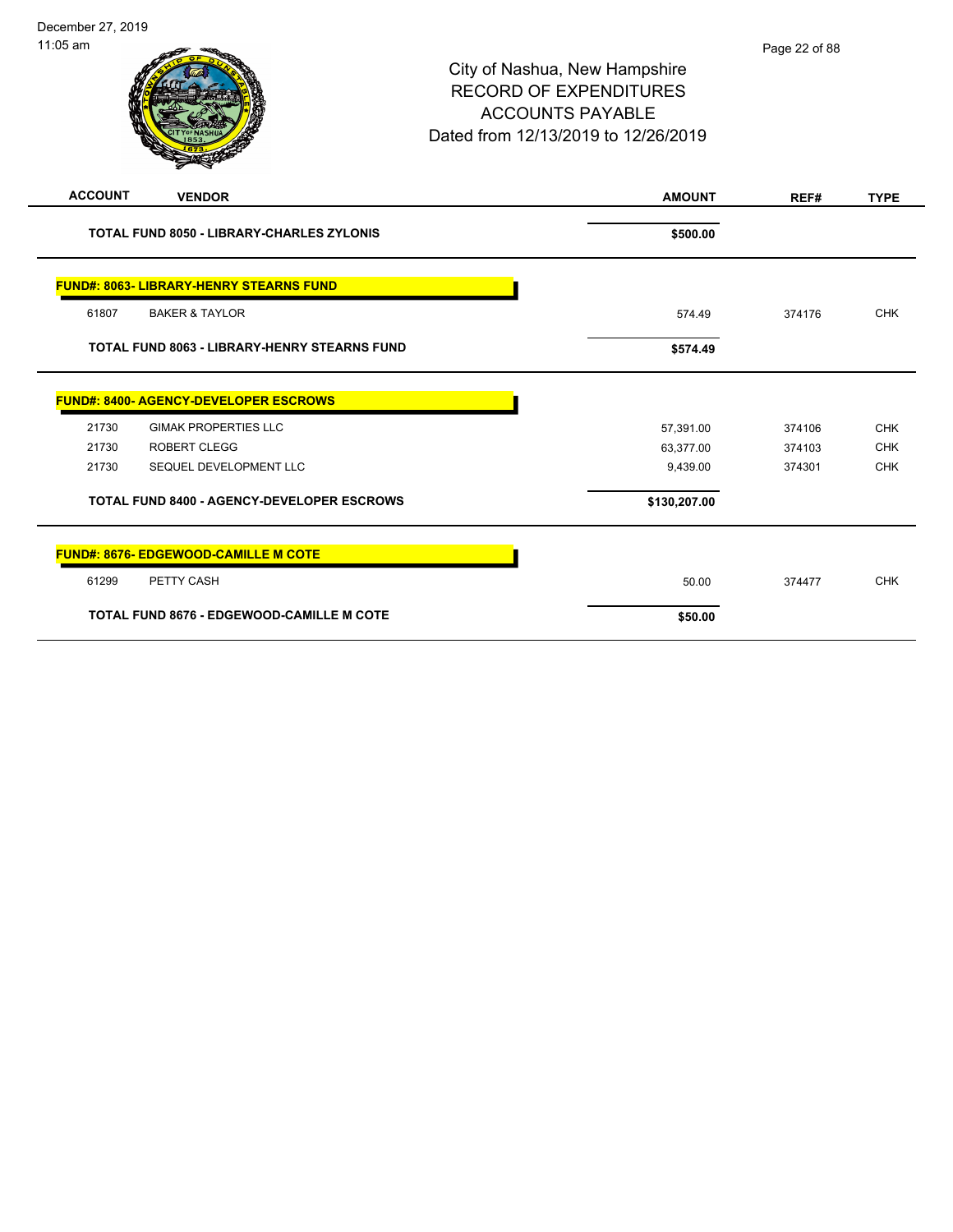

| <b>ACCOUNT</b> | <b>VENDOR</b> |                                    | <b>AMOUNT</b><br>REF# | <b>TYPE</b> |
|----------------|---------------|------------------------------------|-----------------------|-------------|
|                |               | <b>EXPENDITURE SUMMARY BY FUND</b> | <b>AMOUNT</b>         |             |
|                | 1000          | <b>GENERAL FUND</b>                | 3,772,297.35          |             |
|                | 1001          | <b>GF-CAPITAL IMPROVEMENTS</b>     | 57,967.57             |             |
|                | 2212          | ATHLETICS REVENUE FUND             | 7,858.20              |             |
|                | 2222          | AFTER SCHOOL PROGRAM               | 130.83                |             |
|                | 2505          | PEG ACCESS CHANNELS FUND           | 408.87                |             |
|                | 2506          | HUNT BLDG FACILITY RENTAL FUND     | 581.14                |             |
|                | 2507          | FIRE TRAINING FACILITY RENTAL      | 217.94                |             |
|                | 3040          | <b>COMMUNICATIONS GRANTS FUND</b>  | 10,671.30             |             |
|                | 3068          | COMMUNITY SERVICES GRANTS FUND     | 20,708.43             |             |
|                | 3070          | COMMUNITY HEALTH GRANTS FUND       | 303.44                |             |
|                | 3090          | URBAN PROGRAM GRANTS FUND          | 948.06                |             |
|                | 3120          | <b>TRANSIT GRANTS FUND</b>         | 49,894.87             |             |
|                | 3200          | PARKS & RECREATION GRANTS FUND     | 695.00                |             |
|                | 3800          | <b>SCHOOL GRANTS FUND</b>          | 26,870.71             |             |
|                | 4005          | <b>TRAFFIC VIOLATIONS FUND</b>     | 3,176.30              |             |
|                | 4025          | DOJ DRUG FORFEITURE FUND           | 636.74                |             |
|                | 4053          | FIRE REGIONAL HAZMAT FUND          | 9,651.08              |             |
|                | 4090          | LIB-LOST/DAMAGED BOOK FINES        | 337.33                |             |
|                | 5050          | CAP PROJECTS-COMMUNICATIONS        | 18,796.77             |             |
|                | 5060          | CAPITAL PROJECTS-COMM HEALTH       | 6,800.00              |             |
|                | 5100          | CAP PROJECTS-ECONOMIC DEV          | 100,753.66            |             |
|                | 5200          | CAPITAL PROJECTS-PUBLIC WORKS      | 693,331.19            |             |
|                | 5700          | CAP PROJECTS-BROAD ST PARKWAY      | 1,129.37              |             |
|                | 6000          | <b>SOLID WASTE FUND</b>            | 605,942.50            |             |
|                | 6200          | WASTEWATER FUND                    | 1,246,962.46          |             |
|                | 6201          | WERF-WASTEWATER EQUIP RESERVE      | 116,333.48            |             |
|                | 6500          | PROPERTY & CASUALTY FUND           | 127,667.93            |             |
|                | 6600          | BENEFITS SELF INSURANCE FUND       | 1,538,575.43          |             |
|                | 7511          | POLICE-LAW ENF PROGRAMS ETF        | 5,000.00              |             |
|                | 7563          | SCHOOL ATHLETIC ETF                | 1,139.00              |             |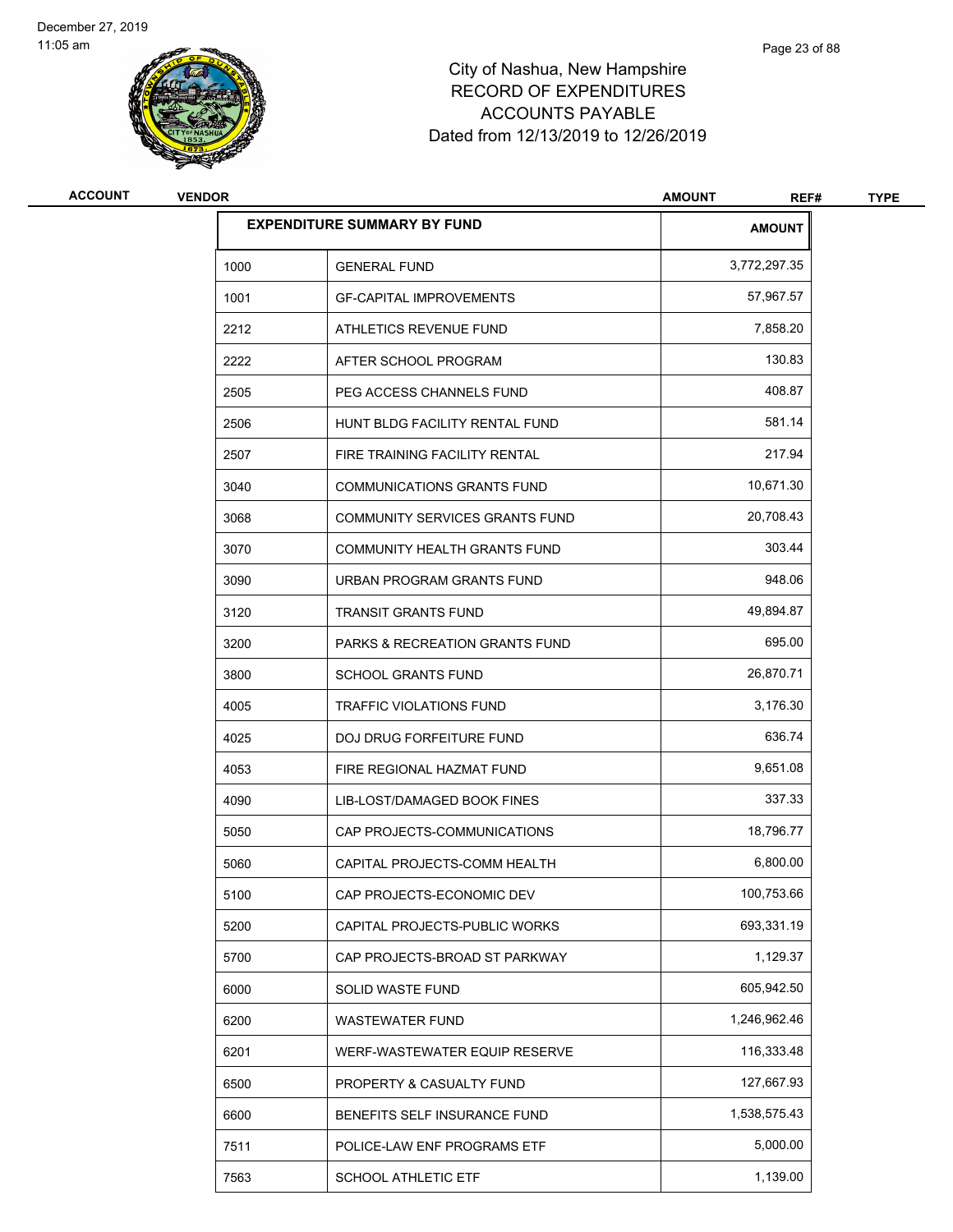

| ACCOUNT | <b>VENDOR</b> |                                   | <b>AMOUNT</b> | REF#          | <b>TYPE</b> |
|---------|---------------|-----------------------------------|---------------|---------------|-------------|
|         |               |                                   |               | <b>AMOUNT</b> |             |
|         | 7580          | <b>PAVING ETF</b>                 |               | 108,124.50    |             |
|         | 8050          | LIBRARY-CHARLES ZYLONIS           |               | 500.00        |             |
|         | 8063          | <b>LIBRARY-HENRY STEARNS FUND</b> |               | 574.49        |             |
|         | 8400          | AGENCY-DEVELOPER ESCROWS          |               | 130,207.00    |             |
|         | 8676          | EDGEWOOD-CAMILLE M COTE           |               | 50.00         |             |
|         | <b>TOTAL:</b> |                                   | 8,665,242.94  |               |             |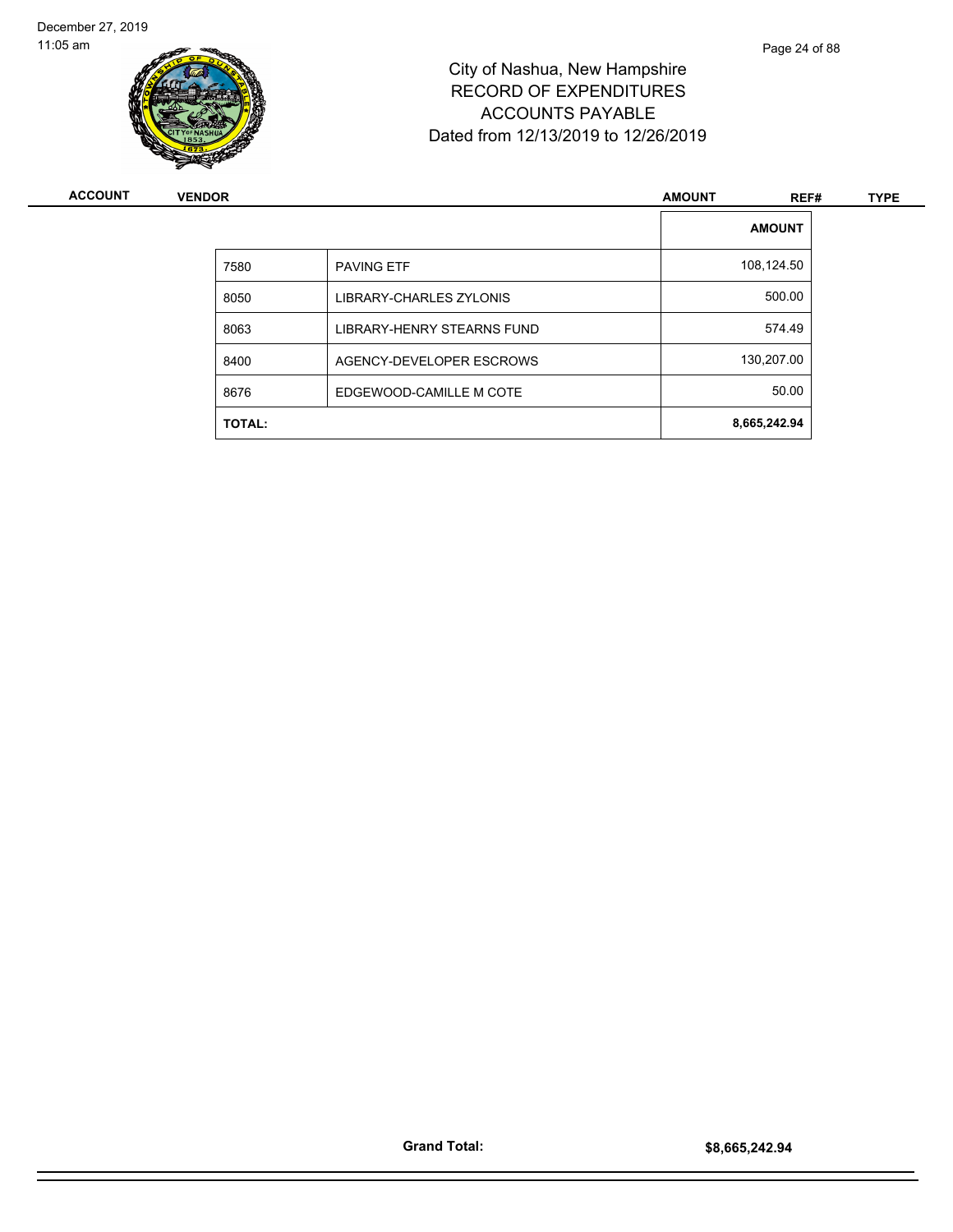

Page 25 of 88

| <b>SANGRA</b>                     |                          |                                      |                                          |               |
|-----------------------------------|--------------------------|--------------------------------------|------------------------------------------|---------------|
| <b>PAY DATE</b>                   |                          | <b>ACCOUNT</b>                       | <b>DESCRIPTION</b>                       | <b>AMOUNT</b> |
| <b>FUND#: 1000 - GENERAL FUND</b> |                          |                                      |                                          |               |
|                                   |                          |                                      |                                          |               |
| 101                               | <b>MAYOR</b>             |                                      |                                          |               |
|                                   | 12/19/19                 | 51100                                | ADMINISTRATIVE ASSISTANT II              | 679.35        |
|                                   | 12/26/19                 | 51100                                | ADMINISTRATIVE ASSISTANT II              | 679.35        |
|                                   | 12/19/19                 | 51100                                | CHIEF OF STAFF                           | 1,686.60      |
|                                   | 12/26/19                 | 51100                                | CHIEF OF STAFF                           | 1,686.60      |
|                                   | 12/19/19                 | 51100                                | COMMUNICATIONS & SPECIAL PRJ COORDINATOR | 886.00        |
|                                   | 12/26/19                 | 51100                                | COMMUNICATIONS & SPECIAL PRJ COORDINATOR | 886.00        |
|                                   | 12/19/19                 | 51100                                | CONSTITUENT SERVICES COORDINATOR         | 851.95        |
|                                   | 12/26/19                 | 51100                                | CONSTITUENT SERVICES COORDINATOR         | 851.95        |
|                                   | 12/19/19                 | 51500                                | <b>MAYOR</b>                             | 2,290.80      |
|                                   | 12/26/19                 | 51500                                | <b>MAYOR</b>                             | 2,290.80      |
|                                   | 12/26/19                 | 55118                                | TELEPHONE-CELLULAR                       | 100.00        |
|                                   | <b>TOTAL 101 - MAYOR</b> |                                      |                                          | \$12,889.40   |
| 102                               | <b>BOARD OF ALDERMEN</b> |                                      |                                          |               |
|                                   | 12/19/19                 | 51100                                | LEGISLATIVE AFFAIRS MANAGER              | 1,578.70      |
|                                   | 12/26/19                 | 51100                                | LEGISLATIVE AFFAIRS MANAGER              | 1,578.70      |
|                                   | 12/19/19                 | 51200                                | LEGISLATIVE TRANSCRIPTION SPEC           | 287.30        |
|                                   | 12/26/19                 | 51200                                | LEGISLATIVE TRANSCRIPTION SPEC           | 362.45        |
|                                   |                          | <b>TOTAL 102 - BOARD OF ALDERMEN</b> |                                          | \$3,807.15    |
| 103                               | LEGAL                    |                                      |                                          |               |
|                                   | 12/19/19                 | 51100                                | <b>CORPORATION COUNSEL</b>               | 2,561.50      |
|                                   | 12/26/19                 | 51100                                | <b>CORPORATION COUNSEL</b>               | 2,561.50      |
|                                   | 12/19/19                 | 51100                                | DEPUTY CORPORATION COUNSEL               | 4,444.50      |
|                                   | 12/26/19                 | 51100                                | DEPUTY CORPORATION COUNSEL               | 4,444.50      |
|                                   | 12/19/19                 | 51100                                | <b>LEGAL ASSISTANT</b>                   | 2,065.25      |
|                                   | 12/26/19                 | 51100                                | LEGAL ASSISTANT                          | 2,065.25      |
|                                   | 12/19/19                 | 51300                                | <b>LEGAL ASSISTANT</b>                   | 234.02        |
|                                   | 12/26/19                 | 51300                                | <b>LEGAL ASSISTANT</b>                   | 40.70         |
|                                   | 12/26/19                 | 55118                                | TELEPHONE-CELLULAR                       | 100.00        |
|                                   | <b>TOTAL 103 - LEGAL</b> |                                      |                                          | \$18,517.22   |
| 106                               |                          | <b>ADMINISTRATIVE SERVICES</b>       |                                          |               |
|                                   | 12/19/19                 | 51100                                | ADMINISTRATIVE ASSISTANT I               | 735.29        |
|                                   | 12/26/19                 | 51100                                | ADMINISTRATIVE ASSISTANT I               | 735.30        |
|                                   | 12/19/19                 | 51100                                | ADMINISTRATIVE SERVICES DIRECTOR         | 2,023.90      |
|                                   | 12/26/19                 | 51100                                | ADMINISTRATIVE SERVICES DIRECTOR         | 2,023.90      |
|                                   | 12/19/19                 | 51100                                | <b>GRANT WRITER</b>                      | 394.68        |
|                                   | 12/26/19                 | 51100                                | <b>GRANT WRITER</b>                      | 657.80        |
|                                   | 12/26/19                 | 55118                                | TELEPHONE-CELLULAR                       | 50.00         |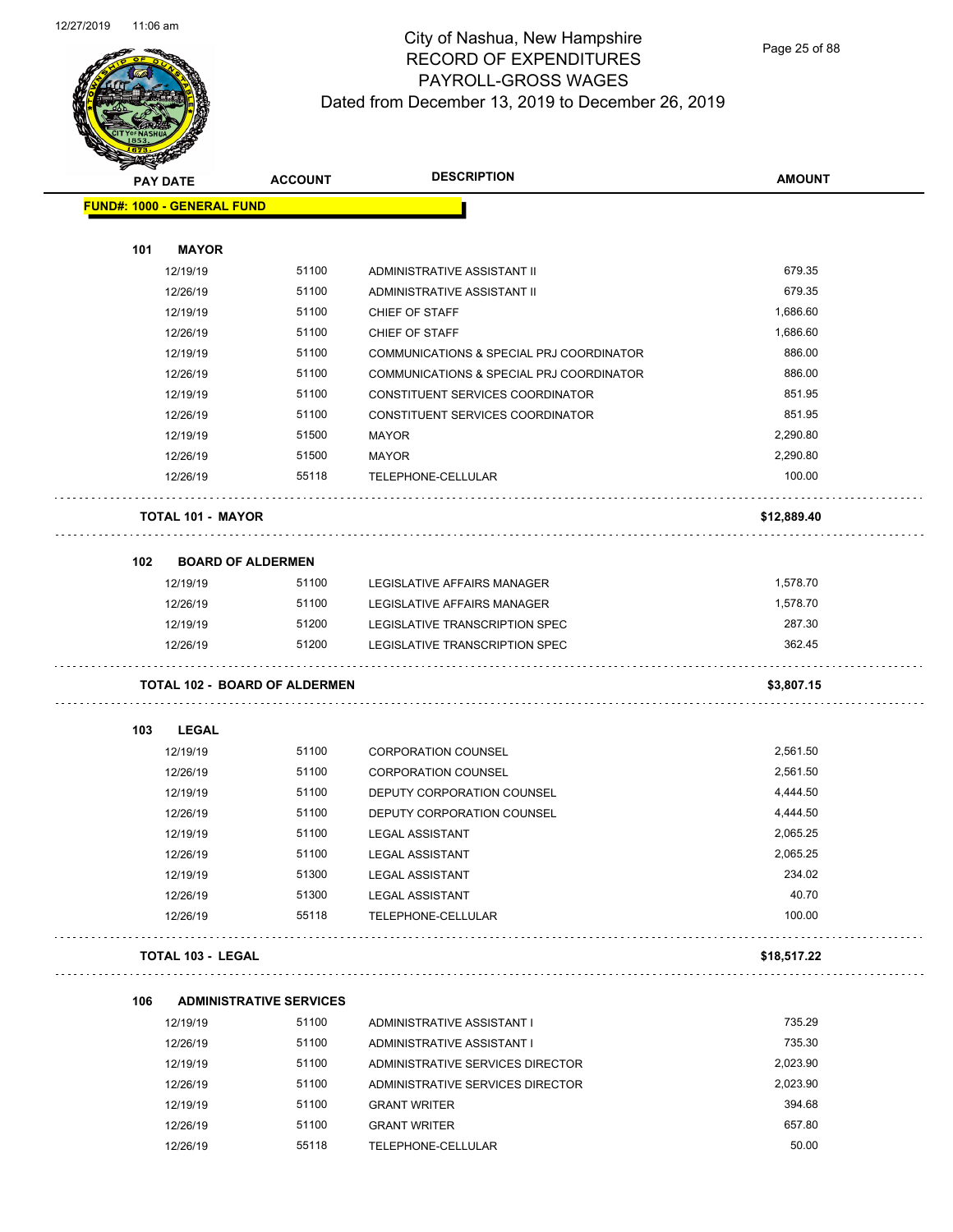Page 26 of 88

| <b>PAY DATE</b> | <b>ACCOUNT</b>                                   | <b>DESCRIPTION</b>                     | <b>AMOUNT</b> |
|-----------------|--------------------------------------------------|----------------------------------------|---------------|
|                 | <b>FUND#: 1000 - GENERAL FUND</b>                |                                        |               |
|                 | <b>TOTAL 106 - ADMINISTRATIVE SERVICES</b>       |                                        | \$6,620.87    |
| 107             | <b>CITY CLERK</b>                                |                                        |               |
| 12/19/19        | 51100                                            | <b>CITY CLERK</b>                      | 1,897.40      |
| 12/26/19        | 51100                                            | <b>CITY CLERK</b>                      | 1,897.40      |
| 12/19/19        | 51100                                            | <b>CLERK VITAL RECORDS II</b>          | 1,855.30      |
| 12/26/19        | 51100                                            | <b>CLERK VITAL RECORDS II</b>          | 1,855.31      |
| 12/19/19        | 51100                                            | DEPARTMENT COORDINATOR, CC             | 730.69        |
| 12/26/19        | 51100                                            | DEPARTMENT COORDINATOR, CC             | 730.70        |
| 12/19/19        | 51100                                            | DEPUTY CITY CLERK                      | 1,264.95      |
| 12/26/19        | 51100                                            | DEPUTY CITY CLERK                      | 1,264.94      |
| 12/26/19        | 51300                                            | DEPARTMENT COORDINATOR, CC             | 6.85          |
| 12/19/19        | 51400                                            | <b>CITY CLERK TEMP</b>                 | 710.00        |
| 12/26/19        | 51400                                            | <b>CITY CLERK TEMP</b>                 | 560.00        |
| 12/16/19        | 51514                                            | ELECTED BALLOT INSPECTOR               | (175.00)      |
| 12/19/19        | 51514                                            | ELECTED REGISTRAR MEMBER               | 1,443.75      |
| 12/26/19        | 51514                                            | <b>ELECTED REGISTRAR MEMBER</b>        | 393.75        |
| 12/19/19        | 51514                                            | <b>SUB TEACHER</b>                     | 175.00        |
|                 | <b>TOTAL 107 - CITY CLERK</b>                    |                                        | \$14,611.04   |
| 110             | <b>ARLINGTON ST COMMUNITY CENTER</b>             |                                        |               |
| 12/19/19        | 51100                                            | ARLINGTON ST COMMUNITY CENTER DIRECTOR | 1,043.55      |
| 12/26/19        | 51100                                            | ARLINGTON ST COMMUNITY CENTER DIRECTOR | 1,043.55      |
| 12/26/19        | 55118                                            | TELEPHONE-CELLULAR                     | 50.00         |
|                 | <b>TOTAL 110 - ARLINGTON ST COMMUNITY CENTER</b> |                                        | \$2,137.10    |
|                 |                                                  |                                        |               |
| 111<br>12/26/19 | <b>HUMAN RESOURCES</b><br>51100                  | HR SPECIALIST                          | 973.00        |
| 12/19/19        | 51100                                            | HRIS & PAYROLL ANALYST                 | 1,239.00      |
| 12/26/19        | 51100                                            | HRIS & PAYROLL ANALYST                 | 1,239.00      |
| 12/19/19        | 51100                                            | HUMAN RESOURCES DIRECTOR               | 1,907.34      |
| 12/26/19        | 51100                                            | HUMAN RESOURCES DIRECTOR               | 1,907.35      |
| 12/19/19        | 51100                                            | HUMAN RESOURCES MANAGER                | 1,313.50      |
| 12/26/19        | 51100                                            | <b>HUMAN RESOURCES MANAGER</b>         | 1,313.50      |
| 12/19/19        | 51100                                            | PAYROLL ANALYST                        | 2,349.96      |
| 12/26/19        | 51100                                            | PAYROLL ANALYST                        | 2,349.96      |
| 12/19/19        | 51100                                            | PAYROLL MANAGER                        | 1,651.40      |
| 12/26/19        | 51100                                            | PAYROLL MANAGER                        | 1,651.40      |
| 12/19/19        | 51200                                            | ADMINISTRATIVE ASSISTANT I             | 408.17        |
| 12/26/19        | 51200                                            | ADMINISTRATIVE ASSISTANT I             | 412.29        |
| 12/26/19        | 51300                                            | PAYROLL ANALYST                        | 65.13         |
| 12/26/19        | 55118                                            | TELEPHONE-CELLULAR                     | 100.00        |
|                 |                                                  |                                        |               |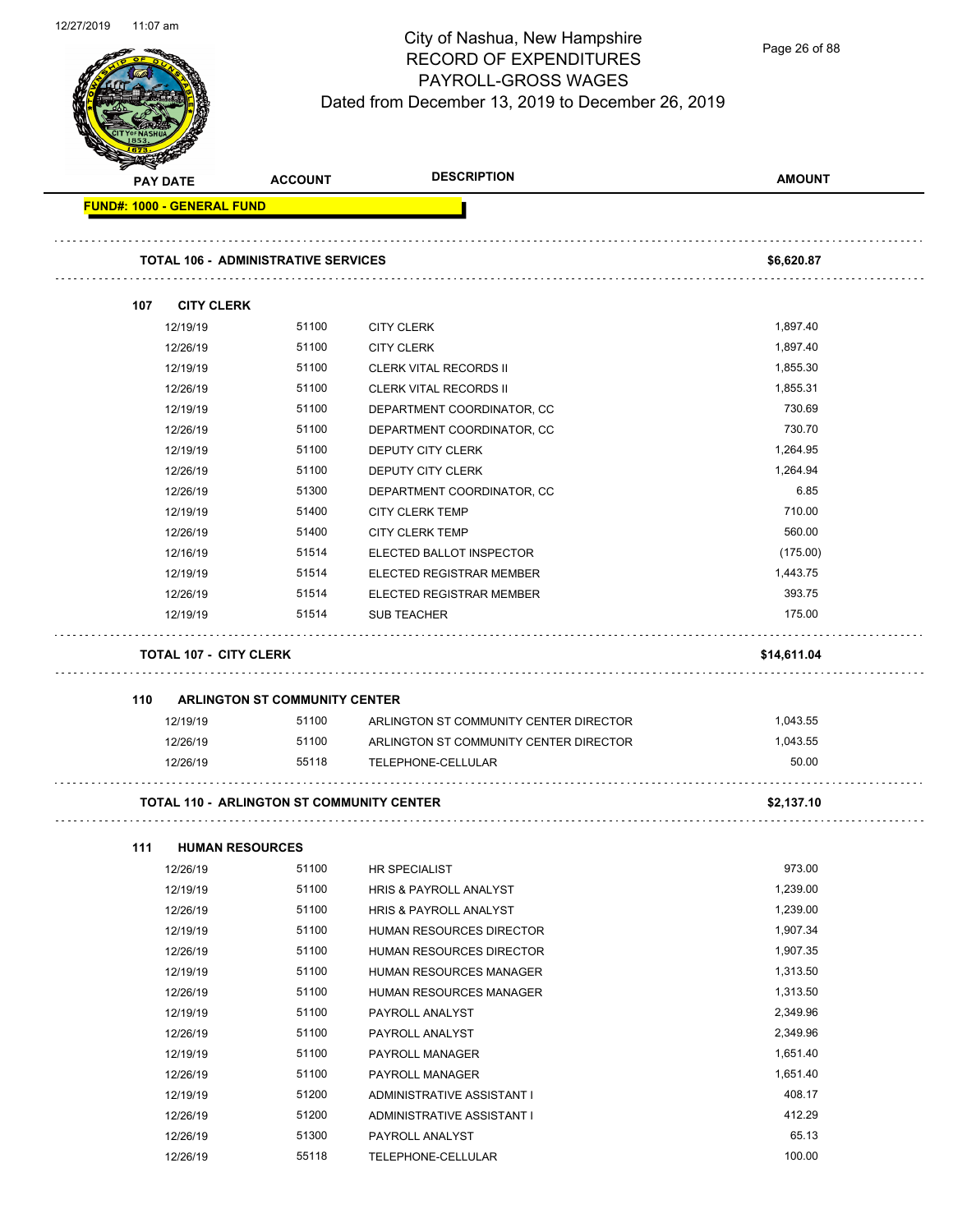

Page 27 of 88

| <b>PAY DATE</b>                   |          | <b>ACCOUNT</b>                            | <b>DESCRIPTION</b>                       | <b>AMOUNT</b> |
|-----------------------------------|----------|-------------------------------------------|------------------------------------------|---------------|
| <b>FUND#: 1000 - GENERAL FUND</b> |          |                                           |                                          |               |
|                                   |          | <b>TOTAL 111 - HUMAN RESOURCES</b>        |                                          | \$18,881.00   |
| 120                               |          | <b>TELECOMMUNICATIONS</b>                 |                                          |               |
|                                   | 12/26/19 | 55109                                     | TELEPHONE-VOICE                          | 50.00         |
|                                   |          | <b>TOTAL 120 - TELECOMMUNICATIONS</b>     |                                          | \$50.00       |
| 122                               |          | <b>INFORMATION TECHNOLOGY</b>             |                                          |               |
|                                   | 12/19/19 | 51100                                     | ADMIN ASSISTANT III                      | 824.10        |
|                                   | 12/26/19 | 51100                                     | ADMIN ASSISTANT III                      | 824.10        |
|                                   | 12/19/19 | 51100                                     | <b>ENTERPRISE SYS ADMINISTRATOR</b>      | 1,651.40      |
|                                   | 12/26/19 | 51100                                     | <b>ENTERPRISE SYS ADMINISTRATOR</b>      | 1,651.40      |
|                                   | 12/19/19 | 51100                                     | ERP SYSTEM ADMIN DBA                     | 1,973.35      |
|                                   | 12/26/19 | 51100                                     | ERP SYSTEM ADMIN DBA                     | 1,973.35      |
|                                   | 12/19/19 | 51100                                     | IT APPLICATIONS ANALYST                  | 1,445.40      |
|                                   | 12/26/19 | 51100                                     | IT APPLICATIONS ANALYST                  | 1,445.40      |
|                                   | 12/19/19 | 51100                                     | IT DIVISION DIRECTOR                     | 808.88        |
|                                   | 12/26/19 | 51100                                     | IT DIVISION DIRECTOR                     | 1,941.80      |
|                                   | 12/19/19 | 51100                                     | IT INFRASTRUCTURE ANALYST                | 1,334.10      |
|                                   | 12/26/19 | 51100                                     | IT INFRASTRUCTURE ANALYST                | 1,334.10      |
|                                   | 12/19/19 | 51100                                     | IT MANAGER, INFRASTRUCTURE               | 2,177.35      |
|                                   | 12/26/19 | 51100                                     | IT MANAGER, INFRASTRUCTURE               | 2,177.35      |
|                                   | 12/19/19 | 51100                                     | IT MANAGER, PROJECT/DEVELOPMENT SERVICES | 1,684.20      |
|                                   | 12/26/19 | 51100                                     | IT MANAGER, PROJECT/DEVELOPMENT SERVICES | 1,684.20      |
|                                   | 12/19/19 | 51100                                     | IT MANAGER, TECHNICAL SERVICES           | 1,620.45      |
|                                   | 12/26/19 | 51100                                     | IT MANAGER, TECHNICAL SERVICES           | 1,620.45      |
|                                   | 12/19/19 | 51100                                     | TECHNICAL SPEC II NET SUPPORT            | 1,273.15      |
|                                   | 12/26/19 | 51100                                     | TECHNICAL SPEC II NET SUPPORT            | 1,273.16      |
|                                   | 12/19/19 | 51100                                     | <b>TECHNICAL SPECIALIST I</b>            | 888.90        |
|                                   | 12/26/19 | 51100                                     | <b>TECHNICAL SPECIALIST I</b>            | 888.90        |
|                                   | 12/19/19 | 51100                                     | WEB ADMINISTRATOR/GRAPHIC DESINGER       | 983.40        |
|                                   | 12/26/19 | 51100                                     | WEB ADMINISTRATOR/GRAPHIC DESINGER       | 983.40        |
|                                   | 12/26/19 | 55118                                     | TELEPHONE-CELLULAR                       | 234.00        |
|                                   |          | <b>TOTAL 122 - INFORMATION TECHNOLOGY</b> |                                          | \$34,696.29   |
| 126                               |          | <b>FINANCIAL SERVICES</b>                 |                                          |               |
|                                   | 12/19/19 | 51100                                     | <b>ACCOUNTANT</b>                        | 1,062.30      |
|                                   | 12/26/19 | 51100                                     | <b>ACCOUNTANT</b>                        | 1,062.30      |
|                                   | 12/19/19 | 51100                                     | ACCOUNTS PAYABLE COORDINATOR             | 2,362.37      |
|                                   | 12/26/19 | 51100                                     | ACCOUNTS PAYABLE COORDINATOR             | 2,362.36      |

12/19/19 51100 ACCOUNTS PAYABLE SUPV 1,158.36 12/26/19 51100 ACCOUNTS PAYABLE SUPV 1,158.35 12/19/19 51100 CFO COMPTROLLER 2,664.05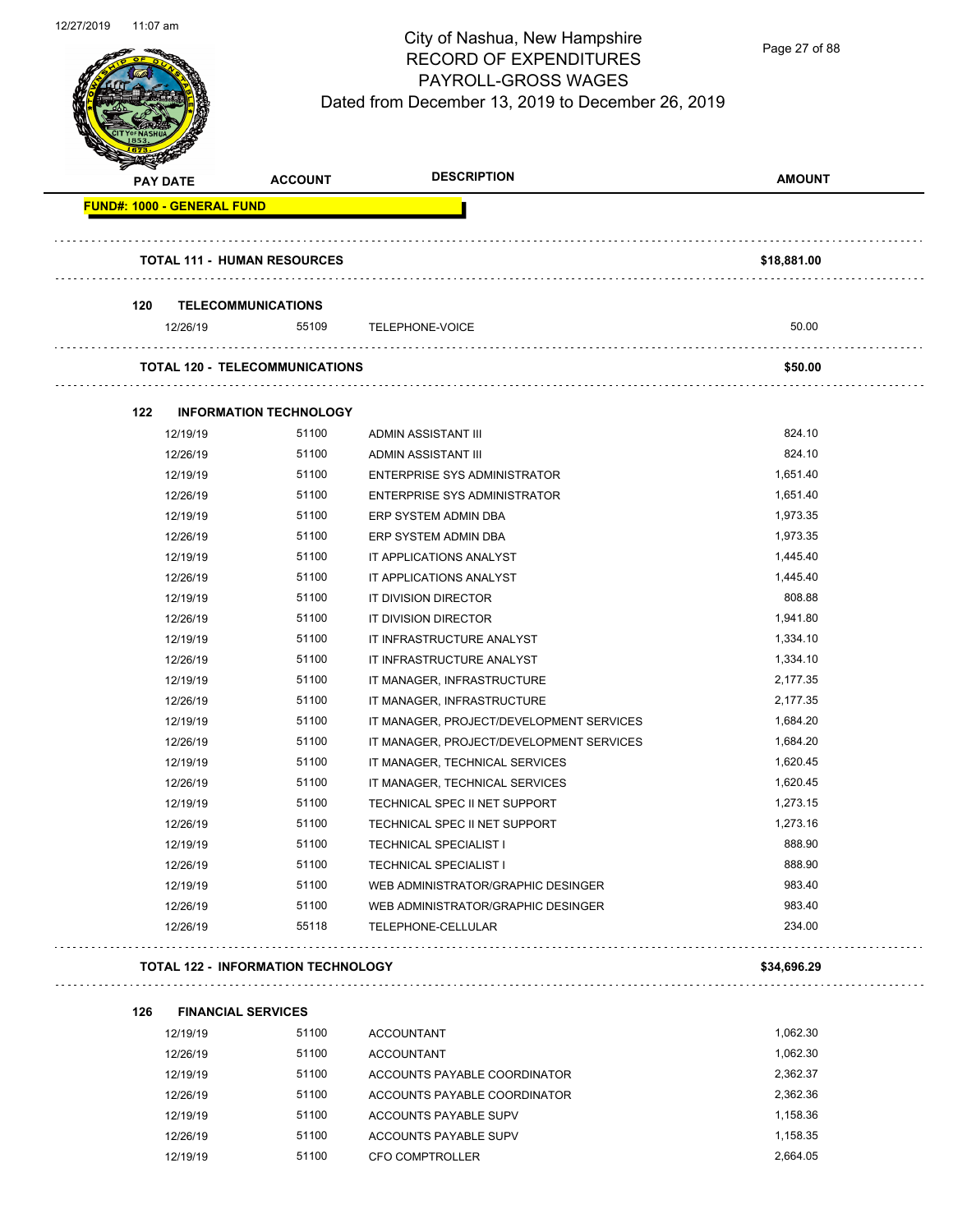

Page 28 of 88

| <b>PAY DATE</b>                   | <b>ACCOUNT</b>                        | <b>DESCRIPTION</b>               | <b>AMOUNT</b> |
|-----------------------------------|---------------------------------------|----------------------------------|---------------|
| <b>FUND#: 1000 - GENERAL FUND</b> |                                       |                                  |               |
| 126                               | <b>FINANCIAL SERVICES</b>             |                                  |               |
| 12/26/19                          | 51100                                 | <b>CFO COMPTROLLER</b>           | 2,664.05      |
| 12/19/19                          | 51100                                 | DEP TREASURER TAX COLLECTOR      | 1,243.25      |
| 12/26/19                          | 51100                                 | DEP TREASURER TAX COLLECTOR      | 1,243.25      |
| 12/19/19                          | 51100                                 | FINANCE AND ADMIN MANAGER        | 888.05        |
| 12/26/19                          | 51100                                 | FINANCE AND ADMIN MANAGER        | 888.05        |
| 12/19/19                          | 51100                                 | <b>MVR CLERK I</b>               | 598.35        |
| 12/26/19                          | 51100                                 | MVR CLERK I                      | 598.35        |
| 12/19/19                          | 51100                                 | MVR CLERK II                     | 2,517.06      |
| 12/26/19                          | 51100                                 | MVR CLERK II                     | 2,517.04      |
| 12/19/19                          | 51100                                 | MVR CLERK III                    | 1,565.41      |
| 12/26/19                          | 51100                                 | MVR CLERK III                    | 1,565.41      |
| 12/19/19                          | 51100                                 | ORDINANCE VIOLATIONS COORDINATOR | 299.55        |
| 12/26/19                          | 51100                                 | ORDINANCE VIOLATIONS COORDINATOR | 299.55        |
| 12/19/19                          | 51100                                 | REVENUE ACCOUNTS SPEC            | 898.05        |
| 12/26/19                          | 51100                                 | REVENUE ACCOUNTS SPEC            | 898.04        |
| 12/19/19                          | 51100                                 | REVENUE COORDINATOR              | 1,103.65      |
| 12/26/19                          | 51100                                 | REVENUE COORDINATOR              | 1,103.65      |
| 12/19/19                          | 51100                                 | <b>SENIOR FINANCE MANAGER</b>    | 1,776.05      |
| 12/26/19                          | 51100                                 | <b>SENIOR FINANCE MANAGER</b>    | 1,776.05      |
| 12/19/19                          | 51100                                 | SENIOR FINANCIAL ANALYST         | 1,268.05      |
| 12/26/19                          | 51100                                 | SENIOR FINANCIAL ANALYST         | 1,268.05      |
| 12/19/19                          | 51100                                 | SR MGR ACCT FIN REPORTING        | 1,381.35      |
| 12/26/19                          | 51100                                 | SR MGR ACCT FIN REPORTING        | 1,381.35      |
| 12/19/19                          | 51100                                 | SUPV VEHICLE REGISTRATION        | 1,282.70      |
| 12/26/19                          | 51100                                 | SUPV VEHICLE REGISTRATION        | 1,282.70      |
| 12/19/19                          | 51100                                 | TREASURER TAX COLLECTOR          | 2,177.35      |
| 12/26/19                          | 51100                                 | TREASURER TAX COLLECTOR          | 2,177.35      |
| 12/19/19                          | 51200                                 | <b>ACCOUNTING TEMP</b>           | 266.25        |
| 12/26/19                          | 51200                                 | <b>ACCOUNTING TEMP</b>           | 262.50        |
| 12/19/19                          | 51200                                 | TRUST ACCOUNTANT PT              | 773.00        |
| 12/26/19                          | 51200                                 | TRUST ACCOUNTANT PT              | 773.00        |
| 12/26/19                          | 51300                                 | MVR CLERK III                    | 72.65         |
| 12/19/19                          | 51300                                 | REVENUE ACCOUNTS SPEC            | 33.68         |
| 12/26/19                          | 51300                                 | REVENUE ACCOUNTS SPEC            | 50.52         |
| 12/19/19                          | 51300                                 | REVENUE COORDINATOR              | 175.89        |
| 12/26/19                          | 51300                                 | REVENUE COORDINATOR              | 165.55        |
| 12/26/19                          | 55118                                 | TELEPHONE-CELLULAR               | 50.00         |
|                                   | <b>TOTAL 126 - FINANCIAL SERVICES</b> |                                  | \$51,114.89   |

**129 CITY BUILDINGS**

Ġ,

| 12/19/19 | 51100 | <b>BUILDING MANAGER</b> | 1.305.25 |
|----------|-------|-------------------------|----------|
| 12/26/19 | 51100 | <b>BUILDING MANAGER</b> | 1.305.25 |
| 12/19/19 | 51100 | <b>CUSTODIAN I</b>      | 1.282.70 |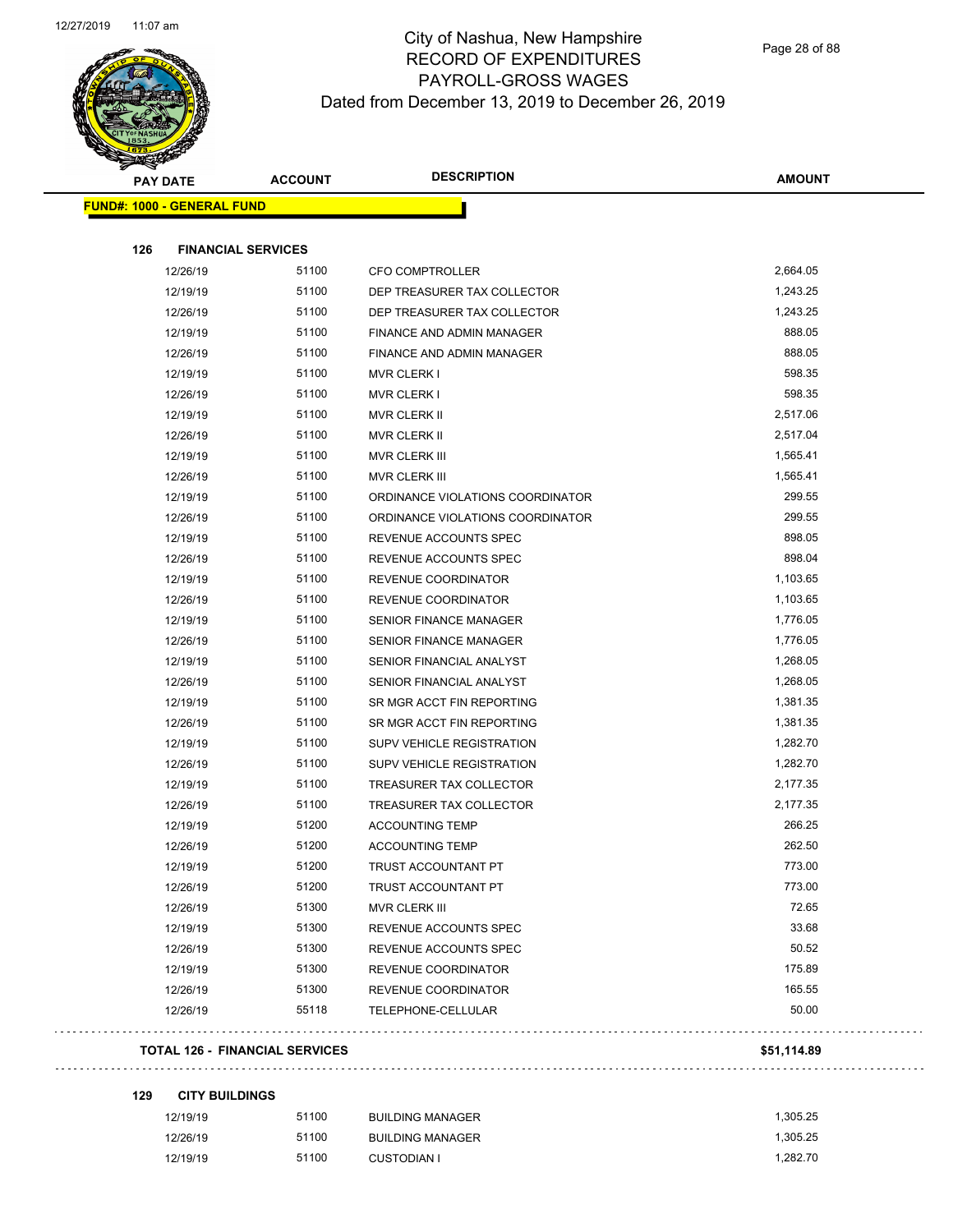

Page 29 of 88

|     | <b>PAY DATE</b>                   | <b>ACCOUNT</b> | <b>DESCRIPTION</b>                                       | <b>AMOUNT</b> |
|-----|-----------------------------------|----------------|----------------------------------------------------------|---------------|
|     | <b>FUND#: 1000 - GENERAL FUND</b> |                |                                                          |               |
| 129 | <b>CITY BUILDINGS</b>             |                |                                                          |               |
|     | 12/26/19                          | 51100          | <b>CUSTODIAN I</b>                                       | 1,282.70      |
|     | 12/19/19                          | 51100          | <b>ENERGY MANAGER</b>                                    | 1,403.30      |
|     | 12/26/19                          | 51100          | <b>ENERGY MANAGER</b>                                    | 1,403.30      |
|     | 12/19/19                          | 51100          | MAINTENANCE SPEC                                         | 690.05        |
|     | 12/26/19                          | 51100          | MAINTENANCE SPEC                                         | 690.05        |
|     | 12/19/19                          | 51200          | <b>CUSTODIAN I</b>                                       | 352.11        |
|     | 12/26/19                          | 51200          | <b>CUSTODIAN I</b>                                       | 231.19        |
|     | 12/26/19                          | 51300          | <b>BUILDING MANAGER</b>                                  | 208.03        |
|     | 12/19/19                          | 51300          | <b>CUSTODIAN I</b>                                       | 155.91        |
|     | 12/26/19                          | 51300          | <b>MAINTENANCE SPEC</b>                                  | 45.29         |
|     | 12/26/19                          | 55118          | TELEPHONE-CELLULAR                                       | 17.00         |
|     | <b>TOTAL 129 - CITY BUILDINGS</b> |                |                                                          | \$10,372.13   |
| 130 | <b>PURCHASING</b>                 |                |                                                          |               |
|     | 12/19/19                          | 51100          | PURCHASING AGENT I                                       | 774.95        |
|     | 12/26/19                          | 51100          | <b>PURCHASING AGENT I</b>                                | 774.95        |
|     | 12/19/19                          | 51100          | PURCHASING AGENT II                                      | 938.10        |
|     | 12/26/19                          | 51100          | PURCHASING AGENT II                                      | 962.15        |
|     | 12/19/19                          | 51100          | PURCHASING MANAGER                                       | 1,776.05      |
|     | 12/26/19                          | 51100          | PURCHASING MANAGER                                       | 1,776.05      |
|     | 12/19/19                          | 51200          | MESSENGER MAIL DISTRIBUTION CL                           | 326.80        |
|     | 12/26/19                          | 51200          | MESSENGER MAIL DISTRIBUTION CL                           | 343.14        |
|     | 12/19/19                          | 51300          | PURCHASING AGENT I                                       | 14.53         |
|     | 12/26/19                          | 51300          | PURCHASING AGENT I                                       | 87.18         |
|     | <b>TOTAL 130 - PURCHASING</b>     |                |                                                          | \$7,773.90    |
| 131 | <b>HUNT BUILDING</b>              |                |                                                          |               |
|     | 12/19/19                          | 51100          | HUNT MEMORIAL BLDG & ARTS ADM                            | 394.19        |
|     | 12/26/19                          | 51100          | HUNT MEMORIAL BLDG & ARTS ADM<br>distribution districts. | 394.20        |
|     | <b>TOTAL 131 - HUNT BUILDING</b>  |                |                                                          | \$788.39      |
| 132 | <b>ASSESSING</b>                  |                |                                                          |               |
|     | 12/19/19                          | 51100          | ASSESSING ADMIN SPEC I CSR                               | 670.15        |
|     | 12/26/19                          | 51100          | ASSESSING ADMIN SPEC I CSR                               | 670.16        |
|     | 12/19/19                          | 51100          | ASSESSING ADMIN SPEC II CSR                              | 730.70        |
|     | 12/26/19                          | 51100          | ASSESSING ADMIN SPEC II CSR                              | 730.70        |
|     | 12/19/19                          | 51100          | ASSESSING ADMIN SPEC III CSR                             | 1,020.05      |
|     | 12/26/19                          | 51100          | ASSESSING ADMIN SPEC III CSR                             | 1,020.04      |
|     | 12/19/19                          | 51100          | ASSESSOR I                                               | 813.45        |

12/26/19 51100 ASSESSOR I 813.45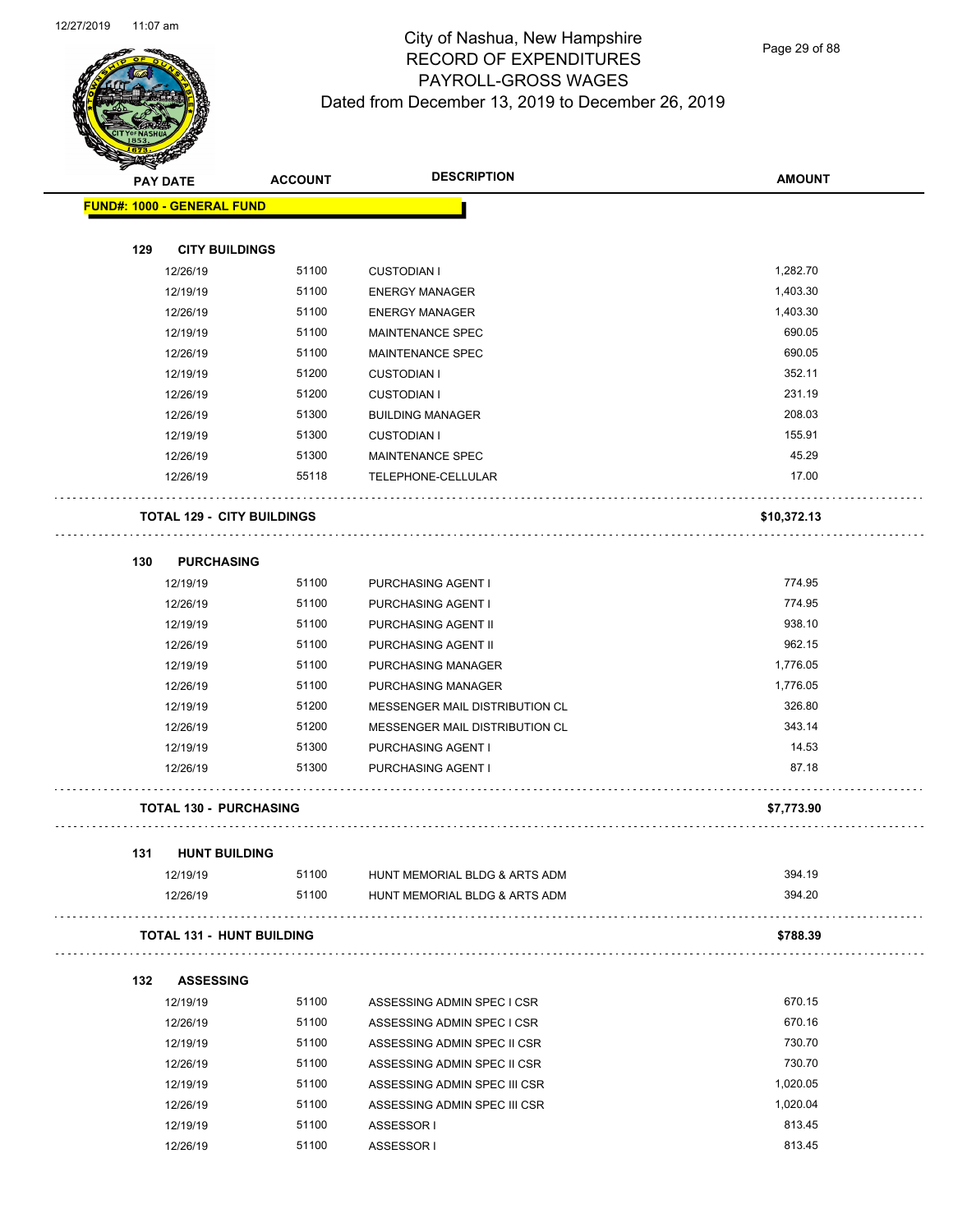

Page 30 of 88

| <b>STARTING CARDS</b> |                                      |                                           |                               |               |
|-----------------------|--------------------------------------|-------------------------------------------|-------------------------------|---------------|
|                       | <b>PAY DATE</b>                      | <b>ACCOUNT</b>                            | <b>DESCRIPTION</b>            | <b>AMOUNT</b> |
|                       | <b>FUND#: 1000 - GENERAL FUND</b>    |                                           |                               |               |
| 132                   | <b>ASSESSING</b>                     |                                           |                               |               |
|                       | 12/19/19                             | 51100                                     |                               | 1,171.15      |
|                       | 12/26/19                             | 51100                                     | ASSESSOR II<br>ASSESSOR II    | 1,171.15      |
|                       | 12/19/19                             | 51100                                     | ASSESSOR III                  | 2,518.80      |
|                       | 12/26/19                             | 51100                                     | ASSESSOR III                  | 2,518.80      |
|                       | 12/19/19                             | 51300                                     | ASSESSING ADMIN SPEC I CSR    | 94.24         |
|                       | 12/26/19                             | 51300                                     | ASSESSING ADMIN SPEC I CSR    | 43.98         |
|                       | 12/19/19                             | 51300                                     | ASSESSING ADMIN SPEC II CSR   | 13.70         |
|                       | 12/26/19                             | 51300                                     | ASSESSING ADMIN SPEC II CSR   | 89.05         |
|                       | 12/19/19                             | 51300                                     | ASSESSOR I                    | 61.01         |
|                       | 12/26/19                             | 51300                                     | ASSESSOR I                    | 7.62          |
|                       | 12/26/19                             | 51512                                     | <b>CITY CLERK TEMP</b>        | 125.00        |
|                       | 12/26/19                             | 51512                                     | ELECTED BOARD MEMBER          | 250.00        |
|                       | <b>TOTAL 132 - ASSESSING</b>         |                                           |                               | \$14,533.20   |
|                       |                                      |                                           |                               |               |
| 134                   | <b>GIS</b>                           |                                           |                               |               |
|                       | 12/19/19                             | 51100                                     | <b>GIS TECHNICIAN II</b>      | 1,199.70      |
|                       | 12/26/19                             | 51100                                     | <b>GIS TECHNICIAN II</b>      | 1,199.70      |
|                       | <b>TOTAL 134 - GIS</b>               |                                           |                               | \$2,399.40    |
| 140                   | <b>PINEWOOD CEMETERY</b>             |                                           |                               |               |
|                       | 12/26/19                             | 51700                                     | SUPERINTENDENT CEMETERY I     | 1,000.00      |
|                       | 12/26/19                             | 55314                                     | FIXED RATE MILEAGE ALLOWANCE  | 100.00        |
|                       | <b>TOTAL 140 - PINEWOOD CEMETERY</b> |                                           |                               | \$1,100.00    |
|                       |                                      |                                           |                               |               |
| 142                   | <b>WOODLAWN CEMETERY</b>             |                                           |                               |               |
|                       | 12/19/19                             | 51100                                     | GROUNDSKEEPER CEMETERY        | 1,480.00      |
|                       | 12/26/19                             | 51100                                     | <b>GROUNDSKEEPER CEMETERY</b> | 1,480.01      |
|                       | 12/19/19                             | 51100                                     | SUBFOREMAN CEMETERY           | 901.25        |
|                       | 12/26/19                             | 51100                                     | SUBFOREMAN CEMETERY           | 901.25        |
|                       | 12/19/19                             | 51100                                     | SUPERINTENDENT CEMETERY I     | 1,263.75      |
|                       | 12/26/19                             | 51100                                     | SUPERINTENDENT CEMETERY I     | 1,263.75      |
|                       | 12/19/19                             | 51400                                     | SEASONAL                      | 1,352.00      |
|                       | <b>TOTAL 142 - WOODLAWN CEMETERY</b> |                                           |                               | \$8,642.01    |
| 144                   |                                      | <b>EDGEWOOD &amp; SUBURBAN CEMETERIES</b> |                               |               |
|                       | 12/19/19                             | 51100                                     | <b>GROUNDSKEEPER CEMETERY</b> | 1,286.25      |
|                       | 12/26/19                             | 51100                                     | <b>GROUNDSKEEPER CEMETERY</b> | 1,286.25      |
|                       | 12/19/19                             | 51100                                     | SUBFOREMAN CEMETERY           | 778.66        |
|                       | 12/26/19                             | 51100                                     | SUBFOREMAN CEMETERY           | 778.66        |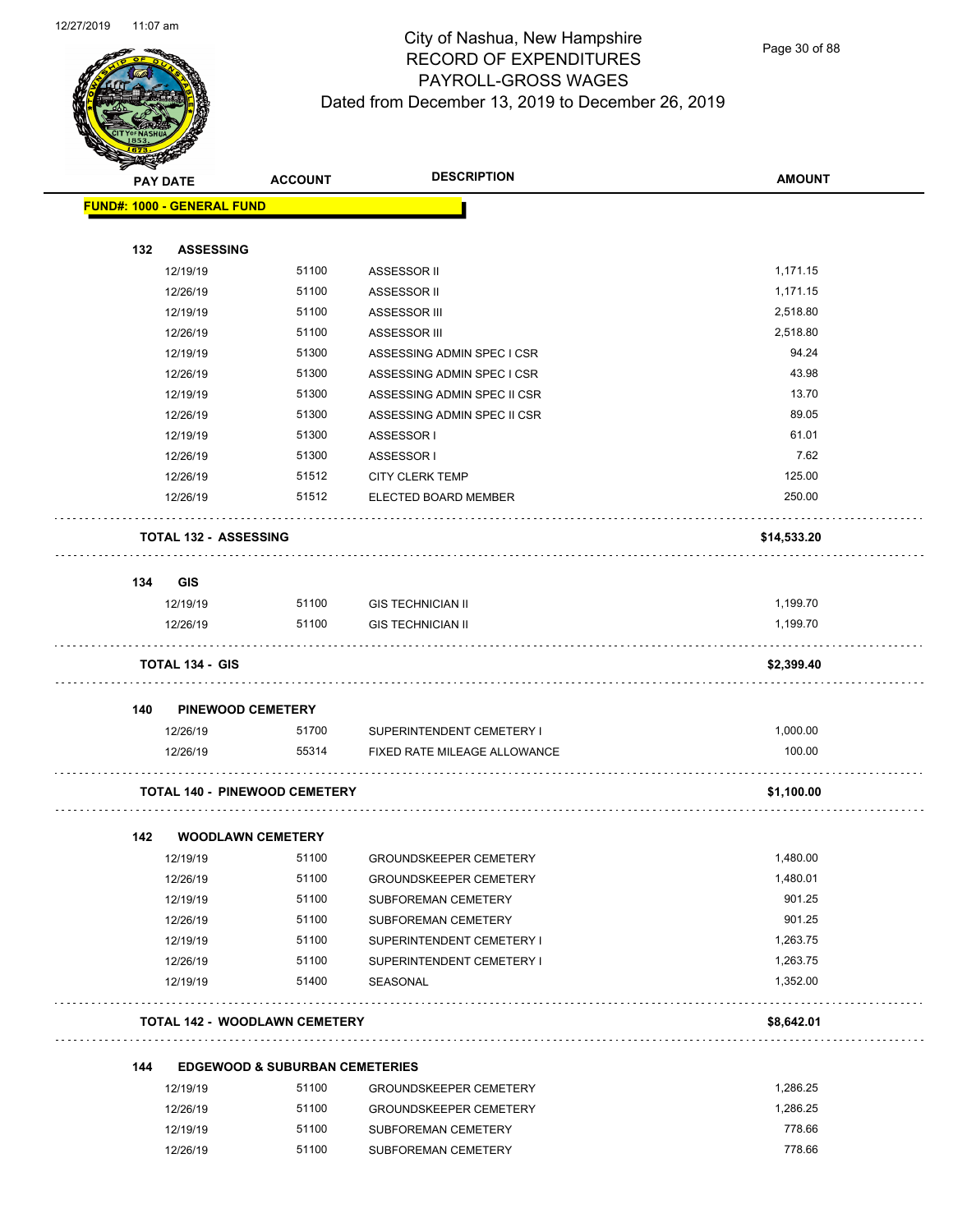Page 31 of 88

|     | <b>PAY DATE</b>                   | <b>ACCOUNT</b>                            | <b>DESCRIPTION</b>                                    | <b>AMOUNT</b> |
|-----|-----------------------------------|-------------------------------------------|-------------------------------------------------------|---------------|
|     | <b>FUND#: 1000 - GENERAL FUND</b> |                                           |                                                       |               |
|     |                                   |                                           |                                                       |               |
| 144 |                                   | <b>EDGEWOOD &amp; SUBURBAN CEMETERIES</b> |                                                       |               |
|     | 12/19/19                          | 51100                                     | SUPERINTENDENT CEMETERY II                            | 1,282.70      |
|     | 12/26/19                          | 51100                                     | SUPERINTENDENT CEMETERY II                            | 1,282.70      |
|     | 12/26/19                          | 51300                                     | <b>GROUNDSKEEPER CEMETERY</b>                         | 74.44         |
|     | 12/26/19                          | 51700                                     | SUPERINTENDENT CEMETERY II                            | 1,671.50      |
|     | 12/26/19                          | 55314                                     | FIXED RATE MILEAGE ALLOWANCE                          | 100.00        |
|     |                                   |                                           | <b>TOTAL 144 - EDGEWOOD &amp; SUBURBAN CEMETERIES</b> | \$8,541.16    |
| 150 | <b>POLICE</b>                     |                                           |                                                       |               |
|     | 12/26/19                          | 51100                                     | <b>1ST YEAR OFFICERS</b>                              | 1,683.84      |
|     | 12/26/19                          | 51100                                     | 1ST YR OFFICERS CERTIFIED SPEC                        | 879.92        |
|     | 12/19/19                          | 51100                                     | 1st YR SPECIAL OFFICER CERTIFIED II                   | 1,430.00      |
|     | 12/26/19                          | 51100                                     | 1st YR SPECIAL OFFICER CERTIFIED II                   | 1,430.00      |
|     | 12/19/19                          | 51100                                     | <b>ACCOUNT CLERK III</b>                              | 2,333.75      |
|     | 12/26/19                          | 51100                                     | <b>ACCOUNT CLERK III</b>                              | 2,333.75      |
|     | 12/19/19                          | 51100                                     | ADMIN ASSISTANT I DETECTIVES                          | 2,889.64      |
|     | 12/26/19                          | 51100                                     | ADMIN ASSISTANT I DETECTIVES                          | 2,889.65      |
|     | 12/19/19                          | 51100                                     | ADMIN ASSISTANT I LEGAL                               | 774.05        |
|     | 12/26/19                          | 51100                                     | ADMIN ASSISTANT I LEGAL                               | 774.06        |
|     | 12/19/19                          | 51100                                     | ADMIN ASSISTANT II LEGAL                              | 784.24        |
|     | 12/26/19                          | 51100                                     | ADMIN ASSISTANT II LEGAL                              | 784.25        |
|     | 12/19/19                          | 51100                                     | ADMIN ASSISTANT III PROF STANDARDS                    | 983.25        |
|     | 12/26/19                          | 51100                                     | ADMIN ASSISTANT III PROF STANDARDS                    | 983.25        |
|     | 12/19/19                          | 51100                                     | ADMIN ASSISTANT III SERVICES                          | 810.56        |
|     | 12/26/19                          | 51100                                     | ADMIN ASSISTANT III SERVICES                          | 810.55        |
|     | 12/19/19                          | 51100                                     | ADMIN ASSISTANT IV UNIFORM FIELD OPS                  | 853.00        |
|     | 12/26/19                          | 51100                                     | ADMIN ASSISTANT IV UNIFORM FIELD OPS                  | 853.00        |
|     | 12/19/19                          | 51100                                     | ADMIN SUPERVISOR DETECTIVES                           | 943.95        |
|     | 12/26/19                          | 51100                                     | ADMIN SUPERVISOR DETECTIVES                           | 943.95        |
|     | 12/19/19                          | 51100                                     | ADMINISTRATIVE PROJECT SPEC                           | 1,315.60      |
|     | 12/26/19                          | 51100                                     | ADMINISTRATIVE PROJECT SPEC                           | 1,315.60      |
|     | 12/19/19                          | 51100                                     | ANIMAL CONTROL OFFICER                                | 1,028.90      |
|     | 12/26/19                          | 51100                                     | ANIMAL CONTROL OFFICER                                | 1,028.90      |
|     |                                   | 51100                                     |                                                       | 1,028.25      |
|     | 12/19/19                          |                                           | ASSISTANT RECORDS MANAGER                             |               |
|     | 12/26/19                          | 51100                                     | ASSISTANT RECORDS MANAGER                             | 1,028.25      |
|     | 12/19/19                          | 51100                                     | AUTO MECHANIC 1ST CLASS                               | 1,755.20      |
|     | 12/26/19                          | 51100                                     | AUTO MECHANIC 1ST CLASS                               | 1,755.20      |
|     | 12/19/19                          | 51100                                     | <b>BUILDING MAINTENANCE SUPV</b>                      | 1,028.25      |
|     | 12/26/19                          | 51100                                     | <b>BUILDING MAINTENANCE SUPV</b>                      | 1,028.25      |
|     | 12/19/19                          | 51100                                     | <b>CAPTAIN</b>                                        | 16,638.29     |
|     | 12/26/19                          | 51100                                     | <b>CAPTAIN</b>                                        | 16,638.28     |
|     | 12/19/19                          | 51100                                     | CHIEF OF POLICE                                       | 2,928.65      |
|     | 12/26/19                          | 51100                                     | CHIEF OF POLICE                                       | 2,928.65      |
|     | 12/19/19                          | 51100                                     | COMM TECH ALL DESIGNATIONS                            | 6,755.52      |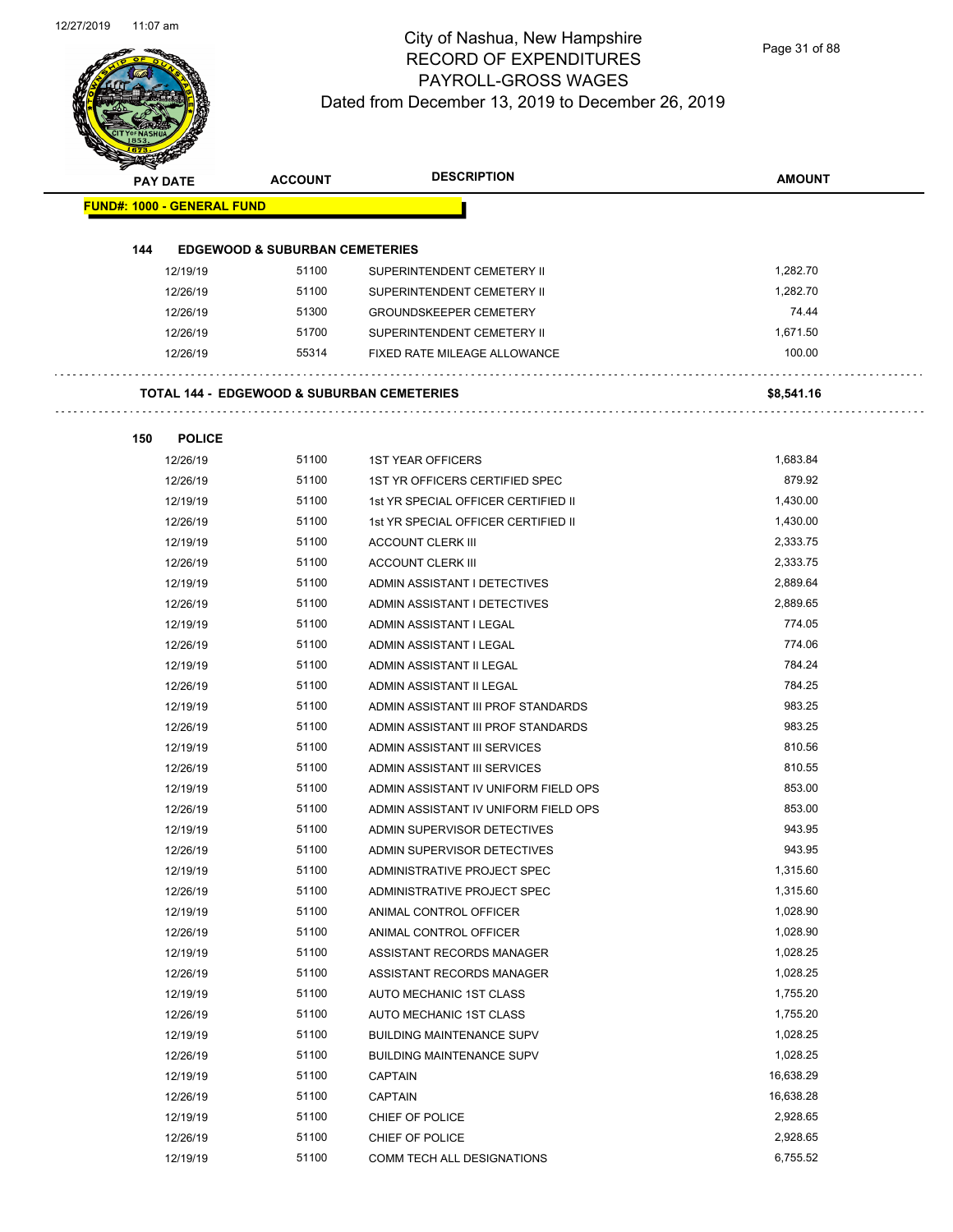

|     | <b>PAY DATE</b>                    | <b>ACCOUNT</b> | <b>DESCRIPTION</b>             | <b>AMOUNT</b> |  |
|-----|------------------------------------|----------------|--------------------------------|---------------|--|
|     | <u> FUND#: 1000 - GENERAL FUND</u> |                |                                |               |  |
|     |                                    |                |                                |               |  |
| 150 | <b>POLICE</b>                      |                |                                |               |  |
|     | 12/26/19                           | 51100          | COMM TECH ALL DESIGNATIONS     | 7,252.37      |  |
|     | 12/19/19                           | 51100          | COMMUNITY POLICE COORD CEMD    | 1,354.20      |  |
|     | 12/26/19                           | 51100          | COMMUNITY POLICE COORD CEMD    | 1,354.20      |  |
|     | 12/19/19                           | 51100          | <b>CRIME ANALYST</b>           | 1,096.70      |  |
|     | 12/26/19                           | 51100          | <b>CRIME ANALYST</b>           | 1,096.70      |  |
|     | 12/19/19                           | 51100          | <b>CUSTODIAN III</b>           | 2,384.53      |  |
|     | 12/26/19                           | 51100          | <b>CUSTODIAN III</b>           | 2,384.55      |  |
|     | 12/19/19                           | 51100          | DEPUTY CHIEF OF POLICE         | 5,307.80      |  |
|     | 12/26/19                           | 51100          | DEPUTY CHIEF OF POLICE         | 5,307.80      |  |
|     | 12/19/19                           | 51100          | DETENTION SPEC                 | 2,719.30      |  |
|     | 12/26/19                           | 51100          | DETENTION SPEC                 | 2,719.30      |  |
|     | 12/19/19                           | 51100          | DISPATCHERS ALL DESIGNATIONS   | 2,347.12      |  |
|     | 12/26/19                           | 51100          | DISPATCHERS ALL DESIGNATIONS   | 2,347.11      |  |
|     | 12/19/19                           | 51100          | FLEET MAINTENANCE ASST SUPV    | 963.20        |  |
|     | 12/26/19                           | 51100          | FLEET MAINTENANCE ASST SUPV    | 963.20        |  |
|     | 12/19/19                           | 51100          | IT MANAGER/SOFTWARE SPECIALIST | 1,728.00      |  |
|     | 12/26/19                           | 51100          | IT MANAGER/SOFTWARE SPECIALIST | 1,728.00      |  |
|     | 12/19/19                           | 51100          | IT PROGRAMS ADMIN & INSTRUCTOR | 1,081.50      |  |
|     | 12/26/19                           | 51100          | IT PROGRAMS ADMIN & INSTRUCTOR | 1,081.50      |  |
|     | 12/19/19                           | 51100          | LIEUTENANT                     | 17,696.10     |  |
|     | 12/26/19                           | 51100          | LIEUTENANT                     | 17,705.93     |  |
|     | 12/19/19                           | 51100          | NPD BUSINESS COORDINATOR       | 1,080.60      |  |
|     | 12/26/19                           | 51100          | NPD BUSINESS COORDINATOR       | 1,080.60      |  |
|     | 12/19/19                           | 51100          | NPD BUSINESS MANAGER           | 1,802.00      |  |
|     | 12/26/19                           | 51100          | NPD BUSINESS MANAGER           | 1,802.00      |  |
|     | 12/19/19                           | 51100          | NPD NETWORK ADMINISTRATOR      | 1,377.50      |  |
|     | 12/26/19                           | 51100          | NPD NETWORK ADMINISTRATOR      | 1,377.50      |  |
|     | 12/19/19                           | 51100          | PARALEGAL                      | 871.10        |  |
|     | 12/26/19                           | 51100          | PARALEGAL                      | 871.10        |  |
|     | 12/19/19                           | 51100          | PATROLMAN ALL RANKS            | 176,153.92    |  |
|     | 12/26/19                           | 51100          | PATROLMAN ALL RANKS            | 176,686.06    |  |
|     | 12/19/19                           | 51100          | POLICE ATTORNEY                | 2,942.33      |  |
|     | 12/26/19                           | 51100          | POLICE ATTORNEY                | 2,942.33      |  |
|     | 12/19/19                           | 51100          | RECORDS & COMMUNICATIONS MGR   | 1,589.40      |  |
|     | 12/26/19                           | 51100          | RECORDS & COMMUNICATIONS MGR   | 1,589.40      |  |
|     | 12/19/19                           | 51100          | <b>RECORDS TECHNICIAN I</b>    | 2,098.20      |  |
|     | 12/26/19                           | 51100          | <b>RECORDS TECHNICIAN I</b>    | 2,098.20      |  |
|     | 12/19/19                           | 51100          | RECORDS TECHNICIAN II          | 909.90        |  |
|     | 12/26/19                           | 51100          | RECORDS TECHNICIAN II          | 909.90        |  |
|     | 12/19/19                           | 51100          | <b>SERGEANT</b>                | 43,261.20     |  |
|     | 12/26/19                           | 51100          | <b>SERGEANT</b>                | 43,328.78     |  |
|     | 12/19/19                           | 51100          | SHIFT LEADER                   | 2,185.00      |  |
|     | 12/26/19                           | 51100          | SHIFT LEADER                   | 2,185.00      |  |
|     | 12/19/19                           | 51100          | <b>SUPV POLICE FLEET</b>       | 1,306.35      |  |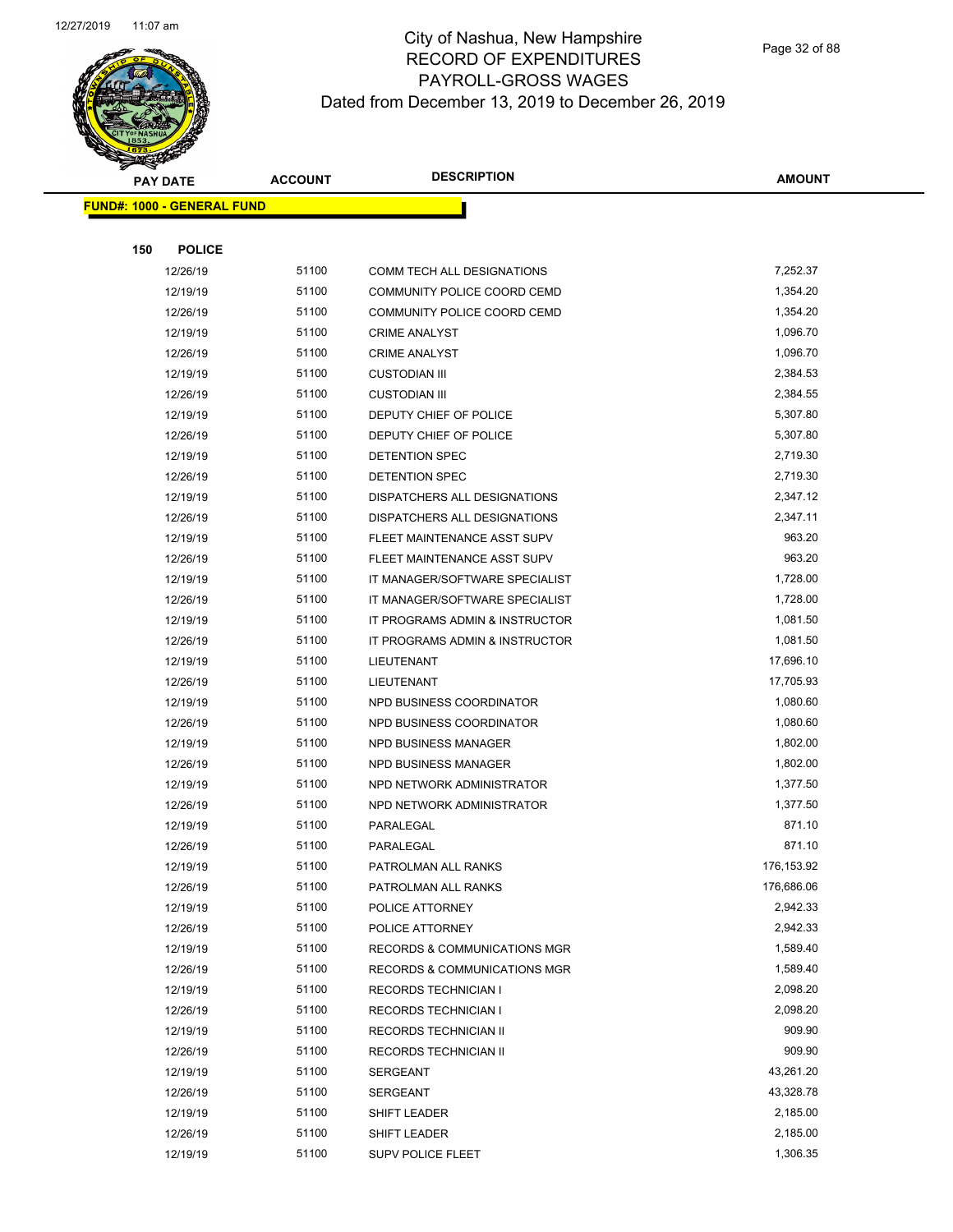

Page 33 of 88

| <b>PAY DATE</b>                   | <b>ACCOUNT</b> | <b>DESCRIPTION</b>                         | <b>AMOUNT</b>    |
|-----------------------------------|----------------|--------------------------------------------|------------------|
| <b>FUND#: 1000 - GENERAL FUND</b> |                |                                            |                  |
|                                   |                |                                            |                  |
| 150<br><b>POLICE</b>              |                |                                            |                  |
| 12/26/19                          | 51100          | <b>SUPV POLICE FLEET</b>                   | 1,306.35         |
| 12/19/19                          | 51200          | <b>ACCREDITATION MANAGER</b>               | 1,151.84         |
| 12/26/19                          | 51200          | <b>ACCREDITATION MANAGER</b>               | 1,151.84         |
| 12/19/19                          | 51200          | SENIOR RELATIONS SPECIALIST                | 739.92           |
| 12/26/19                          | 51200          | SENIOR RELATIONS SPECIALIST                | 739.92           |
| 12/26/19                          | 51300          | <b>ACCOUNT CLERK III</b>                   | 243.91           |
| 12/26/19                          | 51300          | ADMIN ASSISTANT I DETECTIVES               | 105.78           |
| 12/19/19                          | 51300          | ADMIN ASSISTANT III PROF STANDARDS         | 150.37           |
| 12/19/19                          | 51300          | AUTO MECHANIC 1ST CLASS                    | 65.32            |
| 12/26/19                          | 51300          | AUTO MECHANIC 1ST CLASS                    | 397.09           |
| 12/26/19                          | 51300          | COMM TECH ALL DESIGNATIONS                 | 414.96           |
| 12/19/19                          | 51300          | <b>CUSTODIAN III</b>                       | 455.45           |
| 12/26/19                          | 51300          | <b>CUSTODIAN III</b>                       | 29.97            |
| 12/19/19                          | 51300          | DETENTION SPEC                             | 104.70           |
| 12/19/19                          | 51300          | DOMESTIC VIOLENCE ADVOCATE                 | 66.90            |
| 12/26/19                          | 51300          | <b>LIEUTENANT</b>                          | 225.35           |
| 12/19/19                          | 51300          | PATROLMAN ALL RANKS                        | 4,278.51         |
| 12/26/19                          | 51300          | PATROLMAN ALL RANKS                        | 2,194.92         |
| 12/19/19                          | 51300          | RECORDS TECHNICIAN I                       | 6.56             |
| 12/26/19                          | 51300          | RECORDS TECHNICIAN I                       | 13.11            |
| 12/19/19                          | 51300          | RECORDS TECHNICIAN II                      | 138.51           |
| 12/19/19                          | 51300          | <b>SERGEANT</b>                            | 757.77           |
| 12/26/19                          | 51300          | <b>SERGEANT</b>                            | 206.03           |
| 12/26/19                          | 51300          | SHIFT LEADER                               | 50.54            |
| 12/19/19                          | 51300          | SUPV POLICE FLEET                          | 149.13           |
| 12/26/19                          | 51300          | SUPV POLICE FLEET                          | 149.13           |
| 12/19/19                          | 51309          | PATROLMAN ALL RANKS                        | 1,261.31         |
| 12/19/19                          | 51309          | SERGEANT                                   | 545.68           |
| 12/19/19                          | 51315          | PATROLMAN ALL RANKS                        | 1,041.19         |
| 12/26/19                          | 51315          | PATROLMAN ALL RANKS                        | 1,886.21         |
| 12/19/19                          | 51315          | SERGEANT                                   | 205.06           |
| 12/26/19                          | 51315          | SERGEANT                                   | 612.81           |
| 12/19/19                          | 51322          | LIEUTENANT                                 | 150.24           |
| 12/19/19                          | 51322          | PATROLMAN ALL RANKS                        | 3,911.21         |
| 12/26/19                          | 51322          | PATROLMAN ALL RANKS                        | 4,044.83         |
| 12/19/19                          | 51322          | SERGEANT                                   | 276.37           |
| 12/26/19                          | 51322          | SERGEANT                                   | 450.91           |
| 12/19/19                          | 51330          | COMM TECH ALL DESIGNATIONS                 | 908.74           |
| 12/26/19                          | 51330          | COMM TECH ALL DESIGNATIONS                 | 768.32<br>538.32 |
| 12/19/19                          | 51330<br>51330 | DETENTION SPEC                             | 502.28           |
| 12/19/19                          | 51330          | DISPATCHERS ALL DESIGNATIONS               | 985.85           |
| 12/26/19<br>12/19/19              | 51330          | DISPATCHERS ALL DESIGNATIONS<br>LIEUTENANT | 1,652.75         |
| 12/26/19                          | 51330          | LIEUTENANT                                 | 592.71           |
|                                   |                |                                            |                  |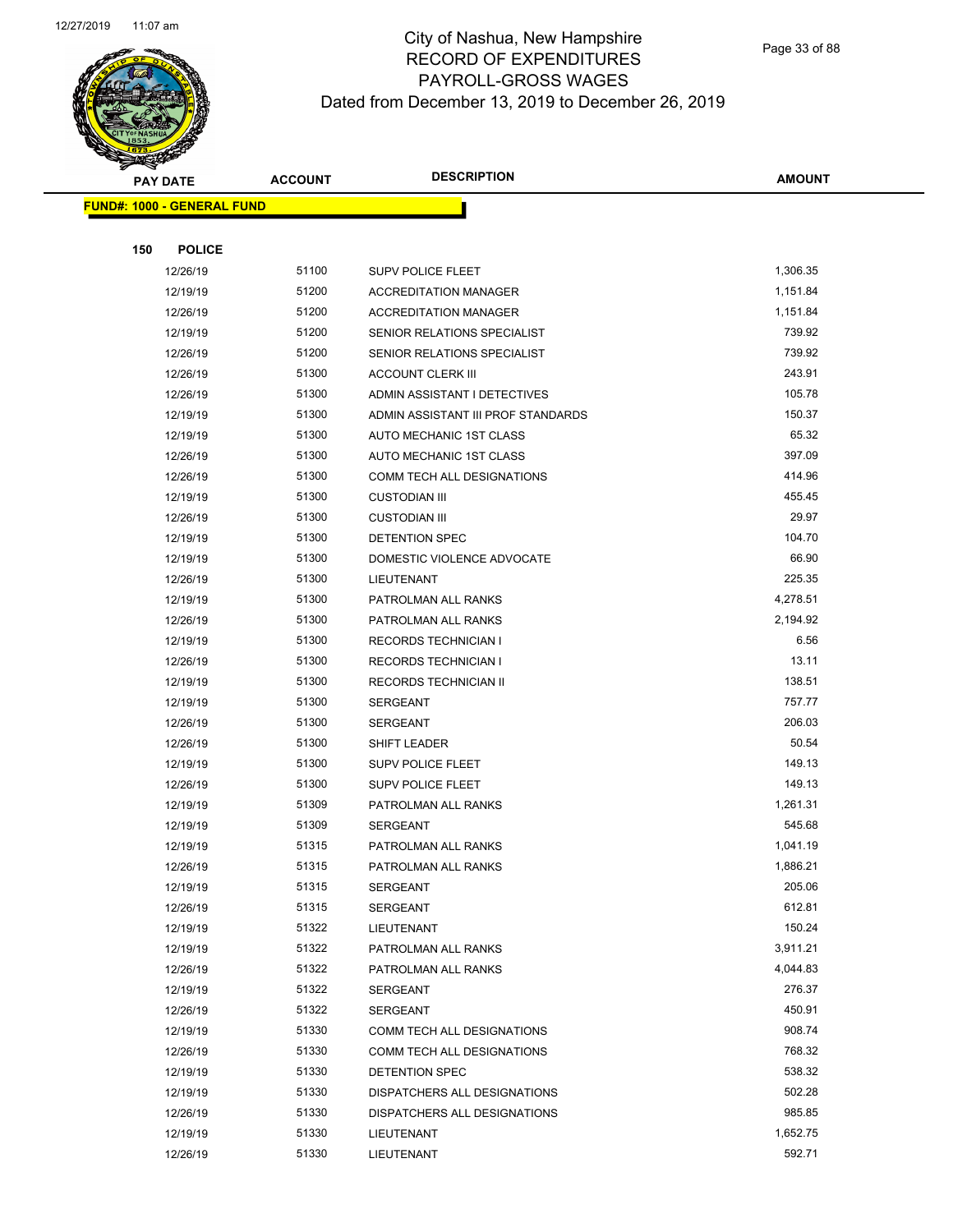$\overline{\phantom{0}}$ 



### City of Nashua, New Hampshire RECORD OF EXPENDITURES PAYROLL-GROSS WAGES Dated from December 13, 2019 to December 26, 2019

Page 34 of 88

| <b>STATE CARD</b> |                                   |                |                                 |               |
|-------------------|-----------------------------------|----------------|---------------------------------|---------------|
|                   | <b>PAY DATE</b>                   | <b>ACCOUNT</b> | <b>DESCRIPTION</b>              | <b>AMOUNT</b> |
|                   | <b>FUND#: 1000 - GENERAL FUND</b> |                |                                 |               |
|                   |                                   |                |                                 |               |
| 150               | <b>POLICE</b>                     |                |                                 |               |
|                   | 12/19/19                          | 51330          | PATROLMAN ALL RANKS             | 29,084.33     |
|                   | 12/26/19                          | 51330          | PATROLMAN ALL RANKS             | 30,535.72     |
|                   | 12/19/19                          | 51330          | <b>SERGEANT</b>                 | 4,677.23      |
|                   | 12/26/19                          | 51330          | <b>SERGEANT</b>                 | 8,183.01      |
|                   | 12/19/19                          | 51330          | <b>SHIFT LEADER</b>             | 1,674.90      |
|                   | 12/26/19                          | 51330          | <b>SHIFT LEADER</b>             | 1,099.23      |
|                   | 12/19/19                          | 51412          | PER DIEM                        | 399.48        |
|                   | 12/26/19                          | 51600          | COMMUNITY POLICE COORD CEMD     | 700.00        |
|                   | 12/26/19                          | 51600          | LIEUTENANT                      | 1,600.00      |
|                   | 12/19/19                          | 51600          | PATROLMAN ALL RANKS             | 900.00        |
|                   | 12/26/19                          | 51600          | PATROLMAN ALL RANKS             | 7,950.00      |
|                   | 12/19/19                          | 51600          | <b>SERGEANT</b>                 | 900.00        |
|                   | 12/26/19                          | 51600          | <b>SERGEANT</b>                 | 2,100.00      |
|                   | 12/26/19                          | 51700          | NPD BUSINESS COORDINATOR        | 162.09        |
|                   | 12/26/19                          | 51750          | PATROLMAN ALL RANKS             | 1,763.93      |
|                   | 12/26/19                          | 52800          | EDUCATIONAL ASSISTANCE          | 3,370.50      |
|                   | 12/19/19                          | 52809          | <b>WELLNESS PROGRAM</b>         | 779.99        |
|                   | 12/26/19                          | 55118          | TELEPHONE-CELLULAR              | 150.00        |
|                   | 12/19/19                          | 61107          | <b>CLOTHING &amp; UNIFORMS</b>  | 3,859.82      |
|                   | 12/26/19                          | 61107          | <b>CLOTHING &amp; UNIFORMS</b>  | 1,992.72      |
|                   | <b>TOTAL 150 - POLICE</b>         |                |                                 | \$772,949.55  |
|                   |                                   |                |                                 |               |
| 152               | <b>FIRE</b>                       |                |                                 |               |
|                   | 12/19/19                          | 51100          | ADMINISTRATIVE ASSISTANT II     | 2,378.66      |
|                   | 12/26/19                          | 51100          | ADMINISTRATIVE ASSISTANT II     | 2,378.65      |
|                   | 12/19/19                          | 51100          | <b>ASST FIRE CHIEF</b>          | 2,525.92      |
|                   | 12/26/19                          | 51100          | <b>ASST FIRE CHIEF</b>          | 2,525.92      |
|                   | 12/19/19                          | 51100          | ASST SUPERINTENDENT FIRE FLEET  | 1,527.64      |
|                   | 12/26/19                          | 51100          | ASST SUPERINTENDENT FIRE FLEET  | 1,527.64      |
|                   | 12/19/19                          | 51100          | ASST SUPERINTENDENT PREVENTION  | 3,291.72      |
|                   | 12/26/19                          | 51100          | ASST SUPERINTENDENT PREVENTION  | 3,308.24      |
|                   | 12/19/19                          | 51100          | <b>CAPTAIN</b>                  | 11,623.22     |
|                   | 12/26/19                          | 51100          | <b>CAPTAIN</b>                  | 11,623.21     |
|                   | 12/19/19                          | 51100          | CAPTAIN FIRE TRAINING SAFETY    | 1,799.56      |
|                   | 12/26/19                          | 51100          | CAPTAIN FIRE TRAINING SAFETY    | 1,799.56      |
|                   | 12/19/19                          | 51100          | DEPUTY FIRE CHIEF               | 8,903.65      |
|                   | 12/26/19                          | 51100          | DEPUTY FIRE CHIEF               | 8,903.65      |
|                   | 12/19/19                          | 51100          | <b>EXEC ASST BUSINESS COORD</b> | 888.00        |
|                   | 12/26/19                          | 51100          | <b>EXEC ASST BUSINESS COORD</b> | 888.00        |
|                   | 12/19/19                          | 51100          | <b>FIRE CHIEF</b>               | 2,762.72      |
|                   | 12/26/19                          | 51100          | FIRE CHIEF                      | 2,762.72      |
|                   | 12/19/19                          | 51100          | FIRE DISPATCH ALL RANKS         | 10,278.36     |
|                   | 12/26/19                          | 51100          | FIRE DISPATCH ALL RANKS         | 10,408.75     |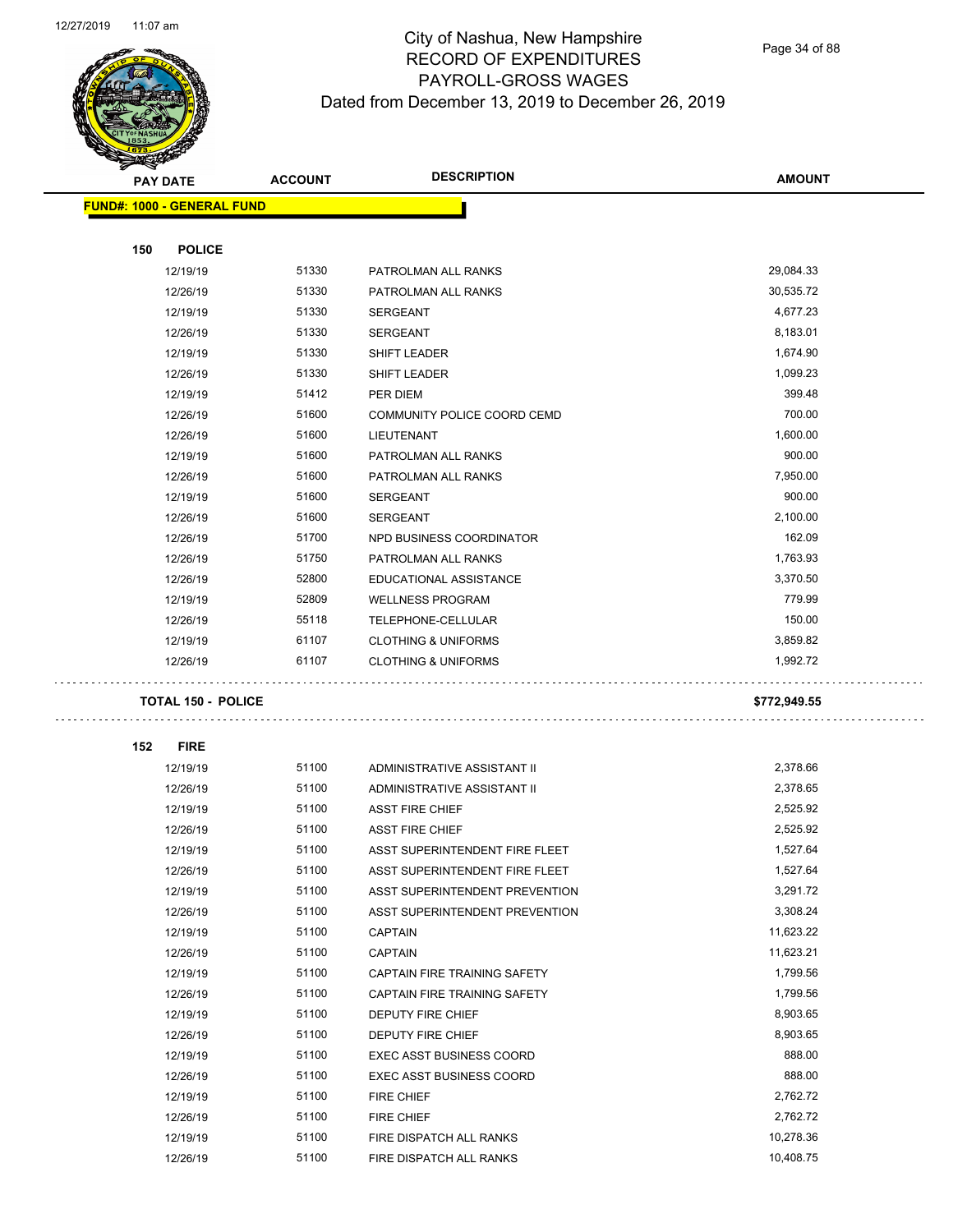

Page 35 of 88

|     | <b>PAY DATE</b>                   | <b>ACCOUNT</b> | <b>DESCRIPTION</b>             | <b>AMOUNT</b> |
|-----|-----------------------------------|----------------|--------------------------------|---------------|
|     | <b>FUND#: 1000 - GENERAL FUND</b> |                |                                |               |
|     |                                   |                |                                |               |
| 152 | <b>FIRE</b>                       |                |                                |               |
|     | 12/19/19                          | 51100          | FIRE DISPATCHER CLERK TRAINER  | 1,682.42      |
|     | 12/26/19                          | 51100          | FIRE DISPATCHER CLERK TRAINER  | 1,682.42      |
|     | 12/19/19                          | 51100          | <b>FIRE LIEUTENANT</b>         | 41,984.21     |
|     | 12/26/19                          | 51100          | FIRE LIEUTENANT                | 42,078.14     |
|     | 12/19/19                          | 51100          | FIRE TRAINING OFFICER          | 1,645.88      |
|     | 12/26/19                          | 51100          | FIRE TRAINING OFFICER          | 1,645.88      |
|     | 12/19/19                          | 51100          | <b>FIREFIGHTERS ALL RANKS</b>  | 131,423.72    |
|     | 12/26/19                          | 51100          | <b>FIREFIGHTERS ALL RANKS</b>  | 130,690.59    |
|     | 12/19/19                          | 51100          | SUPERINTENDENT FIRE ALARM      | 1,835.72      |
|     | 12/26/19                          | 51100          | SUPERINTENDENT FIRE ALARM      | 1,835.72      |
|     | 12/19/19                          | 51100          | SUPERINTENDENT FIRE FLEET      | 1,799.56      |
|     | 12/26/19                          | 51100          | SUPERINTENDENT FIRE FLEET      | 1,799.56      |
|     | 12/19/19                          | 51100          | SUPERINTENDENT FIRE PREVENTION | 1,817.56      |
|     | 12/26/19                          | 51100          | SUPERINTENDENT FIRE PREVENTION | 1,817.56      |
|     | 12/26/19                          | 51300          | ASST SUPERINTENDENT FIRE FLEET | 229.14        |
|     | 12/19/19                          | 51300          | ASST SUPERINTENDENT PREVENTION | 369.55        |
|     | 12/26/19                          | 51300          | <b>DEPUTY FIRE CHIEF</b>       | 478.68        |
|     | 12/19/19                          | 51300          | FIRE LIEUTENANT                | 276.60        |
|     | 12/26/19                          | 51300          | FIRE LIEUTENANT                | 113.69        |
|     | 12/19/19                          | 51300          | <b>FIREFIGHTERS ALL RANKS</b>  | 45.01         |
|     | 12/26/19                          | 51300          | FIREFIGHTERS ALL RANKS         | 46.32         |
|     | 12/26/19                          | 51300          | SUPERINTENDENT FIRE FLEET      | 273.31        |
|     | 12/19/19                          | 51330          | <b>CAPTAIN</b>                 | 232.40        |
|     | 12/26/19                          | 51330          | <b>CAPTAIN</b>                 | 699.95        |
|     | 12/19/19                          | 51330          | DEPUTY FIRE CHIEF              | 948.35        |
|     | 12/26/19                          | 51330          | DEPUTY FIRE CHIEF              | 409.30        |
|     | 12/19/19                          | 51330          | FIRE DISPATCH ALL RANKS        | 2,902.69      |
|     | 12/26/19                          | 51330          | FIRE DISPATCH ALL RANKS        | 4,500.68      |
|     | 12/19/19                          | 51330          | FIRE LIEUTENANT                | 2,322.21      |
|     | 12/26/19                          | 51330          | FIRE LIEUTENANT                | 2,943.80      |
|     | 12/19/19                          | 51330          | FIREFIGHTERS ALL RANKS         | 6,965.44      |
|     | 12/26/19                          | 51330          | <b>FIREFIGHTERS ALL RANKS</b>  | 5,683.61      |
|     | 12/26/19                          | 51500          | <b>COMMISSIONERS</b>           | 1,500.00      |
|     | 12/26/19                          | 51500          | <b>SUB TEACHER</b>             | 375.00        |
|     | 12/19/19                          | 51650          | <b>CAPTAIN</b>                 | 790.71        |
|     | 12/26/19                          | 51650          | <b>CAPTAIN</b>                 | 1,506.28      |
|     | 12/19/19                          | 51650          | DEPUTY FIRE CHIEF              | 2,590.21      |
|     | 12/26/19                          | 51650          | DEPUTY FIRE CHIEF              | 1,224.54      |
|     | 12/19/19                          | 51650          | FIRE LIEUTENANT                | 6,383.69      |
|     | 12/26/19                          | 51650          | FIRE LIEUTENANT                | 8,801.52      |
|     | 12/19/19                          | 51650          | FIREFIGHTERS ALL RANKS         | 18,167.71     |
|     | 12/26/19                          | 51650          | FIREFIGHTERS ALL RANKS         | 16,928.76     |
|     | 12/19/19                          | 51700          | ASST SUPERINTENDENT PREVENTION | 41.14         |
|     | 12/26/19                          | 51700          | ASST SUPERINTENDENT PREVENTION | 41.35         |
|     |                                   |                |                                |               |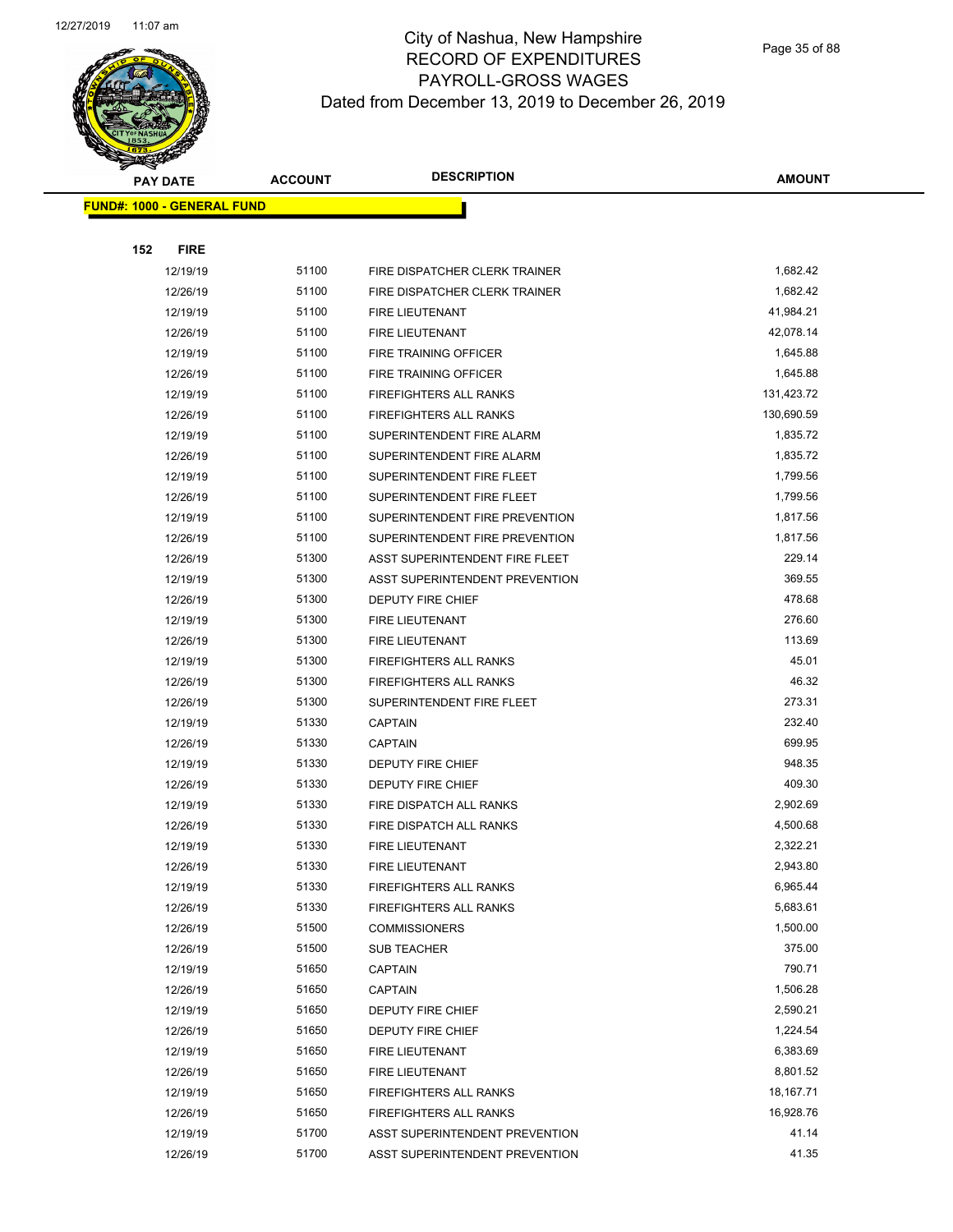

Page 36 of 88

| <b>PAY DATE</b>                        | <b>ACCOUNT</b> | <b>DESCRIPTION</b>                    | <b>AMOUNT</b> |
|----------------------------------------|----------------|---------------------------------------|---------------|
| <b>FUND#: 1000 - GENERAL FUND</b>      |                |                                       |               |
| <b>FIRE</b><br>152                     |                |                                       |               |
| 12/19/19                               | 51700          | <b>CAPTAIN</b>                        | 296.89        |
| 12/26/19                               | 51700          | <b>CAPTAIN</b>                        | 296.89        |
| 12/19/19                               | 51700          | CAPTAIN FIRE TRAINING SAFETY          | 22.49         |
| 12/26/19                               | 51700          | <b>CAPTAIN FIRE TRAINING SAFETY</b>   | 22.49         |
| 12/26/19                               | 51700          | <b>FIRE CHAPLAIN</b>                  | 100.00        |
| 12/19/19                               | 51700          | FIRE DISPATCH ALL RANKS               | 14.98         |
| 12/26/19                               | 51700          | FIRE DISPATCH ALL RANKS               | 14.98         |
| 12/19/19                               | 51700          | FIRE DISPATCHER CLERK TRAINER         | 17.53         |
| 12/26/19                               | 51700          | FIRE DISPATCHER CLERK TRAINER         | 17.53         |
| 12/19/19                               | 51700          | FIRE LIEUTENANT                       | 1,288.52      |
| 12/26/19                               | 51700          | FIRE LIEUTENANT                       | 1,288.52      |
| 12/19/19                               | 51700          | FIRE TRAINING OFFICER                 | 20.57         |
| 12/26/19                               | 51700          | FIRE TRAINING OFFICER                 | 20.57         |
| 12/19/19                               | 51700          | <b>FIREFIGHTERS ALL RANKS</b>         | 2,985.30      |
| 12/26/19                               | 51700          | <b>FIREFIGHTERS ALL RANKS</b>         | 2,939.47      |
| 12/19/19                               | 51700          | SUPERINTENDENT FIRE ALARM             | 22.95         |
| 12/26/19                               | 51700          | SUPERINTENDENT FIRE ALARM             | 22.95         |
| 12/19/19                               | 51700          | SUPERINTENDENT FIRE FLEET             | 22.49         |
| 12/26/19                               | 51700          | SUPERINTENDENT FIRE FLEET             | 22.49         |
| 12/19/19                               | 51700          | SUPERINTENDENT FIRE PREVENTION        | 22.72         |
| 12/26/19                               | 51700          | SUPERINTENDENT FIRE PREVENTION        | 22.72         |
| 12/19/19                               | 51750          | <b>FIREFIGHTERS ALL RANKS</b>         | 2,154.10      |
| 12/19/19                               | 52800          | EDUCATIONAL ASSISTANCE                | 225.00        |
| 12/26/19                               | 55118          | TELEPHONE-CELLULAR                    | 634.00        |
| <b>TOTAL 152 - FIRE</b>                |                |                                       | \$556,132.52  |
| 153<br><b>BUILDING INSPECTION</b>      |                |                                       |               |
| 12/19/19                               | 51100          | <b>BLD INSP ASST PLANS EXAMINER</b>   | 1,069.30      |
| 12/26/19                               | 51100          | BLD INSP ASST PLANS EXAMINER          | 1,069.30      |
| 12/19/19                               | 51100          | <b>BUILDING AND UTILITIES INSPCTR</b> | 3,713.45      |
| 12/26/19                               | 51100          | <b>BUILDING AND UTILITIES INSPCTR</b> | 3,713.45      |
| 12/19/19                               | 51100          | <b>BUILDING DEPARTMENT MANAGER</b>    | 1,677.35      |
| 12/26/19                               | 51100          | <b>BUILDING DEPARTMENT MANAGER</b>    | 1,677.35      |
| 12/19/19                               | 51100          | PERMIT TECHNICIAN I                   | 817.65        |
| 12/26/19                               | 51100          | PERMIT TECHNICIAN I                   | 1,315.65      |
| 12/19/19                               | 51100          | <b>PLANS EXAMINER</b>                 | 1,298.65      |
| 12/26/19                               | 51100          | <b>PLANS EXAMINER</b>                 | 1,298.65      |
| <b>TOTAL 153 - BUILDING INSPECTION</b> |                |                                       | \$17,650.80   |

**155 CODE ENFORCEMENT**

12/19/19 51100 CODE ENFORCEMENT OFFICER II 2,822.40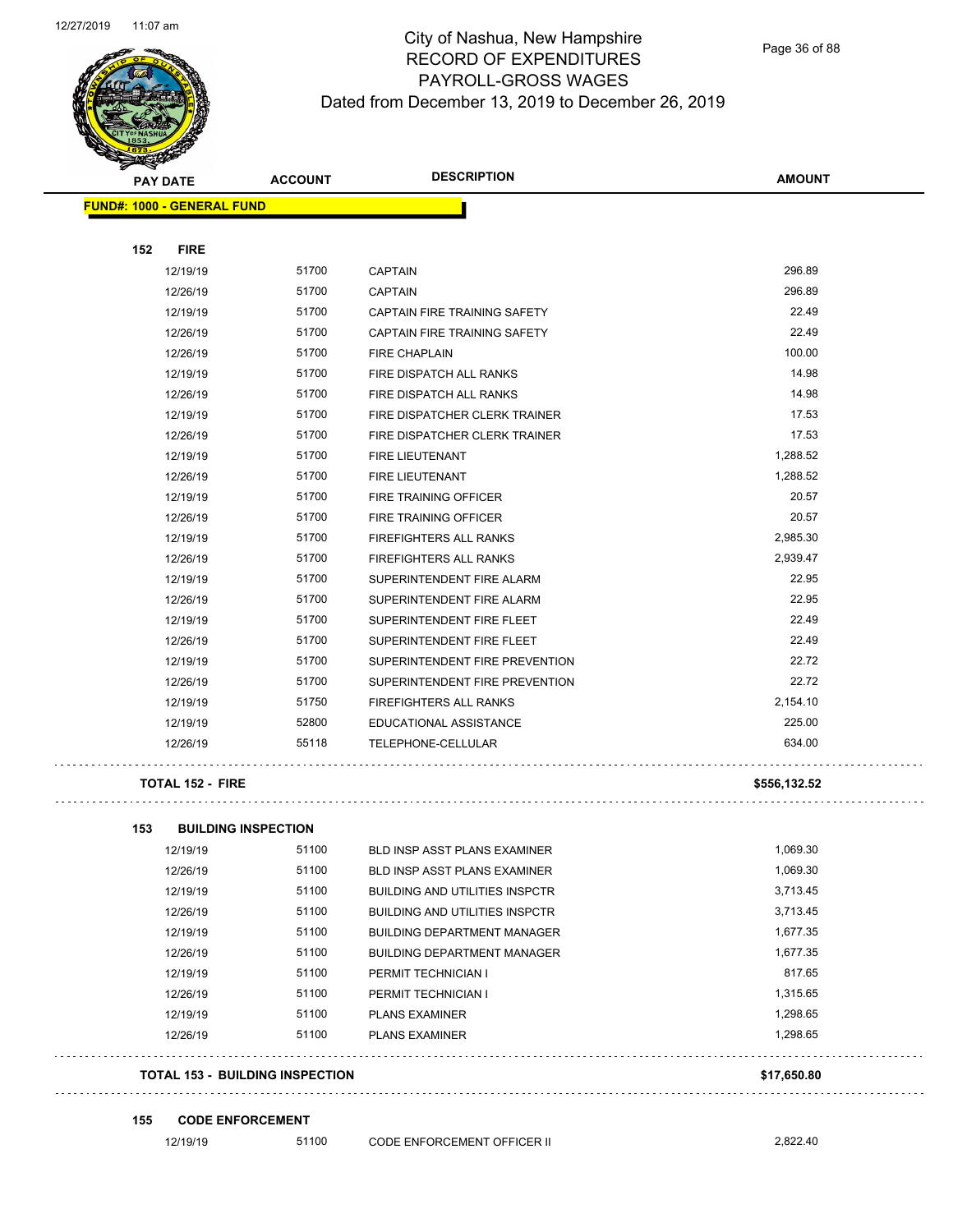

Page 37 of 88

| <b>SANGRA</b> |                                   |                                            |                                      |               |
|---------------|-----------------------------------|--------------------------------------------|--------------------------------------|---------------|
|               | <b>PAY DATE</b>                   | <b>ACCOUNT</b>                             | <b>DESCRIPTION</b>                   | <b>AMOUNT</b> |
|               | <b>FUND#: 1000 - GENERAL FUND</b> |                                            |                                      |               |
|               |                                   |                                            |                                      |               |
| 155           |                                   | <b>CODE ENFORCEMENT</b>                    |                                      |               |
|               | 12/26/19                          | 51100                                      | <b>CODE ENFORCEMENT OFFICER II</b>   | 2,822.40      |
|               | 12/19/19                          | 51100                                      | MGR CODE ENFORCEMENT DEPT            | 1,607.75      |
|               | 12/26/19                          | 51100                                      | MGR CODE ENFORCEMENT DEPT            | 1,607.75      |
|               | 12/19/19                          | 55118                                      | TELEPHONE-CELLULAR                   | (70.71)       |
|               | 12/26/19                          | 55118                                      | TELEPHONE-CELLULAR                   | (11.21)       |
|               |                                   | <b>TOTAL 155 - CODE ENFORCEMENT</b>        |                                      | \$8,778.38    |
| 156           |                                   | <b>EMERGENCY MANAGEMENT</b>                |                                      |               |
|               | 12/19/19                          | 51100                                      | <b>EMERGENCY MANAGEMENT DIRECTOR</b> | 1,776.05      |
|               | 12/26/19                          | 51100                                      | <b>EMERGENCY MANAGEMENT DIRECTOR</b> | 1,776.05      |
|               | 12/19/19                          | 51200                                      | EMERGENCY MANAGEMENT COORDINAT       | 759.10        |
|               | 12/26/19                          | 51200                                      | EMERGENCY MANAGEMENT COORDINAT       | 714.46        |
|               | 12/26/19                          | 55118                                      | TELEPHONE-CELLULAR                   | 100.00        |
|               |                                   | <b>TOTAL 156 - EMERGENCY MANAGEMENT</b>    |                                      | \$5,125.66    |
| 157           |                                   | <b>CITYWIDE COMMUNICATIONS</b>             |                                      |               |
|               | 12/19/19                          | 51100                                      | <b>COMM SYS ENGR TECH</b>            | 1,616.80      |
|               | 12/26/19                          | 51100                                      | <b>COMM SYS ENGR TECH</b>            | 1,616.80      |
|               | 12/19/19                          | 51200                                      | RADIO SYSTEMS MANAGER                | 1,371.96      |
|               | 12/26/19                          | 51200                                      | RADIO SYSTEMS MANAGER                | 1,371.96      |
|               | 12/26/19                          | 55118                                      | TELEPHONE-CELLULAR                   | 100.00        |
|               |                                   | <b>TOTAL 157 - CITYWIDE COMMUNICATIONS</b> |                                      | \$6,077.52    |
| 160           |                                   | <b>PW-ADMIN &amp; ENGINEERING</b>          |                                      |               |
|               | 12/19/19                          | 51100                                      | ADMINISTRATIVE ASSISTANT II          | 786.85        |
|               | 12/26/19                          | 51100                                      | ADMINISTRATIVE ASSISTANT II          | 786.85        |
|               | 12/19/19                          | 51100                                      | ASSISTANT DIRECTOR OF PUBLIC WORKS   | 1,711.30      |
|               | 12/26/19                          | 51100                                      | ASSISTANT DIRECTOR OF PUBLIC WORKS   | 1,711.30      |
|               | 12/19/19                          | 51100                                      | <b>CITY SURVEYOR</b>                 | 1,257.20      |
|               | 12/26/19                          | 51100                                      | <b>CITY SURVEYOR</b>                 | 1,257.20      |
|               | 12/19/19                          | 51100                                      | DEPUTY CITY ENGINEER                 | 780.45        |
|               | 12/26/19                          | 51100                                      | DEPUTY CITY ENGINEER                 | 780.45        |
|               | 12/19/19                          | 51100                                      | <b>DIRECTOR PUBLIC WORKS</b>         | 1,933.90      |

12/26/19 51100 DIRECTOR PUBLIC WORKS 1,933.90 12/19/19 51100 DIVISION OPERATIONS MANAGER 1,546.45 12/26/19 51100 DIVISION OPERATIONS MANAGER 1,546.45 12/19/19 51100 DPW CONTRACT ADMINISTRATOR 372.85 12/26/19 51100 DPW CONTRACT ADMINISTRATOR 372.85 12/19/19 51100 ENGINEERING INSPECTOR 2,093.66 12/26/19 51100 ENGINEERING INSPECTOR 2,325.52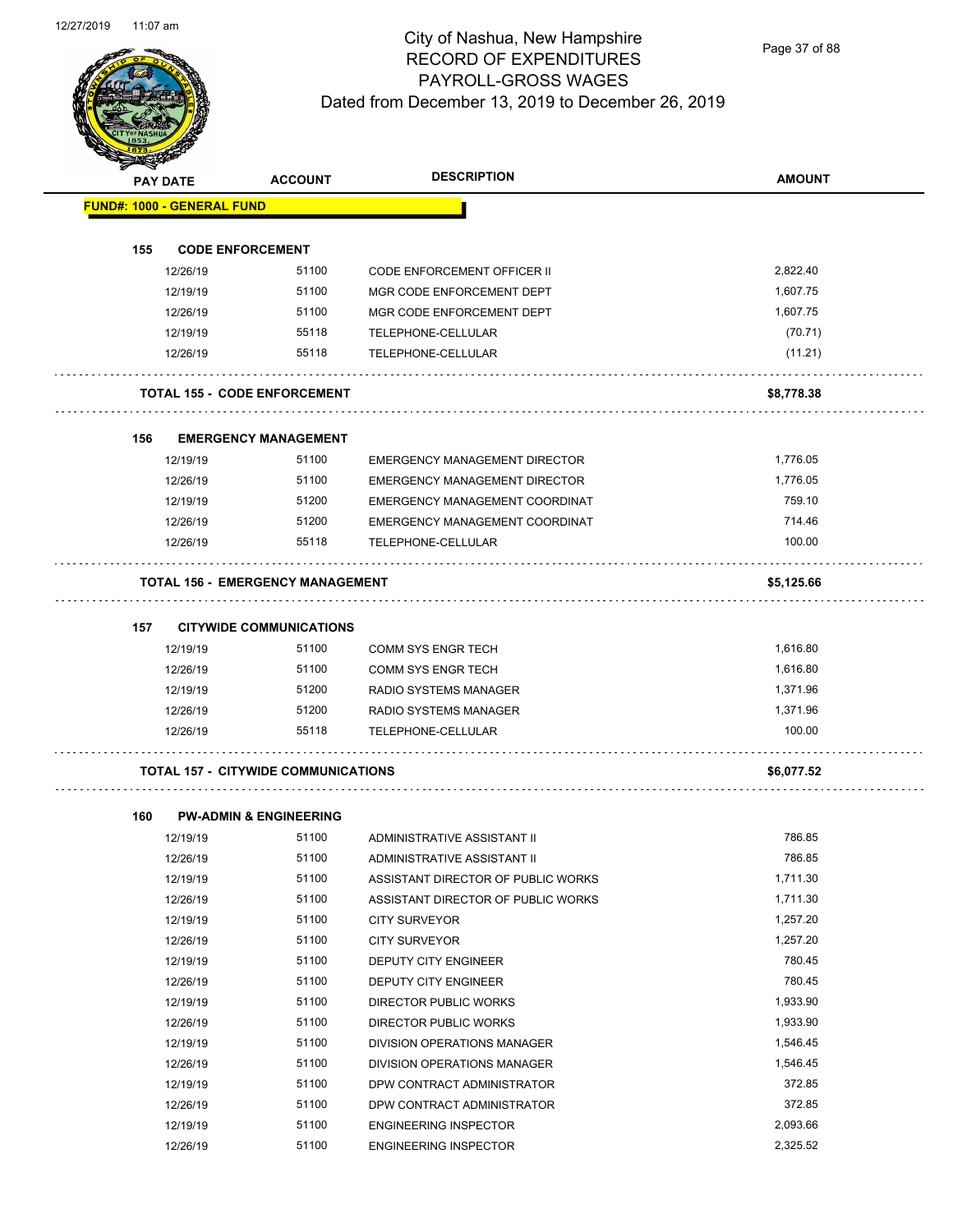

#### City of Nashua, New Hampshire RECORD OF EXPENDITURES PAYROLL-GROSS WAGES Dated from December 13, 2019 to December 26, 2019

| <b>Anton</b><br><b>PAY DATE</b>   | <b>ACCOUNT</b>                    | <b>DESCRIPTION</b>             | <b>AMOUNT</b> |
|-----------------------------------|-----------------------------------|--------------------------------|---------------|
| <b>FUND#: 1000 - GENERAL FUND</b> |                                   |                                |               |
|                                   |                                   |                                |               |
| 160                               | <b>PW-ADMIN &amp; ENGINEERING</b> |                                |               |
| 12/19/19                          | 51100                             | <b>EXECUTIVE ASSISTANT</b>     | 810.86        |
| 12/26/19                          | 51100                             | <b>EXECUTIVE ASSISTANT</b>     | 810.85        |
| 12/19/19                          | 51100                             | <b>GIS SPECIALIST</b>          | 479.75        |
| 12/26/19                          | 51100                             | <b>GIS SPECIALIST</b>          | 479.75        |
| 12/19/19                          | 51100                             | PUBLIC RELATIONS ADMINISTRATOR | 752.95        |
| 12/26/19                          | 51100                             | PUBLIC RELATIONS ADMINISTRATOR | 752.95        |
| 12/19/19                          | 51100                             | SENIOR STAFF ENGINEER          | 1,796.00      |
| 12/26/19                          | 51100                             | SENIOR STAFF ENGINEER          | 1,795.99      |
| 12/19/19                          | 51100                             | SENIOR TRAFFIC ENGINEER        | 1,776.04      |
| 12/26/19                          | 51100                             | SENIOR TRAFFIC ENGINEER        | 1,776.05      |
| 12/19/19                          | 51100                             | <b>STAFF ENGINEER</b>          | 1,124.60      |
| 12/26/19                          | 51100                             | <b>STAFF ENGINEER</b>          | 1,124.60      |
| 12/19/19                          | 51100                             | STREET CONSTRUCTION ENGINEER   | 1,480.04      |
| 12/26/19                          | 51100                             | STREET CONSTRUCTION ENGINEER   | 1,480.04      |
| 12/19/19                          | 51300                             | DIVISION OPERATIONS MANAGER    | 14.50         |
| 12/26/19                          | 51500                             | ELECTED BOARD MEMBER           | 2,000.00      |
| 12/26/19                          | 55118                             | TELEPHONE-CELLULAR             | 327.65        |
| 12/26/19                          | 55314                             | FIXED RATE MILEAGE ALLOWANCE   | 600.00        |
|                                   |                                   |                                |               |
| 161<br><b>STREETS</b><br>12/19/19 | 51100                             | ADMINISTRATIVE ASSISTANT II    | 822.89        |
| 12/26/19                          | 51100                             | ADMINISTRATIVE ASSISTANT II    | 822.90        |
| 12/19/19                          | 51100                             | AUTO MECH 1ST CLASS NIGHTS     | 4,353.60      |
| 12/26/19                          | 51100                             | AUTO MECH 1ST CLASS NIGHTS     | 4,351.20      |
| 12/19/19                          | 51100                             | AUTO MECH 2ND CLASS            | 2,950.80      |
| 12/26/19                          | 51100                             | AUTO MECH 2ND CLASS            | 2,950.80      |
| 12/19/19                          | 51100                             | <b>AUTO MECHANIC 1ST CLASS</b> | 3.229.20      |
| 12/26/19                          | 51100                             | AUTO MECHANIC 1ST CLASS        | 3,229.20      |
| 12/19/19                          | 51100                             | EQUIP OPR STREET REPAIR        | 7,854.81      |
| 12/26/19                          | 51100                             | EQUIP OPR STREET REPAIR        | 7,952.76      |
| 12/19/19                          | 51100                             | FLEET MAINTENANCE FOREMAN      | 1,324.60      |
| 12/26/19                          | 51100                             | FLEET MAINTENANCE FOREMAN      | 1,324.60      |
| 12/19/19                          | 51100                             | FLEET MANAGER STREET DEPT      | 1,207.70      |
| 12/26/19                          | 51100                             | FLEET MANAGER STREET DEPT      | 1,207.70      |
| 12/19/19                          | 51100                             | FOREMAN LABOR STREET           | 2,649.20      |
| 12/26/19                          | 51100                             | FOREMAN LABOR STREET           | 2,649.20      |
| 12/19/19                          | 51100                             | <b>MASON PIPELAYER</b>         | 2,822.40      |
| 12/26/19                          | 51100                             | <b>MASON PIPELAYER</b>         | 2,822.40      |
| 12/19/19                          |                                   |                                |               |
|                                   | 51100                             | OPERATIONS SUPERVISOR          | 1,116.35      |

12/19/19 51100 SIGN MAINTENANCE 2,797.22 12/26/19 51100 SIGN MAINTENANCE 2,051.28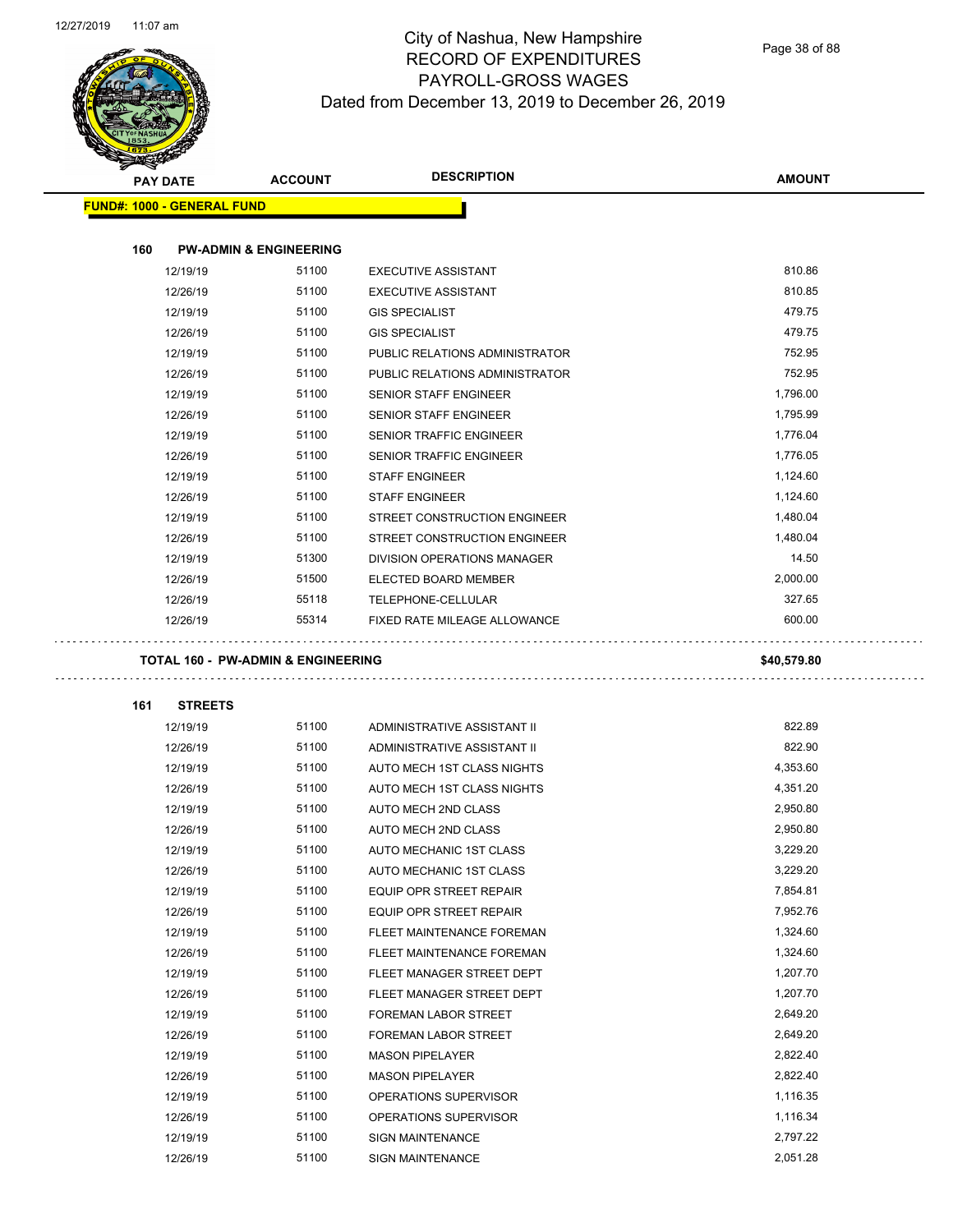

Page 39 of 88

|     | <b>PAY DATE</b>                   | <b>ACCOUNT</b> | <b>DESCRIPTION</b>                   | <b>AMOUNT</b> |
|-----|-----------------------------------|----------------|--------------------------------------|---------------|
|     | <b>FUND#: 1000 - GENERAL FUND</b> |                |                                      |               |
|     |                                   |                |                                      |               |
| 161 | <b>STREETS</b>                    |                |                                      |               |
|     | 12/19/19                          | 51100          | STOREKEEPER PWD                      | 1,027.95      |
|     | 12/26/19                          | 51100          | STOREKEEPER PWD                      | 1,027.95      |
|     | 12/19/19                          | 51100          | <b>STREET FOREMAN</b>                | 2,649.20      |
|     | 12/26/19                          | 51100          | <b>STREET FOREMAN</b>                | 2,649.19      |
|     | 12/19/19                          | 51100          | SUPERINTENDENT OF STREETS            | 1,973.35      |
|     | 12/26/19                          | 51100          | SUPERINTENDENT OF STREETS            | 1,973.35      |
|     | 12/19/19                          | 51100          | <b>TRAFFIC FOREMAN</b>               | 1,351.10      |
|     | 12/26/19                          | 51100          | <b>TRAFFIC FOREMAN</b>               | 1,351.10      |
|     | 12/19/19                          | 51100          | TRAFFIC TECHNICIAN I                 | 2,231.20      |
|     | 12/26/19                          | 51100          | TRAFFIC TECHNICIAN I                 | 2,231.21      |
|     | 12/19/19                          | 51100          | TRUCK DRIVER STREET REPAIR           | 12,762.50     |
|     | 12/26/19                          | 51100          | TRUCK DRIVER STREET REPAIR           | 12,544.01     |
|     | 12/19/19                          | 51100          | <b>WELDER FIRST CLASS</b>            | 1,060.80      |
|     | 12/26/19                          | 51100          | <b>WELDER FIRST CLASS</b>            | 1,060.80      |
|     | 12/19/19                          | 51300          | ADMINISTRATIVE ASSISTANT II          | 23.14         |
|     | 12/26/19                          | 51300          | ADMINISTRATIVE ASSISTANT II          | 177.44        |
|     | 12/19/19                          | 51300          | AUTO MECH 1ST CLASS NIGHTS           | 500.56        |
|     | 12/26/19                          | 51300          | AUTO MECH 1ST CLASS NIGHTS           | 2,213.82      |
|     | 12/19/19                          | 51300          | AUTO MECH 2ND CLASS                  | 2,150.08      |
|     | 12/26/19                          | 51300          | AUTO MECH 2ND CLASS                  | 2,760.61      |
|     | 12/19/19                          | 51300          | AUTO MECHANIC 1ST CLASS              | 315.54        |
|     | 12/26/19                          | 51300          | AUTO MECHANIC 1ST CLASS              | 1,014.85      |
|     | 12/19/19                          | 51300          | AUTOMATED TRASH COLLECTION OPR       | 2,810.38      |
|     | 12/26/19                          | 51300          | AUTOMATED TRASH COLLECTION OPR       | 2,850.50      |
|     | 12/19/19                          | 51300          | <b>COLLECTION EQUIP OPR</b>          | 2,200.35      |
|     | 12/26/19                          | 51300          | <b>COLLECTION EQUIP OPR</b>          | 4,170.58      |
|     | 12/19/19                          | 51300          | COLLECTION EQUIP OPR LANDFILL        | 333.99        |
|     | 12/26/19                          | 51300          | <b>COLLECTION EQUIP OPR LANDFILL</b> | 1,563.44      |
|     | 12/26/19                          | 51300          | DIVISION OPERATIONS MANAGER          | 1,072.85      |
|     | 12/26/19                          | 51300          | <b>ENGINEERING INSPECTOR</b>         | 471.89        |
|     | 12/19/19                          | 51300          | EQUIP OPR STREET REPAIR              | 3,593.32      |
|     | 12/26/19                          | 51300          | EQUIP OPR STREET REPAIR              | 5,514.70      |
|     | 12/19/19                          | 51300          | <b>EQUIPMENT OPERATOR, PARKS</b>     | 282.05        |
|     | 12/26/19                          | 51300          | EQUIPMENT OPERATOR, PARKS            | 921.33        |
|     | 12/19/19                          | 51300          | EQUIPMENT OPR LANDFILL               | 1,435.01      |
|     | 12/26/19                          | 51300          | <b>EQUIPMENT OPR LANDFILL</b>        | 2,828.82      |
|     | 12/19/19                          | 51300          | FLEET MAINTENANCE FOREMAN            | 347.70        |
|     | 12/26/19                          | 51300          | FLEET MAINTENANCE FOREMAN            | 583.65        |
|     | 12/19/19                          | 51300          | FOREMAN LABOR PARK                   | 1,154.86      |
|     | 12/26/19                          | 51300          | FOREMAN LABOR PARK                   | 2,620.21      |
|     | 12/19/19                          | 51300          | FOREMAN LABOR STREET                 | 1,465.33      |
|     | 12/26/19                          | 51300          | FOREMAN LABOR STREET                 | 2,309.75      |
|     | 12/19/19                          | 51300          | <b>GROUNDSKEEPER MAINTENANCE</b>     | 1,336.89      |
|     | 12/26/19                          | 51300          | <b>GROUNDSKEEPER MAINTENANCE</b>     | 8,374.88      |
|     |                                   |                |                                      |               |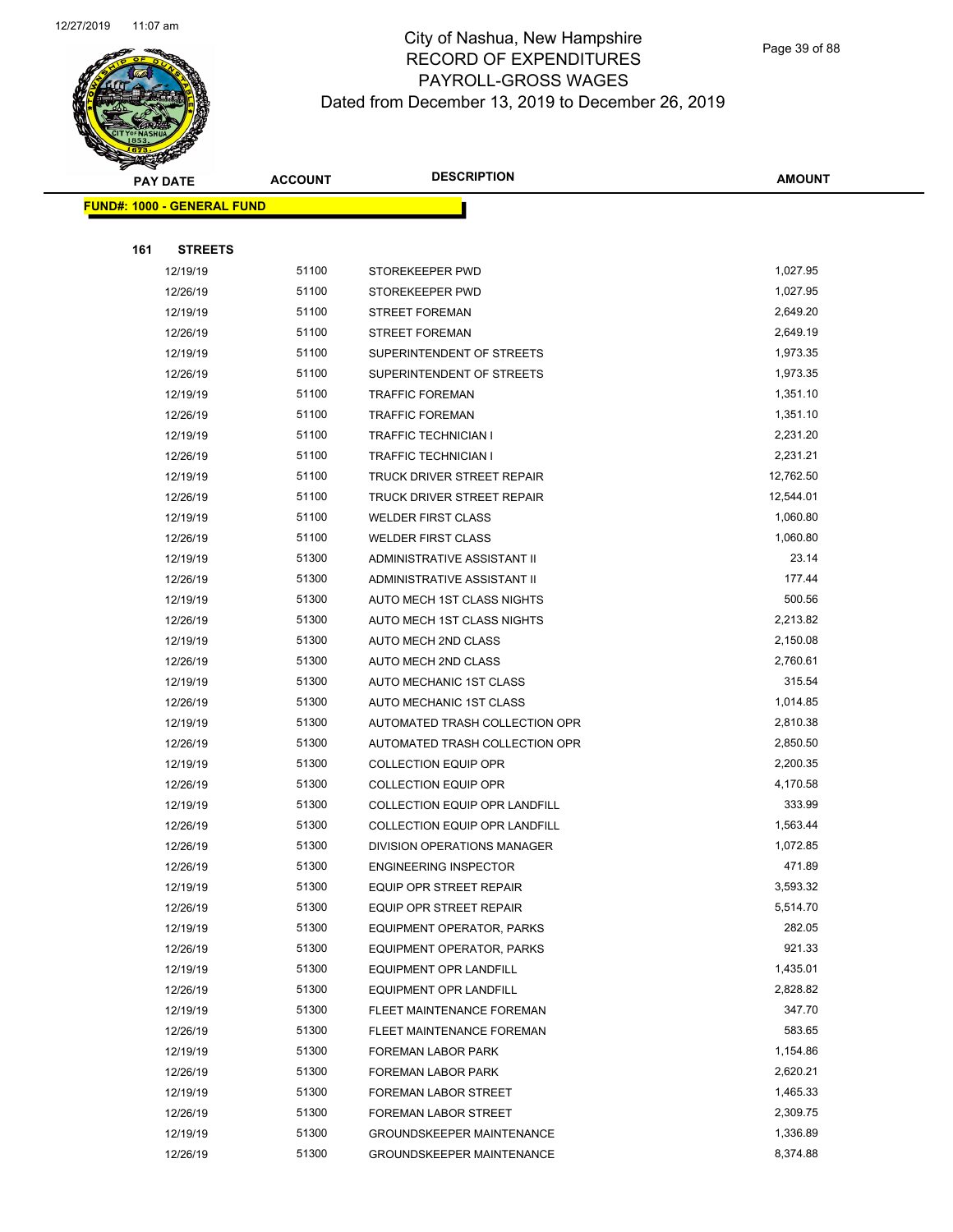

Page 40 of 88

|     | <b>PAY DATE</b>                   | <b>ACCOUNT</b> | <b>DESCRIPTION</b>                | <b>AMOUNT</b> |
|-----|-----------------------------------|----------------|-----------------------------------|---------------|
|     | <b>FUND#: 1000 - GENERAL FUND</b> |                |                                   |               |
|     |                                   |                |                                   |               |
| 161 | <b>STREETS</b>                    |                |                                   |               |
|     | 12/26/19                          | 51300          | <b>GROUNDSMAN I</b>               | 2,266.92      |
|     | 12/19/19                          | 51300          | <b>LEAD GROUNDSMAN</b>            | 340.21        |
|     | 12/26/19                          | 51300          | <b>LEAD GROUNDSMAN</b>            | 1,691.27      |
|     | 12/26/19                          | 51300          | LICENSED SCALE OPERATOR           | 416.76        |
|     | 12/19/19                          | 51300          | <b>MASON PIPELAYER</b>            | 1,546.26      |
|     | 12/26/19                          | 51300          | <b>MASON PIPELAYER</b>            | 2,746.26      |
|     | 12/19/19                          | 51300          | OPERATIONS SUPERVISOR             | 743.07        |
|     | 12/26/19                          | 51300          | OPERATIONS SUPERVISOR             | 554.67        |
|     | 12/26/19                          | 51300          | PATROLMAN ALL RANKS               | 930.64        |
|     | 12/26/19                          | 51300          | <b>SERGEANT</b>                   | 465.32        |
|     | 12/19/19                          | 51300          | <b>SIGN MAINTENANCE</b>           | 1,052.31      |
|     | 12/26/19                          | 51300          | SIGN MAINTENANCE                  | 1,533.82      |
|     | 12/19/19                          | 51300          | SOLID WASTE FOREMAN               | 1,179.71      |
|     | 12/26/19                          | 51300          | SOLID WASTE FOREMAN               | 2,458.76      |
|     | 12/19/19                          | 51300          | STELLOS STADIUM ATTENDANT         | 280.92        |
|     | 12/26/19                          | 51300          | STELLOS STADIUM ATTENDANT         | 920.46        |
|     | 12/19/19                          | 51300          | STOREKEEPER PWD                   | 9.63          |
|     | 12/26/19                          | 51300          | STOREKEEPER PWD                   | 747.48        |
|     | 12/19/19                          | 51300          | <b>STREET FOREMAN</b>             | 347.70        |
|     | 12/26/19                          | 51300          | <b>STREET FOREMAN</b>             | 1,962.05      |
|     | 12/19/19                          | 51300          | <b>TRAFFIC FOREMAN</b>            | 12.66         |
|     | 12/26/19                          | 51300          | <b>TRAFFIC FOREMAN</b>            | 126.66        |
|     | 12/19/19                          | 51300          | <b>TRAFFIC TECHNICIAN I</b>       | 444.50        |
|     | 12/26/19                          | 51300          | <b>TRAFFIC TECHNICIAN I</b>       | 1,448.68      |
|     | 12/19/19                          | 51300          | TRUCK DRIVER STREET REPAIR        | 4,382.77      |
|     | 12/26/19                          | 51300          | TRUCK DRIVER STREET REPAIR        | 9,650.96      |
|     | 12/26/19                          | 51300          | <b>WASTEWATER ASSISTANT</b>       | 371.05        |
|     | 12/26/19                          | 51300          | <b>WASTEWATER FOREMAN</b>         | 397.38        |
|     | 12/19/19                          | 51300          | <b>WELDER FIRST CLASS</b>         | 1,158.54      |
|     | 12/26/19                          | 51300          | <b>WELDER FIRST CLASS</b>         | 995.94        |
|     | 12/19/19                          | 51600          | AUTO MECH 1ST CLASS NIGHTS        | 1,000.00      |
|     | 12/19/19                          | 51600          | <b>SIGN MAINTENANCE</b>           | 400.00        |
|     | 12/19/19                          | 51600          | <b>TRUCK DRIVER STREET REPAIR</b> | 1,000.00      |
|     | 12/26/19                          | 55118          | TELEPHONE-CELLULAR                | 84.00         |
|     |                                   |                |                                   |               |

#### **TOTAL 161 - STREETS \$208,566.74**

 $\ldots$  .

| 166 | <b>PARKING OPERATIONS</b> |       |                     |          |
|-----|---------------------------|-------|---------------------|----------|
|     | 12/19/19                  | 51100 | PARKING MAINTENANCE | 1.333.09 |
|     | 12/26/19                  | 51100 | PARKING MAINTENANCE | 1.333.10 |
|     | 12/19/19                  | 51100 | PARKING MANAGER     | 947.55   |
|     | 12/26/19                  | 51100 | PARKING MANAGER     | 947.55   |
|     | 12/19/19                  | 51300 | PARKING MAINTENANCE | 374.69   |
|     | 12/26/19                  | 51300 | PARKING MAINTENANCE | 412.68   |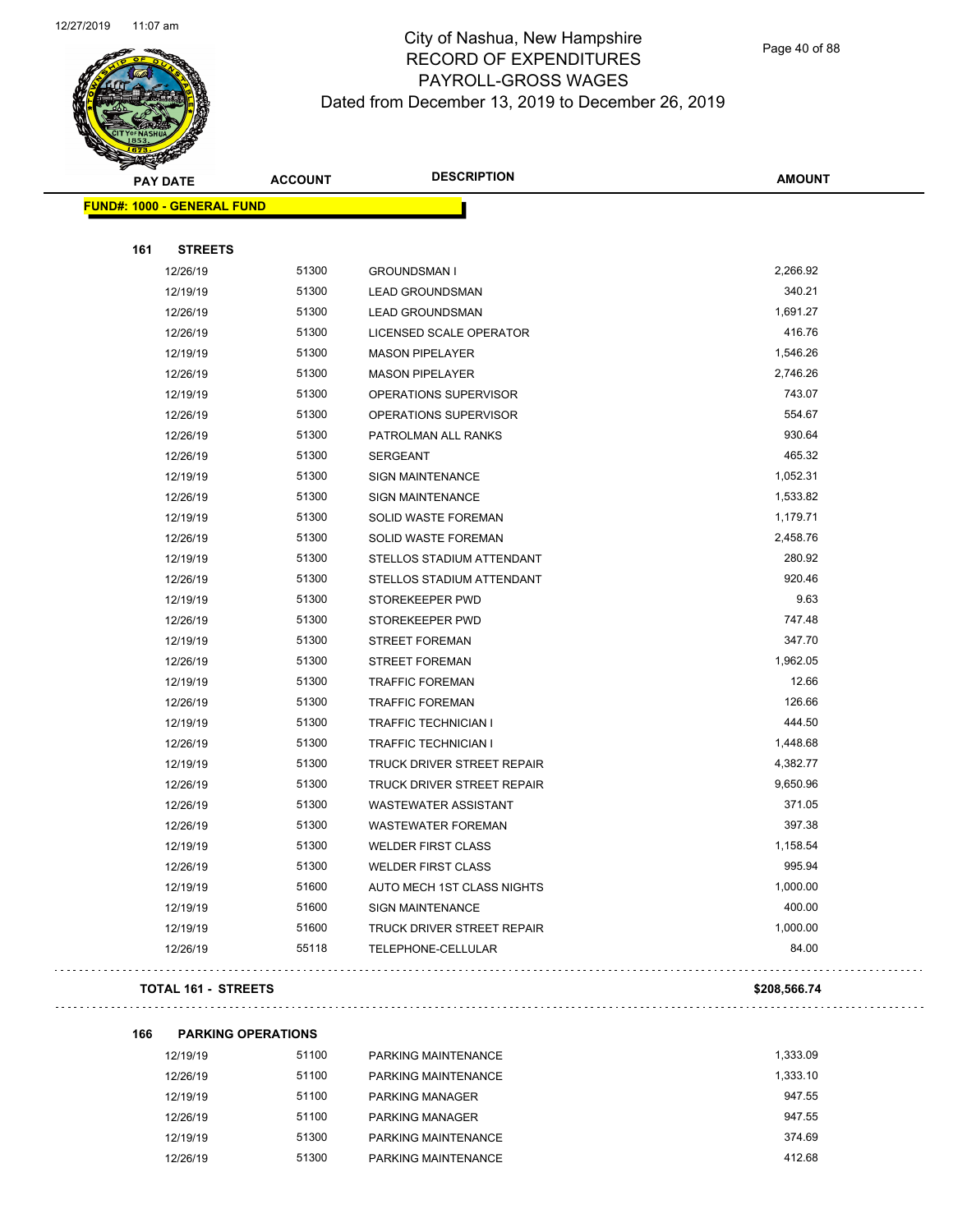Page 41 of 88

|     | <b>PAY DATE</b>                   | <b>ACCOUNT</b>                        | <b>DESCRIPTION</b>                                | <b>AMOUNT</b>   |
|-----|-----------------------------------|---------------------------------------|---------------------------------------------------|-----------------|
|     | <b>FUND#: 1000 - GENERAL FUND</b> |                                       |                                                   |                 |
| 166 | <b>PARKING OPERATIONS</b>         |                                       |                                                   |                 |
|     | 12/26/19                          | 55118                                 | TELEPHONE-CELLULAR                                | 150.00          |
|     |                                   | <b>TOTAL 166 - PARKING OPERATIONS</b> |                                                   | \$5,498.66      |
| 171 | <b>COMMUNITY SERVICES</b>         |                                       |                                                   |                 |
|     | 12/19/19                          | 51100                                 | DIRECTOR HEALTH AND COMM SVS                      | 2,030.45        |
|     | 12/26/19                          | 51100                                 | DIRECTOR HEALTH AND COMM SVS                      | 2,030.45        |
|     | 12/19/19                          | 51100                                 | <b>EPIDEMIOLOGIST</b>                             | 1,084.10        |
|     | 12/26/19                          | 51100                                 | <b>EPIDEMIOLOGIST</b>                             | 1,084.10        |
|     | 12/26/19                          | 55118                                 | TELEPHONE-CELLULAR                                | 50.00           |
|     |                                   | <b>TOTAL 171 - COMMUNITY SERVICES</b> |                                                   | \$6,279.10      |
|     |                                   |                                       |                                                   |                 |
| 172 | <b>COMMUNITY HEALTH</b>           |                                       |                                                   |                 |
|     | 12/19/19                          | 51100                                 | ADMINISTRATIVE ASSISTANT II                       | 842.71          |
|     | 12/26/19                          | 51100                                 | ADMINISTRATIVE ASSISTANT II                       | 842.72          |
|     | 12/16/19                          | 51100                                 | BILINGUAL COMM HEALTH WORKER                      | 93.66           |
|     | 12/19/19                          | 51100                                 | <b>BILINGUAL OUTREACH WORKER</b>                  | 924.59          |
|     | 12/26/19                          | 51100                                 | <b>BILINGUAL OUTREACH WORKER</b>                  | 924.60          |
|     | 12/19/19                          | 51100                                 | CHIEF PUBLIC HEALTH NURSE                         | 1,612.80        |
|     | 12/26/19                          | 51100                                 | CHIEF PUBLIC HEALTH NURSE                         | 1,612.80        |
|     | 12/16/19                          | 51100                                 | PROGRAM ASSISTANT COMMUNITY HEALTH                | 89.40           |
|     | 12/19/19                          | 51100                                 | PUB HEALTH NURSE                                  | 3,654.09        |
|     | 12/26/19                          | 51100                                 | PUB HEALTH NURSE                                  | 3,654.10        |
|     | 12/19/19                          | 51300                                 | ADMINISTRATIVE ASSISTANT II                       | 31.60           |
|     | 12/26/19                          | 51300                                 | ADMINISTRATIVE ASSISTANT II                       | 15.80           |
|     | 12/19/19                          | 51300                                 | BILINGUAL OUTREACH WORKER                         | 17.34           |
|     | 12/26/19                          | 51300                                 | BILINGUAL OUTREACH WORKER                         | 8.67            |
|     | 12/19/19                          | 51412                                 | NURSE ELM                                         | 181.80          |
|     | 12/26/19<br>12/26/19              | 51412<br>55118                        | NURSE PER DIEM (PRACTIONER)<br>TELEPHONE-CELLULAR | 133.25<br>50.00 |
|     |                                   | <b>TOTAL 172 - COMMUNITY HEALTH</b>   |                                                   | \$14,689.93     |
|     |                                   |                                       |                                                   |                 |
| 173 | 12/19/19                          | <b>ENVIRONMENTAL HEALTH</b><br>51100  | DEP HEALTH OFFICER/LAB DIRECTOR                   | 1,239.00        |
|     | 12/26/19                          | 51100                                 | DEP HEALTH OFFICER/LAB DIRECTOR                   | 1,239.00        |
|     | 12/19/19                          | 51100                                 | ENVIRONMENTAL HEALTH SPEC                         | 2,735.56        |
|     | 12/26/19                          | 51100                                 | ENVIRONMENTAL HEALTH SPEC                         | 2,735.58        |
|     | 12/19/19                          | 51100                                 | ENVIRONMENTAL TECH OFFICE MGR                     | 1,085.35        |
|     | 12/26/19                          | 51100                                 | ENVIRONMENTAL TECH OFFICE MGR                     | 1,085.35        |
|     | 12/19/19                          | 51100                                 | MANAGER ENVIRONMENTAL HEALTH                      | 1,677.35        |
|     |                                   |                                       |                                                   |                 |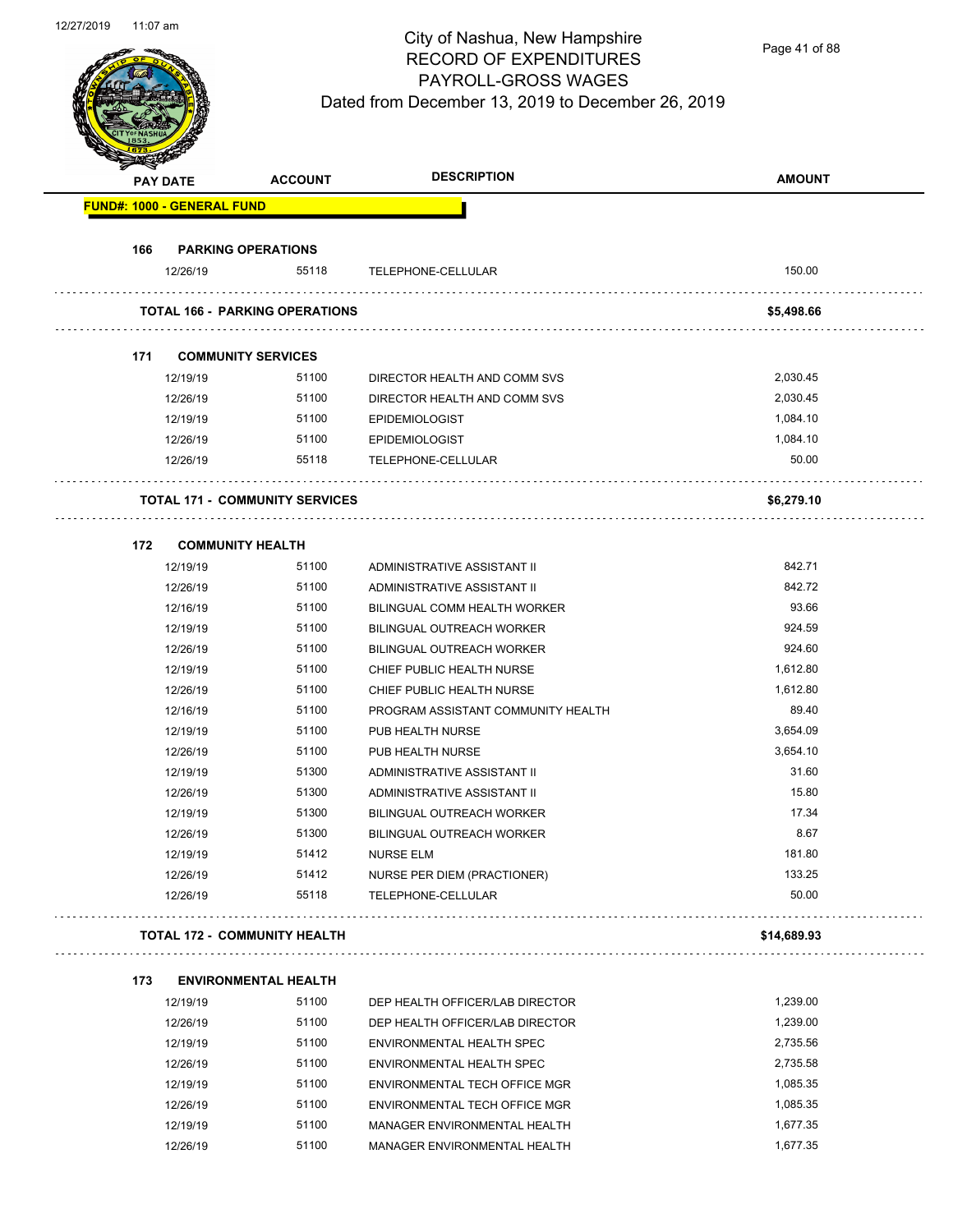Page 42 of 88

|     | <b>PAY DATE</b>                   | <b>ACCOUNT</b>                            | <b>DESCRIPTION</b>               | <b>AMOUNT</b> |
|-----|-----------------------------------|-------------------------------------------|----------------------------------|---------------|
|     | <b>FUND#: 1000 - GENERAL FUND</b> |                                           |                                  |               |
| 173 |                                   | <b>ENVIRONMENTAL HEALTH</b>               |                                  |               |
|     | 12/26/19                          | 51300                                     | ENVIRONMENTAL HEALTH SPEC        | 7.73          |
|     | 12/26/19                          | 55118                                     | TELEPHONE-CELLULAR               | 67.00         |
|     |                                   | <b>TOTAL 173 - ENVIRONMENTAL HEALTH</b>   |                                  | \$13,549.27   |
| 174 |                                   | <b>WELFARE ADMINISTRATION</b>             |                                  |               |
|     | 12/19/19                          | 51100                                     | CASE TECHNICIAN WELFARE          | 1,776.38      |
|     | 12/26/19                          | 51100                                     | CASE TECHNICIAN WELFARE          | 1,776.40      |
|     | 12/19/19                          | 51100                                     | <b>INTAKE WORKER</b>             | 849.40        |
|     | 12/26/19                          | 51100                                     | <b>INTAKE WORKER</b>             | 849.39        |
|     | 12/19/19                          | 51100                                     | SENIOR CASE TECHNICIAN           | 1,011.95      |
|     | 12/26/19                          | 51100                                     | SENIOR CASE TECHNICIAN           | 1,011.95      |
|     | 12/19/19                          | 51100                                     | <b>WELFARE OFFICER</b>           | 1,776.05      |
|     | 12/26/19                          | 51100                                     | <b>WELFARE OFFICER</b>           | 1,776.05      |
|     | 12/26/19                          | 55118                                     | TELEPHONE-CELLULAR               | 50.00         |
|     |                                   | <b>TOTAL 174 - WELFARE ADMINISTRATION</b> |                                  | \$10,877.57   |
| 177 | <b>PARKS &amp; RECREATION</b>     |                                           |                                  |               |
|     | 12/19/19                          | 51100                                     | ADMINISTRATIVE ASSISTANT II      | 860.15        |
|     | 12/26/19                          | 51100                                     | ADMINISTRATIVE ASSISTANT II      | 860.16        |
|     | 12/19/19                          | 51100                                     | EQUIPMENT OPERATOR, PARKS        | 979.60        |
|     | 12/26/19                          | 51100                                     | EQUIPMENT OPERATOR, PARKS        | 979.61        |
|     | 12/19/19                          | 51100                                     | <b>FOREMAN LABOR PARK</b>        | 3,973.80      |
|     | 12/26/19                          | 51100                                     | FOREMAN LABOR PARK               | 4,238.72      |
|     | 12/19/19                          | 51100                                     | <b>GROUNDSKEEPER MAINTENANCE</b> | 7,114.82      |
|     | 12/26/19                          | 51100                                     | <b>GROUNDSKEEPER MAINTENANCE</b> | 7,176.44      |
|     | 12/19/19                          | 51100                                     | <b>GROUNDSMAN I</b>              | 5,880.00      |
|     | 12/26/19                          | 51100                                     | <b>GROUNDSMAN I</b>              | 5,880.00      |
|     | 12/26/19                          | 51100                                     | <b>GROUNDSMAN II</b>             | 882.00        |
|     | 12/19/19                          | 51100                                     | <b>LEAD GROUNDSMAN</b>           | 1,981.60      |
|     | 12/26/19                          | 51100                                     | <b>LEAD GROUNDSMAN</b>           | 1,981.60      |
|     | 12/19/19                          | 51100                                     | PROGRAM COORDINATOR              | 390.90        |
|     | 12/26/19                          | 51100                                     | PROGRAM COORDINATOR              | 390.90        |
|     | 12/19/19                          | 51100                                     | RECREATION PROGRAM MANAGER       | 1,092.80      |
|     | 12/26/19                          | 51100                                     | RECREATION PROGRAM MANAGER       | 1,092.80      |
|     | 12/19/19                          | 51100                                     | STELLOS STADIUM ATTENDANT        | 979.60        |
|     | 12/26/19                          | 51100                                     | STELLOS STADIUM ATTENDANT        | 979.60        |
|     | 12/19/19                          | 51100                                     | SUPERINTENDENT OF PARKS RECR     | 1,973.35      |
|     | 12/26/19                          | 51100                                     | SUPERINTENDENT OF PARKS RECR     | 1,973.35      |
|     | 12/19/19                          | 51300                                     | ADMINISTRATIVE ASSISTANT II      | 137.09        |
|     | 12/19/19                          | 51300                                     | FOREMAN LABOR PARK               | 832.00        |
|     | 12/26/19                          | 51300                                     | FOREMAN LABOR PARK               | 1,092.78      |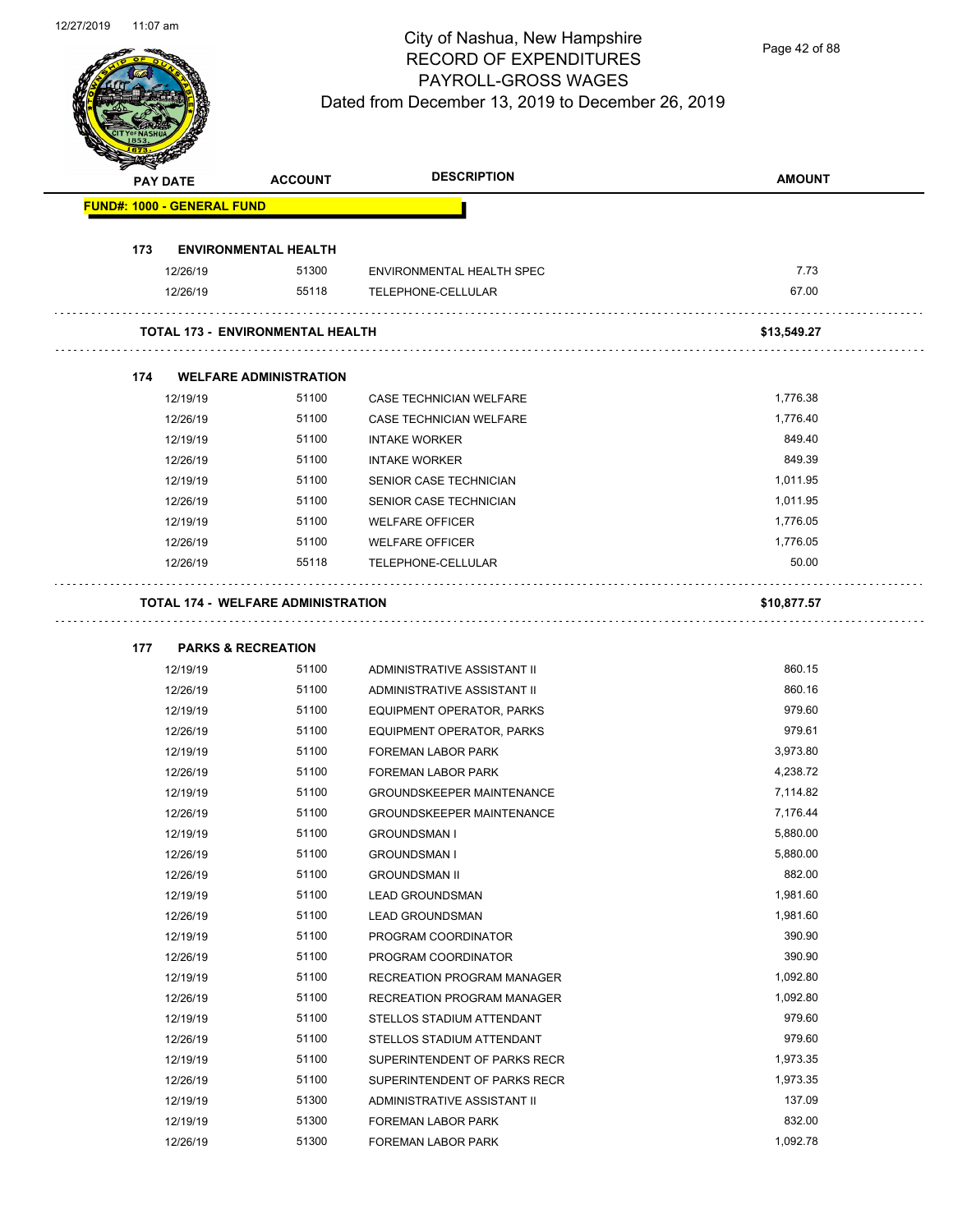

Page 43 of 88

| <b>REACHERS</b> |     |                                           |                |                                  |               |
|-----------------|-----|-------------------------------------------|----------------|----------------------------------|---------------|
|                 |     | <b>PAY DATE</b>                           | <b>ACCOUNT</b> | <b>DESCRIPTION</b>               | <b>AMOUNT</b> |
|                 |     | <b>FUND#: 1000 - GENERAL FUND</b>         |                |                                  |               |
|                 |     |                                           |                |                                  |               |
|                 | 177 | <b>PARKS &amp; RECREATION</b>             |                |                                  |               |
|                 |     | 12/19/19                                  | 51300          | <b>GROUNDSKEEPER MAINTENANCE</b> | 1,169.67      |
|                 |     | 12/26/19                                  | 51300          | <b>GROUNDSKEEPER MAINTENANCE</b> | 849.17        |
|                 |     | 12/26/19                                  | 51300          | <b>GROUNDSMAN I</b>              | 16.11         |
|                 |     | 12/19/19                                  | 51300          | <b>LEAD GROUNDSMAN</b>           | 113.18        |
|                 |     | 12/26/19                                  | 51300          | <b>LEAD GROUNDSMAN</b>           | 37.80         |
|                 |     | 12/26/19                                  | 51300          | PROGRAM COORDINATOR              | 91.62         |
|                 |     | 12/26/19                                  | 51300          | STELLOS STADIUM ATTENDANT        | 224.74        |
|                 |     | 12/19/19                                  | 51420          | <b>CROSSING GUARD WPO</b>        | 150.00        |
|                 |     | 12/26/19                                  | 51420          | <b>CROSSING GUARD WPO</b>        | 100.00        |
|                 |     | 12/19/19                                  | 51420          | <b>CUSTODIAN NHS</b>             | 423.00        |
|                 |     | 12/19/19                                  | 51420          | <b>GAME OFFICIALS</b>            | 2,048.00      |
|                 |     | 12/26/19                                  | 51420          | <b>GAME OFFICIALS</b>            | 3,879.50      |
|                 |     | 12/19/19                                  | 51420          | <b>SENIOR TRAFFIC ENGINEER</b>   | 154.00        |
|                 |     | 12/26/19                                  | 51420          | SENIOR TRAFFIC ENGINEER          | 33.00         |
|                 |     | 12/19/19                                  | 51420          | <b>SUB TEACHER</b>               | 268.00        |
|                 |     | 12/26/19                                  | 51420          | <b>SUB TEACHER</b>               | 228.00        |
|                 |     | 12/26/19                                  | 51420          | <b>TEACHER GR6 ELM</b>           | 208.00        |
|                 |     | 12/19/19                                  | 51420          | <b>TICKETSELLER</b>              | 199.00        |
|                 |     | 12/26/19                                  | 51420          | <b>TICKETSELLER</b>              | 76.00         |
|                 |     | 12/26/19                                  | 51600          | <b>GROUNDSKEEPER MAINTENANCE</b> | 400.00        |
|                 |     | 12/26/19                                  | 55118          | TELEPHONE-CELLULAR               | 67.00         |
|                 |     |                                           |                |                                  |               |
|                 |     | <b>TOTAL 177 - PARKS &amp; RECREATION</b> |                |                                  | \$64,459.46   |
|                 |     |                                           |                |                                  |               |
|                 | 179 | <b>LIBRARY</b>                            |                |                                  |               |
|                 |     | 12/19/19                                  | 51100          | ASSISTANT DIRECTOR LIBRARY       | 1,655.50      |
|                 |     | 12/26/19                                  | 51100          | ASSISTANT DIRECTOR LIBRARY       | 1,655.50      |
|                 |     | 12/19/19                                  | 51100          | ASSISTANT LIBRARIAN CIRCULATIO   | 1,084.11      |
|                 |     | 12/26/19                                  | 51100          | ASSISTANT LIBRARIAN CIRCULATIO   | 1,084.10      |
|                 |     | 12/19/19                                  | 51100          | ASSISTANT LIBRARIAN TECH SVS     | 327.80        |
|                 |     | 12/26/19                                  | 51100          | ASSISTANT LIBRARIAN TECH SVS     | 307.32        |
|                 |     | 12/19/19                                  | 51100          | ASSISTANT LIBRARIAN YOUTH SERV   | 868.90        |
|                 |     | 12/26/19                                  | 51100          | ASSISTANT LIBRARIAN YOUTH SERV   | 868.90        |
|                 |     | 12/19/19                                  | 51100          | <b>DIRECTOR LIBRARY</b>          | 2,210.20      |
|                 |     | 12/26/19                                  | 51100          | <b>DIRECTOR LIBRARY</b>          | 2,210.20      |
|                 |     | 12/19/19                                  | 51100          | EXECUTIVE ASST OFFICE MANAGER    | 927.60        |
|                 |     | 12/26/19                                  | 51100          | EXECUTIVE ASST OFFICE MANAGER    | 927.60        |
|                 |     | 12/19/19                                  | 51100          | IT COORDINATOR                   | 962.95        |
|                 |     | 12/26/19                                  | 51100          | IT COORDINATOR                   | 962.95        |
|                 |     | 12/19/19                                  | 51100          | <b>JANITOR</b>                   | 552.00        |
|                 |     | 12/26/19                                  | 51100          | <b>JANITOR</b>                   | 552.00        |
|                 |     | 12/19/19                                  | 51100          | LIBRARIAN ADULT SERVICES         | 921.95        |
|                 |     | 12/26/19                                  | 51100          | LIBRARIAN ADULT SERVICES         | 921.95        |
|                 |     | 12/19/19                                  | 51100          | LIBRARIAN CIRCULATION            | 1,103.39      |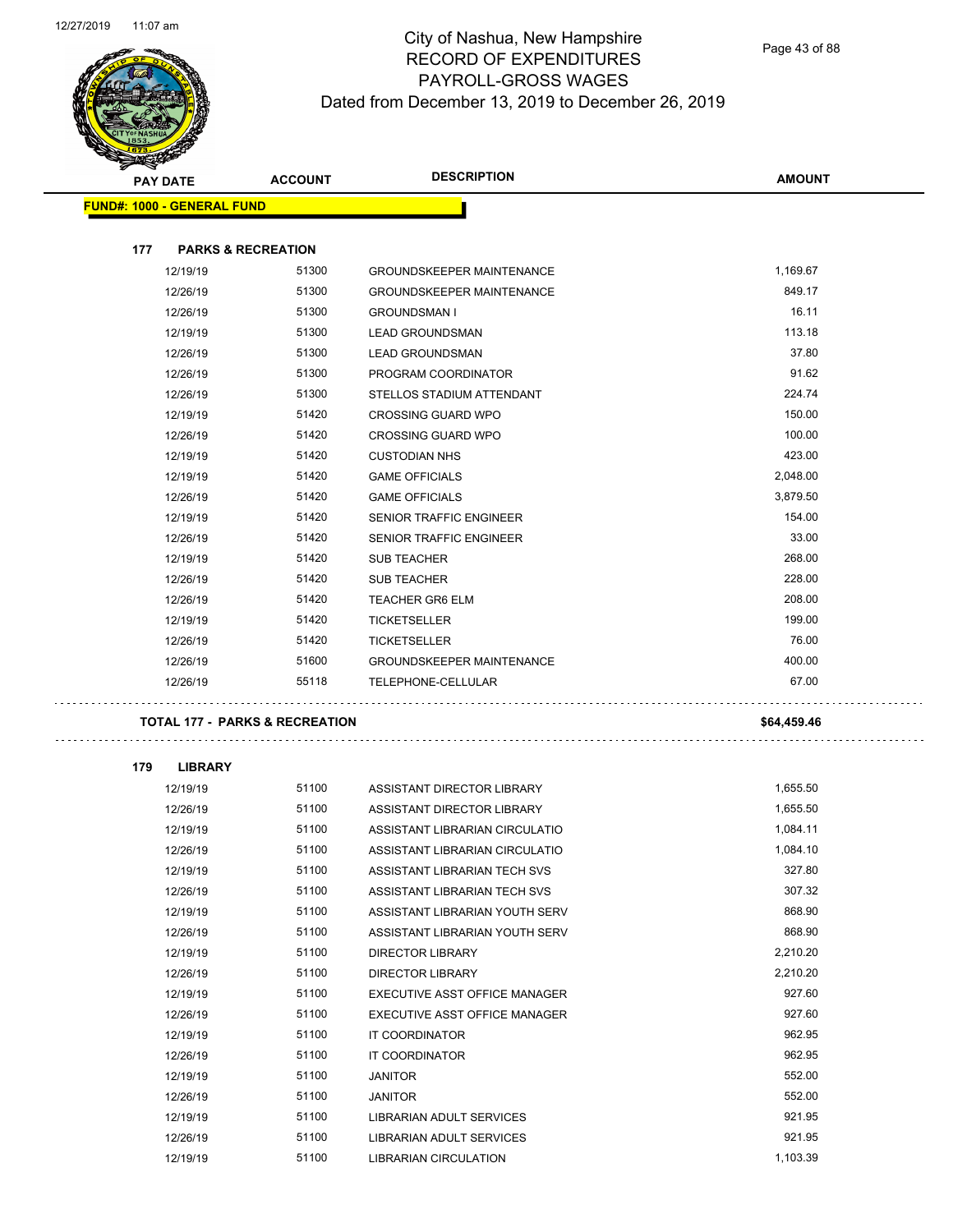

Page 44 of 88

| <b>PAY DATE</b>                   | <b>ACCOUNT</b> | <b>DESCRIPTION</b>                                              | <b>AMOUNT</b>    |  |
|-----------------------------------|----------------|-----------------------------------------------------------------|------------------|--|
| <b>FUND#: 1000 - GENERAL FUND</b> |                |                                                                 |                  |  |
|                                   |                |                                                                 |                  |  |
| 179<br><b>LIBRARY</b>             |                |                                                                 |                  |  |
| 12/26/19                          | 51100          | <b>LIBRARIAN CIRCULATION</b>                                    | 1,117.35         |  |
| 12/19/19                          | 51100          | LIBRARIAN OUTREACH SVS                                          | 1,113.10         |  |
| 12/26/19                          | 51100          | LIBRARIAN OUTREACH SVS                                          | 1,113.09         |  |
| 12/19/19                          | 51100          | <b>LIBRARIAN TECH SERVICES</b>                                  | 1,155.30         |  |
| 12/26/19                          | 51100          | <b>LIBRARIAN TECH SERVICES</b>                                  | 1,155.29         |  |
| 12/19/19                          | 51100          | <b>LIBRARIAN YOUTH SERVICES</b>                                 | 1,657.89         |  |
| 12/26/19                          | 51100          | <b>LIBRARIAN YOUTH SERVICES</b>                                 | 1,657.90         |  |
| 12/19/19                          | 51100          | LIBRARY ASSISTANT CIRCULATION                                   | 6,566.81         |  |
| 12/26/19                          | 51100          | LIBRARY ASSISTANT CIRCULATION                                   | 6,566.80         |  |
| 12/19/19                          | 51100          | LIBRARY ASSISTANT MEDIA SERVIC                                  | 787.51           |  |
| 12/26/19                          | 51100          | LIBRARY ASSISTANT MEDIA SERVIC                                  | 787.50           |  |
| 12/19/19                          | 51100          | LIBRARY ASSISTANT TECH SVS                                      | 787.50           |  |
| 12/26/19                          | 51100          | LIBRARY ASSISTANT TECH SVS                                      | 787.50           |  |
| 12/19/19                          | 51100          | LIBRARY ASSISTANT YOUTH SERVIC                                  | 1,462.13         |  |
| 12/26/19                          | 51100          | LIBRARY ASSISTANT YOUTH SERVIC                                  | 1,462.14         |  |
| 12/19/19                          | 51100          | <b>MAINTENANCE SUPV</b>                                         | 949.45           |  |
| 12/26/19                          | 51100          | MAINTENANCE SUPV                                                | 949.45           |  |
| 12/19/19                          | 51100          | PAGE & COLLECTION COORDINATOR                                   | 935.82           |  |
| 12/26/19                          | 51100          | PAGE & COLLECTION COORDINATOR                                   | 935.81           |  |
| 12/19/19                          | 51100          | REFERENCE LIBRARIAN ADULT SERV                                  | 3,287.56         |  |
| 12/26/19                          | 51100          | REFERENCE LIBRARIAN ADULT SERV                                  | 3,762.76         |  |
| 12/19/19                          | 51100          | REFERENCE LIBRARIAN TECH SVS                                    | 842.50           |  |
| 12/26/19                          | 51100          | REFERENCE LIBRARIAN TECH SVS                                    | 842.49           |  |
| 12/19/19                          | 51100          | <b>SECURITY LIBRARY</b>                                         | 660.01           |  |
| 12/26/19                          | 51100          | <b>SECURITY LIBRARY</b>                                         | 660.00           |  |
| 12/19/19                          | 51200          | <b>JANITOR</b>                                                  | 245.78           |  |
| 12/26/19                          | 51200          | <b>JANITOR</b>                                                  | 255.37           |  |
| 12/19/19                          | 51200          | LIBRARY ASSISTANT TECH SVS                                      | 462.90           |  |
| 12/26/19                          | 51200          | <b>LIBRARY ASSISTANT TECH SVS</b>                               | 462.90           |  |
| 12/19/19                          | 51200          | <b>LIBRARY PAGE</b>                                             | 1,260.25         |  |
| 12/26/19                          | 51200          | <b>LIBRARY PAGE</b>                                             | 1,318.40         |  |
| 12/19/19                          | 51200          | REFERENCE LIBRARIAN ADULT SERV                                  | 469.88           |  |
| 12/19/19                          | 51200          | <b>SECURITY LIBRARY</b>                                         | 394.24           |  |
| 12/26/19                          | 51200          | <b>SECURITY LIBRARY</b>                                         | 182.60           |  |
| 12/19/19                          | 51300          | ASSISTANT LIBRARIAN CIRCULATIO                                  | 10.17            |  |
| 12/19/19                          | 51300          | ASSISTANT LIBRARIAN YOUTH SERV                                  | 130.34           |  |
| 12/19/19                          | 51300          | <b>JANITOR</b>                                                  | 51.75            |  |
| 12/19/19                          | 51300<br>51300 | <b>LIBRARIAN CIRCULATION</b>                                    | 178.08<br>167.61 |  |
| 12/26/19                          | 51300          | LIBRARIAN CIRCULATION                                           | 41.74            |  |
| 12/26/19                          | 51300          | LIBRARIAN OUTREACH SVS                                          | 222.00           |  |
| 12/19/19                          | 51300          | LIBRARY ASSISTANT CIRCULATION                                   | 207.74           |  |
| 12/26/19<br>12/19/19              | 51300          | LIBRARY ASSISTANT CIRCULATION<br>LIBRARY ASSISTANT MEDIA SERVIC | 118.13           |  |
| 12/26/19                          | 51300          | LIBRARY ASSISTANT MEDIA SERVIC                                  | 118.13           |  |
|                                   |                |                                                                 |                  |  |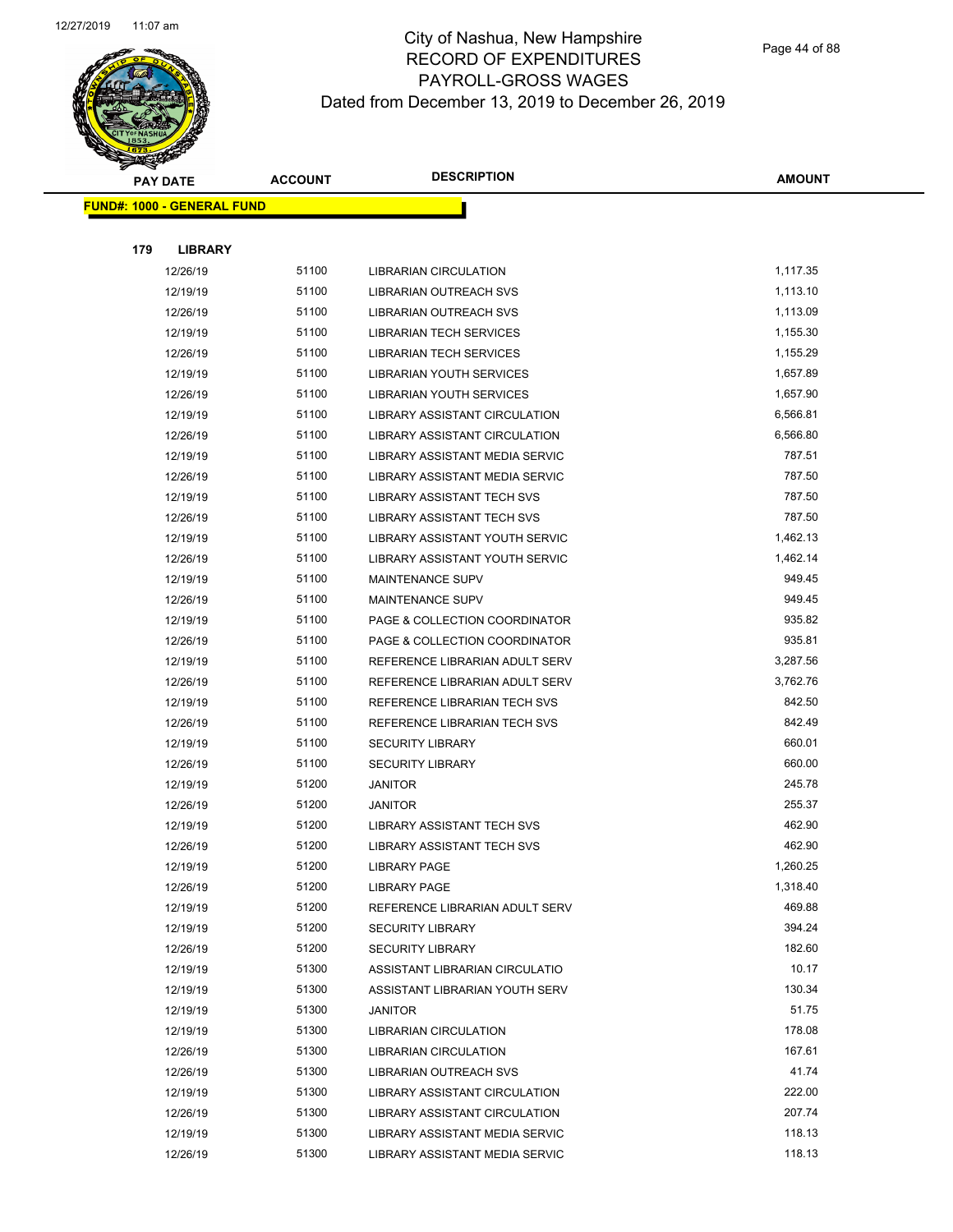

Page 45 of 88

| પ<br><b>PAY DATE</b>              | <b>ACCOUNT</b>               | <b>DESCRIPTION</b>             | <b>AMOUNT</b> |
|-----------------------------------|------------------------------|--------------------------------|---------------|
| <b>FUND#: 1000 - GENERAL FUND</b> |                              |                                |               |
|                                   |                              |                                |               |
| 179<br><b>LIBRARY</b>             |                              |                                |               |
| 12/26/19                          | 51300                        | LIBRARY ASSISTANT YOUTH SERVIC | 105.92        |
| 12/19/19                          | 51300                        | <b>LIBRARY PAGE</b>            | 60.52         |
| 12/26/19                          | 51300                        | LIBRARY PAGE                   | 60.48         |
| 12/19/19                          | 51300                        | REFERENCE LIBRARIAN ADULT SERV | 126.40        |
| 12/19/19                          | 51300                        | <b>SECURITY LIBRARY</b>        | 129.94        |
| 12/26/19                          | 51300                        | <b>SECURITY LIBRARY</b>        | 241.32        |
| 12/26/19                          | 51750                        | REFERENCE LIBRARIAN ADULT SERV | 1,160.80      |
| <b>TOTAL 179 - LIBRARY</b>        |                              |                                | \$70,291.97   |
| 181                               | <b>COMMUNITY DEVELOPMENT</b> |                                |               |
| 12/19/19                          | 51100                        | ADMINISTRATIVE ASSISTANT II    | 786.84        |
| 12/26/19                          | 51100                        | ADMINISTRATIVE ASSISTANT II    | 786.85        |
| 12/19/19                          | 51100                        | DIRECTOR COMMUNITY DEVELOPMENT | 2,427.25      |
| 12/26/19                          | 51100                        | DIRECTOR COMMUNITY DEVELOPMENT | 2,427.25      |
| 12/19/19                          | 51100                        | <b>TRANSPORTATION PLANNER</b>  | 1,313.35      |
| 12/26/19                          | 51100                        | <b>TRANSPORTATION PLANNER</b>  | 1,313.35      |
| 12/19/19                          | 51100                        | <b>WATERWAYS MANAGER</b>       | 1,612.80      |
| 12/26/19                          | 51100                        | <b>WATERWAYS MANAGER</b>       | 1,612.80      |
| 12/19/19                          | 51200                        | ADMINISTRATIVE ASSISTANT I     | 493.44        |
| 12/26/19                          | 51200                        | ADMINISTRATIVE ASSISTANT I     | 400.92        |
| 12/19/19                          | 51400                        | <b>INTERN</b>                  | 100.00        |
| 12/26/19                          | 51400                        | <b>INTERN</b>                  | 100.00        |
| 12/26/19                          | 55118                        | TELEPHONE-CELLULAR             | 50.00         |

#### **TOTAL 181 - COMMUNITY DEVELOPMENT \$13,424.85**

| 182 | <b>PLANNING AND ZONING</b> |       |                              |          |
|-----|----------------------------|-------|------------------------------|----------|
|     | 12/19/19                   | 51100 | COMMUNICATION SPEC           | 57.00    |
|     | 12/26/19                   | 51100 | <b>COMMUNICATION SPEC</b>    | 57.00    |
|     | 12/19/19                   | 51100 | DEPARTMENT COORDINATOR       | 1,048.50 |
|     | 12/26/19                   | 51100 | DEPARTMENT COORDINATOR       | 1,048.50 |
|     | 12/19/19                   | 51100 | DEPUTY PLANNING MANAGER      | 2,861.15 |
|     | 12/26/19                   | 51100 | DEPUTY PLANNING MANAGER      | 2,861.15 |
|     | 12/19/19                   | 51100 | MANAGER PLANNING DEPT        | 2,210.20 |
|     | 12/26/19                   | 51100 | <b>MANAGER PLANNING DEPT</b> | 2,210.20 |
|     | 12/19/19                   | 51100 | PLANNER I                    | 1,918.15 |
|     | 12/26/19                   | 51100 | PLANNER I                    | 1,918.15 |
|     | 12/19/19                   | 51100 | ZONING COORDINATOR           | 839.35   |
|     | 12/26/19                   | 51100 | ZONING COORDINATOR           | 839.35   |
|     | 12/19/19                   | 51300 | <b>COMMUNICATION SPEC</b>    | 5.34     |
|     | 12/19/19                   | 53428 | STENOGRAPHIC SERVICES        | 500.00   |
|     | 12/26/19                   | 53428 | STENOGRAPHIC SERVICES        | 250.00   |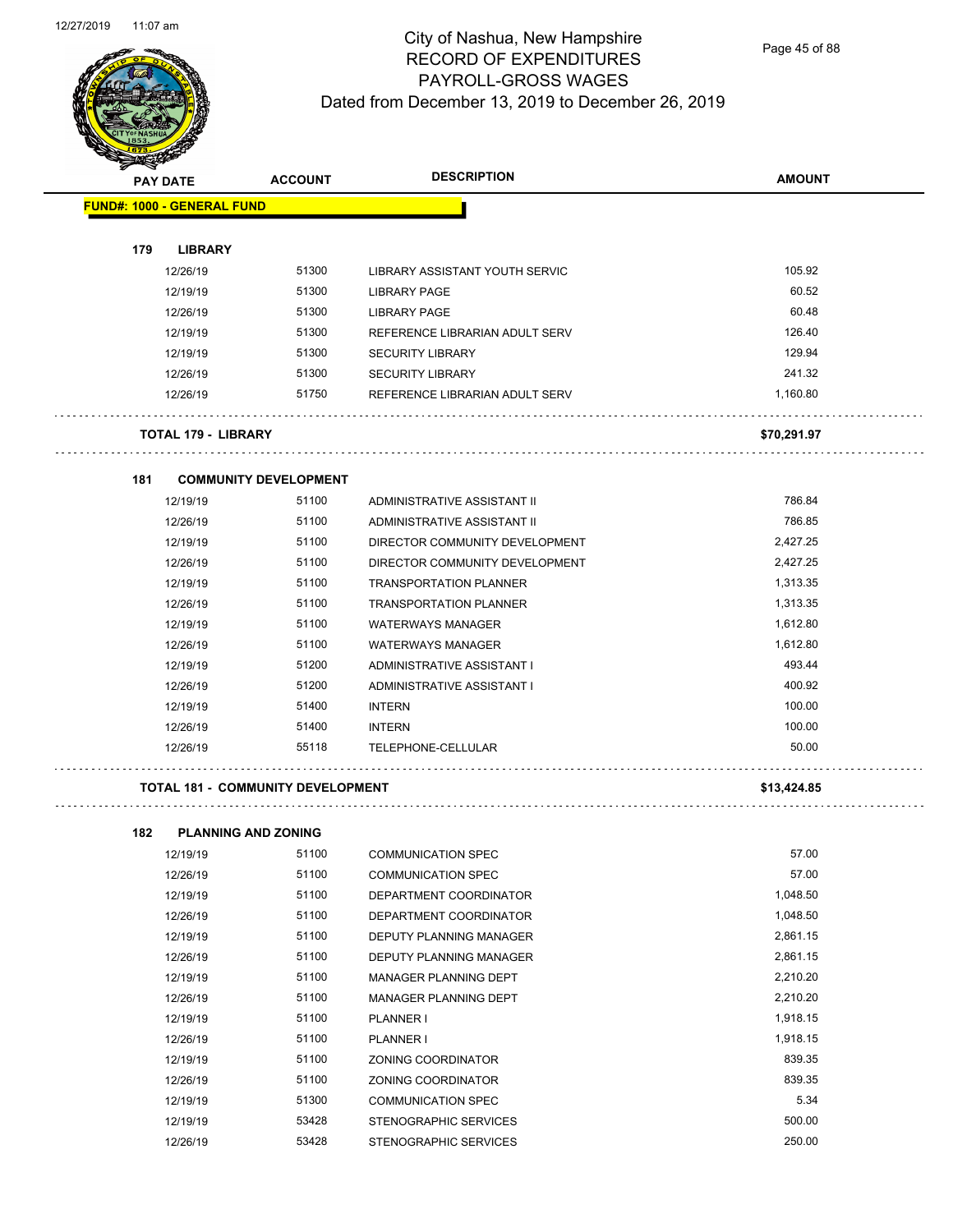Page 46 of 88

|     | <b>PAY DATE</b>                         | <b>ACCOUNT</b>              | <b>DESCRIPTION</b>               | <b>AMOUNT</b> |
|-----|-----------------------------------------|-----------------------------|----------------------------------|---------------|
|     | <b>FUND#: 1000 - GENERAL FUND</b>       |                             |                                  |               |
| 182 | <b>PLANNING AND ZONING</b>              |                             |                                  |               |
|     | 12/26/19                                | 55118                       | TELEPHONE-CELLULAR               | 17.00         |
|     | <b>TOTAL 182 - PLANNING AND ZONING</b>  |                             |                                  | \$18,641.04   |
| 183 |                                         | <b>ECONOMIC DEVELOPMENT</b> |                                  |               |
|     | 12/19/19                                | 51100                       | DWNTWN SPCLST & OED PGRM COOR    | 920.90        |
|     | 12/26/19                                | 51100                       | DWNTWN SPCLST & OED PGRM COOR    | 920.90        |
|     | 12/19/19                                | 51100                       | ECONOMIC DEV DIRECTOR            | 2,202.85      |
|     | 12/26/19                                | 51100                       | ECONOMIC DEV DIRECTOR            | 2,202.85      |
|     | 12/19/19                                | 51100                       | HUNT MEMORIAL BLDG & ARTS ADM    | 394.21        |
|     | 12/26/19                                | 51100                       | HUNT MEMORIAL BLDG & ARTS ADM    | 394.20        |
|     | 12/26/19                                | 55118                       | TELEPHONE-CELLULAR               | 85.00         |
|     | <b>TOTAL 183 - ECONOMIC DEVELOPMENT</b> |                             |                                  | \$7,120.91    |
| 191 | <b>SCHOOL</b>                           |                             |                                  |               |
|     | 12/19/19                                | 51100                       | 21 CENTURY COORDINATOR           | 2,380.10      |
|     | 12/13/19                                | 51100                       | 21 CENTURY ELEM MFAM RES COORD   | (7,654.85)    |
|     | 12/19/19                                | 51100                       | <b>7PAR CTE NHN</b>              | 435.25        |
|     | 12/26/19                                | 51100                       | <b>7PAR CTE NHN</b>              | 181.95        |
|     | 12/19/19                                | 51100                       | ASSISTANT DIRECTOR BUSINESS      | 3,219.60      |
|     | 12/19/19                                | 51100                       | ASSISTANT DIRECTOR OF TECHNOLOGY | 3,208.70      |
|     | 12/19/19                                | 51100                       | ASSISTANT PRINCIPAL AMH          | 1,581.70      |
|     | 12/19/19                                | 51100                       | ASSISTANT PRINCIPAL BIC          | 2,875.00      |
|     | 12/19/19                                | 51100                       | ASSISTANT PRINCIPAL BIR          | 1,509.60      |
|     | 12/19/19                                | 51100                       | ASSISTANT PRINCIPAL BRO          | 3,357.69      |
|     | 12/19/19                                | 51100                       | ASSISTANT PRINCIPAL CHARL        | 3,292.99      |
|     | 12/19/19                                | 51100                       | ASSISTANT PRINCIPAL DR CRSP      | 1,646.49      |
|     | 12/19/19                                | 51100                       | ASSISTANT PRINCIPAL ELM          | 6,769.21      |
|     | 12/19/19                                | 51100                       | ASSISTANT PRINCIPAL FES          | 2,875.00      |
|     | 12/19/19                                | 51100                       | ASSISTANT PRINCIPAL FMS          | 3,288.50      |
|     | 12/19/19                                | 51100                       | ASSISTANT PRINCIPAL LEDGE        | 3,292.91      |
|     | 12/19/19                                | 51100                       | ASSISTANT PRINCIPAL MDE          | 3,115.40      |
|     | 12/19/19                                | 51100                       | ASSISTANT PRINCIPAL MTP          | 1,437.50      |
|     | 12/19/19                                | 51100                       | ASSISTANT PRINCIPAL NHN          | 13,806.40     |
|     | 12/19/19                                | 51100                       | ASSISTANT PRINCIPAL NHS          | 13,884.60     |
|     | 12/19/19                                | 51100                       | ASSISTANT PRINCIPAL SHE          | 1,461.59      |
|     | 12/19/19                                | 51100                       | ASSISTANT SUPERINTENDENT         | 9,051.60      |
|     | 12/19/19                                | 51100                       | ASST DIRECTOR PLANT OPS          | 4,913.30      |
|     | 12/19/19                                | 51100                       | <b>ASST DIRECTOR SPED</b>        | 6,623.10      |
|     | 12/19/19                                | 51100                       | ASST SYSTEMS ADMIN FULL YEAR     | 18,085.52     |
|     | 12/19/19                                | 51100                       | ATTENDANCE OFFICER               | 2,543.80      |
|     |                                         |                             |                                  |               |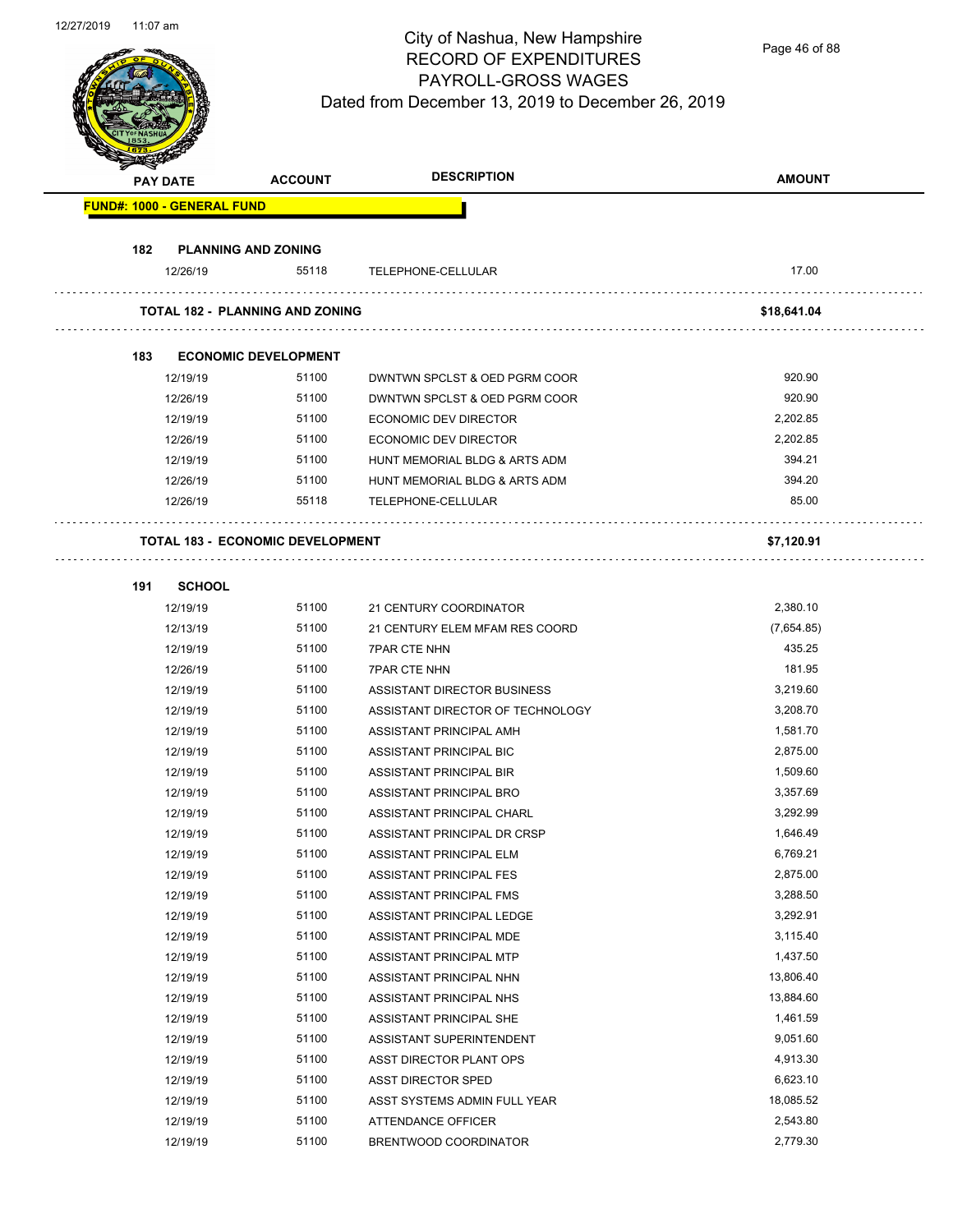

Page 47 of 88

|     | <b>PAY DATE</b>                   | <b>ACCOUNT</b> | <b>DESCRIPTION</b>             | <b>AMOUNT</b> |
|-----|-----------------------------------|----------------|--------------------------------|---------------|
|     | <b>FUND#: 1000 - GENERAL FUND</b> |                |                                |               |
|     |                                   |                |                                |               |
| 191 | <b>SCHOOL</b>                     |                |                                |               |
|     | 12/19/19                          | 51100          | CAREER CENTER COORD NHS        | 1,557.20      |
|     | 12/19/19                          | 51100          | CHIEF OPERATING OFFICER        | 4,431.80      |
|     | 12/19/19                          | 51100          | CLERICAL ACADEMY NHN           | 3,130.95      |
|     | 12/26/19                          | 51100          | CLERICAL ACADEMY NHN           | 2,677.56      |
|     | 12/19/19                          | 51100          | CLERICAL ACADEMY NHS           | 3,033.99      |
|     | 12/26/19                          | 51100          | CLERICAL ACADEMY NHS           | 2,633.85      |
|     | 12/19/19                          | 51100          | <b>CLERICAL ASST SUPER SUP</b> | 1,437.63      |
|     | 12/26/19                          | 51100          | CLERICAL ASST SUPER SUP        | 1,447.53      |
|     | 12/19/19                          | 51100          | CLERICAL ATHLETIC NHN          | 793.90        |
|     | 12/26/19                          | 51100          | CLERICAL ATHLETIC NHN          | 652.52        |
|     | 12/19/19                          | 51100          | <b>CLERICAL ATHLETIC NHS</b>   | 731.25        |
|     | 12/26/19                          | 51100          | CLERICAL ATHLETIC NHS          | 585.00        |
|     | 12/19/19                          | 51100          | <b>CLERICAL BUSINESS</b>       | 3,319.20      |
|     | 12/26/19                          | 51100          | <b>CLERICAL BUSINESS</b>       | 3,319.20      |
|     | 12/19/19                          | 51100          | CLERICAL CHIEF OP OFFICER SUP  | 756.70        |
|     | 12/26/19                          | 51100          | CLERICAL CHIEF OP OFFICER SUP  | 756.70        |
|     | 12/19/19                          | 51100          | CLERICAL CTE NHN               | 695.25        |
|     | 12/26/19                          | 51100          | <b>CLERICAL CTE NHN</b>        | 630.36        |
|     | 12/19/19                          | 51100          | <b>CLERICAL CTE NHS</b>        | 815.65        |
|     | 12/26/19                          | 51100          | <b>CLERICAL CTE NHS</b>        | 739.52        |
|     | 12/19/19                          | 51100          | CLERICAL GUIDANCE ELM          | 695.25        |
|     | 12/26/19                          | 51100          | <b>CLERICAL GUIDANCE ELM</b>   | 625.73        |
|     | 12/19/19                          | 51100          | CLERICAL GUIDANCE NHN          | 2,057.03      |
|     | 12/26/19                          | 51100          | CLERICAL GUIDANCE NHN          | 1,707.69      |
|     | 12/19/19                          | 51100          | <b>CLERICAL GUIDANCE NHS</b>   | 1,868.23      |
|     | 12/26/19                          | 51100          | <b>CLERICAL GUIDANCE NHS</b>   | 1,568.03      |
|     | 12/19/19                          | 51100          | CLERICAL HUMAN RESOURCES       | 1,620.19      |
|     | 12/26/19                          | 51100          | CLERICAL HUMAN RESOURCES       | 1,615.27      |
|     | 12/19/19                          | 51100          | <b>CLERICAL PAYROLL SUP</b>    | 1,532.30      |
|     | 12/26/19                          | 51100          | <b>CLERICAL PAYROLL SUP</b>    | 1,532.30      |
|     | 12/19/19                          | 51100          | <b>CLERICAL PLANT OPS</b>      | 766.15        |
|     | 12/26/19                          | 51100          | <b>CLERICAL PLANT OPS</b>      | 755.93        |
|     | 12/19/19                          | 51100          | <b>CLERICAL PRINCIPAL AMH</b>  | 1,502.50      |
|     | 12/26/19                          | 51100          | CLERICAL PRINCIPAL AMH         | 1,357.64      |
|     | 12/19/19                          | 51100          | <b>CLERICAL PRINCIPAL BIC</b>  | 1,546.90      |
|     | 12/26/19                          | 51100          | <b>CLERICAL PRINCIPAL BIC</b>  | 1,237.52      |
|     | 12/19/19                          | 51100          | <b>CLERICAL PRINCIPAL BIR</b>  | 1,631.30      |
|     | 12/26/19                          | 51100          | <b>CLERICAL PRINCIPAL BIR</b>  | 1,392.04      |
|     | 12/19/19                          | 51100          | CLERICAL PRINCIPAL BRO         | 1,546.89      |
|     | 12/26/19                          | 51100          | <b>CLERICAL PRINCIPAL BRO</b>  | 1,221.77      |
|     | 12/19/19                          | 51100          | CLERICAL PRINCIPAL CHA         | 1,532.30      |
|     | 12/26/19                          | 51100          | CLERICAL PRINCIPAL CHA         | 1,389.28      |
|     | 12/19/19                          | 51100          | CLERICAL PRINCIPAL DRC         | 1,499.64      |
|     | 12/26/19                          | 51100          | CLERICAL PRINCIPAL DRC         | 1,285.53      |
|     |                                   |                |                                |               |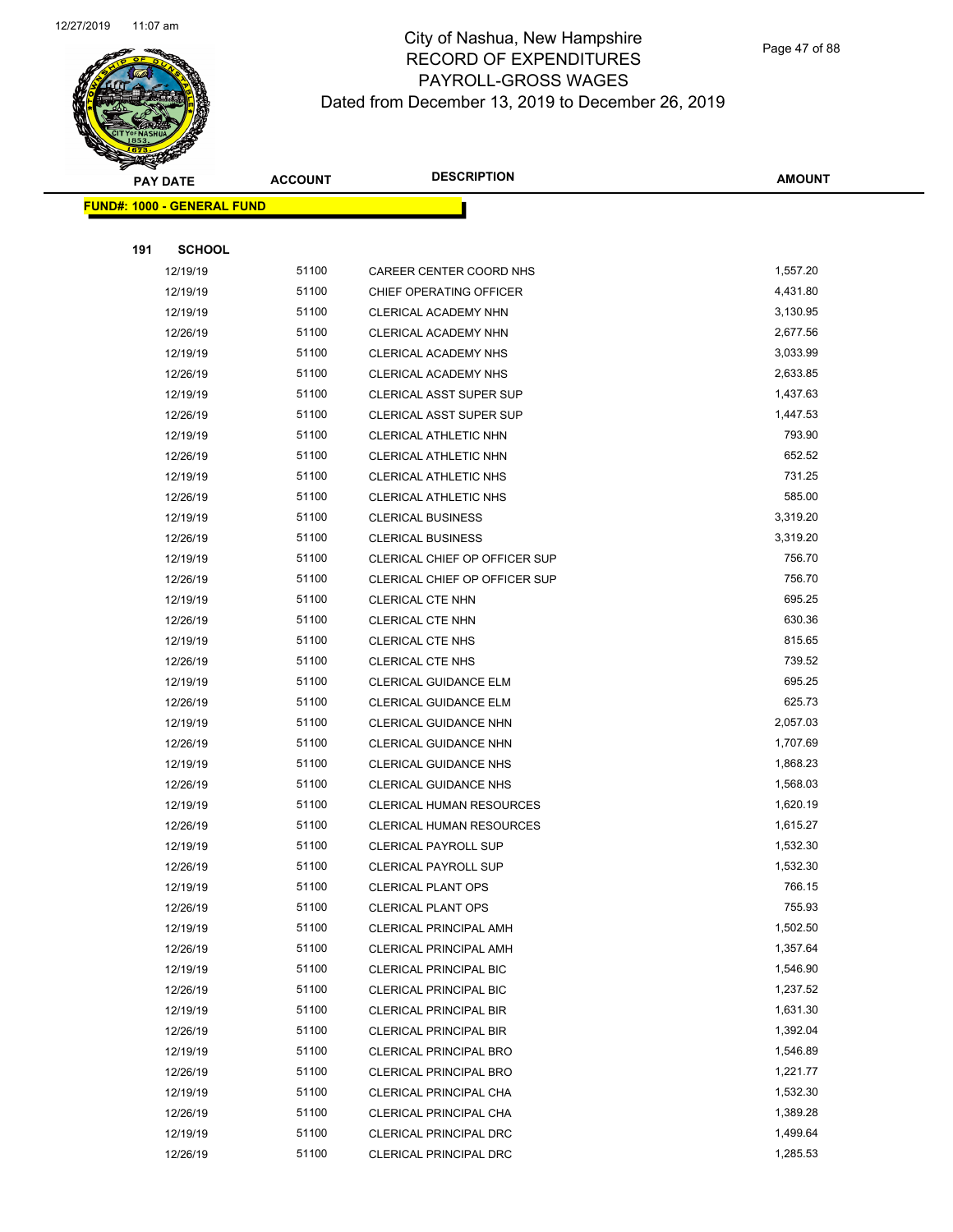

Page 48 of 88

|     | <b>PAY DATE</b>                    | <b>ACCOUNT</b> | <b>DESCRIPTION</b>                 | <b>AMOUNT</b> |
|-----|------------------------------------|----------------|------------------------------------|---------------|
|     | <u> FUND#: 1000 - GENERAL FUND</u> |                |                                    |               |
|     |                                    |                |                                    |               |
| 191 | <b>SCHOOL</b>                      |                |                                    |               |
|     | 12/19/19                           | 51100          | CLERICAL PRINCIPAL ELM             | 2,921.70      |
|     | 12/26/19                           | 51100          | <b>CLERICAL PRINCIPAL ELM</b>      | 2,525.68      |
|     | 12/19/19                           | 51100          | <b>CLERICAL PRINCIPAL FES</b>      | 1,499.65      |
|     | 12/26/19                           | 51100          | <b>CLERICAL PRINCIPAL FES</b>      | 1,285.52      |
|     | 12/19/19                           | 51100          | CLERICAL PRINCIPAL FMS             | 2,346.43      |
|     | 12/26/19                           | 51100          | <b>CLERICAL PRINCIPAL FMS</b>      | 2,122.10      |
|     | 12/19/19                           | 51100          | CLERICAL PRINCIPAL LDG             | 1,461.41      |
|     | 12/26/19                           | 51100          | <b>CLERICAL PRINCIPAL LDG</b>      | 1,325.00      |
|     | 12/19/19                           | 51100          | CLERICAL PRINCIPAL MDE             | 1,570.55      |
|     | 12/26/19                           | 51100          | CLERICAL PRINCIPAL MDE             | 1,338.16      |
|     | 12/19/19                           | 51100          | <b>CLERICAL PRINCIPAL MTP</b>      | 1,415.23      |
|     | 12/26/19                           | 51100          | <b>CLERICAL PRINCIPAL MTP</b>      | 1,314.32      |
|     | 12/19/19                           | 51100          | CLERICAL PRINCIPAL NHN             | 1,487.19      |
|     | 12/26/19                           | 51100          | CLERICAL PRINCIPAL NHN             | 1,357.64      |
|     | 12/19/19                           | 51100          | CLERICAL PRINCIPAL NHS             | 2,150.63      |
|     | 12/26/19                           | 51100          | <b>CLERICAL PRINCIPAL NHS</b>      | 1,860.85      |
|     | 12/19/19                           | 51100          | CLERICAL PRINCIPAL NSE             | 1,510.90      |
|     | 12/26/19                           | 51100          | CLERICAL PRINCIPAL NSE             | 1,282.88      |
|     | 12/19/19                           | 51100          | <b>CLERICAL PRINCIPAL PMS</b>      | 2,138.50      |
|     | 12/26/19                           | 51100          | CLERICAL PRINCIPAL PMS             | 1,951.49      |
|     | 12/19/19                           | 51100          | <b>CLERICAL PRINCIPAL SHE</b>      | 1,546.90      |
|     | 12/26/19                           | 51100          | CLERICAL PRINCIPAL SHE             | 1,315.52      |
|     | 12/19/19                           | 51100          | CLERICAL RECEPTIONIST NHN          | 815.65        |
|     | 12/26/19                           | 51100          | CLERICAL RECEPTIONIST NHN          | 717.77        |
|     | 12/19/19                           | 51100          | CLERICAL RECEPTIONIST NHS          | 681.36        |
|     | 12/26/19                           | 51100          | CLERICAL RECEPTIONIST NHS          | 616.47        |
|     | 12/19/19                           | 51100          | CLERICAL SPECIAL ED NHN            | 731.25        |
|     | 12/26/19                           | 51100          | CLERICAL SPECIAL ED NHN            | 585.00        |
|     | 12/19/19                           | 51100          | CLERICAL SPECIAL ED NHS            | 731.26        |
|     | 12/26/19                           | 51100          | CLERICAL SPECIAL ED NHS            | 658.14        |
|     | 12/19/19                           | 51100          | CLERICAL SPECIAL ED SUP            | 1,426.51      |
|     | 12/26/19                           | 51100          | CLERICAL SPECIAL ED SUP            | 1,426.51      |
|     | 12/19/19                           | 51100          | <b>CLERICAL STUDENT SERV SUP</b>   | 843.30        |
|     | 12/26/19                           | 51100          | <b>CLERICAL STUDENT SERV SUP</b>   | 848.93        |
|     | 12/19/19                           | 51100          | CLERICAL SUPERINTENDANT HRLY       | 820.43        |
|     | 12/26/19                           | 51100          | CLERICAL SUPERINTENDANT HRLY       | 825.77        |
|     | 12/19/19                           | 51100          | <b>CLERICAL SUPERINTENDANT SUP</b> | 1,894.50      |
|     | 12/19/19                           | 51100          | <b>CUSTODIAN AMH</b>               | 1,480.88      |
|     | 12/26/19                           | 51100          | <b>CUSTODIAN AMH</b>               | 1,461.60      |
|     | 12/19/19                           | 51100          | <b>CUSTODIAN ASST HEAD ELM</b>     | 832.40        |
|     | 12/26/19                           | 51100          | <b>CUSTODIAN ASST HEAD ELM</b>     | 832.40        |
|     | 12/19/19                           | 51100          | <b>CUSTODIAN ASST HEAD FMS</b>     | 832.40        |
|     | 12/26/19                           | 51100          | <b>CUSTODIAN ASST HEAD FMS</b>     | 832.40        |
|     | 12/19/19                           | 51100          | <b>CUSTODIAN ASST HEAD NHN</b>     | 1,725.34      |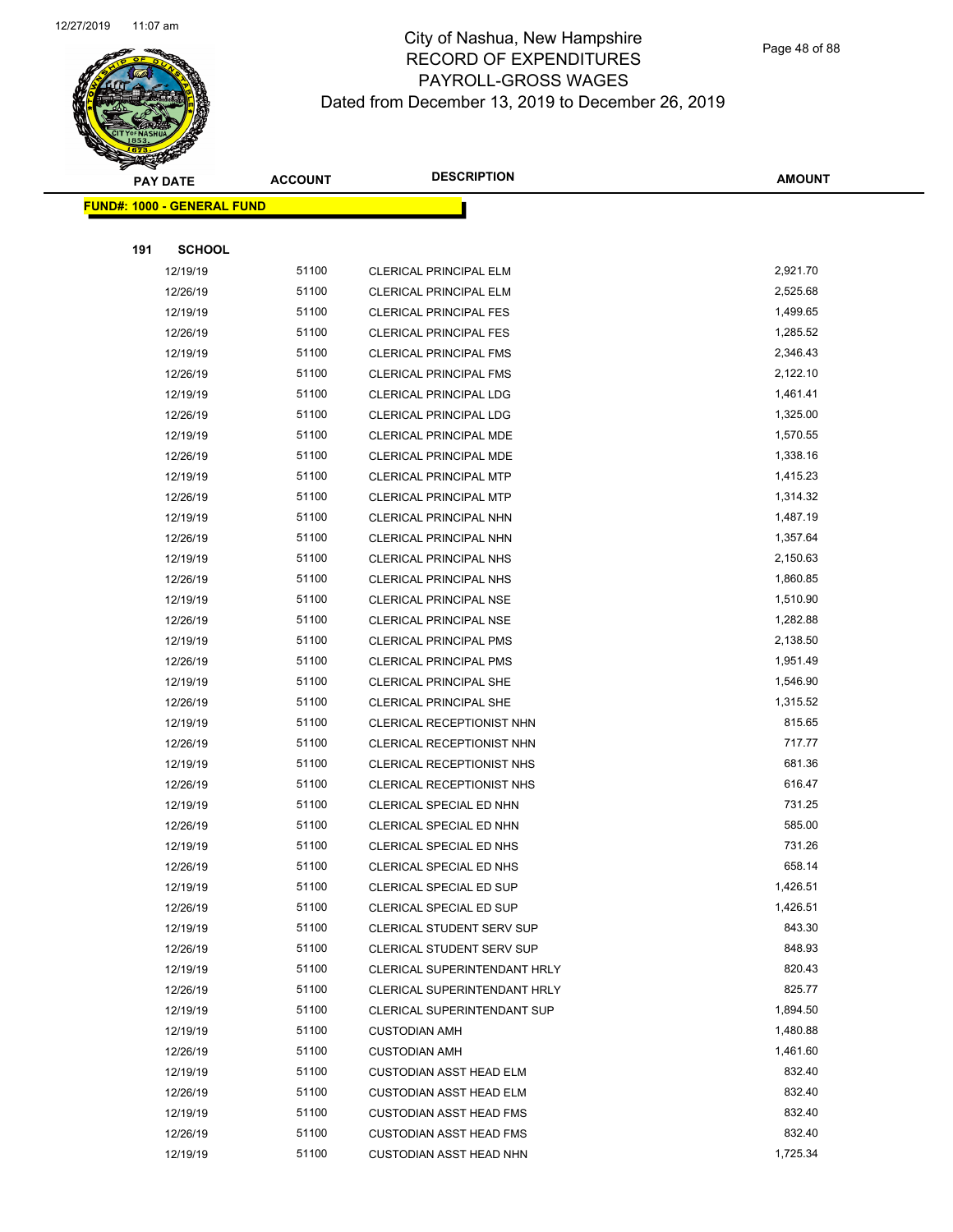

Page 49 of 88

|     | <b>PAY DATE</b>                    | <b>ACCOUNT</b> | <b>DESCRIPTION</b>             | <b>AMOUNT</b>    |
|-----|------------------------------------|----------------|--------------------------------|------------------|
|     | <u> FUND#: 1000 - GENERAL FUND</u> |                |                                |                  |
|     |                                    |                |                                |                  |
| 191 | <b>SCHOOL</b>                      |                |                                |                  |
|     | 12/26/19                           | 51100          | <b>CUSTODIAN ASST HEAD NHN</b> | 1,672.81         |
|     | 12/19/19                           | 51100          | <b>CUSTODIAN ASST HEAD NHS</b> | 2,575.12         |
|     | 12/26/19                           | 51100          | <b>CUSTODIAN ASST HEAD NHS</b> | 1,672.81         |
|     | 12/19/19                           | 51100          | <b>CUSTODIAN ASST HEAD PMS</b> | 832.40           |
|     | 12/26/19                           | 51100          | <b>CUSTODIAN ASST HEAD PMS</b> | 884.43           |
|     | 12/19/19                           | 51100          | <b>CUSTODIAN BIC</b>           | 1,461.60         |
|     | 12/26/19                           | 51100          | <b>CUSTODIAN BIC</b>           | 1,461.61         |
|     | 12/19/19                           | 51100          | <b>CUSTODIAN BIR</b>           | 1,461.60         |
|     | 12/26/19                           | 51100          | <b>CUSTODIAN BIR</b>           | 1,461.60         |
|     | 12/19/19                           | 51100          | <b>CUSTODIAN BRO</b>           | 730.81           |
|     | 12/26/19                           | 51100          | <b>CUSTODIAN BRO</b>           | 730.80           |
|     | 12/19/19                           | 51100          | <b>CUSTODIAN CHA</b>           | 1,461.60         |
|     | 12/26/19                           | 51100          | <b>CUSTODIAN CHA</b>           | 1,461.60         |
|     | 12/19/19                           | 51100          | <b>CUSTODIAN DRC</b>           | 1,461.60         |
|     | 12/26/19                           | 51100          | <b>CUSTODIAN DRC</b>           | 1,461.60         |
|     | 12/19/19                           | 51100          | <b>CUSTODIAN ELM</b>           | 5,210.00         |
|     | 12/26/19                           | 51100          | <b>CUSTODIAN ELM</b>           | 5,273.97         |
|     | 12/19/19                           | 51100          | <b>CUSTODIAN FES</b>           | 1,461.60         |
|     | 12/26/19                           | 51100          | <b>CUSTODIAN FES</b>           | 1,461.60         |
|     | 12/19/19                           | 51100          | <b>CUSTODIAN FMS</b>           | 2,923.20         |
|     | 12/26/19                           | 51100          | <b>CUSTODIAN FMS</b>           | 3,005.42         |
|     | 12/19/19                           | 51100          | <b>CUSTODIAN HEAD AMH</b>      | 915.64           |
|     | 12/26/19                           | 51100          | <b>CUSTODIAN HEAD AMH</b>      | 832.40           |
|     | 12/19/19                           | 51100          | <b>CUSTODIAN HEAD BIC</b>      | 832.40           |
|     | 12/26/19                           | 51100          | <b>CUSTODIAN HEAD BIC</b>      | 832.40           |
|     | 12/19/19                           | 51100          | <b>CUSTODIAN HEAD BIR</b>      | 832.40           |
|     | 12/26/19                           | 51100          | <b>CUSTODIAN HEAD BIR</b>      | 832.40           |
|     | 12/19/19                           | 51100          | <b>CUSTODIAN HEAD BRO</b>      | 832.40           |
|     | 12/26/19                           | 51100          | <b>CUSTODIAN HEAD BRO</b>      | 832.40           |
|     | 12/19/19                           | 51100          | <b>CUSTODIAN HEAD CHA</b>      | 832.40           |
|     | 12/26/19                           | 51100          | <b>CUSTODIAN HEAD CHA</b>      | 832.40           |
|     | 12/19/19                           | 51100          | <b>CUSTODIAN HEAD DRC</b>      | 832.40           |
|     | 12/26/19                           | 51100          | <b>CUSTODIAN HEAD DRC</b>      | 832.40           |
|     | 12/19/19                           | 51100          | <b>CUSTODIAN HEAD ELM</b>      | 986.40           |
|     | 12/26/19                           | 51100          | <b>CUSTODIAN HEAD ELM</b>      | 986.40           |
|     | 12/19/19                           | 51100          | <b>CUSTODIAN HEAD FES</b>      | 832.40           |
|     | 12/26/19                           | 51100          | <b>CUSTODIAN HEAD FES</b>      | 832.40           |
|     | 12/19/19                           | 51100          | <b>CUSTODIAN HEAD FMS</b>      | 986.40           |
|     | 12/26/19                           | 51100          | <b>CUSTODIAN HEAD FMS</b>      | 986.40           |
|     | 12/19/19                           | 51100          | <b>CUSTODIAN HEAD LDG</b>      | 832.40           |
|     | 12/26/19                           | 51100          | <b>CUSTODIAN HEAD LDG</b>      | 832.40           |
|     | 12/19/19                           | 51100<br>51100 | <b>CUSTODIAN HEAD MDE</b>      | 832.40<br>832.40 |
|     | 12/26/19                           | 51100          | <b>CUSTODIAN HEAD MDE</b>      | 832.40           |
|     | 12/19/19                           |                | <b>CUSTODIAN HEAD MTP</b>      |                  |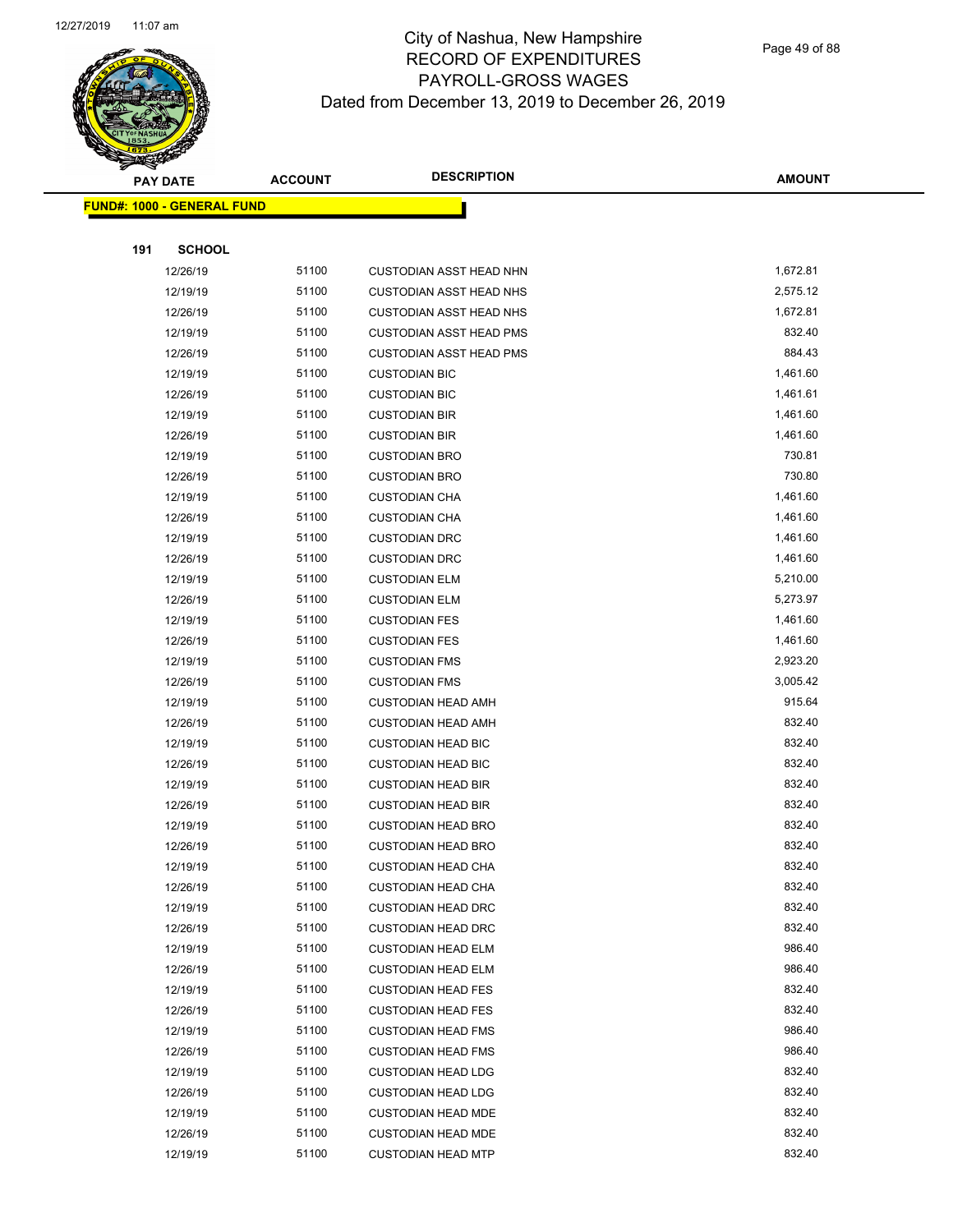

Page 50 of 88

|     | <b>PAY DATE</b>                    | <b>ACCOUNT</b> | <b>DESCRIPTION</b>              | <b>AMOUNT</b> |
|-----|------------------------------------|----------------|---------------------------------|---------------|
|     | <u> FUND#: 1000 - GENERAL FUND</u> |                |                                 |               |
|     |                                    |                |                                 |               |
| 191 | <b>SCHOOL</b>                      |                |                                 |               |
|     | 12/26/19                           | 51100          | <b>CUSTODIAN HEAD MTP</b>       | 832.40        |
|     | 12/19/19                           | 51100          | <b>CUSTODIAN HEAD NHN</b>       | 992.00        |
|     | 12/26/19                           | 51100          | <b>CUSTODIAN HEAD NHN</b>       | 992.00        |
|     | 12/19/19                           | 51100          | <b>CUSTODIAN HEAD NHS</b>       | 992.00        |
|     | 12/26/19                           | 51100          | <b>CUSTODIAN HEAD NHS</b>       | 992.00        |
|     | 12/19/19                           | 51100          | <b>CUSTODIAN HEAD NSE</b>       | 832.40        |
|     | 12/26/19                           | 51100          | <b>CUSTODIAN HEAD NSE</b>       | 832.41        |
|     | 12/19/19                           | 51100          | <b>CUSTODIAN HEAD PMS</b>       | 986.40        |
|     | 12/26/19                           | 51100          | <b>CUSTODIAN HEAD PMS</b>       | 986.40        |
|     | 12/19/19                           | 51100          | <b>CUSTODIAN HEAD SHE</b>       | 832.40        |
|     | 12/26/19                           | 51100          | <b>CUSTODIAN HEAD SHE</b>       | 832.40        |
|     | 12/19/19                           | 51100          | <b>CUSTODIAN LDG</b>            | 2,165.00      |
|     | 12/26/19                           | 51100          | <b>CUSTODIAN LDG</b>            | 1,760.87      |
|     | 12/19/19                           | 51100          | <b>CUSTODIAN MDE</b>            | 1,461.60      |
|     | 12/26/19                           | 51100          | <b>CUSTODIAN MDE</b>            | 1,461.60      |
|     | 12/19/19                           | 51100          | <b>CUSTODIAN MTP</b>            | 1,480.88      |
|     | 12/26/19                           | 51100          | <b>CUSTODIAN MTP</b>            | 1,519.45      |
|     | 12/19/19                           | 51100          | <b>CUSTODIAN NHN</b>            | 8,451.25      |
|     | 12/26/19                           | 51100          | <b>CUSTODIAN NHN</b>            | 8,331.18      |
|     | 12/19/19                           | 51100          | <b>CUSTODIAN NHS</b>            | 9,760.87      |
|     | 12/26/19                           | 51100          | <b>CUSTODIAN NHS</b>            | 9,760.88      |
|     | 12/19/19                           | 51100          | <b>CUSTODIAN NSE</b>            | 1,461.60      |
|     | 12/26/19                           | 51100          | <b>CUSTODIAN NSE</b>            | 1,461.60      |
|     | 12/19/19                           | 51100          | <b>CUSTODIAN PMS</b>            | 2,192.40      |
|     | 12/26/19                           | 51100          | <b>CUSTODIAN PMS</b>            | 2,219.81      |
|     | 12/19/19                           | 51100          | <b>CUSTODIAN SHE</b>            | 1,461.60      |
|     | 12/26/19                           | 51100          | <b>CUSTODIAN SHE</b>            | 1,461.60      |
|     | 12/19/19                           | 51100          | <b>CUSTODIAN SUPERVISOR WPO</b> | 4,112.60      |
|     | 12/19/19                           | 51100          | <b>CUSTODIAN WID</b>            | 730.80        |
|     | 12/26/19                           | 51100          | <b>CUSTODIAN WID</b>            | 730.80        |
|     | 12/19/19                           | 51100          | DATA ANALYST                    | 3,213.00      |
|     | 12/19/19                           | 51100          | DIRECTOR ATHLETICS              | 3,855.50      |
|     | 12/19/19                           | 51100          | DIRECTOR COM GRANTS             | 2,528.69      |
|     | 12/19/19                           | 51100          | <b>DIRECTOR GUIDANCE</b>        | 6,717.60      |
|     | 12/19/19                           | 51100          | DIRECTOR HUMAN RESOURCES        | 3,508.10      |
|     | 12/19/19                           | 51100          | DIRECTOR PLANT OPS              | 4,002.20      |
|     | 12/19/19                           | 51100          | DIRECTOR SPECIAL ED             | 3,745.20      |
|     | 12/19/19                           | 51100          | DIRECTOR STUDENT SERVICES       | 3,515.40      |
|     | 12/19/19                           | 51100          | DIRECTOR TRANSPORTATION         | 3,346.50      |
|     | 12/19/19                           | 51100          | DIRECTOR VOCATIONAL             | 3,390.40      |
|     | 12/19/19                           | 51100          | DW TECHNOLOGY PEER COACH        | 1,966.31      |
|     | 12/19/19                           | 51100          | E-BLOCK TECHNICAL PARA          | 664.17        |
|     | 12/26/19                           | 51100          | E-BLOCK TECHNICAL PARA          | 623.61        |
|     | 12/19/19                           | 51100          | ELL COMMUNICATIONS COORDINATOR  | 2,172.00      |
|     |                                    |                |                                 |               |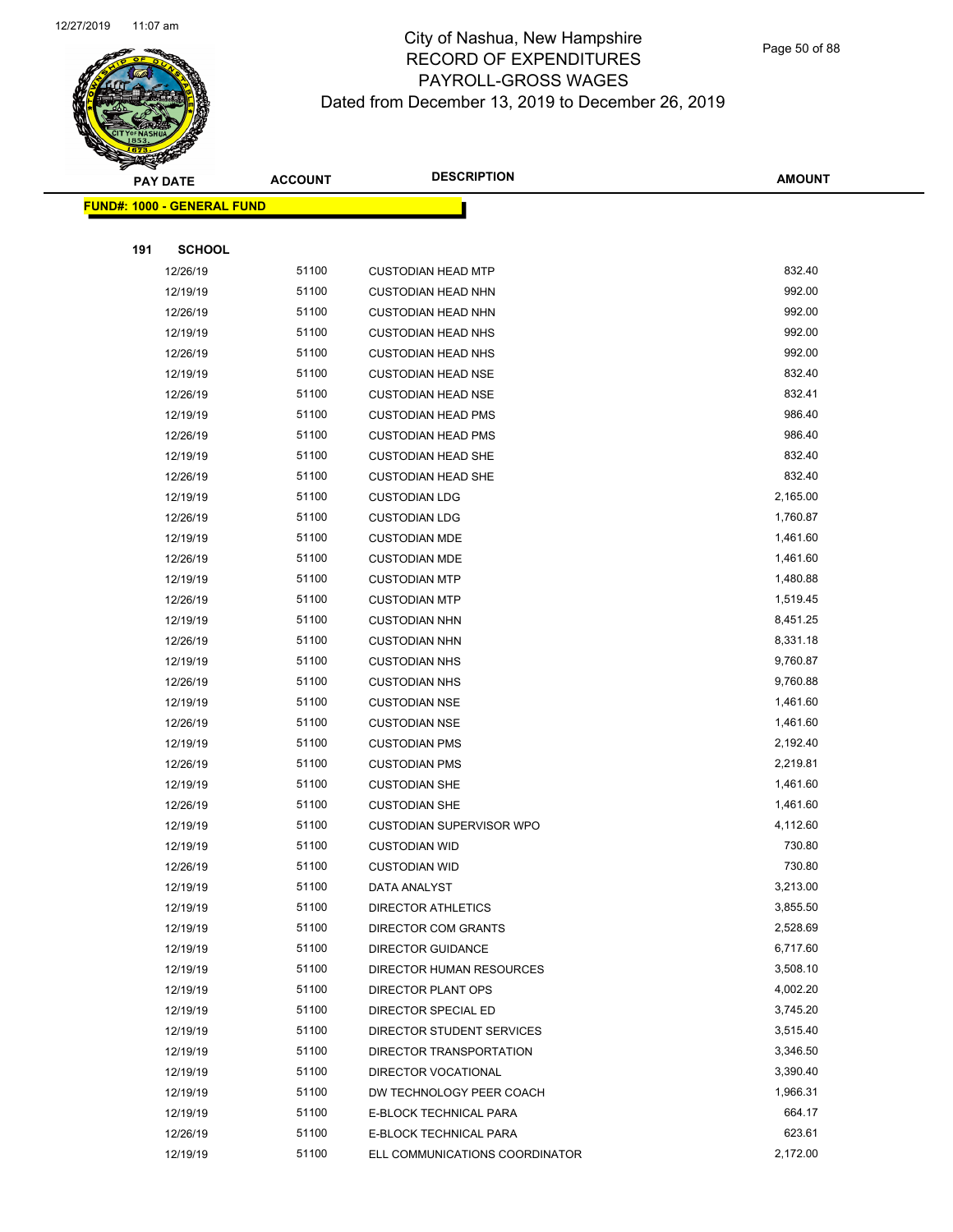

|     | <b>PAY DATE</b>                    | <b>ACCOUNT</b> | <b>DESCRIPTION</b>            | <b>AMOUNT</b> |
|-----|------------------------------------|----------------|-------------------------------|---------------|
|     | <u> FUND#: 1000 - GENERAL FUND</u> |                |                               |               |
|     |                                    |                |                               |               |
| 191 | <b>SCHOOL</b>                      |                |                               |               |
|     | 12/19/19                           | 51100          | ELL OUTREACH WORKER           | 1,766.09      |
|     | 12/26/19                           | 51100          | ELL OUTREACH WORKER HOURLY    | 281.25        |
|     | 12/19/19                           | 51100          | <b>GRANT WRITER</b>           | 394.68        |
|     | 12/26/19                           | 51100          | <b>GRANT WRITER</b>           | 657.80        |
|     | 12/19/19                           | 51100          | GUIDANCE COUNSELOR AMH        | 2,403.60      |
|     | 12/19/19                           | 51100          | GUIDANCE COUNSELOR BIC        | 2,064.71      |
|     | 12/19/19                           | 51100          | <b>GUIDANCE COUNSELOR BIR</b> | 3,015.80      |
|     | 12/19/19                           | 51100          | <b>GUIDANCE COUNSELOR BRO</b> | 1,980.49      |
|     | 12/19/19                           | 51100          | GUIDANCE COUNSELOR CHA        | 3,015.80      |
|     | 12/19/19                           | 51100          | GUIDANCE COUNSELOR DRC        | 2,923.70      |
|     | 12/19/19                           | 51100          | <b>GUIDANCE COUNSELOR ELM</b> | 13,680.20     |
|     | 12/19/19                           | 51100          | <b>GUIDANCE COUNSELOR FES</b> | 2,923.70      |
|     | 12/19/19                           | 51100          | <b>GUIDANCE COUNSELOR FMS</b> | 6,875.20      |
|     | 12/19/19                           | 51100          | <b>GUIDANCE COUNSELOR LDG</b> | 3,015.80      |
|     | 12/19/19                           | 51100          | GUIDANCE COUNSELOR MDE        | 2,895.10      |
|     | 12/19/19                           | 51100          | <b>GUIDANCE COUNSELOR MTP</b> | 2,923.70      |
|     | 12/19/19                           | 51100          | GUIDANCE COUNSELOR NHN        | 14,792.31     |
|     | 12/19/19                           | 51100          | GUIDANCE COUNSELOR NHS        | 19,076.60     |
|     | 12/19/19                           | 51100          | <b>GUIDANCE COUNSELOR NSE</b> | 2,923.70      |
|     | 12/19/19                           | 51100          | <b>GUIDANCE COUNSELOR PMS</b> | 8,286.60      |
|     | 12/19/19                           | 51100          | GUIDANCE COUNSELOR SHE        | 2,923.70      |
|     | 12/19/19                           | 51100          | JOB DEVELOPER SPED NHN        | 3,015.80      |
|     | 12/19/19                           | 51100          | <b>LIBRARIAN AMH</b>          | 1,989.51      |
|     | 12/19/19                           | 51100          | <b>LIBRARIAN BIC</b>          | 1,904.29      |
|     | 12/19/19                           | 51100          | LIBRARIAN BIR                 | 2,187.11      |
|     | 12/19/19                           | 51100          | LIBRARIAN BRO                 | 2,204.20      |
|     | 12/19/19                           | 51100          | LIBRARIAN CHA                 | 3,015.80      |
|     | 12/19/19                           | 51100          | <b>LIBRARIAN DRC</b>          | 2,250.50      |
|     | 12/19/19                           | 51100          | LIBRARIAN ELM                 | 2,107.10      |
|     | 12/19/19                           | 51100          | <b>LIBRARIAN FES</b>          | 2,923.70      |
|     | 12/19/19                           | 51100          | <b>LIBRARIAN FMS</b>          | 3,015.80      |
|     | 12/19/19                           | 51100          | <b>LIBRARIAN LDG</b>          | 2,426.70      |
|     | 12/19/19                           | 51100          | <b>LIBRARIAN MDE</b>          | 2,895.10      |
|     | 12/19/19                           | 51100          | LIBRARIAN NHN                 | 4,926.71      |
|     | 12/19/19                           | 51100          | LIBRARIAN NHS                 | 5,984.69      |
|     | 12/19/19                           | 51100          | LIBRARIAN NSE                 | 2,895.10      |
|     | 12/19/19                           | 51100          | <b>LIBRARIAN PMS</b>          | 2,040.01      |
|     | 12/19/19                           | 51100          | <b>LIBRARIAN SHE</b>          | 2,923.70      |
|     | 12/19/19                           | 51100          | LICENSED PRACTICAL NURSE ELM  | 1,485.30      |
|     | 12/19/19                           | 51100          | LICENSED PRACTICAL NURSE FMS  | 1,459.69      |
|     | 12/19/19                           | 51100          | MAINTENANCE ALARM WPO         | 1,017.60      |
|     | 12/26/19                           | 51100          | MAINTENANCE ALARM WPO         | 1,017.60      |
|     | 12/19/19                           | 51100          | MAINTENANCE CARPENTER WPO     | 1,025.60      |
|     | 12/26/19                           | 51100          | MAINTENANCE CARPENTER WPO     | 1,025.60      |
|     |                                    |                |                               |               |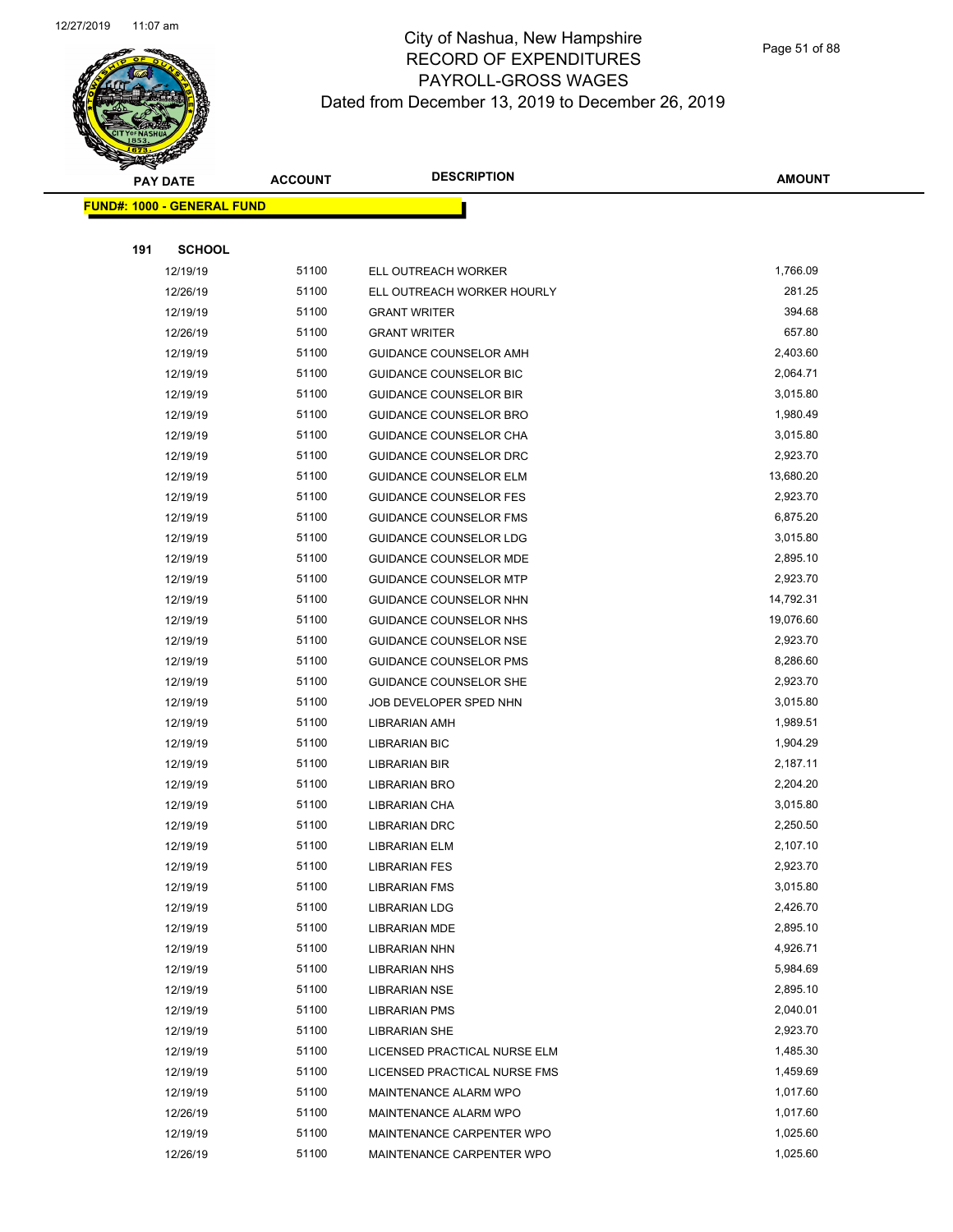

|     | <b>PAY DATE</b>                   | <b>ACCOUNT</b> | <b>DESCRIPTION</b>             | <b>AMOUNT</b> |
|-----|-----------------------------------|----------------|--------------------------------|---------------|
|     | <b>FUND#: 1000 - GENERAL FUND</b> |                |                                |               |
|     |                                   |                |                                |               |
| 191 | <b>SCHOOL</b>                     |                |                                |               |
|     | 12/19/19                          | 51100          | MAINTENANCE ELECTRICIAN WPO    | 2,296.39      |
|     | 12/26/19                          | 51100          | MAINTENANCE ELECTRICIAN WPO    | 2,135.71      |
|     | 12/19/19                          | 51100          | MAINTENANCE GRDS FORMEN WPO    | 1,025.60      |
|     | 12/26/19                          | 51100          | MAINTENANCE GRDS FORMEN WPO    | 1,025.60      |
|     | 12/19/19                          | 51100          | MAINTENANCE GROUNDS WPO        | 4,353.60      |
|     | 12/26/19                          | 51100          | MAINTENANCE GROUNDS WPO        | 4,278.60      |
|     | 12/19/19                          | 51100          | MAINTENANCE HVAC WPO           | 5,971.88      |
|     | 12/26/19                          | 51100          | MAINTENANCE HVAC WPO           | 6,293.44      |
|     | 12/19/19                          | 51100          | MAINTENANCE MESSENGER WPO      | 986.40        |
|     | 12/26/19                          | 51100          | MAINTENANCE MESSENGER WPO      | 986.40        |
|     | 12/19/19                          | 51100          | MAINTENANCE PLUMBER WPO        | 1,075.20      |
|     | 12/26/19                          | 51100          | MAINTENANCE PLUMBER WPO        | 1,075.20      |
|     | 12/19/19                          | 51100          | MAINTENANCE TRADES WPO         | 3,118.40      |
|     | 12/26/19                          | 51100          | MAINTENANCE TRADES WPO         | 3,131.12      |
|     | 12/19/19                          | 51100          | <b>MARKETING TEACHER NHS</b>   | 2,838.31      |
|     | 12/19/19                          | 51100          | <b>NURSE AMH</b>               | 2,739.60      |
|     | 12/19/19                          | 51100          | <b>NURSE BIC</b>               | 2,739.60      |
|     | 12/19/19                          | 51100          | <b>NURSE BIR</b>               | 2,712.89      |
|     | 12/19/19                          | 51100          | <b>NURSE BRO</b>               | 2,739.60      |
|     | 12/19/19                          | 51100          | <b>NURSE CHA</b>               | 1,776.20      |
|     | 12/19/19                          | 51100          | <b>NURSE DRC</b>               | 2,739.60      |
|     | 12/19/19                          | 51100          | <b>NURSE ELM</b>               | 3,237.70      |
|     | 12/19/19                          | 51100          | <b>NURSE FES</b>               | 686.48        |
|     | 12/19/19                          | 51100          | <b>NURSE FMS</b>               | 1,768.90      |
|     | 12/19/19                          | 51100          | <b>NURSE LDG</b>               | 2,594.21      |
|     | 12/19/19                          | 51100          | <b>NURSE MDE</b>               | 2,253.49      |
|     | 12/19/19                          | 51100          | <b>NURSE MTP</b>               | 1,858.10      |
|     | 12/19/19                          | 51100          | NURSE NHN                      | 3,513.80      |
|     | 12/19/19                          | 51100          | <b>NURSE NHS</b>               | 4,302.93      |
|     | 12/19/19                          | 51100          | <b>NURSE NSE</b>               | 2,739.60      |
|     | 12/19/19                          | 51100          | <b>NURSE PMS</b>               | 3,199.62      |
|     | 12/19/19                          | 51100          | NURSE SHE                      | 1,833.00      |
|     | 12/19/19                          | 51100          | OFFICE MANAGER BUSINESS        | 2,705.90      |
|     | 12/19/19                          | 51100          | OFFICE MANAGER HUMAN RESOURCES | 2,038.50      |
|     | 12/19/19                          | 51100          | OFFICE MANAGER SPED            | 2,052.10      |
|     | 12/19/19                          | 51100          | OUT DISTRICT COORDINATOR       | 2,951.90      |
|     | 12/19/19                          | 51100          | PARA PRE SCHOOL BIR            | 1,588.08      |
|     | 12/26/19                          | 51100          | PARA PRE SCHOOL BIR            | 1,039.37      |
|     | 12/19/19                          | 51100          | PARA ALT AMH                   | 637.99        |
|     | 12/26/19                          | 51100          | PARA ALT AMH                   | 493.93        |
|     | 12/19/19                          | 51100          | PARA ALT FMS                   | 648.96        |
|     | 12/26/19                          | 51100          | PARA ALT FMS                   | 648.96        |
|     | 12/19/19                          | 51100          | PARA ALT LDG                   | 545.65        |
|     | 12/26/19                          | 51100          | PARA ALT LDG                   | 553.46        |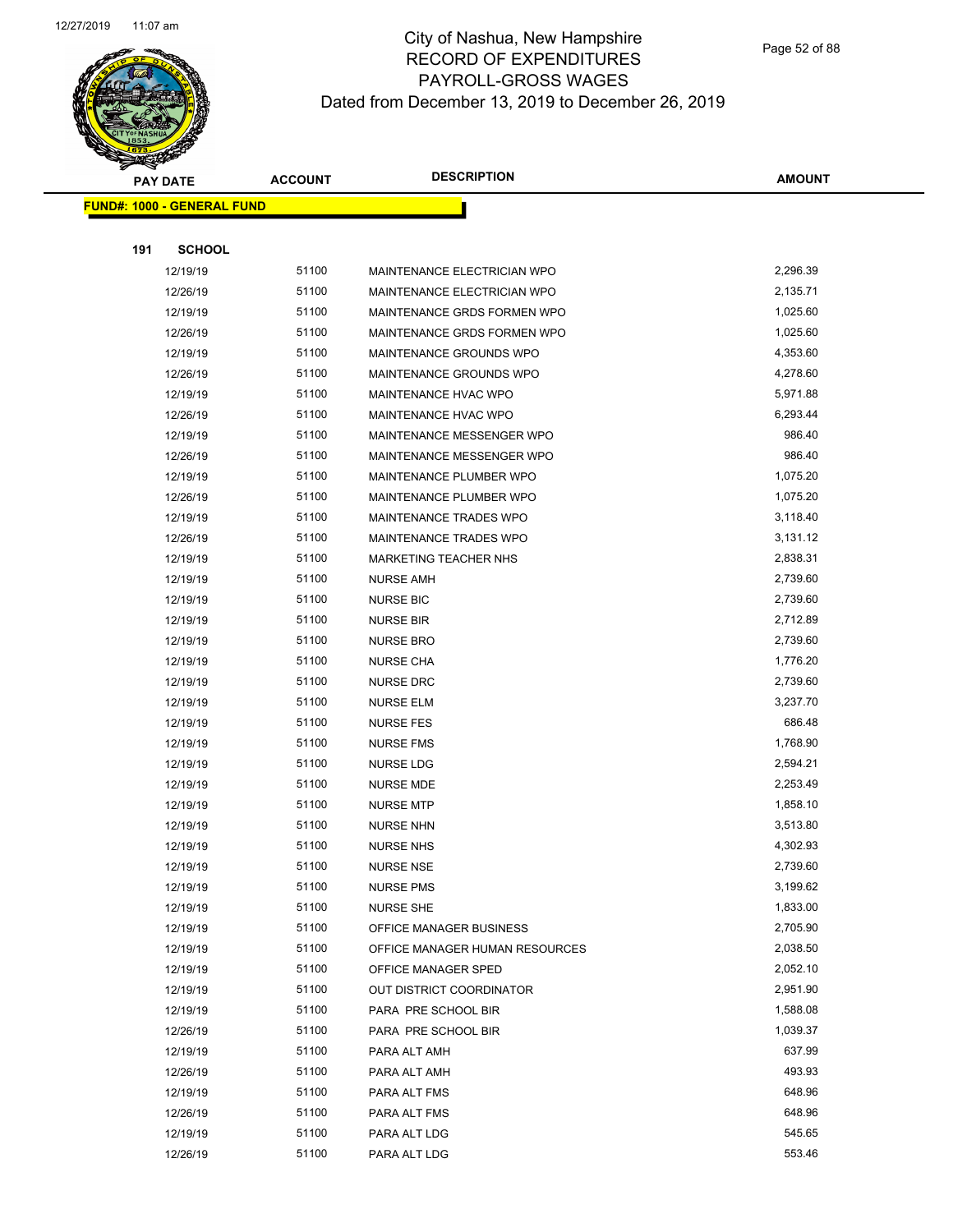

Page 53 of 88

|     | <b>PAY DATE</b>                    | <b>ACCOUNT</b> | <b>DESCRIPTION</b>  | <b>AMOUNT</b> |
|-----|------------------------------------|----------------|---------------------|---------------|
|     | <u> FUND#: 1000 - GENERAL FUND</u> |                |                     |               |
|     |                                    |                |                     |               |
| 191 | <b>SCHOOL</b>                      |                |                     |               |
|     | 12/19/19                           | 51100          | PARA ALT MTP        | 460.22        |
|     | 12/26/19                           | 51100          | PARA ALT MTP        | 449.52        |
|     | 12/19/19                           | 51100          | PARA ALT PMS        | 453.08        |
|     | 12/26/19                           | 51100          | PARA ALT PMS        | 353.19        |
|     | 12/19/19                           | 51100          | PARA DW SPEC ED AMH | 11,220.50     |
|     | 12/26/19                           | 51100          | PARA DW SPEC ED AMH | 10,246.86     |
|     | 12/19/19                           | 51100          | PARA DW SPEC ED BIR | 1,983.24      |
|     | 12/26/19                           | 51100          | PARA DW SPEC ED BIR | 1,631.09      |
|     | 12/19/19                           | 51100          | PARA DW SPEC ED BRO | 6,218.07      |
|     | 12/26/19                           | 51100          | PARA DW SPEC ED BRO | 5,159.76      |
|     | 12/19/19                           | 51100          | PARA DW SPEC ED CHA | 10,519.46     |
|     | 12/26/19                           | 51100          | PARA DW SPEC ED CHA | 9,236.27      |
|     | 12/19/19                           | 51100          | PARA DW SPEC ED DRC | 443.47        |
|     | 12/26/19                           | 51100          | PARA DW SPEC ED DRC | 359.18        |
|     | 12/19/19                           | 51100          | PARA DW SPEC ED FMS | 9,994.53      |
|     | 12/26/19                           | 51100          | PARA DW SPEC ED FMS | 8,380.01      |
|     | 12/19/19                           | 51100          | PARA DW SPEC ED LDG | 635.25        |
|     | 12/26/19                           | 51100          | PARA DW SPEC ED LDG | 630.00        |
|     | 12/19/19                           | 51100          | PARA DW SPEC ED MDE | 9,226.40      |
|     | 12/26/19                           | 51100          | PARA DW SPEC ED MDE | 7,794.98      |
|     | 12/19/19                           | 51100          | PARA DW SPEC ED MTP | 487.20        |
|     | 12/26/19                           | 51100          | PARA DW SPEC ED MTP | 483.30        |
|     | 12/19/19                           | 51100          | PARA DW SPEC ED NHN | 5,059.97      |
|     | 12/26/19                           | 51100          | PARA DW SPEC ED NHN | 4,483.62      |
|     | 12/19/19                           | 51100          | PARA DW SPEC ED NHS | 7,115.83      |
|     | 12/26/19                           | 51100          | PARA DW SPEC ED NHS | 5,972.17      |
|     | 12/19/19                           | 51100          | PARA DW SPEC ED NSE | 4,436.05      |
|     | 12/26/19                           | 51100          | PARA DW SPEC ED NSE | 3,769.95      |
|     | 12/19/19                           | 51100          | PARA DW SPEC ED PMS | 1,742.03      |
|     | 12/26/19                           | 51100          | PARA DW SPEC ED PMS | 1,550.49      |
|     | 12/19/19                           | 51100          | PARA DW SPEC ED SHE | 11,333.07     |
|     | 12/26/19                           | 51100          | PARA DW SPEC ED SHE | 10,008.70     |
|     | 12/19/19                           | 51100          | PARA DW SPEC ED WID | 594.76        |
|     | 12/26/19                           | 51100          | PARA DW SPEC ED WID | 594.77        |
|     | 12/19/19                           | 51100          | PARA DW SPEC ELM    | 8,068.79      |
|     | 12/26/19                           | 51100          | PARA DW SPEC ELM    | 7,060.56      |
|     | 12/19/19                           | 51100          | PARA ELL BIR        | 599.86        |
|     | 12/26/19                           | 51100          | PARA ELL BIR        | 475.92        |
|     | 12/19/19                           | 51100          | PARA ELL DRC        | 604.83        |
|     | 12/26/19                           | 51100          | PARA ELL DRC        | 639.53        |
|     | 12/19/19                           | 51100          | PARA ELL ELM        | 834.47        |
|     | 12/26/19                           | 51100          | PARA ELL ELM        | 785.98        |
|     | 12/19/19                           | 51100          | PARA ELL FES        | 602.20        |
|     | 12/26/19                           | 51100          | PARA ELL FES        | 467.30        |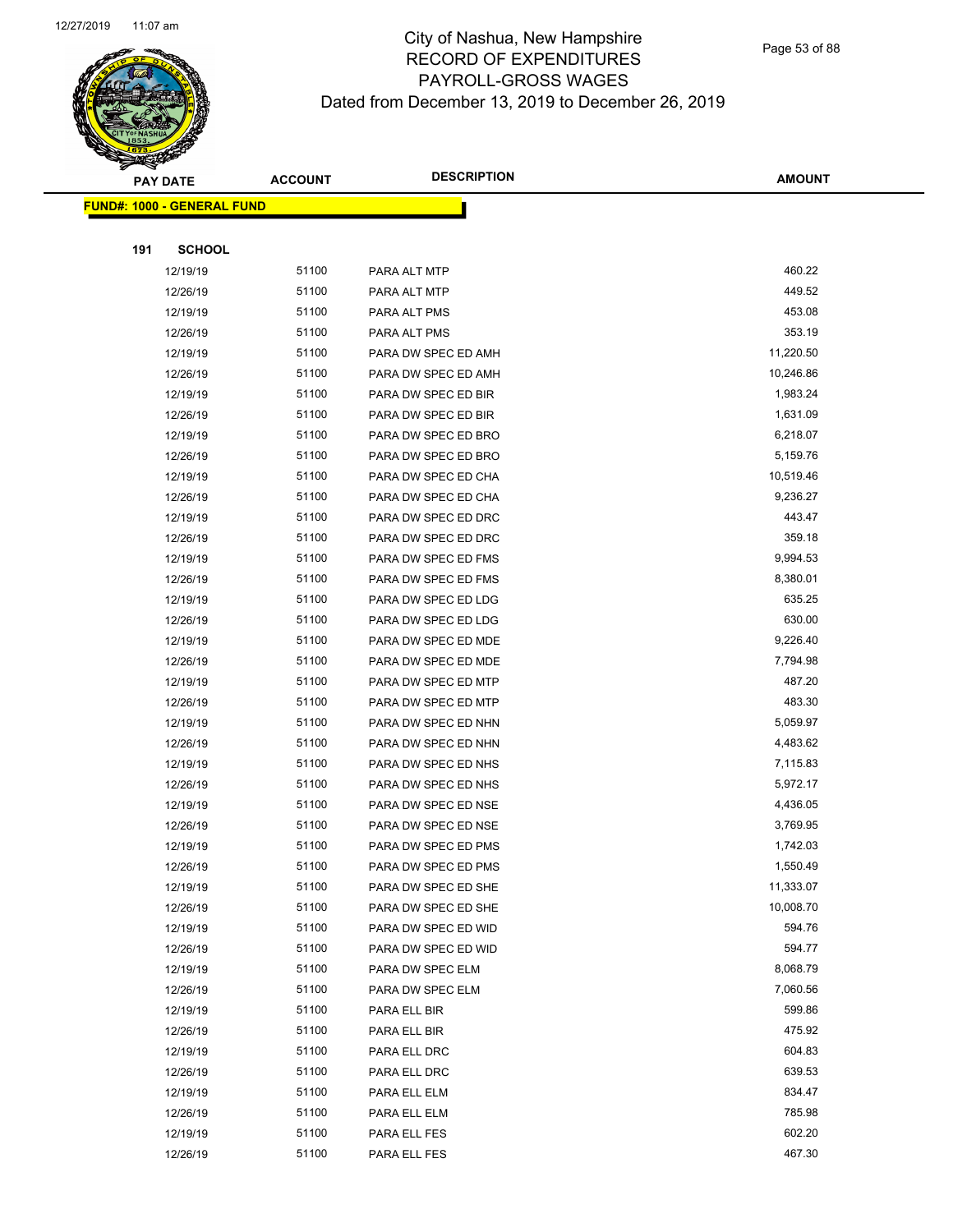

Page 54 of 88

| ॼ   | <b>PAY DATE</b>                    | <b>ACCOUNT</b> | <b>DESCRIPTION</b> | <b>AMOUNT</b> |
|-----|------------------------------------|----------------|--------------------|---------------|
|     | <u> FUND#: 1000 - GENERAL FUND</u> |                |                    |               |
|     |                                    |                |                    |               |
| 191 | <b>SCHOOL</b>                      |                |                    |               |
|     | 12/19/19                           | 51100          | PARA ELL FMS       | 415.49        |
|     | 12/26/19                           | 51100          | PARA ELL FMS       | 429.35        |
|     | 12/19/19                           | 51100          | PARA ELL LDG       | 1,189.80      |
|     | 12/26/19                           | 51100          | PARA ELL LDG       | 1,189.80      |
|     | 12/19/19                           | 51100          | PARA ELL MTP       | 465.56        |
|     | 12/26/19                           | 51100          | PARA ELL MTP       | 367.15        |
|     | 12/19/19                           | 51100          | PARA ELL SHE       | 639.54        |
|     | 12/26/19                           | 51100          | PARA ELL SHE       | 649.45        |
|     | 12/19/19                           | 51100          | PARA INST AMH      | 2,219.07      |
|     | 12/26/19                           | 51100          | PARA INST AMH      | 1,954.72      |
|     | 12/19/19                           | 51100          | PARA INST BIC      | 5,339.90      |
|     | 12/26/19                           | 51100          | PARA INST BIC      | 4,287.00      |
|     | 12/19/19                           | 51100          | PARA INST BIR      | 4,044.65      |
|     | 12/26/19                           | 51100          | PARA INST BIR      | 3,099.65      |
|     | 12/19/19                           | 51100          | PARA INST BRO      | 2,612.28      |
|     | 12/26/19                           | 51100          | PARA INST BRO      | 2,425.67      |
|     | 12/19/19                           | 51100          | PARA INST CHA      | 4,248.46      |
|     | 12/26/19                           | 51100          | PARA INST CHA      | 3,582.20      |
|     | 12/19/19                           | 51100          | PARA INST DRC      | 4,141.85      |
|     | 12/26/19                           | 51100          | PARA INST DRC      | 3,191.47      |
|     | 12/19/19                           | 51100          | PARA INST ELM      | 5,994.57      |
|     | 12/26/19                           | 51100          | PARA INST ELM      | 5,140.00      |
|     | 12/19/19                           | 51100          | PARA INST FES      | 6,076.53      |
|     | 12/26/19                           | 51100          | PARA INST FES      | 5,073.95      |
|     | 12/19/19                           | 51100          | PARA INST FMS      | 4,358.93      |
|     | 12/26/19                           | 51100          | PARA INST FMS      | 4,425.80      |
|     | 12/19/19                           | 51100          | PARA INST LDG      | 4,866.81      |
|     | 12/26/19                           | 51100          | PARA INST LDG      | 4,545.99      |
|     | 12/19/19                           | 51100          | PARA INST MDE      | 3,868.04      |
|     | 12/26/19                           | 51100          | PARA INST MDE      | 3,097.35      |
|     | 12/19/19                           | 51100          | PARA INST MTP      | 3,986.15      |
|     | 12/26/19                           | 51100          | PARA INST MTP      | 3,497.83      |
|     | 12/19/19                           | 51100          | PARA INST NHN      | 1,745.04      |
|     | 12/26/19                           | 51100          | PARA INST NHN      | 1,507.17      |
|     | 12/19/19                           | 51100          | PARA INST NHS      | 2,405.73      |
|     | 12/26/19                           | 51100          | PARA INST NHS      | 2,223.33      |
|     | 12/19/19                           | 51100          | PARA INST NSE      | 4,593.51      |
|     | 12/26/19                           | 51100          | PARA INST NSE      | 3,938.33      |
|     | 12/19/19                           | 51100          | PARA INST PMS      | 4,849.64      |
|     | 12/26/19                           | 51100          | PARA INST PMS      | 4,236.24      |
|     | 12/19/19                           | 51100          | PARA INST SHE      | 3,340.09      |
|     | 12/26/19                           | 51100          | PARA INST SHE      | 2,977.18      |
|     | 12/19/19                           | 51100          | PARA JOB COACH     | 527.04        |
|     | 12/26/19                           | 51100          | PARA JOB COACH     | 557.28        |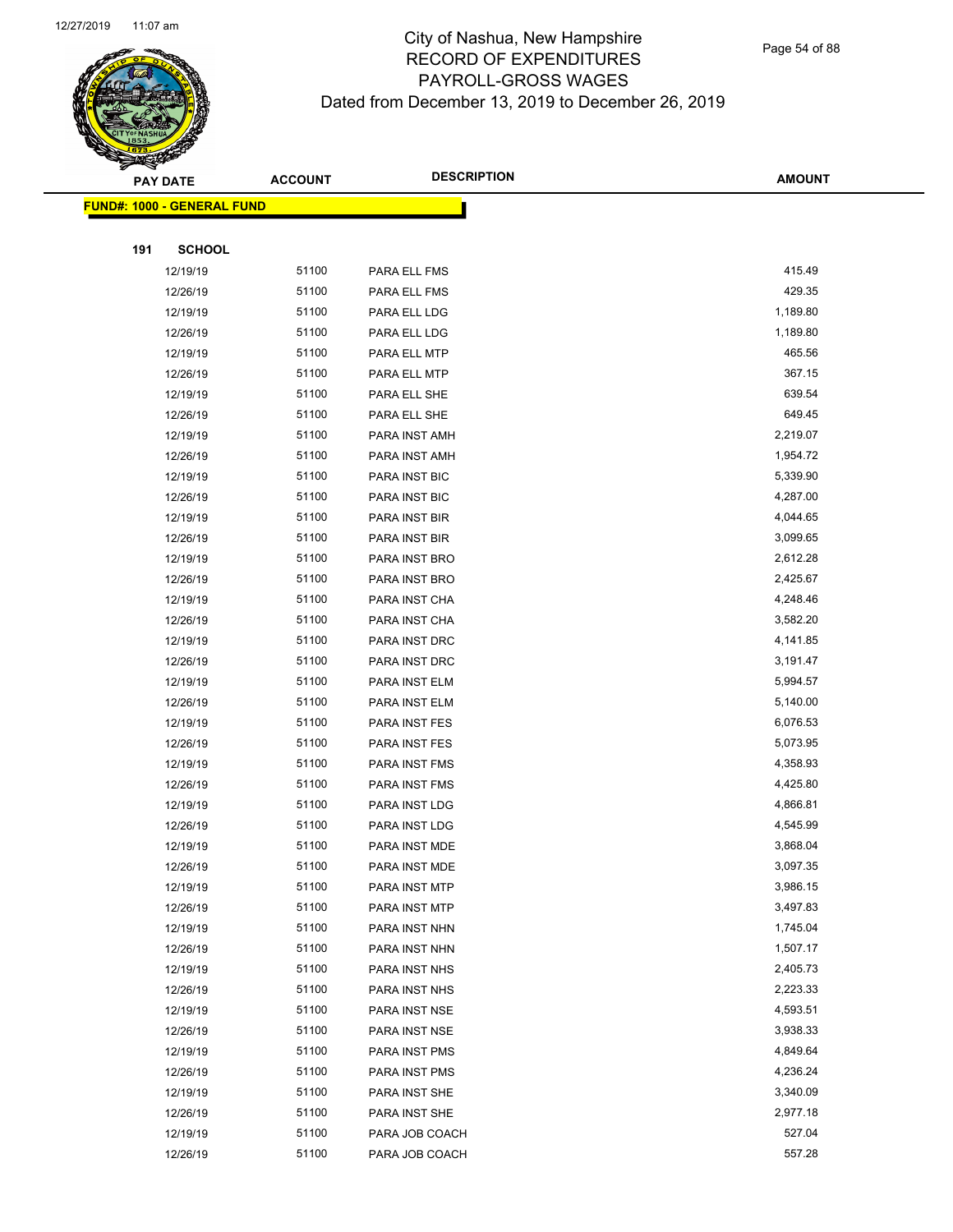

Page 55 of 88

| <mark>FUND#: 1000 - GENERAL FUND</mark><br><b>SCHOOL</b><br>191<br>51100<br>1,151.05<br>12/19/19<br>PARA KIND AMH<br>51100<br>1,138.71<br>12/26/19<br>PARA KIND AMH<br>51100<br>834.46<br>12/19/19<br>PARA KIND BIC<br>664.80<br>51100<br>12/26/19<br>PARA KIND BIC<br>594.90<br>51100<br>PARA KIND BIR<br>12/19/19<br>475.92<br>51100<br>12/26/19<br>PARA KIND BIR<br>51100<br>614.74<br>12/19/19<br>PARA KIND BRO<br>51100<br>500.71<br>12/26/19<br>PARA KIND BRO<br>51100<br>961.95<br>12/19/19<br>PARA KIND CHA<br>816.92<br>51100<br>12/26/19<br>PARA KIND CHA<br>51100<br>590.70<br>12/19/19<br>PARA KIND DRC<br>51100<br>482.41<br>12/26/19<br>PARA KIND DRC<br>501.72<br>51100<br>12/19/19<br>PARA KIND FES<br>497.61<br>51100<br>12/26/19<br>PARA KIND FES<br>51100<br>1,249.32<br>12/19/19<br>PARA KIND LDG<br>51100<br>1,135.29<br>12/26/19<br>PARA KIND LDG<br>51100<br>1,172.15<br>12/19/19<br>PARA KIND MDE<br>945.60<br>51100<br>12/26/19<br>PARA KIND MDE<br>425.88<br>51100<br>12/19/19<br>PARA KIND MTP<br>342.78<br>51100<br>12/26/19<br>PARA KIND MTP<br>51100<br>634.58<br>12/19/19<br>PARA KIND NSE<br>51100<br>520.55<br>12/26/19<br>PARA KIND NSE<br>51100<br>1,303.35<br>12/19/19<br>PARA KIND SHE<br>51100<br>1,038.64<br>12/26/19<br>PARA KIND SHE<br>51100<br>100.65<br>12/19/19<br>PARA LIB NHN<br>51100<br>196.27<br>12/26/19<br>PARA LIB NHN<br>51100<br>207.77<br>12/19/19<br>PARA LIB NHS<br>51100<br>152.36<br>12/26/19<br>PARA LIB NHS<br>684.45<br>51100<br>12/19/19<br>PARA MEDIA NHN<br>567.84<br>51100<br>12/26/19<br>PARA MEDIA NHN<br>51100<br>1,131.19<br>PARA MEDIA NHS<br>12/19/19<br>894.46<br>51100<br>12/26/19<br>PARA MEDIA NHS<br>51100<br>870.72<br>12/19/19<br>PARA PRE SCH BIC<br>653.04<br>51100<br>12/26/19<br>PARA PRE SCH BIC<br>51100<br>6,213.04<br>PARA PRE SCH BRO<br>12/19/19<br>51100<br>5,524.56<br>12/26/19<br>PARA PRE SCH BRO<br>51100<br>872.28<br>12/19/19<br>PARA PRE SCH MTP<br>51100<br>696.36<br>12/26/19<br>PARA PRE SCH MTP<br>51100<br>1,176.36<br>12/19/19<br>PARA PRE SCH NSE<br>911.02<br>51100<br>12/26/19<br>PARA PRE SCH NSE |  | <b>PAY DATE</b> | <b>ACCOUNT</b> | <b>DESCRIPTION</b> | <b>AMOUNT</b> |
|---------------------------------------------------------------------------------------------------------------------------------------------------------------------------------------------------------------------------------------------------------------------------------------------------------------------------------------------------------------------------------------------------------------------------------------------------------------------------------------------------------------------------------------------------------------------------------------------------------------------------------------------------------------------------------------------------------------------------------------------------------------------------------------------------------------------------------------------------------------------------------------------------------------------------------------------------------------------------------------------------------------------------------------------------------------------------------------------------------------------------------------------------------------------------------------------------------------------------------------------------------------------------------------------------------------------------------------------------------------------------------------------------------------------------------------------------------------------------------------------------------------------------------------------------------------------------------------------------------------------------------------------------------------------------------------------------------------------------------------------------------------------------------------------------------------------------------------------------------------------------------------------------------------------------------------------------------------------------------------------------------------------------------------------------------------------------------------------------------------|--|-----------------|----------------|--------------------|---------------|
|                                                                                                                                                                                                                                                                                                                                                                                                                                                                                                                                                                                                                                                                                                                                                                                                                                                                                                                                                                                                                                                                                                                                                                                                                                                                                                                                                                                                                                                                                                                                                                                                                                                                                                                                                                                                                                                                                                                                                                                                                                                                                                               |  |                 |                |                    |               |
|                                                                                                                                                                                                                                                                                                                                                                                                                                                                                                                                                                                                                                                                                                                                                                                                                                                                                                                                                                                                                                                                                                                                                                                                                                                                                                                                                                                                                                                                                                                                                                                                                                                                                                                                                                                                                                                                                                                                                                                                                                                                                                               |  |                 |                |                    |               |
|                                                                                                                                                                                                                                                                                                                                                                                                                                                                                                                                                                                                                                                                                                                                                                                                                                                                                                                                                                                                                                                                                                                                                                                                                                                                                                                                                                                                                                                                                                                                                                                                                                                                                                                                                                                                                                                                                                                                                                                                                                                                                                               |  |                 |                |                    |               |
|                                                                                                                                                                                                                                                                                                                                                                                                                                                                                                                                                                                                                                                                                                                                                                                                                                                                                                                                                                                                                                                                                                                                                                                                                                                                                                                                                                                                                                                                                                                                                                                                                                                                                                                                                                                                                                                                                                                                                                                                                                                                                                               |  |                 |                |                    |               |
|                                                                                                                                                                                                                                                                                                                                                                                                                                                                                                                                                                                                                                                                                                                                                                                                                                                                                                                                                                                                                                                                                                                                                                                                                                                                                                                                                                                                                                                                                                                                                                                                                                                                                                                                                                                                                                                                                                                                                                                                                                                                                                               |  |                 |                |                    |               |
|                                                                                                                                                                                                                                                                                                                                                                                                                                                                                                                                                                                                                                                                                                                                                                                                                                                                                                                                                                                                                                                                                                                                                                                                                                                                                                                                                                                                                                                                                                                                                                                                                                                                                                                                                                                                                                                                                                                                                                                                                                                                                                               |  |                 |                |                    |               |
|                                                                                                                                                                                                                                                                                                                                                                                                                                                                                                                                                                                                                                                                                                                                                                                                                                                                                                                                                                                                                                                                                                                                                                                                                                                                                                                                                                                                                                                                                                                                                                                                                                                                                                                                                                                                                                                                                                                                                                                                                                                                                                               |  |                 |                |                    |               |
|                                                                                                                                                                                                                                                                                                                                                                                                                                                                                                                                                                                                                                                                                                                                                                                                                                                                                                                                                                                                                                                                                                                                                                                                                                                                                                                                                                                                                                                                                                                                                                                                                                                                                                                                                                                                                                                                                                                                                                                                                                                                                                               |  |                 |                |                    |               |
|                                                                                                                                                                                                                                                                                                                                                                                                                                                                                                                                                                                                                                                                                                                                                                                                                                                                                                                                                                                                                                                                                                                                                                                                                                                                                                                                                                                                                                                                                                                                                                                                                                                                                                                                                                                                                                                                                                                                                                                                                                                                                                               |  |                 |                |                    |               |
|                                                                                                                                                                                                                                                                                                                                                                                                                                                                                                                                                                                                                                                                                                                                                                                                                                                                                                                                                                                                                                                                                                                                                                                                                                                                                                                                                                                                                                                                                                                                                                                                                                                                                                                                                                                                                                                                                                                                                                                                                                                                                                               |  |                 |                |                    |               |
|                                                                                                                                                                                                                                                                                                                                                                                                                                                                                                                                                                                                                                                                                                                                                                                                                                                                                                                                                                                                                                                                                                                                                                                                                                                                                                                                                                                                                                                                                                                                                                                                                                                                                                                                                                                                                                                                                                                                                                                                                                                                                                               |  |                 |                |                    |               |
|                                                                                                                                                                                                                                                                                                                                                                                                                                                                                                                                                                                                                                                                                                                                                                                                                                                                                                                                                                                                                                                                                                                                                                                                                                                                                                                                                                                                                                                                                                                                                                                                                                                                                                                                                                                                                                                                                                                                                                                                                                                                                                               |  |                 |                |                    |               |
|                                                                                                                                                                                                                                                                                                                                                                                                                                                                                                                                                                                                                                                                                                                                                                                                                                                                                                                                                                                                                                                                                                                                                                                                                                                                                                                                                                                                                                                                                                                                                                                                                                                                                                                                                                                                                                                                                                                                                                                                                                                                                                               |  |                 |                |                    |               |
|                                                                                                                                                                                                                                                                                                                                                                                                                                                                                                                                                                                                                                                                                                                                                                                                                                                                                                                                                                                                                                                                                                                                                                                                                                                                                                                                                                                                                                                                                                                                                                                                                                                                                                                                                                                                                                                                                                                                                                                                                                                                                                               |  |                 |                |                    |               |
|                                                                                                                                                                                                                                                                                                                                                                                                                                                                                                                                                                                                                                                                                                                                                                                                                                                                                                                                                                                                                                                                                                                                                                                                                                                                                                                                                                                                                                                                                                                                                                                                                                                                                                                                                                                                                                                                                                                                                                                                                                                                                                               |  |                 |                |                    |               |
|                                                                                                                                                                                                                                                                                                                                                                                                                                                                                                                                                                                                                                                                                                                                                                                                                                                                                                                                                                                                                                                                                                                                                                                                                                                                                                                                                                                                                                                                                                                                                                                                                                                                                                                                                                                                                                                                                                                                                                                                                                                                                                               |  |                 |                |                    |               |
|                                                                                                                                                                                                                                                                                                                                                                                                                                                                                                                                                                                                                                                                                                                                                                                                                                                                                                                                                                                                                                                                                                                                                                                                                                                                                                                                                                                                                                                                                                                                                                                                                                                                                                                                                                                                                                                                                                                                                                                                                                                                                                               |  |                 |                |                    |               |
|                                                                                                                                                                                                                                                                                                                                                                                                                                                                                                                                                                                                                                                                                                                                                                                                                                                                                                                                                                                                                                                                                                                                                                                                                                                                                                                                                                                                                                                                                                                                                                                                                                                                                                                                                                                                                                                                                                                                                                                                                                                                                                               |  |                 |                |                    |               |
|                                                                                                                                                                                                                                                                                                                                                                                                                                                                                                                                                                                                                                                                                                                                                                                                                                                                                                                                                                                                                                                                                                                                                                                                                                                                                                                                                                                                                                                                                                                                                                                                                                                                                                                                                                                                                                                                                                                                                                                                                                                                                                               |  |                 |                |                    |               |
|                                                                                                                                                                                                                                                                                                                                                                                                                                                                                                                                                                                                                                                                                                                                                                                                                                                                                                                                                                                                                                                                                                                                                                                                                                                                                                                                                                                                                                                                                                                                                                                                                                                                                                                                                                                                                                                                                                                                                                                                                                                                                                               |  |                 |                |                    |               |
|                                                                                                                                                                                                                                                                                                                                                                                                                                                                                                                                                                                                                                                                                                                                                                                                                                                                                                                                                                                                                                                                                                                                                                                                                                                                                                                                                                                                                                                                                                                                                                                                                                                                                                                                                                                                                                                                                                                                                                                                                                                                                                               |  |                 |                |                    |               |
|                                                                                                                                                                                                                                                                                                                                                                                                                                                                                                                                                                                                                                                                                                                                                                                                                                                                                                                                                                                                                                                                                                                                                                                                                                                                                                                                                                                                                                                                                                                                                                                                                                                                                                                                                                                                                                                                                                                                                                                                                                                                                                               |  |                 |                |                    |               |
|                                                                                                                                                                                                                                                                                                                                                                                                                                                                                                                                                                                                                                                                                                                                                                                                                                                                                                                                                                                                                                                                                                                                                                                                                                                                                                                                                                                                                                                                                                                                                                                                                                                                                                                                                                                                                                                                                                                                                                                                                                                                                                               |  |                 |                |                    |               |
|                                                                                                                                                                                                                                                                                                                                                                                                                                                                                                                                                                                                                                                                                                                                                                                                                                                                                                                                                                                                                                                                                                                                                                                                                                                                                                                                                                                                                                                                                                                                                                                                                                                                                                                                                                                                                                                                                                                                                                                                                                                                                                               |  |                 |                |                    |               |
|                                                                                                                                                                                                                                                                                                                                                                                                                                                                                                                                                                                                                                                                                                                                                                                                                                                                                                                                                                                                                                                                                                                                                                                                                                                                                                                                                                                                                                                                                                                                                                                                                                                                                                                                                                                                                                                                                                                                                                                                                                                                                                               |  |                 |                |                    |               |
|                                                                                                                                                                                                                                                                                                                                                                                                                                                                                                                                                                                                                                                                                                                                                                                                                                                                                                                                                                                                                                                                                                                                                                                                                                                                                                                                                                                                                                                                                                                                                                                                                                                                                                                                                                                                                                                                                                                                                                                                                                                                                                               |  |                 |                |                    |               |
|                                                                                                                                                                                                                                                                                                                                                                                                                                                                                                                                                                                                                                                                                                                                                                                                                                                                                                                                                                                                                                                                                                                                                                                                                                                                                                                                                                                                                                                                                                                                                                                                                                                                                                                                                                                                                                                                                                                                                                                                                                                                                                               |  |                 |                |                    |               |
|                                                                                                                                                                                                                                                                                                                                                                                                                                                                                                                                                                                                                                                                                                                                                                                                                                                                                                                                                                                                                                                                                                                                                                                                                                                                                                                                                                                                                                                                                                                                                                                                                                                                                                                                                                                                                                                                                                                                                                                                                                                                                                               |  |                 |                |                    |               |
|                                                                                                                                                                                                                                                                                                                                                                                                                                                                                                                                                                                                                                                                                                                                                                                                                                                                                                                                                                                                                                                                                                                                                                                                                                                                                                                                                                                                                                                                                                                                                                                                                                                                                                                                                                                                                                                                                                                                                                                                                                                                                                               |  |                 |                |                    |               |
|                                                                                                                                                                                                                                                                                                                                                                                                                                                                                                                                                                                                                                                                                                                                                                                                                                                                                                                                                                                                                                                                                                                                                                                                                                                                                                                                                                                                                                                                                                                                                                                                                                                                                                                                                                                                                                                                                                                                                                                                                                                                                                               |  |                 |                |                    |               |
|                                                                                                                                                                                                                                                                                                                                                                                                                                                                                                                                                                                                                                                                                                                                                                                                                                                                                                                                                                                                                                                                                                                                                                                                                                                                                                                                                                                                                                                                                                                                                                                                                                                                                                                                                                                                                                                                                                                                                                                                                                                                                                               |  |                 |                |                    |               |
|                                                                                                                                                                                                                                                                                                                                                                                                                                                                                                                                                                                                                                                                                                                                                                                                                                                                                                                                                                                                                                                                                                                                                                                                                                                                                                                                                                                                                                                                                                                                                                                                                                                                                                                                                                                                                                                                                                                                                                                                                                                                                                               |  |                 |                |                    |               |
|                                                                                                                                                                                                                                                                                                                                                                                                                                                                                                                                                                                                                                                                                                                                                                                                                                                                                                                                                                                                                                                                                                                                                                                                                                                                                                                                                                                                                                                                                                                                                                                                                                                                                                                                                                                                                                                                                                                                                                                                                                                                                                               |  |                 |                |                    |               |
|                                                                                                                                                                                                                                                                                                                                                                                                                                                                                                                                                                                                                                                                                                                                                                                                                                                                                                                                                                                                                                                                                                                                                                                                                                                                                                                                                                                                                                                                                                                                                                                                                                                                                                                                                                                                                                                                                                                                                                                                                                                                                                               |  |                 |                |                    |               |
|                                                                                                                                                                                                                                                                                                                                                                                                                                                                                                                                                                                                                                                                                                                                                                                                                                                                                                                                                                                                                                                                                                                                                                                                                                                                                                                                                                                                                                                                                                                                                                                                                                                                                                                                                                                                                                                                                                                                                                                                                                                                                                               |  |                 |                |                    |               |
|                                                                                                                                                                                                                                                                                                                                                                                                                                                                                                                                                                                                                                                                                                                                                                                                                                                                                                                                                                                                                                                                                                                                                                                                                                                                                                                                                                                                                                                                                                                                                                                                                                                                                                                                                                                                                                                                                                                                                                                                                                                                                                               |  |                 |                |                    |               |
|                                                                                                                                                                                                                                                                                                                                                                                                                                                                                                                                                                                                                                                                                                                                                                                                                                                                                                                                                                                                                                                                                                                                                                                                                                                                                                                                                                                                                                                                                                                                                                                                                                                                                                                                                                                                                                                                                                                                                                                                                                                                                                               |  |                 |                |                    |               |
|                                                                                                                                                                                                                                                                                                                                                                                                                                                                                                                                                                                                                                                                                                                                                                                                                                                                                                                                                                                                                                                                                                                                                                                                                                                                                                                                                                                                                                                                                                                                                                                                                                                                                                                                                                                                                                                                                                                                                                                                                                                                                                               |  |                 |                |                    |               |
|                                                                                                                                                                                                                                                                                                                                                                                                                                                                                                                                                                                                                                                                                                                                                                                                                                                                                                                                                                                                                                                                                                                                                                                                                                                                                                                                                                                                                                                                                                                                                                                                                                                                                                                                                                                                                                                                                                                                                                                                                                                                                                               |  |                 |                |                    |               |
|                                                                                                                                                                                                                                                                                                                                                                                                                                                                                                                                                                                                                                                                                                                                                                                                                                                                                                                                                                                                                                                                                                                                                                                                                                                                                                                                                                                                                                                                                                                                                                                                                                                                                                                                                                                                                                                                                                                                                                                                                                                                                                               |  |                 |                |                    |               |
|                                                                                                                                                                                                                                                                                                                                                                                                                                                                                                                                                                                                                                                                                                                                                                                                                                                                                                                                                                                                                                                                                                                                                                                                                                                                                                                                                                                                                                                                                                                                                                                                                                                                                                                                                                                                                                                                                                                                                                                                                                                                                                               |  |                 |                |                    |               |
|                                                                                                                                                                                                                                                                                                                                                                                                                                                                                                                                                                                                                                                                                                                                                                                                                                                                                                                                                                                                                                                                                                                                                                                                                                                                                                                                                                                                                                                                                                                                                                                                                                                                                                                                                                                                                                                                                                                                                                                                                                                                                                               |  |                 |                |                    |               |
|                                                                                                                                                                                                                                                                                                                                                                                                                                                                                                                                                                                                                                                                                                                                                                                                                                                                                                                                                                                                                                                                                                                                                                                                                                                                                                                                                                                                                                                                                                                                                                                                                                                                                                                                                                                                                                                                                                                                                                                                                                                                                                               |  |                 |                |                    |               |
| 51100<br>634.57<br>12/19/19<br>PARA READ ELM                                                                                                                                                                                                                                                                                                                                                                                                                                                                                                                                                                                                                                                                                                                                                                                                                                                                                                                                                                                                                                                                                                                                                                                                                                                                                                                                                                                                                                                                                                                                                                                                                                                                                                                                                                                                                                                                                                                                                                                                                                                                  |  |                 |                |                    |               |
| 629.62<br>51100<br>12/26/19<br>PARA READ ELM                                                                                                                                                                                                                                                                                                                                                                                                                                                                                                                                                                                                                                                                                                                                                                                                                                                                                                                                                                                                                                                                                                                                                                                                                                                                                                                                                                                                                                                                                                                                                                                                                                                                                                                                                                                                                                                                                                                                                                                                                                                                  |  |                 |                |                    |               |
| 51100<br>643.89<br>12/19/19<br>PARA SCI NHN                                                                                                                                                                                                                                                                                                                                                                                                                                                                                                                                                                                                                                                                                                                                                                                                                                                                                                                                                                                                                                                                                                                                                                                                                                                                                                                                                                                                                                                                                                                                                                                                                                                                                                                                                                                                                                                                                                                                                                                                                                                                   |  |                 |                |                    |               |
|                                                                                                                                                                                                                                                                                                                                                                                                                                                                                                                                                                                                                                                                                                                                                                                                                                                                                                                                                                                                                                                                                                                                                                                                                                                                                                                                                                                                                                                                                                                                                                                                                                                                                                                                                                                                                                                                                                                                                                                                                                                                                                               |  | 12/26/19        | 51100          | PARA SCI NHN       | 517.14        |
|                                                                                                                                                                                                                                                                                                                                                                                                                                                                                                                                                                                                                                                                                                                                                                                                                                                                                                                                                                                                                                                                                                                                                                                                                                                                                                                                                                                                                                                                                                                                                                                                                                                                                                                                                                                                                                                                                                                                                                                                                                                                                                               |  |                 |                |                    |               |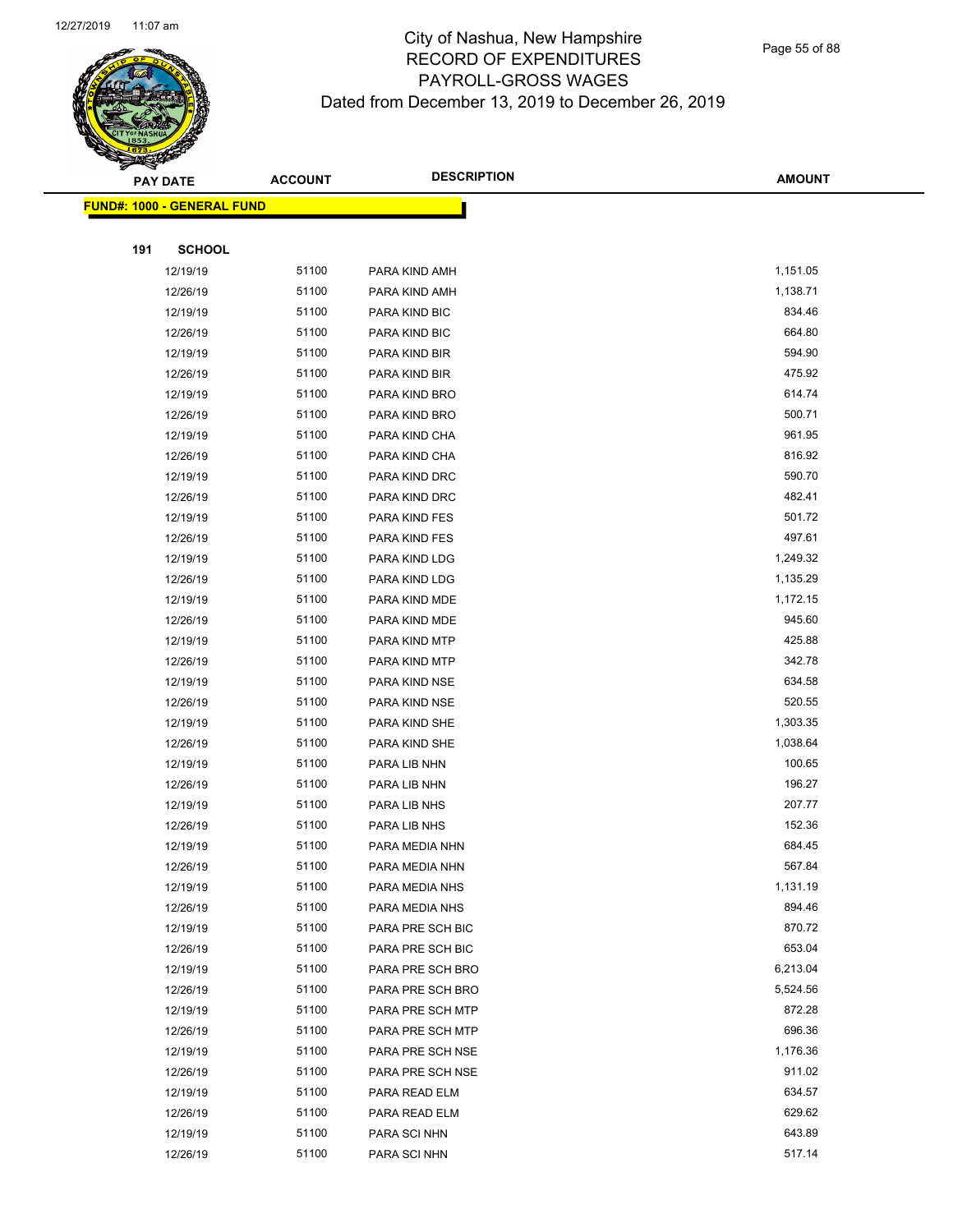

|     | <b>PAY DATE</b>                    | <b>ACCOUNT</b> | <b>DESCRIPTION</b>          | <b>AMOUNT</b> |
|-----|------------------------------------|----------------|-----------------------------|---------------|
|     | <u> FUND#: 1000 - GENERAL FUND</u> |                |                             |               |
|     |                                    |                |                             |               |
| 191 | <b>SCHOOL</b>                      |                |                             |               |
|     | 12/19/19                           | 51100          | PARA SCI NHS                | 633.75        |
|     | 12/26/19                           | 51100          | PARA SCI NHS                | 633.75        |
|     | 12/19/19                           | 51100          | PARA SPED FES               | 487.20        |
|     | 12/26/19                           | 51100          | PARA SPED FES               | 483.30        |
|     | 12/19/19                           | 51100          | PARA TTI LDG                | 584.99        |
|     | 12/26/19                           | 51100          | PARA TTI LDG                | 735.52        |
|     | 12/19/19                           | 51100          | PARA VOC NHS                | 588.86        |
|     | 12/26/19                           | 51100          | PARA VOC NHS                | 395.00        |
|     | 12/19/19                           | 51100          | PEER COACH                  | 5,939.50      |
|     | 12/19/19                           | 51100          | PRESCHOOL COORDINATOR       | 2,562.50      |
|     | 12/19/19                           | 51100          | PRINCIPAL AMH               | 3,979.40      |
|     | 12/19/19                           | 51100          | PRINCIPAL BIC               | 3,815.70      |
|     | 12/19/19                           | 51100          | PRINCIPAL BIR               | 3,966.30      |
|     | 12/19/19                           | 51100          | PRINCIPAL BRO               | 3,710.00      |
|     | 12/19/19                           | 51100          | PRINCIPAL CHA               | 3,912.80      |
|     | 12/19/19                           | 51100          | PRINCIPAL DRC               | 3,798.10      |
|     | 12/19/19                           | 51100          | PRINCIPAL ELM               | 3,849.40      |
|     | 12/19/19                           | 51100          | <b>PRINCIPAL FES</b>        | 3,841.30      |
|     | 12/19/19                           | 51100          | PRINCIPAL FMS               | 4,035.90      |
|     | 12/19/19                           | 51100          | PRINCIPAL LDG               | 4,023.10      |
|     | 12/19/19                           | 51100          | PRINCIPAL MDE               | 3,859.00      |
|     | 12/19/19                           | 51100          | PRINCIPAL MTP               | 3,903.80      |
|     | 12/19/19                           | 51100          | PRINCIPAL NHN               | 4,057.70      |
|     | 12/19/19                           | 51100          | PRINCIPAL NHS               | 4,288.50      |
|     | 12/19/19                           | 51100          | PRINCIPAL NSE               | 3,851.00      |
|     | 12/19/19                           | 51100          | PRINCIPAL PMS               | 3,817.30      |
|     | 12/19/19                           | 51100          | PRINCIPAL SHE               | 3,692.30      |
|     | 12/19/19                           | 51100          | SCHOOL PSYCHOLOGIST WID     | 41,004.42     |
|     | 12/19/19                           | 51100          | SCHOOL PSYCHOLOGY INTERN    | 1,174.88      |
|     | 12/19/19                           | 51100          | SECURITY MONITOR NHN        | 2,192.41      |
|     | 12/26/19                           | 51100          | SECURITY MONITOR NHN        | 1,753.93      |
|     | 12/19/19                           | 51100          | SECURITY MONITOR NHS        | 2,923.21      |
|     | 12/26/19                           | 51100          | <b>SECURITY MONITOR NHS</b> | 2,329.42      |
|     | 12/19/19                           | 51100          | SIGN LANGUAGE INTERPRETER   | 9,460.62      |
|     | 12/26/19                           | 51100          | SIGN LANGUAGE INTERPRETER   | 7,916.66      |
|     | 12/19/19                           | 51100          | SOCIAL WORKER               | 4,031.02      |
|     | 12/19/19                           | 51100          | SOCIAL WORKER FMS           | 2,923.70      |
|     | 12/19/19                           | 51100          | SPEECH LANG PATHOLOGIST WID | 59,004.37     |
|     | 12/19/19                           | 51100          | SPEECH LANGUAGE ASST        | 739.70        |
|     | 12/26/19                           | 51100          | SPEECH LANGUAGE ASST        | 592.89        |
|     | 12/19/19                           | 51100          | STUDENT ACTIVITY COORD NHN  | 1,120.31      |
|     | 12/19/19                           | 51100          | <b>SUPERINTENDENT</b>       | 6,228.50      |
|     | 12/19/19                           | 51100          | SYSTEMS ADMIN FULL YEAR     | 8,256.60      |
|     | 12/19/19                           | 51100          | TEACHER ART AMH             | 2,739.60      |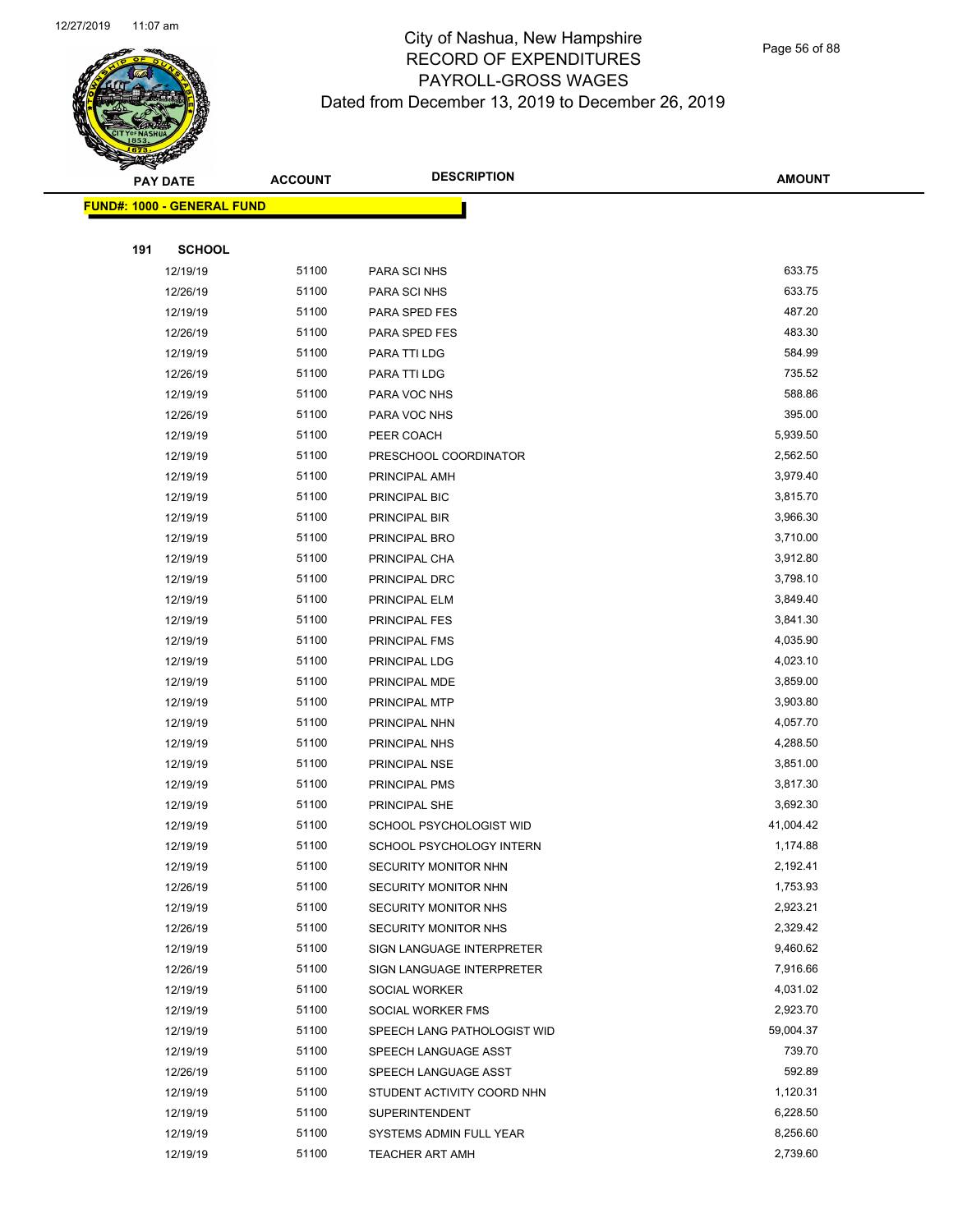

Page 57 of 88

|     | <b>PAY DATE</b>                         | <b>ACCOUNT</b> | <b>DESCRIPTION</b>                          | <b>AMOUNT</b>        |
|-----|-----------------------------------------|----------------|---------------------------------------------|----------------------|
|     | <mark>FUND#: 1000 - GENERAL FUND</mark> |                |                                             |                      |
|     |                                         |                |                                             |                      |
| 191 | <b>SCHOOL</b>                           |                |                                             |                      |
|     | 12/19/19                                | 51100          | <b>TEACHER ART BIC</b>                      | 2,187.11             |
|     | 12/19/19                                | 51100          | TEACHER ART BIR                             | 2,923.70             |
|     | 12/19/19                                | 51100          | <b>TEACHER ART CHA</b>                      | 2,123.50             |
|     | 12/19/19                                | 51100          | TEACHER ART DRC                             | 2,064.71             |
|     | 12/19/19                                | 51100          | <b>TEACHER ART ELM</b>                      | 4,904.18             |
|     | 12/19/19                                | 51100          | <b>TEACHER ART FES</b>                      | 1,708.71             |
|     | 12/19/19                                | 51100          | <b>TEACHER ART FMS</b>                      | 799.90               |
|     | 12/19/19                                | 51100          | <b>TEACHER ART LDG</b>                      | 2,739.60             |
|     | 12/19/19                                | 51100          | <b>TEACHER ART MDE</b>                      | 2,064.71             |
|     | 12/19/19                                | 51100          | <b>TEACHER ART MTP</b>                      | 2,923.70             |
|     | 12/19/19                                | 51100          | <b>TEACHER ART NHN</b>                      | 10,902.82            |
|     | 12/19/19                                | 51100          | <b>TEACHER ART NHS</b>                      | 10,638.70            |
|     | 12/19/19                                | 51100          | <b>TEACHER ART NSE</b>                      | 3,015.80             |
|     | 12/19/19                                | 51100          | <b>TEACHER ART PMS</b>                      | 4,062.41             |
|     | 12/19/19                                | 51100          | TEACHER ART SHE                             | 1,127.90             |
|     | 12/19/19                                | 51100          | TEACHER AUTO NHN                            | 2,739.60             |
|     | 12/19/19                                | 51100          | <b>TEACHER BEHAVIOR SPEC WID</b>            | 11,786.89            |
|     | 12/19/19                                | 51100          | TEACHER BIO TEC NHN                         | 2,498.80             |
|     | 12/19/19                                | 51100          | TEACHER BUILD CONST NHS                     | 2,739.60             |
|     | 12/19/19                                | 51100          | TEACHER BUSINESS NHN                        | 8,668.20             |
|     | 12/19/19                                | 51100          | <b>TEACHER BUSINESS NHS</b>                 | 8,869.91             |
|     | 12/19/19                                | 51100          | <b>TEACHER COMPUTER ELM</b>                 | 3,664.52             |
|     | 12/19/19                                | 51100          | <b>TEACHER COMPUTER FMS</b>                 | 5,399.69             |
|     | 12/19/19                                | 51100          | TEACHER COMPUTER NHN                        | 5,423.11             |
|     | 12/19/19                                | 51100          | <b>TEACHER COMPUTER NHS</b>                 | 1,599.81             |
|     | 12/19/19                                | 51100          | <b>TEACHER COMPUTER PMS</b>                 | 4,720.51             |
|     | 12/19/19                                | 51100          | TEACHER COSMETOLOGY NHN                     | 4,404.00             |
|     | 12/19/19                                | 51100          | <b>TEACHER CULINARY NHN</b>                 | 5,543.60             |
|     | 12/19/19                                | 51100          | <b>TEACHER DEAF NSE</b>                     | 4,767.89             |
|     | 12/19/19                                | 51100          | TEACHER DEAF WID                            | 7,465.80             |
|     | 12/19/19                                | 51100          | <b>TEACHER DWSE AMH</b>                     | 2,923.70             |
|     | 12/19/19                                | 51100          | <b>TEACHER DWSE BIR</b>                     | 4,804.31             |
|     | 12/19/19                                | 51100<br>51100 | <b>TEACHER DWSE BRO</b>                     | 3,015.80<br>1,775.50 |
|     | 12/19/19<br>12/19/19                    | 51100          | <b>TEACHER DWSE CHA</b><br>TEACHER DWSE ELM | 15,065.92            |
|     | 12/19/19                                | 51100          | TEACHER DWSE FMS                            | 5,051.02             |
|     | 12/19/19                                | 51100          | TEACHER DWSE MDE                            | 3,896.81             |
|     | 12/19/19                                | 51100          | TEACHER DWSE NHS                            | 2,924.90             |
|     | 12/19/19                                | 51100          | TEACHER DWSE SHE                            | 5,741.00             |
|     | 12/19/19                                | 51100          | TEACHER ECE NHS                             | 5,847.40             |
|     | 12/19/19                                | 51100          | TEACHER ELECTRICAL NHS                      | 2,739.60             |
|     | 12/19/19                                | 51100          | <b>TEACHER ELL AMH</b>                      | 2,255.29             |
|     | 12/19/19                                | 51100          | TEACHER ELL BIC                             | 3,931.79             |
|     | 12/19/19                                | 51100          | TEACHER ELL BIR                             | 2,923.70             |
|     |                                         |                |                                             |                      |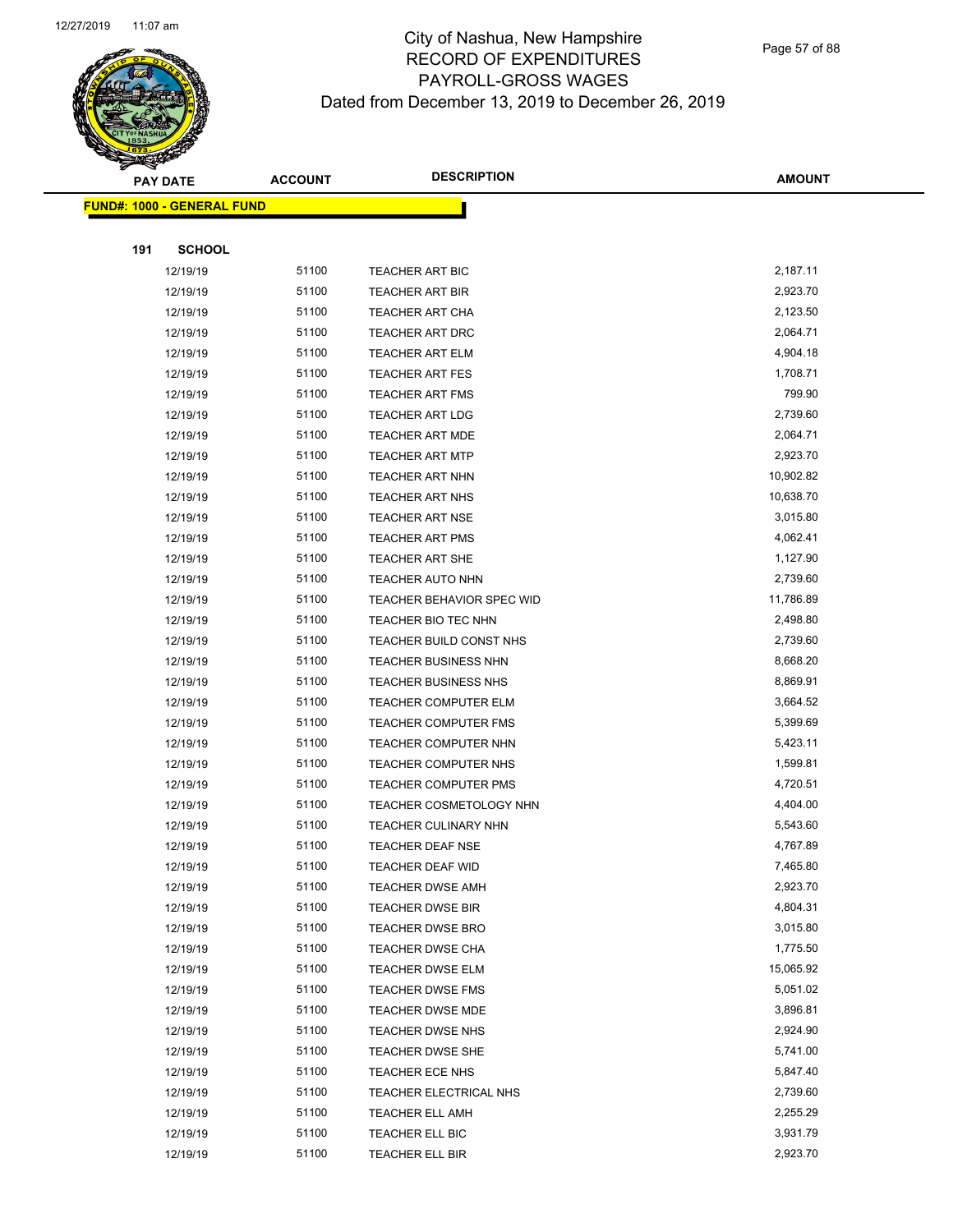

Page 58 of 88

|     | <b>PAY DATE</b>                    | <b>ACCOUNT</b> | <b>DESCRIPTION</b>          | <b>AMOUNT</b> |
|-----|------------------------------------|----------------|-----------------------------|---------------|
|     | <u> FUND#: 1000 - GENERAL FUND</u> |                |                             |               |
|     |                                    |                |                             |               |
| 191 | <b>SCHOOL</b>                      |                |                             |               |
|     | 12/19/19                           | 51100          | TEACHER ELL DRC             | 5,755.31      |
|     | 12/19/19                           | 51100          | TEACHER ELL ELM             | 7,870.81      |
|     | 12/19/19                           | 51100          | <b>TEACHER ELL FES</b>      | 7,683.00      |
|     | 12/19/19                           | 51100          | <b>TEACHER ELL FMS</b>      | 1,904.29      |
|     | 12/19/19                           | 51100          | TEACHER ELL LDG             | 6,191.60      |
|     | 12/19/19                           | 51100          | <b>TEACHER ELL MTP</b>      | 2,923.70      |
|     | 12/19/19                           | 51100          | TEACHER ELL NHN             | 9,384.80      |
|     | 12/19/19                           | 51100          | <b>TEACHER ELL NHS</b>      | 11,234.42     |
|     | 12/19/19                           | 51100          | <b>TEACHER ELL PMS</b>      | 4,152.40      |
|     | 12/19/19                           | 51100          | TEACHER ELL SHE             | 2,055.31      |
|     | 12/19/19                           | 51100          | <b>TEACHER ENGINEER NHS</b> | 3,455.29      |
|     | 12/19/19                           | 51100          | <b>TEACHER ENGLISH ELM</b>  | 28,419.16     |
|     | 12/19/19                           | 51100          | <b>TEACHER ENGLISH FMS</b>  | 16,688.73     |
|     | 12/19/19                           | 51100          | <b>TEACHER ENGLISH NHN</b>  | 44,925.01     |
|     | 12/19/19                           | 51100          | <b>TEACHER ENGLISH NHS</b>  | 44,753.50     |
|     | 12/19/19                           | 51100          | <b>TEACHER ENGLISH PMS</b>  | 16,286.09     |
|     | 12/19/19                           | 51100          | <b>TEACHER FACS ELM</b>     | 2,204.20      |
|     | 12/19/19                           | 51100          | <b>TEACHER FACS FMS</b>     | 4,756.70      |
|     | 12/19/19                           | 51100          | <b>TEACHER FACS NHN</b>     | 7,805.60      |
|     | 12/19/19                           | 51100          | <b>TEACHER FACS NHS</b>     | 7,587.70      |
|     | 12/19/19                           | 51100          | <b>TEACHER FACS PMS</b>     | 3,334.90      |
|     | 12/19/19                           | 51100          | TEACHER FOREIGN LANG ELM    | 6,031.60      |
|     | 12/19/19                           | 51100          | TEACHER FOREIGN LANG FMS    | 2,923.70      |
|     | 12/19/19                           | 51100          | TEACHER FOREIGN LANG NHN    | 13,870.57     |
|     | 12/19/19                           | 51100          | TEACHER FOREIGN LANG NHS    | 18,623.03     |
|     | 12/19/19                           | 51100          | TEACHER FOREIGN LANG PMS    | 5,382.00      |
|     | 12/19/19                           | 51100          | <b>TEACHER GR1 AMH</b>      | 7,191.91      |
|     | 12/19/19                           | 51100          | <b>TEACHER GR1 BIC</b>      | 9,792.20      |
|     | 12/19/19                           | 51100          | <b>TEACHER GR1 BIR</b>      | 9,482.29      |
|     | 12/19/19                           | 51100          | <b>TEACHER GR1 BRO</b>      | 5,636.59      |
|     | 12/19/19                           | 51100          | <b>TEACHER GR1 CHA</b>      | 10,185.10     |
|     | 12/19/19                           | 51100          | <b>TEACHER GR1 DRC</b>      | 5,426.00      |
|     | 12/19/19                           | 51100          | <b>TEACHER GR1 FES</b>      | 8,918.00      |
|     | 12/19/19                           | 51100          | <b>TEACHER GR1 LDG</b>      | 7,220.50      |
|     | 12/19/19                           | 51100          | <b>TEACHER GR1 MDE</b>      | 7,882.70      |
|     | 12/19/19                           | 51100          | <b>TEACHER GR1 MTP</b>      | 6,658.90      |
|     | 12/19/19                           | 51100          | <b>TEACHER GR1 NSE</b>      | 7,651.80      |
|     | 12/19/19                           | 51100          | <b>TEACHER GR1 SHE</b>      | 8,715.77      |
|     | 12/19/19                           | 51100          | <b>TEACHER GR2 AMH</b>      | 5,927.22      |
|     | 12/19/19                           | 51100          | TEACHER GR2 BIC             | 10,470.80     |
|     | 12/19/19                           | 51100          | <b>TEACHER GR2 BIR</b>      | 10,552.31     |
|     | 12/19/19                           | 51100          | <b>TEACHER GR2 BRO</b>      | 7,527.59      |
|     | 12/19/19                           | 51100          | TEACHER GR2 CHA             | 7,349.10      |
|     | 12/19/19                           | 51100          | TEACHER GR2 DRC             | 5,061.08      |
|     |                                    |                |                             |               |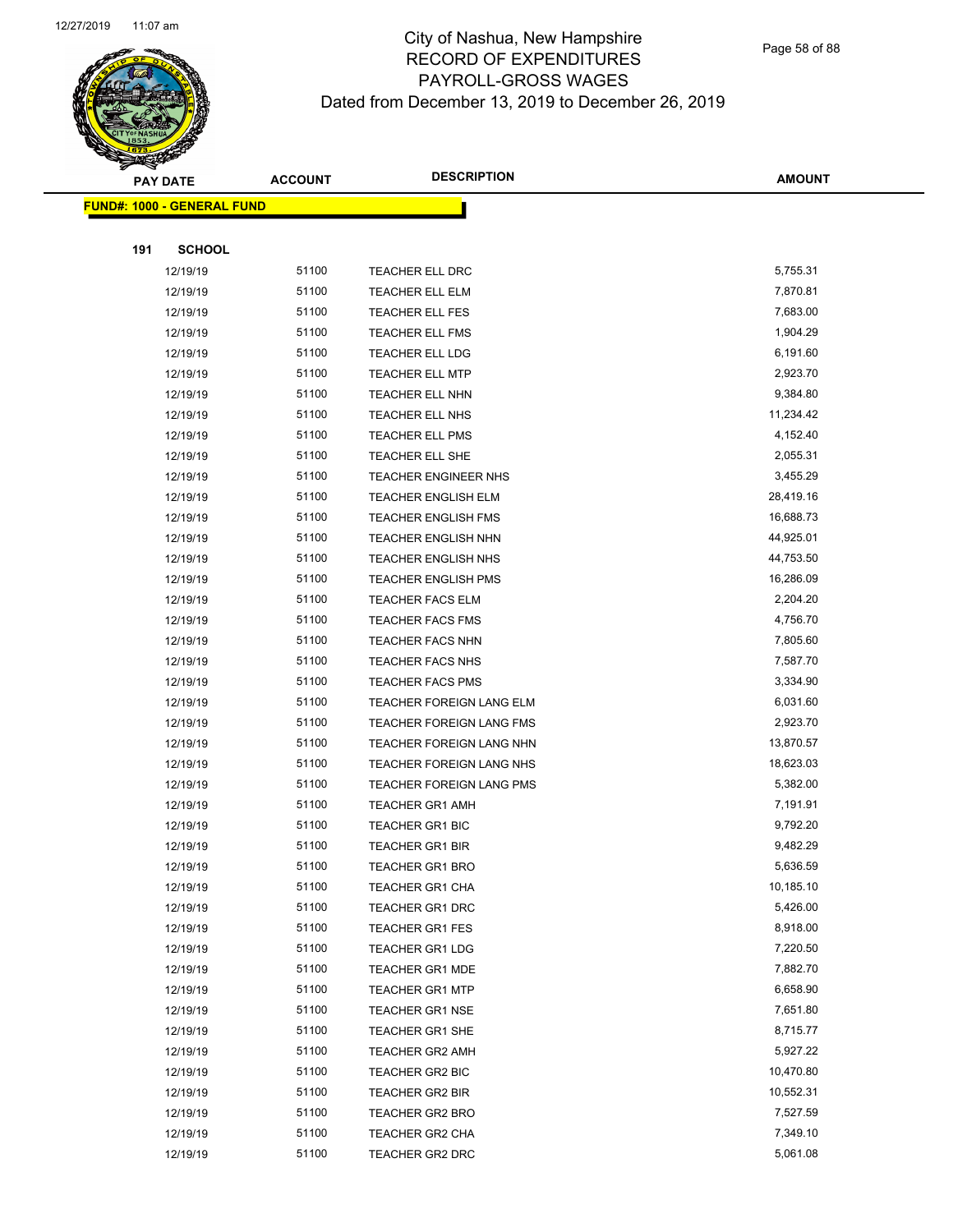

Page 59 of 88

|     | <b>PAY DATE</b>                    | <b>ACCOUNT</b> | <b>DESCRIPTION</b>     | <b>AMOUNT</b> |
|-----|------------------------------------|----------------|------------------------|---------------|
|     | <u> FUND#: 1000 - GENERAL FUND</u> |                |                        |               |
|     |                                    |                |                        |               |
| 191 | <b>SCHOOL</b>                      |                |                        |               |
|     | 12/19/19                           | 51100          | <b>TEACHER GR2 FES</b> | 11,221.72     |
|     | 12/19/19                           | 51100          | <b>TEACHER GR2 LDG</b> | 9,668.07      |
|     | 12/19/19                           | 51100          | <b>TEACHER GR2 MDE</b> | 10,138.02     |
|     | 12/19/19                           | 51100          | <b>TEACHER GR2 MTP</b> | 7,175.52      |
|     | 12/19/19                           | 51100          | <b>TEACHER GR2 NSE</b> | 5,479.20      |
|     | 12/19/19                           | 51100          | <b>TEACHER GR2 SHE</b> | 6,784.80      |
|     | 12/19/19                           | 51100          | <b>TEACHER GR3 AMH</b> | 4,727.29      |
|     | 12/19/19                           | 51100          | <b>TEACHER GR3 BIC</b> | 5,419.90      |
|     | 12/19/19                           | 51100          | <b>TEACHER GR3 BIR</b> | 6,739.71      |
|     | 12/19/19                           | 51100          | <b>TEACHER GR3 BRO</b> | 5,663.29      |
|     | 12/19/19                           | 51100          | <b>TEACHER GR3 CHA</b> | 9,502.12      |
|     | 12/19/19                           | 51100          | <b>TEACHER GR3 DRC</b> | 7,601.99      |
|     | 12/19/19                           | 51100          | <b>TEACHER GR3 FES</b> | 9,519.62      |
|     | 12/19/19                           | 51100          | <b>TEACHER GR3 LDG</b> | 10,524.71     |
|     | 12/19/19                           | 51100          | <b>TEACHER GR3 MDE</b> | 10,159.00     |
|     | 12/19/19                           | 51100          | <b>TEACHER GR3 MTP</b> | 6,793.82      |
|     | 12/19/19                           | 51100          | <b>TEACHER GR3 NSE</b> | 7,730.71      |
|     | 12/19/19                           | 51100          | <b>TEACHER GR3 SHE</b> | 7,492.20      |
|     | 12/19/19                           | 51100          | <b>TEACHER GR4 AMH</b> | 4,167.60      |
|     | 12/19/19                           | 51100          | <b>TEACHER GR4 BIC</b> | 13,448.19     |
|     | 12/19/19                           | 51100          | <b>TEACHER GR4 BIR</b> | 6,210.22      |
|     | 12/19/19                           | 51100          | <b>TEACHER GR4 BRO</b> | 5,376.20      |
|     | 12/19/19                           | 51100          | <b>TEACHER GR4 CHA</b> | 10,807.23     |
|     | 12/19/19                           | 51100          | <b>TEACHER GR4 DRC</b> | 9,759.11      |
|     | 12/19/19                           | 51100          | <b>TEACHER GR4 FES</b> | 8,608.80      |
|     | 12/19/19                           | 51100          | <b>TEACHER GR4 LDG</b> | 8,541.60      |
|     | 12/19/19                           | 51100          | <b>TEACHER GR4 MDE</b> | 10,152.80     |
|     | 12/19/19                           | 51100          | <b>TEACHER GR4 MTP</b> | 6,962.22      |
|     | 12/19/19                           | 51100          | <b>TEACHER GR4 NSE</b> | 6,978.51      |
|     | 12/19/19                           | 51100          | <b>TEACHER GR4 SHE</b> | 6,539.71      |
|     | 12/19/19                           | 51100          | <b>TEACHER GR5 AMH</b> | 5,663.30      |
|     | 12/19/19                           | 51100          | <b>TEACHER GR5 BIC</b> | 8,968.61      |
|     | 12/19/19                           | 51100          | <b>TEACHER GR5 BIR</b> | 9,965.30      |
|     | 12/19/19                           | 51100          | <b>TEACHER GR5 BRO</b> | 5,847.40      |
|     | 12/19/19                           | 51100          | <b>TEACHER GR5 CHA</b> | 11,095.51     |
|     | 12/19/19                           | 51100          | TEACHER GR5 DRC        | 4,305.40      |
|     | 12/19/19                           | 51100          | <b>TEACHER GR5 FES</b> | 8,919.61      |
|     | 12/19/19                           | 51100          | <b>TEACHER GR5 LDG</b> | 10,702.40     |
|     | 12/19/19                           | 51100          | <b>TEACHER GR5 MDE</b> | 10,142.82     |
|     | 12/19/19                           | 51100          | <b>TEACHER GR5 MTP</b> | 6,704.61      |
|     | 12/19/19                           | 51100          | <b>TEACHER GR5 NSE</b> | 8,679.01      |
|     | 12/19/19                           | 51100          | <b>TEACHER GR5 SHE</b> | 7,473.71      |
|     | 12/19/19                           | 51100          | <b>TEACHER GR6 ELM</b> | 31,774.83     |
|     | 12/19/19                           | 51100          | <b>TEACHER GR6 FMS</b> | 25,534.09     |
|     |                                    |                |                        |               |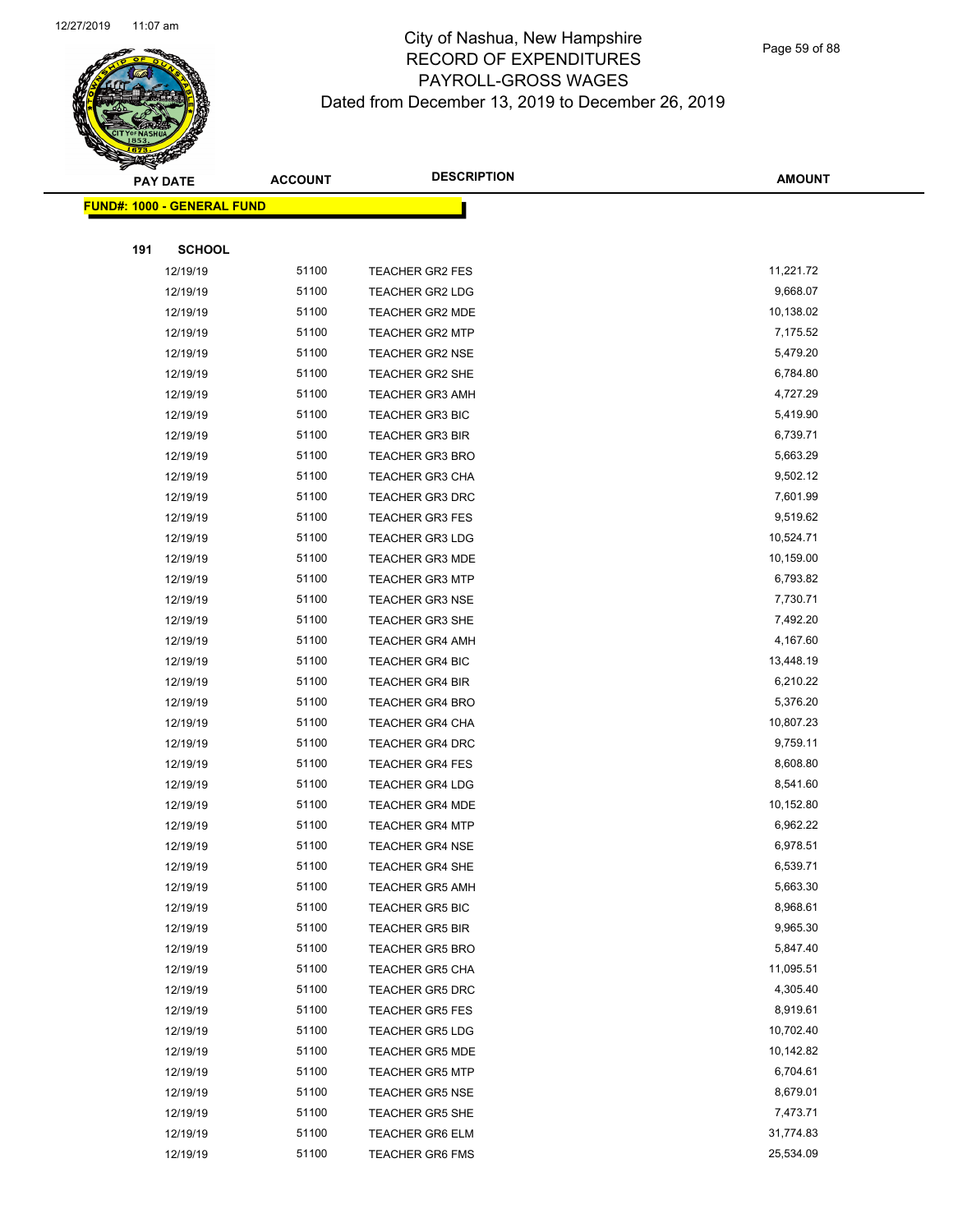

Page 60 of 88

| <b>PAY DATE</b>                   |     | <b>ACCOUNT</b>       | <b>DESCRIPTION</b> | <b>AMOUNT</b>                                        |                      |
|-----------------------------------|-----|----------------------|--------------------|------------------------------------------------------|----------------------|
| <b>FUND#: 1000 - GENERAL FUND</b> |     |                      |                    |                                                      |                      |
|                                   |     |                      |                    |                                                      |                      |
|                                   | 191 | <b>SCHOOL</b>        |                    |                                                      |                      |
|                                   |     | 12/19/19             | 51100              | <b>TEACHER GR6 PMS</b>                               | 19,654.10            |
|                                   |     | 12/19/19             | 51100              | <b>TEACHER GRAPH NHS</b>                             | 3,533.49             |
|                                   |     | 12/19/19             | 51100              | <b>TEACHER GRAPHICS NHN</b>                          | 5,977.30             |
|                                   |     | 12/19/19             | 51100              | TEACHER HEALTH NHN                                   | 3,564.10             |
|                                   |     | 12/19/19             | 51100              | <b>TEACHER HEALTH NHS</b>                            | 4,476.40             |
|                                   |     | 12/19/19             | 51100              | <b>TEACHER HEALTHOC NHS</b>                          | 5,135.30             |
|                                   |     | 12/19/19             | 51100              | TEACHER HVAC NHS                                     | 1,989.51             |
|                                   |     | 12/19/19             | 51100              | TEACHER IN SCH SUSPENSION ELM                        | 1,844.19             |
|                                   |     | 12/19/19             | 51100              | TEACHER IN SCH SUSPENSION NHN                        | 5,399.69             |
|                                   |     | 12/19/19             | 51100              | TEACHER IN SCH SUSPENSION NHS                        | 1,844.31             |
|                                   |     | 12/19/19             | 51100              | <b>TEACHER KIND AMH</b>                              | 5,847.40             |
|                                   |     | 12/19/19             | 51100              | <b>TEACHER KIND BIC</b>                              | 10,491.30            |
|                                   |     | 12/19/19             | 51100              | <b>TEACHER KIND BIR</b>                              | 7,316.70             |
|                                   |     | 12/19/19             | 51100              | <b>TEACHER KIND BRO</b>                              | 5,755.40             |
|                                   |     | 12/19/19             | 51100              | <b>TEACHER KIND CHA</b>                              | 6,879.51             |
|                                   |     | 12/19/19             | 51100              | <b>TEACHER KIND DRC</b>                              | 9,954.22             |
|                                   |     | 12/19/19             | 51100              | <b>TEACHER KIND FES</b>                              | 11,568.92            |
|                                   |     | 12/19/19             | 51100              | <b>TEACHER KIND LDG</b>                              | 10,855.31            |
|                                   |     | 12/19/19             | 51100              | <b>TEACHER KIND MDE</b>                              | 10,523.79            |
|                                   |     | 12/19/19             | 51100              | <b>TEACHER KIND MTP</b>                              | 6,209.89             |
|                                   |     | 12/19/19             | 51100              | TEACHER KIND NSE                                     | 5,354.81             |
|                                   |     | 12/19/19             | 51100              | TEACHER KIND SHE                                     | 7,101.42             |
|                                   |     | 12/19/19             | 51100              | <b>TEACHER MATH ELM</b>                              | 21,323.18            |
|                                   |     | 12/19/19             | 51100              | <b>TEACHER MATH FMS</b>                              | 13,577.51            |
|                                   |     | 12/19/19             | 51100              | <b>TEACHER MATH NHN</b>                              | 37,066.07            |
|                                   |     | 12/19/19             | 51100              | <b>TEACHER MATH NHS</b>                              | 44,688.64            |
|                                   |     | 12/19/19             | 51100              | <b>TEACHER MATH PMS</b>                              | 12,867.40            |
|                                   |     | 12/19/19             | 51100              | <b>TEACHER MUSIC AMH</b>                             | 1,858.10             |
|                                   |     | 12/19/19             | 51100              | TEACHER MUSIC BIC                                    | 2,739.60             |
|                                   |     | 12/19/19             | 51100              | <b>TEACHER MUSIC BIR</b>                             | 1,768.90             |
|                                   |     | 12/19/19             | 51100              | <b>TEACHER MUSIC BRO</b>                             | 1,641.20             |
|                                   |     | 12/19/19             | 51100              | <b>TEACHER MUSIC CHA</b>                             | 2,923.69             |
|                                   |     | 12/19/19             | 51100              | <b>TEACHER MUSIC DRC</b>                             | 2,831.61             |
|                                   |     | 12/19/19             | 51100              | <b>TEACHER MUSIC ELM</b>                             | 4,699.70             |
|                                   |     | 12/19/19             | 51100              | <b>TEACHER MUSIC FES</b>                             | 1,708.71<br>5,847.40 |
|                                   |     | 12/19/19             | 51100<br>51100     | <b>TEACHER MUSIC FMS</b>                             | 1,587.81             |
|                                   |     | 12/19/19<br>12/19/19 | 51100              | <b>TEACHER MUSIC LDG</b>                             | 2,255.29             |
|                                   |     | 12/19/19             | 51100              | <b>TEACHER MUSIC MDE</b><br><b>TEACHER MUSIC NHN</b> | 4,767.89             |
|                                   |     | 12/19/19             | 51100              | <b>TEACHER MUSIC NHS</b>                             | 5,479.20             |
|                                   |     | 12/19/19             | 51100              | <b>TEACHER MUSIC NSE</b>                             | 2,665.29             |
|                                   |     | 12/19/19             | 51100              | <b>TEACHER MUSIC PMS</b>                             | 4,327.41             |
|                                   |     | 12/19/19             | 51100              | <b>TEACHER MUSIC SHE</b>                             | 1,689.19             |
|                                   |     | 12/19/19             | 51100              | TEACHER PE BIC                                       | 2,529.40             |
|                                   |     |                      |                    |                                                      |                      |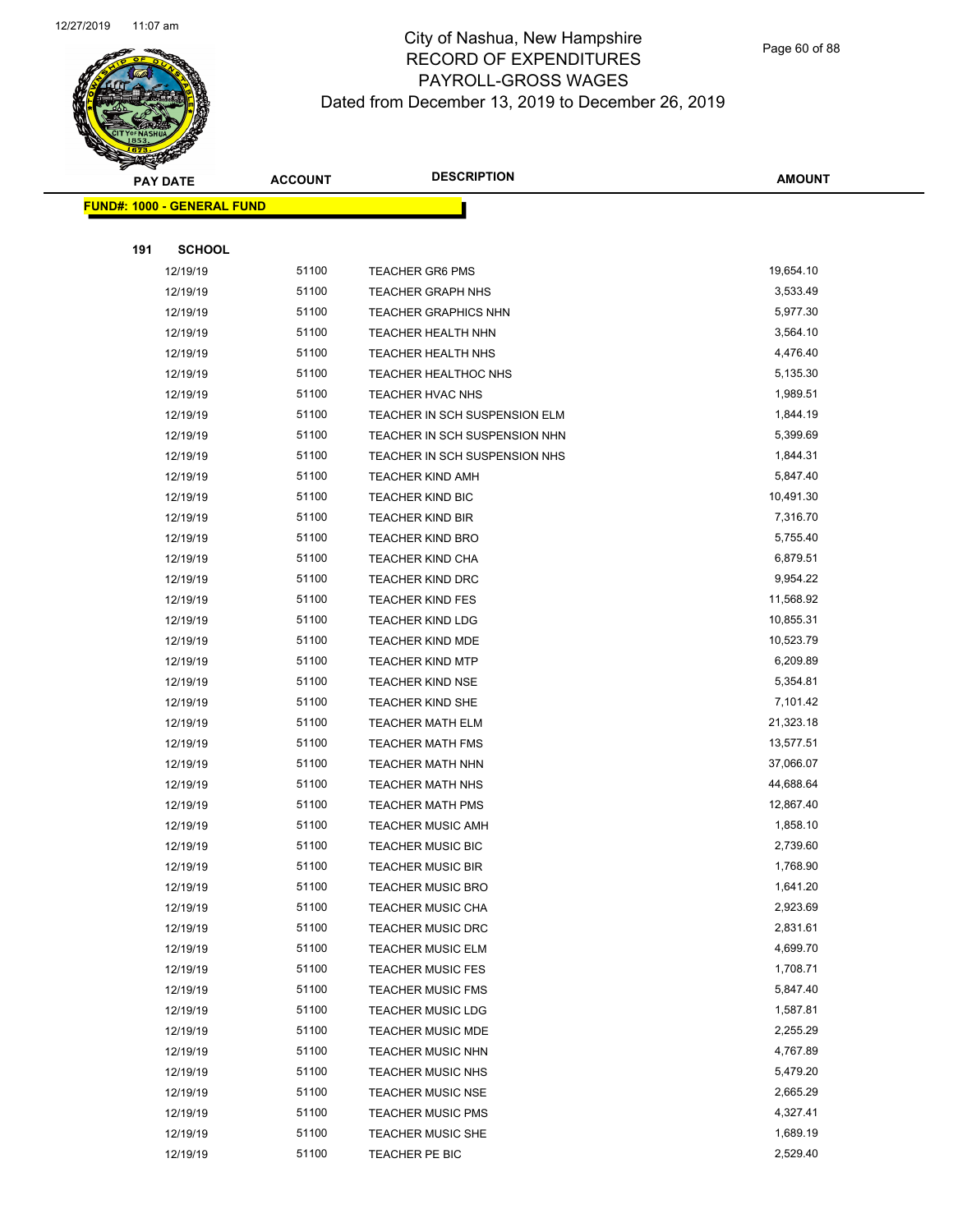

| <b>PAY DATE</b>                    |               | <b>ACCOUNT</b> | <b>DESCRIPTION</b>           | <b>AMOUNT</b> |
|------------------------------------|---------------|----------------|------------------------------|---------------|
| <u> FUND#: 1000 - GENERAL FUND</u> |               |                |                              |               |
|                                    |               |                |                              |               |
| 191                                | <b>SCHOOL</b> |                |                              |               |
|                                    | 12/19/19      | 51100          | TEACHER PE BIR               | 3,015.80      |
|                                    | 12/19/19      | 51100          | <b>TEACHER PE BRO</b>        | 2,831.61      |
|                                    | 12/19/19      | 51100          | TEACHER PE CHA               | 2,712.89      |
|                                    | 12/19/19      | 51100          | <b>TEACHER PE DRC</b>        | 2,923.70      |
|                                    | 12/19/19      | 51100          | TEACHER PE ELM               | 9,690.80      |
|                                    | 12/19/19      | 51100          | <b>TEACHER PE FES</b>        | 1,768.90      |
|                                    | 12/19/19      | 51100          | <b>TEACHER PE FMS</b>        | 5,479.20      |
|                                    | 12/19/19      | 51100          | <b>TEACHER PE LDG</b>        | 2,051.19      |
|                                    | 12/19/19      | 51100          | <b>TEACHER PE MDE</b>        | 3,015.80      |
|                                    | 12/19/19      | 51100          | <b>TEACHER PE MTP</b>        | 2,033.80      |
|                                    | 12/19/19      | 51100          | TEACHER PE NHN               | 9,009.80      |
|                                    | 12/19/19      | 51100          | TEACHER PE NHS               | 10,267.78     |
|                                    | 12/19/19      | 51100          | <b>TEACHER PE NSE</b>        | 2,989.30      |
|                                    | 12/19/19      | 51100          | <b>TEACHER PE PMS</b>        | 3,792.01      |
|                                    | 12/19/19      | 51100          | TEACHER PE SHE               | 2,774.01      |
|                                    | 12/19/19      | 51100          | TEACHER PRE SCHOOL BIR       | 4,646.90      |
|                                    | 12/19/19      | 51100          | TEACHER PRESCHOOL BIC        | 5,755.31      |
|                                    | 12/19/19      | 51100          | <b>TEACHER PRESCHOOL BRO</b> | 13,951.52     |
|                                    | 12/19/19      | 51100          | <b>TEACHER PRESCHOOL MTP</b> | 1,768.90      |
|                                    | 12/19/19      | 51100          | <b>TEACHER PRESCHOOL NSE</b> | 7,136.01      |
|                                    | 12/19/19      | 51100          | <b>TEACHER READ AMH</b>      | 3,015.80      |
|                                    | 12/19/19      | 51100          | TEACHER READ BIC             | 2,923.69      |
|                                    | 12/19/19      | 51100          | TEACHER READ BIR             | 2,923.70      |
|                                    | 12/19/19      | 51100          | <b>TEACHER READ BRO</b>      | 2,923.70      |
|                                    | 12/19/19      | 51100          | TEACHER READ CHA             | 2,123.50      |
|                                    | 12/19/19      | 51100          | TEACHER READ DRC             | 3,015.80      |
|                                    | 12/19/19      | 51100          | <b>TEACHER READ ELM</b>      | 5,939.50      |
|                                    | 12/19/19      | 51100          | <b>TEACHER READ FES</b>      | 2,923.70      |
|                                    | 12/19/19      | 51100          | <b>TEACHER READ FMS</b>      | 2,923.69      |
|                                    | 12/19/19      | 51100          | <b>TEACHER READ LDG</b>      | 4,455.13      |
|                                    | 12/19/19      | 51100          | TEACHER READ MDE             | 2,923.70      |
|                                    | 12/19/19      | 51100          | <b>TEACHER READ MTP</b>      | 2,426.70      |
|                                    | 12/19/19      | 51100          | <b>TEACHER READ NHN</b>      | 1,989.51      |
|                                    | 12/19/19      | 51100          | <b>TEACHER READ NHS</b>      | 2,923.70      |
|                                    | 12/19/19      | 51100          | <b>TEACHER READ NSE</b>      | 2,627.81      |
|                                    | 12/19/19      | 51100          | <b>TEACHER READ PMS</b>      | 5,178.99      |
|                                    | 12/19/19      | 51100          | <b>TEACHER READ SHE</b>      | 2,923.70      |
|                                    | 12/19/19      | 51100          | <b>TEACHER ROTC NHN</b>      | 2,204.20      |
|                                    | 12/19/19      | 51100          | TEACHER SCIENCE ELM          | 25,513.41     |
|                                    | 12/19/19      | 51100          | <b>TEACHER SCIENCE FMS</b>   | 9,549.10      |
|                                    | 12/19/19      | 51100          | <b>TEACHER SCIENCE NHN</b>   | 30,556.38     |
|                                    | 12/19/19      | 51100          | <b>TEACHER SCIENCE NHS</b>   | 36,513.03     |
|                                    | 12/19/19      | 51100          | <b>TEACHER SCIENCE PMS</b>   | 10,924.52     |
|                                    | 12/19/19      | 51100          | TEACHER SOCIAL STUDIES ELM   | 17,264.98     |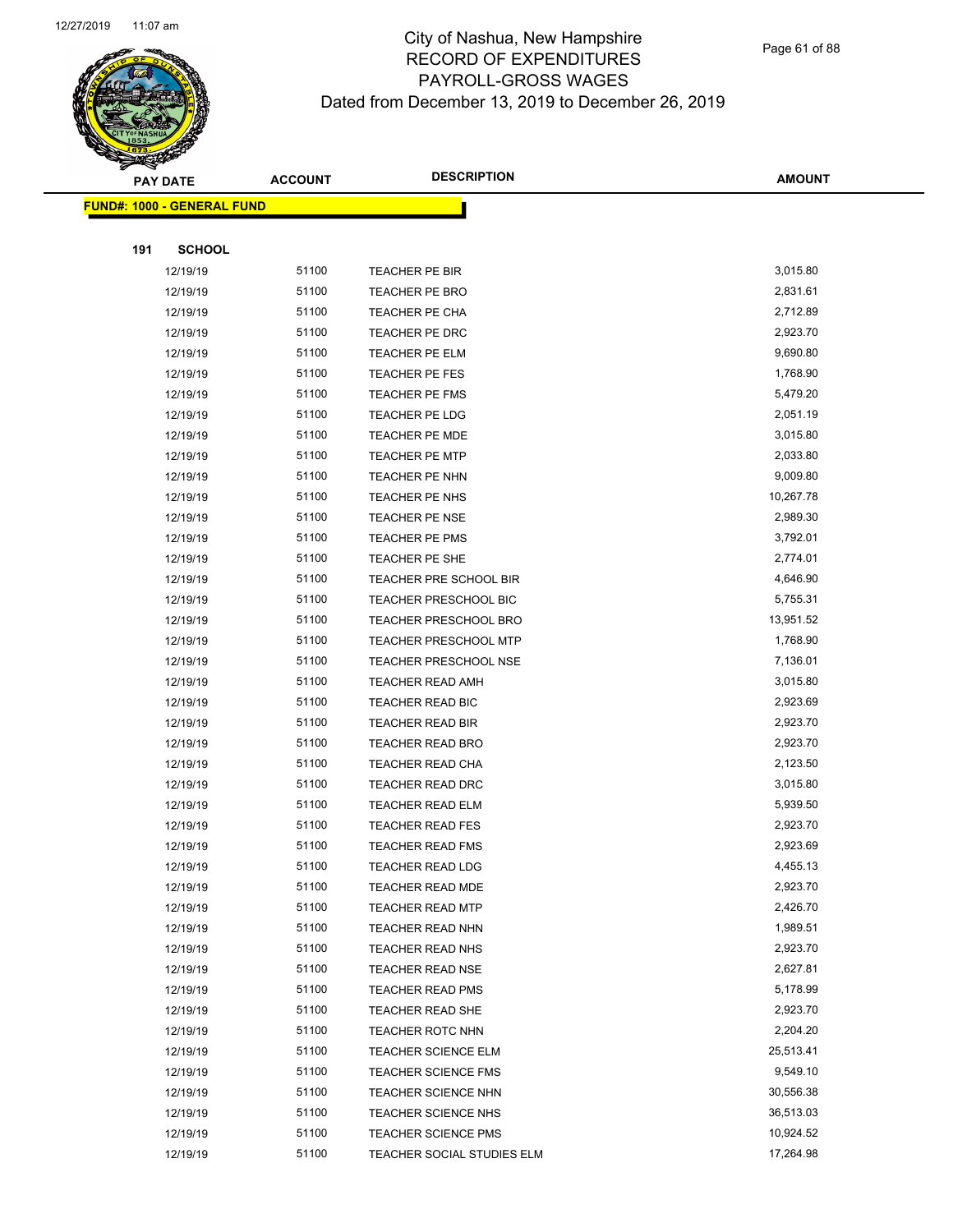

Page 62 of 88

| <b>PAY DATE</b>                    | <b>ACCOUNT</b> | <b>DESCRIPTION</b>                                       | <b>AMOUNT</b>    |
|------------------------------------|----------------|----------------------------------------------------------|------------------|
| <u> FUND#: 1000 - GENERAL FUND</u> |                |                                                          |                  |
|                                    |                |                                                          |                  |
| <b>SCHOOL</b><br>191               |                |                                                          |                  |
| 12/19/19                           | 51100          | <b>TEACHER SOCIAL STUDIES FMS</b>                        | 12,669.20        |
| 12/19/19                           | 51100          | TEACHER SOCIAL STUDIES NHN                               | 33,994.92        |
| 12/19/19                           | 51100          | TEACHER SOCIAL STUDIES NHS                               | 42,521.21        |
| 12/19/19                           | 51100          | TEACHER SOCIAL STUDIES PMS                               | 13,420.28        |
| 12/19/19                           | 51100          | <b>TEACHER SPED AMH</b>                                  | 8,355.61         |
| 12/19/19                           | 51100          | <b>TEACHER SPED BIC</b>                                  | 7,683.48         |
| 12/19/19                           | 51100          | <b>TEACHER SPED BIR</b>                                  | 5,663.29         |
| 12/19/19                           | 51100          | <b>TEACHER SPED BRO</b>                                  | 6,699.10         |
| 12/19/19                           | 51100          | <b>TEACHER SPED CHA</b>                                  | 8,073.41         |
| 12/19/19                           | 51100          | <b>TEACHER SPED DRC</b>                                  | 5,560.30         |
| 12/19/19                           | 51100          | <b>TEACHER SPED ELM</b>                                  | 12,371.19        |
| 12/19/19                           | 51100          | <b>TEACHER SPED FES</b>                                  | 3,620.19         |
| 12/19/19                           | 51100          | <b>TEACHER SPED FMS</b>                                  | 13,069.30        |
| 12/19/19                           | 51100          | <b>TEACHER SPED LDG</b>                                  | 4,767.89         |
| 12/19/19                           | 51100          | <b>TEACHER SPED MDE</b>                                  | 4,804.60         |
| 12/19/19                           | 51100          | TEACHER SPED MTP                                         | 3,947.31         |
| 12/13/19                           | 51100          | <b>TEACHER SPED NHN</b>                                  | (1,666.82)       |
| 12/19/19                           | 51100          | <b>TEACHER SPED NHN</b>                                  | 24,439.95        |
| 12/19/19                           | 51100          | <b>TEACHER SPED NHS</b>                                  | 35,044.91        |
| 12/19/19                           | 51100          | <b>TEACHER SPED NSE</b>                                  | 1,641.21         |
| 12/19/19                           | 51100          | <b>TEACHER SPED PMS</b>                                  | 12,561.42        |
| 12/19/19                           | 51100          | TEACHER SPED SHE                                         | 7,330.79         |
| 12/19/19                           | 51100          | <b>TEACHER TECHED ELM</b>                                | 7,369.87         |
| 12/19/19                           | 51100          | <b>TEACHER TECHED FMS</b>                                | 3,609.20         |
| 12/19/19                           | 51100          | <b>TEACHER TECHED NHN</b>                                | 7,448.81         |
| 12/19/19                           | 51100          | <b>TEACHER TECHED NHS</b>                                | 11,418.69        |
| 12/19/19                           | 51100          | <b>TEACHER TECHED PMS</b>                                | 5,847.40         |
| 12/19/19                           | 51100          | TEACHER TV PROD NHS                                      | 2,923.70         |
| 12/19/19                           | 51100          | <b>TEACHER VISION WID</b>                                | 5,408.29         |
| 12/19/19                           | 51100          | TECH INTERGRATION ASST AMH                               | 360.00           |
| 12/26/19                           | 51100          | TECH INTERGRATION ASST AMH                               | 468.00           |
| 12/19/19                           | 51100          | TECH INTERGRATION ASST BIC                               | 601.35           |
| 12/26/19                           | 51100          | <b>TECH INTERGRATION ASST BIC</b>                        | 486.81           |
| 12/19/19                           | 51100          | TECH INTERGRATION ASST CHA                               | 562.72           |
| 12/26/19                           | 51100          | TECH INTERGRATION ASST CHA                               | 452.02           |
| 12/19/19                           | 51100          | TECH INTERGRATION ASST FES                               | 705.39           |
| 12/26/19                           | 51100          | <b>TECH INTERGRATION ASST FES</b>                        | 544.32           |
| 12/19/19                           | 51100<br>51100 | TECH INTERGRATION ASST LDG                               | 575.54<br>561.50 |
| 12/26/19                           | 51100          | TECH INTERGRATION ASST LDG                               | 553.50           |
| 12/19/19                           | 51100          | TECH INTERGRATION ASST MDE                               | 442.80           |
| 12/26/19<br>12/19/19               | 51100          | TECH INTERGRATION ASST MDE                               | 615.27           |
| 12/26/19                           | 51100          | TECH INTERGRATION ASST MTP<br>TECH INTERGRATION ASST MTP | 498.32           |
| 12/19/19                           | 51100          | TECH INTERGRATION ASST SHE                               | 588.31           |
|                                    |                |                                                          |                  |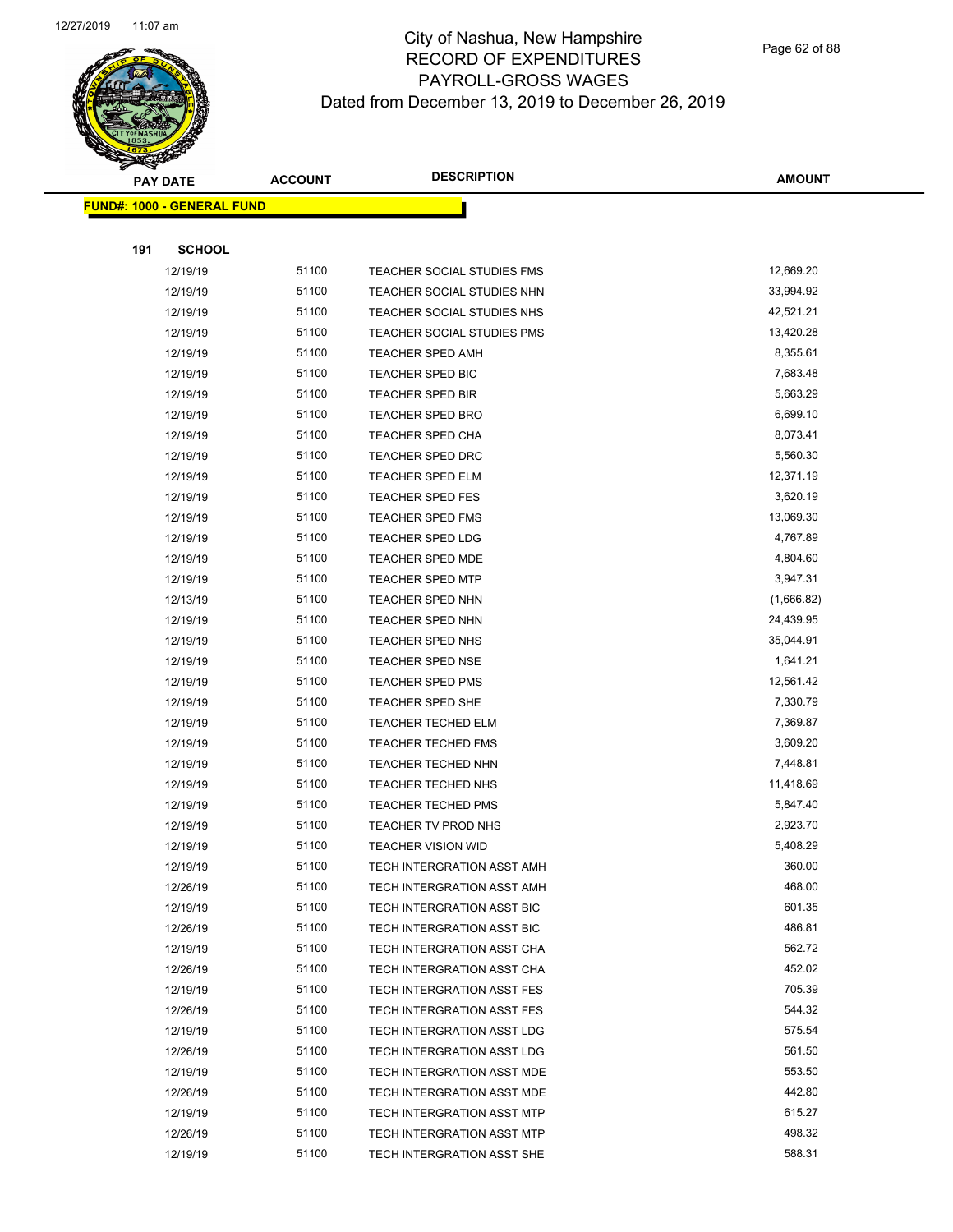

Page 63 of 88

|     | <b>PAY DATE</b>                   | <b>ACCOUNT</b> | <b>DESCRIPTION</b>                     | <b>AMOUNT</b>    |
|-----|-----------------------------------|----------------|----------------------------------------|------------------|
|     | <b>FUND#: 1000 - GENERAL FUND</b> |                |                                        |                  |
|     |                                   |                |                                        |                  |
| 191 | <b>SCHOOL</b>                     |                |                                        |                  |
|     | 12/26/19                          | 51100          | TECH INTERGRATION ASST SHE             | 583.45           |
|     | 12/26/19                          | 51200          | ATHLETIC EQUIPMENT MANAGER NHN         | 50.00            |
|     | 12/26/19                          | 51200          | ATHLETIC TRAINER NHN                   | 75.00            |
|     | 12/19/19                          | 51200          | CLERICAL BOARD OF ED SUP               | 790.57           |
|     | 12/26/19                          | 51200          | CLERICAL BOARD OF ED SUP               | 732.43           |
|     | 12/19/19                          | 51200          | <b>CROSSING GUARD WPO</b>              | 2,505.63         |
|     | 12/26/19                          | 51200          | <b>CROSSING GUARD WPO</b>              | 1,968.04         |
|     | 12/19/19                          | 51200          | <b>CUSTODIAN AMH</b>                   | 47.91            |
|     | 12/19/19                          | 51200          | <b>CUSTODIAN ASST HEAD NHN</b>         | 126.06           |
|     | 12/19/19                          | 51200          | <b>CUSTODIAN BRO</b>                   | 79.85            |
|     | 12/26/19                          | 51200          | <b>CUSTODIAN BRO</b>                   | 63.88            |
|     | 12/19/19                          | 51200          | <b>CUSTODIAN HEAD BRO</b>              | 79.85            |
|     | 12/26/19                          | 51200          | <b>CUSTODIAN HEAD BRO</b>              | 63.88            |
|     | 12/19/19                          | 51200          | <b>CUSTODIAN WID</b>                   | 15.97            |
|     | 12/19/19                          | 51200          | DIRECTOR ADULT ED                      | 2,724.79         |
|     | 12/19/19                          | 51200          | FOOD SERVICE ASST PT AMH               | 41.00            |
|     | 12/26/19                          | 51200          | FOOD SERVICE ASST PT AMH               | 41.00            |
|     | 12/19/19                          | 51200          | FOOD SERVICE ASST PT CHA               | 51.25            |
|     | 12/26/19                          | 51200          | FOOD SERVICE ASST PT CHA               | 51.25            |
|     | 12/19/19                          | 51200          | FOOD SERVICE ASST PT NHS               | 37.05            |
|     | 12/26/19                          | 51200          | FOOD SERVICE ASST PT NHS               | 37.05            |
|     | 12/19/19                          | 51200          | GUIDANCE COUNSELOR NHS                 | 1,727.61         |
|     | 12/19/19                          | 51200          | <b>INSTRUMENTAL MUSIC</b>              | 1,700.00         |
|     | 12/26/19                          | 51200          | <b>INSTRUMENTAL MUSIC</b>              | 1,400.00         |
|     | 12/19/19                          | 51200          | LUNCH MONITOR AMH                      | 636.40           |
|     | 12/26/19                          | 51200          | LUNCH MONITOR AMH                      | 517.16           |
|     | 12/19/19                          | 51200          | LUNCH MONITOR BIC                      | 979.37           |
|     | 12/26/19                          | 51200          | LUNCH MONITOR BIC                      | 543.39           |
|     | 12/19/19                          | 51200          | <b>LUNCH MONITOR BIR</b>               | 307.84           |
|     | 12/26/19                          | 51200          | LUNCH MONITOR BIR                      | 449.08           |
|     | 12/19/19                          | 51200          | LUNCH MONITOR BRO                      | 404.35           |
|     | 12/26/19                          | 51200          | LUNCH MONITOR BRO                      | 451.60           |
|     | 12/19/19                          | 51200<br>51200 | LUNCH MONITOR CHA                      | 728.16<br>731.12 |
|     | 12/26/19<br>12/19/19              | 51200          | LUNCH MONITOR CHA                      | 450.65           |
|     | 12/26/19                          | 51200          | LUNCH MONITOR DRC<br>LUNCH MONITOR DRC | 324.43           |
|     | 12/19/19                          | 51200          | LUNCH MONITOR ELM                      | 148.00           |
|     | 12/26/19                          | 51200          | LUNCH MONITOR ELM                      | 50.32            |
|     | 12/19/19                          | 51200          | LUNCH MONITOR FES                      | 787.31           |
|     | 12/26/19                          | 51200          | LUNCH MONITOR FES                      | 576.20           |
|     | 12/19/19                          | 51200          | LUNCH MONITOR FMS                      | 265.78           |
|     | 12/26/19                          | 51200          | LUNCH MONITOR FMS                      | 203.51           |
|     | 12/19/19                          | 51200          | LUNCH MONITOR LDG                      | 622.14           |
|     | 12/26/19                          | 51200          | LUNCH MONITOR LDG                      | 565.89           |
|     |                                   |                |                                        |                  |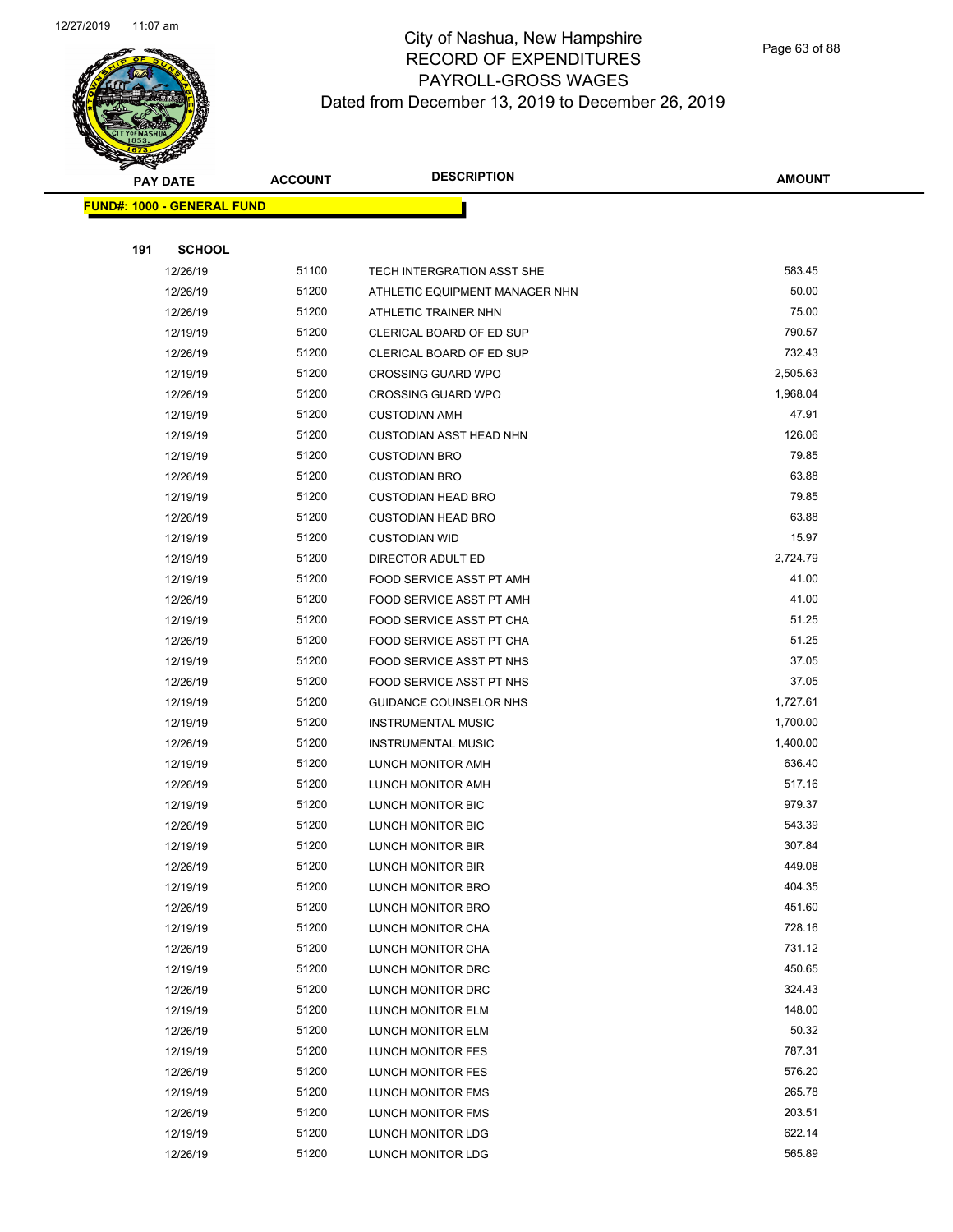

Page 64 of 88

| <b>PAY DATE</b>                   |               | <b>DESCRIPTION</b><br><b>ACCOUNT</b> |                     | <b>AMOUNT</b> |
|-----------------------------------|---------------|--------------------------------------|---------------------|---------------|
| <b>FUND#: 1000 - GENERAL FUND</b> |               |                                      |                     |               |
|                                   |               |                                      |                     |               |
| 191                               | <b>SCHOOL</b> |                                      |                     |               |
|                                   | 12/19/19      | 51200                                | LUNCH MONITOR MDE   | 751.84        |
|                                   | 12/26/19      | 51200                                | LUNCH MONITOR MDE   | 651.20        |
|                                   | 12/19/19      | 51200                                | LUNCH MONITOR MTP   | 485.44        |
|                                   | 12/26/19      | 51200                                | LUNCH MONITOR MTP   | 384.80        |
|                                   | 12/19/19      | 51200                                | LUNCH MONITOR NHN   | 355.20        |
|                                   | 12/26/19      | 51200                                | LUNCH MONITOR NHN   | 307.84        |
|                                   | 12/19/19      | 51200                                | LUNCH MONITOR NHS   | 162.80        |
|                                   | 12/26/19      | 51200                                | LUNCH MONITOR NHS   | 207.20        |
|                                   | 12/19/19      | 51200                                | LUNCH MONITOR NSE   | 553.52        |
|                                   | 12/26/19      | 51200                                | LUNCH MONITOR NSE   | 444.00        |
|                                   | 12/19/19      | 51200                                | LUNCH MONITOR PMS   | 322.60        |
|                                   | 12/26/19      | 51200                                | LUNCH MONITOR PMS   | 267.55        |
|                                   | 12/19/19      | 51200                                | LUNCH MONITOR SHE   | 420.94        |
|                                   | 12/26/19      | 51200                                | LUNCH MONITOR SHE   | 339.12        |
|                                   | 12/19/19      | 51200                                | PARA PRE SCHOOL BIR | 701.94        |
|                                   | 12/26/19      | 51200                                | PARA PRE SCHOOL BIR | 549.55        |
|                                   | 12/19/19      | 51200                                | PARA DW SPEC ED BIR | 908.14        |
|                                   | 12/26/19      | 51200                                | PARA DW SPEC ED BIR | 822.26        |
|                                   | 12/19/19      | 51200                                | PARA DW SPEC ED MDE | 462.00        |
|                                   | 12/26/19      | 51200                                | PARA DW SPEC ED MDE | 462.00        |
|                                   | 12/19/19      | 51200                                | PARA DW SPEC ED NSE | 25.63         |
|                                   | 12/26/19      | 51200                                | PARA DW SPEC ED NSE | 20.50         |
|                                   | 12/19/19      | 51200                                | PARA ELL FES        | 38.44         |
|                                   | 12/26/19      | 51200                                | PARA ELL FES        | 30.75         |
|                                   | 12/19/19      | 51200                                | PARA INST AMH       | 920.88        |
|                                   | 12/26/19      | 51200                                | PARA INST AMH       | 342.58        |
|                                   | 12/19/19      | 51200                                | PARA INST BIC       | 850.27        |
|                                   | 12/26/19      | 51200                                | PARA INST BIC       | 820.01        |
|                                   | 12/19/19      | 51200                                | PARA INST BIR       | 25.63         |
|                                   | 12/26/19      | 51200                                | PARA INST BIR       | 20.50         |
|                                   | 12/19/19      | 51200                                | PARA INST DRC       | 64.58         |
|                                   | 12/26/19      | 51200                                | PARA INST DRC       | 50.23         |
|                                   | 12/19/19      | 51200                                | PARA INST FES       | 38.44         |
|                                   | 12/26/19      | 51200                                | PARA INST FES       | 30.75         |
|                                   | 12/19/19      | 51200                                | PARA INST FMS       | 720.50        |
|                                   | 12/26/19      | 51200                                | PARA INST FMS       | 720.50        |
|                                   | 12/19/19      | 51200                                | PARA INST LDG       | 12.81         |
|                                   | 12/26/19      | 51200                                | PARA INST LDG       | 10.25         |
|                                   | 12/19/19      | 51200                                | PARA INST MDE       | 12.81         |
|                                   | 12/26/19      | 51200                                | PARA INST MDE       | 10.25         |
|                                   | 12/19/19      | 51200                                | PARA INST NHN       | 315.05        |
|                                   | 12/26/19      | 51200                                | PARA INST NHN       | 231.36        |
|                                   | 12/19/19      | 51200                                | PARA INST PMS       | 64.68         |
|                                   | 12/26/19      | 51200                                | PARA INST PMS       | 64.68         |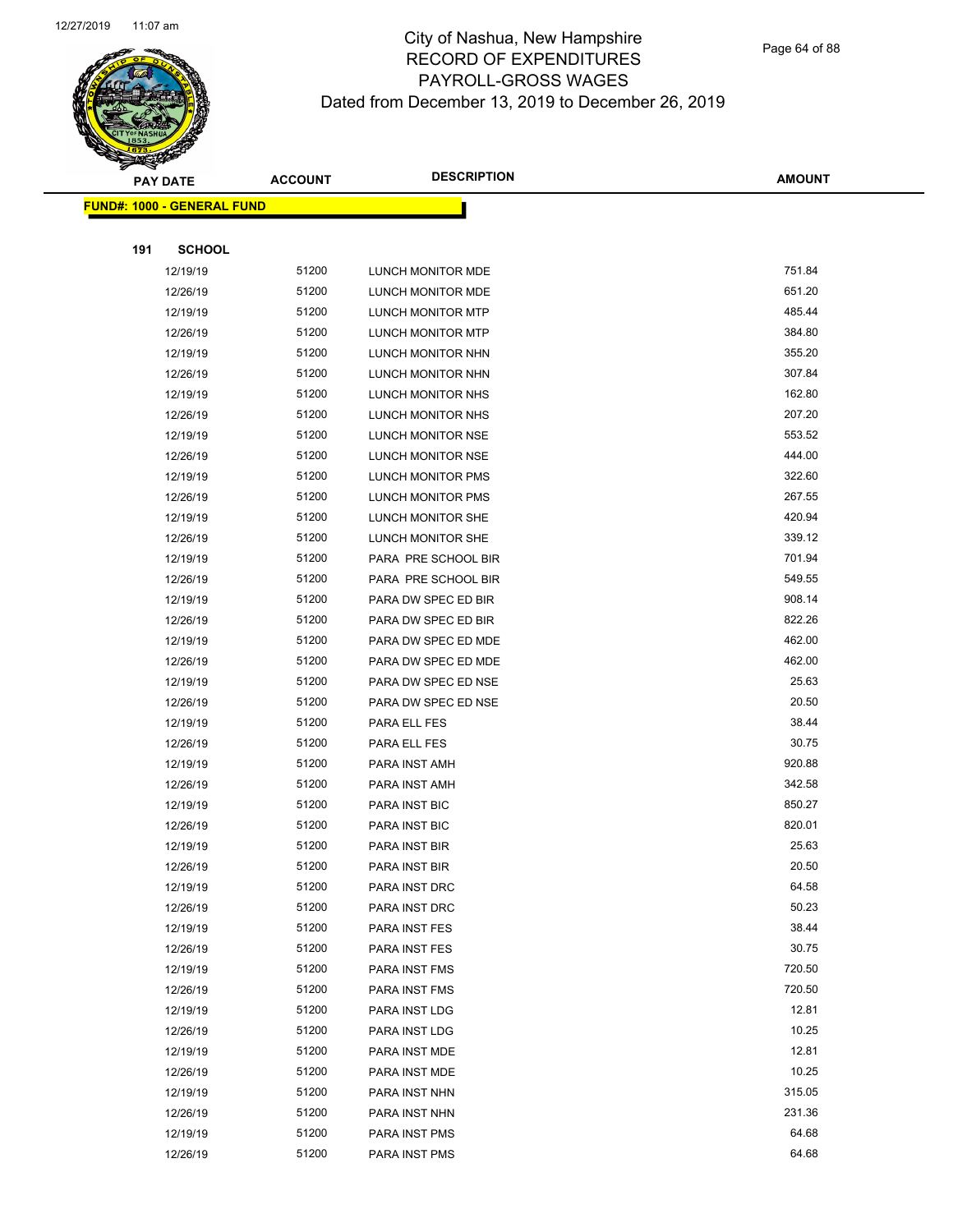

| <b>PAY DATE</b>                    | <b>ACCOUNT</b> | <b>DESCRIPTION</b>              | <b>AMOUNT</b> |
|------------------------------------|----------------|---------------------------------|---------------|
| <u> FUND#: 1000 - GENERAL FUND</u> |                |                                 |               |
|                                    |                |                                 |               |
| 191                                | <b>SCHOOL</b>  |                                 |               |
| 12/19/19                           | 51200          | PARA INST SHE                   | 228.52        |
| 12/26/19                           | 51200          | PARA INST SHE                   | 186.98        |
| 12/19/19                           | 51200          | PARA LIB PMS                    | 299.45        |
| 12/26/19                           | 51200          | PARA LIB PMS                    | 244.62        |
| 12/19/19                           | 51200          | PARA PRE SCH BIC                | 1,657.61      |
| 12/26/19                           | 51200          | PARA PRE SCH BIC                | 1,246.95      |
| 12/19/19                           | 51200          | PARA PRE SCH BRO                | 3,686.70      |
| 12/26/19                           | 51200          | PARA PRE SCH BRO                | 2,767.10      |
| 12/19/19                           | 51200          | PARA PRE SCH NSE                | 4,400.09      |
| 12/26/19                           | 51200          | PARA PRE SCH NSE                | 3,336.07      |
| 12/26/19                           | 51200          | PARA SCI NHS                    | 120.00        |
| 12/19/19                           | 51200          | PARA TTI LDG                    | 79.85         |
| 12/26/19                           | 51200          | PARA TTI LDG                    | 47.91         |
| 12/19/19                           | 51200          | SCHOOL PSYCHOLOGIST WID         | 3,938.09      |
| 12/19/19                           | 51200          | SPEECH LANG PATHOLOGIST WID     | 5,452.21      |
| 12/19/19                           | 51200          | STUDENT ACTIVITY COORD NHS      | 1,093.00      |
| 12/19/19                           | 51200          | <b>SUB CLERICAL</b>             | 585.00        |
| 12/26/19                           | 51200          | <b>SUB CLERICAL</b>             | 874.25        |
| 12/19/19                           | 51200          | <b>SUB CROSSING GUARD</b>       | 167.69        |
| 12/26/19                           | 51200          | <b>SUB CROSSING GUARD</b>       | 111.79        |
| 12/19/19                           | 51200          | <b>SUB TEACHER</b>              | 325.00        |
| 12/26/19                           | 51200          | SUB TEACHER                     | 250.00        |
| 12/19/19                           | 51200          | <b>TEACHER ART FMS</b>          | 2,040.01      |
| 12/19/19                           | 51200          | <b>TEACHER ART NHS</b>          | 994.79        |
| 12/19/19                           | 51200          | TEACHER BIO TEC NHN             | 562.61        |
| 12/19/19                           | 51200          | TEACHER ELL FMS                 | 32.50         |
| 12/19/19                           | 51200          | <b>TEACHER ELL NHS</b>          | 793.90        |
| 12/19/19                           | 51200          | <b>TEACHER ENGLISH NHN</b>      | 800.00        |
| 12/19/19                           | 51200          | <b>TEACHER ENGLISH NHS</b>      | 2,184.91      |
| 12/19/19                           | 51200          | <b>TEACHER FOREIGN LANG FMS</b> | 1,188.30      |
| 12/19/19                           | 51200          | TEACHER MUSIC AMH               | 200.00        |
| 12/19/19                           | 51200          | <b>TEACHER MUSIC DRC</b>        | 325.00        |
| 12/19/19                           | 51200          | <b>TEACHER MUSIC ELM</b>        | 1,972.90      |
| 12/19/19                           | 51200          | <b>TEACHER MUSIC LDG</b>        | 87.50         |
| 12/19/19                           | 51200          | <b>TEACHER MUSIC MTP</b>        | 1,643.77      |
| 12/19/19                           | 51200          | TEACHER PE NHN                  | 50.00         |
| 12/19/19                           | 51200          | <b>TEACHER READ ELM</b>         | 1,727.61      |
| 12/19/19                           | 51200          | TEACHER SOCIAL STUDIES NHN      | 1,250.00      |
| 12/19/19                           | 51200          | TEACHER SOCIAL STUDIES NHS      | 501.00        |
| 12/19/19                           | 51200          | TEACHER SPED NHN                | 1,809.50      |
| 12/19/19                           | 51200          | <b>TEACHER SPED NHS</b>         | 1,724.32      |
| 12/19/19                           | 51200          | <b>TEACHER VISION WID</b>       | 818.82        |
| 12/26/19                           | 51300          | CLERICAL ACADEMY NHS            | 46.43         |
| 12/19/19                           | 51300          | <b>CLERICAL BUSINESS</b>        | 8.95          |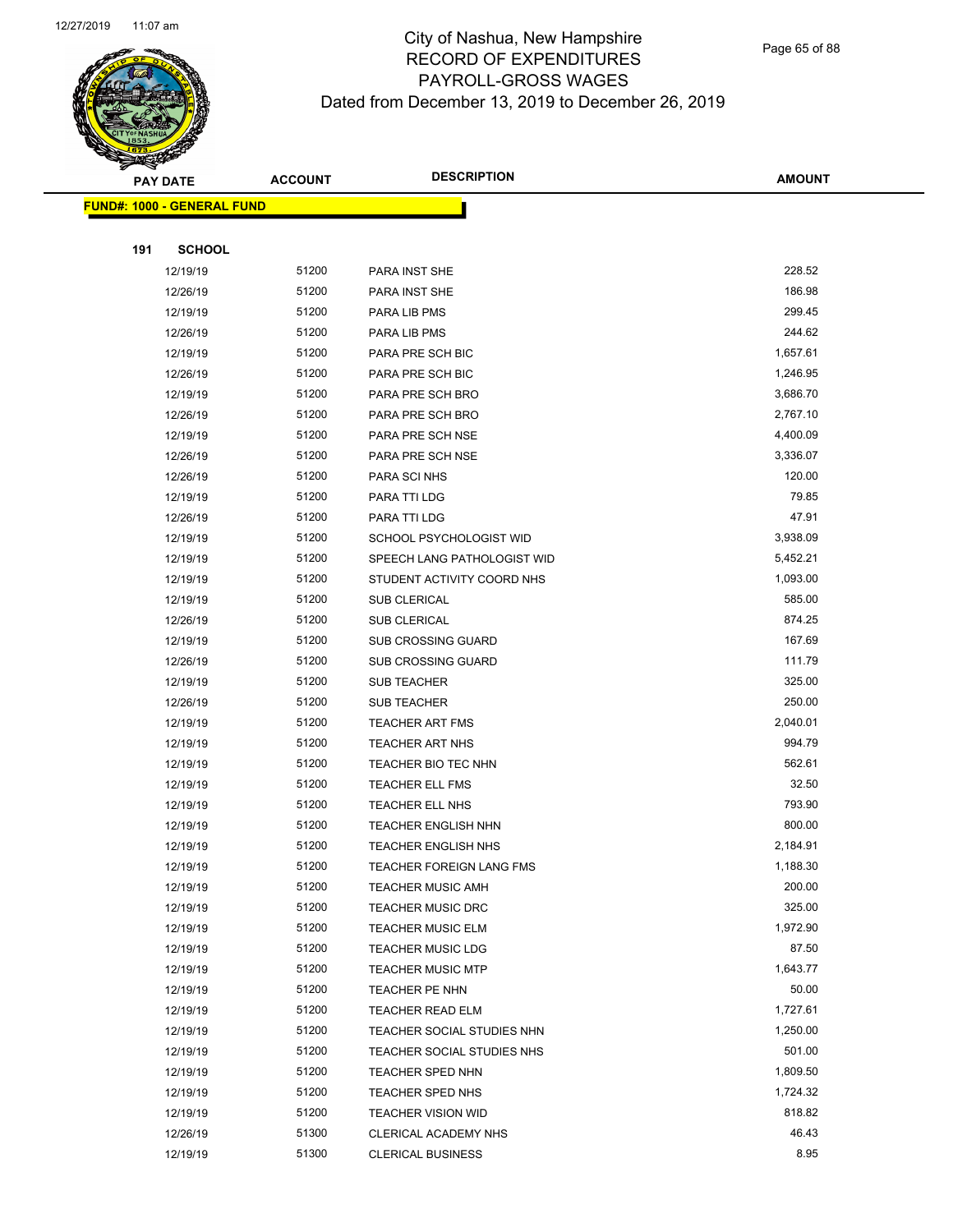

Page 66 of 88

|     | <b>PAY DATE</b>                   | <b>ACCOUNT</b> | <b>DESCRIPTION</b>                                 | <b>AMOUNT</b> |
|-----|-----------------------------------|----------------|----------------------------------------------------|---------------|
|     | <b>FUND#: 1000 - GENERAL FUND</b> |                |                                                    |               |
|     |                                   |                |                                                    |               |
| 191 | <b>SCHOOL</b>                     |                |                                                    |               |
|     | 12/26/19                          | 51300          | <b>CLERICAL BUSINESS</b>                           | 35.79         |
|     | 12/19/19                          | 51300          | <b>CLERICAL CTE NHS</b>                            | 48.95         |
|     | 12/26/19                          | 51300          | <b>CLERICAL CTE NHS</b>                            | 57.09         |
|     | 12/26/19                          | 51300          | <b>CLERICAL GUIDANCE ELM</b>                       | 13.91         |
|     | 12/26/19                          | 51300          | CLERICAL GUIDANCE NHS                              | 6.96          |
|     | 12/19/19                          | 51300          | CLERICAL HUMAN RESOURCES                           | 77.52         |
|     | 12/26/19                          | 51300          | <b>CLERICAL HUMAN RESOURCES</b>                    | 60.93         |
|     | 12/26/19                          | 51300          | <b>CLERICAL PAYROLL SUP</b>                        | 22.99         |
|     | 12/19/19                          | 51300          | <b>CLERICAL PLANT OPS</b>                          | 53.63         |
|     | 12/26/19                          | 51300          | <b>CLERICAL PLANT OPS</b>                          | 61.30         |
|     | 12/19/19                          | 51300          | CLERICAL PRINCIPAL AMH                             | 36.58         |
|     | 12/26/19                          | 51300          | CLERICAL PRINCIPAL AMH                             | 74.19         |
|     | 12/26/19                          | 51300          | CLERICAL PRINCIPAL BIC                             | 16.32         |
|     | 12/19/19                          | 51300          | <b>CLERICAL PRINCIPAL BIR</b>                      | 48.96         |
|     | 12/26/19                          | 51300          | <b>CLERICAL PRINCIPAL BIR</b>                      | 8.16          |
|     | 12/19/19                          | 51300          | CLERICAL PRINCIPAL BRO                             | 24.48         |
|     | 12/26/19                          | 51300          | CLERICAL PRINCIPAL BRO                             | 16.32         |
|     | 12/19/19                          | 51300          | CLERICAL PRINCIPAL DRC                             | 31.09         |
|     | 12/26/19                          | 51300          | CLERICAL PRINCIPAL DRC                             | 30.00         |
|     | 12/26/19                          | 51300          | CLERICAL PRINCIPAL ELM                             | 28.54         |
|     | 12/19/19                          | 51300          | CLERICAL PRINCIPAL FES                             | 16.08         |
|     | 12/26/19                          | 51300          | <b>CLERICAL PRINCIPAL FMS</b>                      | 56.76         |
|     | 12/19/19                          | 51300          | CLERICAL PRINCIPAL LDG                             | 7.66          |
|     | 12/19/19                          | 51300          | CLERICAL PRINCIPAL MDE                             | 31.02         |
|     | 12/26/19                          | 51300          | CLERICAL PRINCIPAL MDE                             | 7.66          |
|     | 12/19/19                          | 51300          | CLERICAL PRINCIPAL MTP                             | 8.04          |
|     | 12/26/19                          | 51300          | <b>CLERICAL PRINCIPAL MTP</b>                      | 8.04          |
|     | 12/26/19                          | 51300          | CLERICAL PRINCIPAL NHS                             | 26.85         |
|     | 12/26/19                          | 51300          | <b>CLERICAL PRINCIPAL NSE</b>                      | 44.15         |
|     | 12/26/19                          | 51300          | CLERICAL PRINCIPAL PMS                             | 7.32          |
|     | 12/19/19                          | 51300          | <b>CLERICAL PRINCIPAL SHE</b>                      | 16.32         |
|     | 12/26/19                          | 51300<br>51300 | CLERICAL RECEPTIONIST NHN                          | 8.16<br>43.89 |
|     | 12/26/19<br>12/19/19              | 51300          | CLERICAL SPECIAL ED NHS<br>CLERICAL SPECIAL ED SUP | 7.32          |
|     | 12/19/19                          | 51300          | <b>CUSTODIAN ASST HEAD ELM</b>                     | 124.86        |
|     | 12/26/19                          | 51300          | <b>CUSTODIAN ASST HEAD ELM</b>                     | 124.86        |
|     | 12/19/19                          | 51300          | <b>CUSTODIAN ASST HEAD NHN</b>                     | 772.13        |
|     | 12/26/19                          | 51300          | <b>CUSTODIAN ASST HEAD NHN</b>                     | 345.77        |
|     | 12/19/19                          | 51300          | <b>CUSTODIAN ASST HEAD NHS</b>                     | 548.83        |
|     | 12/26/19                          | 51300          | <b>CUSTODIAN ASST HEAD NHS</b>                     | 374.59        |
|     | 12/19/19                          | 51300          | <b>CUSTODIAN ASST HEAD PMS</b>                     | 218.53        |
|     | 12/26/19                          | 51300          | <b>CUSTODIAN ASST HEAD PMS</b>                     | 187.31        |
|     | 12/19/19                          | 51300          | <b>CUSTODIAN BIC</b>                               | 438.50        |
|     | 12/26/19                          | 51300          | <b>CUSTODIAN BIC</b>                               | 109.63        |
|     |                                   |                |                                                    |               |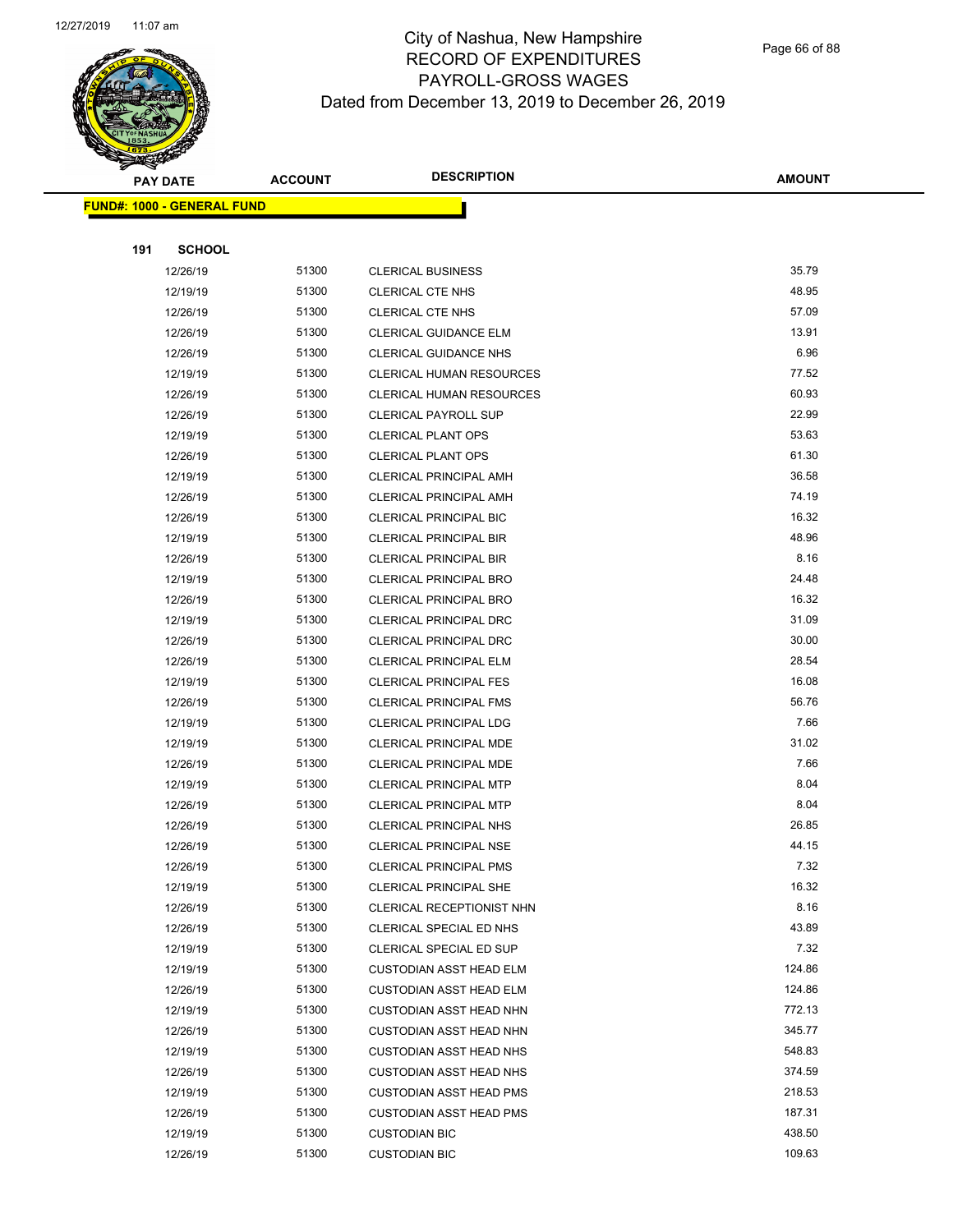

|     | <b>PAY DATE</b>                    | <b>ACCOUNT</b> | <b>DESCRIPTION</b>        | <b>AMOUNT</b> |  |
|-----|------------------------------------|----------------|---------------------------|---------------|--|
|     | <u> FUND#: 1000 - GENERAL FUND</u> |                |                           |               |  |
|     |                                    |                |                           |               |  |
| 191 | <b>SCHOOL</b>                      |                |                           |               |  |
|     | 12/19/19                           | 51300          | <b>CUSTODIAN BIR</b>      | 472.75        |  |
|     | 12/26/19                           | 51300          | <b>CUSTODIAN BIR</b>      | 164.44        |  |
|     | 12/19/19                           | 51300          | <b>CUSTODIAN BRO</b>      | 369.98        |  |
|     | 12/26/19                           | 51300          | <b>CUSTODIAN BRO</b>      | 184.98        |  |
|     | 12/19/19                           | 51300          | <b>CUSTODIAN CHA</b>      | 82.22         |  |
|     | 12/26/19                           | 51300          | <b>CUSTODIAN CHA</b>      | 95.92         |  |
|     | 12/19/19                           | 51300          | <b>CUSTODIAN ELM</b>      | 1,678.61      |  |
|     | 12/26/19                           | 51300          | <b>CUSTODIAN ELM</b>      | 1,000.33      |  |
|     | 12/19/19                           | 51300          | <b>CUSTODIAN FES</b>      | 109.62        |  |
|     | 12/26/19                           | 51300          | <b>CUSTODIAN FES</b>      | 6.85          |  |
|     | 12/19/19                           | 51300          | <b>CUSTODIAN FMS</b>      | 383.70        |  |
|     | 12/26/19                           | 51300          | <b>CUSTODIAN FMS</b>      | 328.88        |  |
|     | 12/19/19                           | 51300          | <b>CUSTODIAN HEAD AMH</b> | 15.61         |  |
|     | 12/26/19                           | 51300          | <b>CUSTODIAN HEAD AMH</b> | 7.80          |  |
|     | 12/19/19                           | 51300          | <b>CUSTODIAN HEAD BIC</b> | 132.66        |  |
|     | 12/26/19                           | 51300          | <b>CUSTODIAN HEAD BIC</b> | 249.72        |  |
|     | 12/19/19                           | 51300          | <b>CUSTODIAN HEAD BIR</b> | 39.02         |  |
|     | 12/26/19                           | 51300          | <b>CUSTODIAN HEAD BIR</b> | 31.22         |  |
|     | 12/19/19                           | 51300          | <b>CUSTODIAN HEAD BRO</b> | 515.05        |  |
|     | 12/26/19                           | 51300          | <b>CUSTODIAN HEAD BRO</b> | 358.98        |  |
|     | 12/19/19                           | 51300          | <b>CUSTODIAN HEAD DRC</b> | 234.12        |  |
|     | 12/26/19                           | 51300          | <b>CUSTODIAN HEAD DRC</b> | 405.80        |  |
|     | 12/19/19                           | 51300          | <b>CUSTODIAN HEAD ELM</b> | 591.85        |  |
|     | 12/26/19                           | 51300          | <b>CUSTODIAN HEAD ELM</b> | 184.96        |  |
|     | 12/19/19                           | 51300          | <b>CUSTODIAN HEAD FES</b> | 156.07        |  |
|     | 12/26/19                           | 51300          | <b>CUSTODIAN HEAD FES</b> | 273.13        |  |
|     | 12/19/19                           | 51300          | <b>CUSTODIAN HEAD FMS</b> | 249.69        |  |
|     | 12/26/19                           | 51300          | <b>CUSTODIAN HEAD LDG</b> | 7.80          |  |
|     | 12/19/19                           | 51300          | <b>CUSTODIAN HEAD MTP</b> | 101.45        |  |
|     | 12/26/19                           | 51300          | <b>CUSTODIAN HEAD NHS</b> | 18.60         |  |
|     | 12/26/19                           | 51300          | <b>CUSTODIAN HEAD NSE</b> | 78.04         |  |
|     | 12/19/19                           | 51300          | <b>CUSTODIAN HEAD SHE</b> | 62.43         |  |
|     | 12/26/19                           | 51300          | <b>CUSTODIAN HEAD SHE</b> | 132.66        |  |
|     | 12/19/19                           | 51300          | <b>CUSTODIAN LDG</b>      | 438.50        |  |
|     | 12/26/19                           | 51300          | <b>CUSTODIAN LDG</b>      | 438.50        |  |
|     | 12/19/19                           | 51300          | <b>CUSTODIAN MTP</b>      | 109.62        |  |
|     | 12/26/19                           | 51300          | <b>CUSTODIAN MTP</b>      | 27.41         |  |
|     | 12/19/19                           | 51300          | <b>CUSTODIAN NHN</b>      | 1,377.80      |  |
|     | 12/26/19                           | 51300          | <b>CUSTODIAN NHN</b>      | 179.34        |  |
|     | 12/19/19                           | 51300          | <b>CUSTODIAN NHS</b>      | 314.50        |  |
|     | 12/26/19                           | 51300          | <b>CUSTODIAN NHS</b>      | 316.98        |  |
|     | 12/19/19                           | 51300          | <b>CUSTODIAN PMS</b>      | 328.88        |  |
|     | 12/26/19                           | 51300          | <b>CUSTODIAN PMS</b>      | 287.77        |  |
|     | 12/19/19                           | 51300          | <b>CUSTODIAN SHE</b>      | 54.82         |  |
|     |                                    |                |                           |               |  |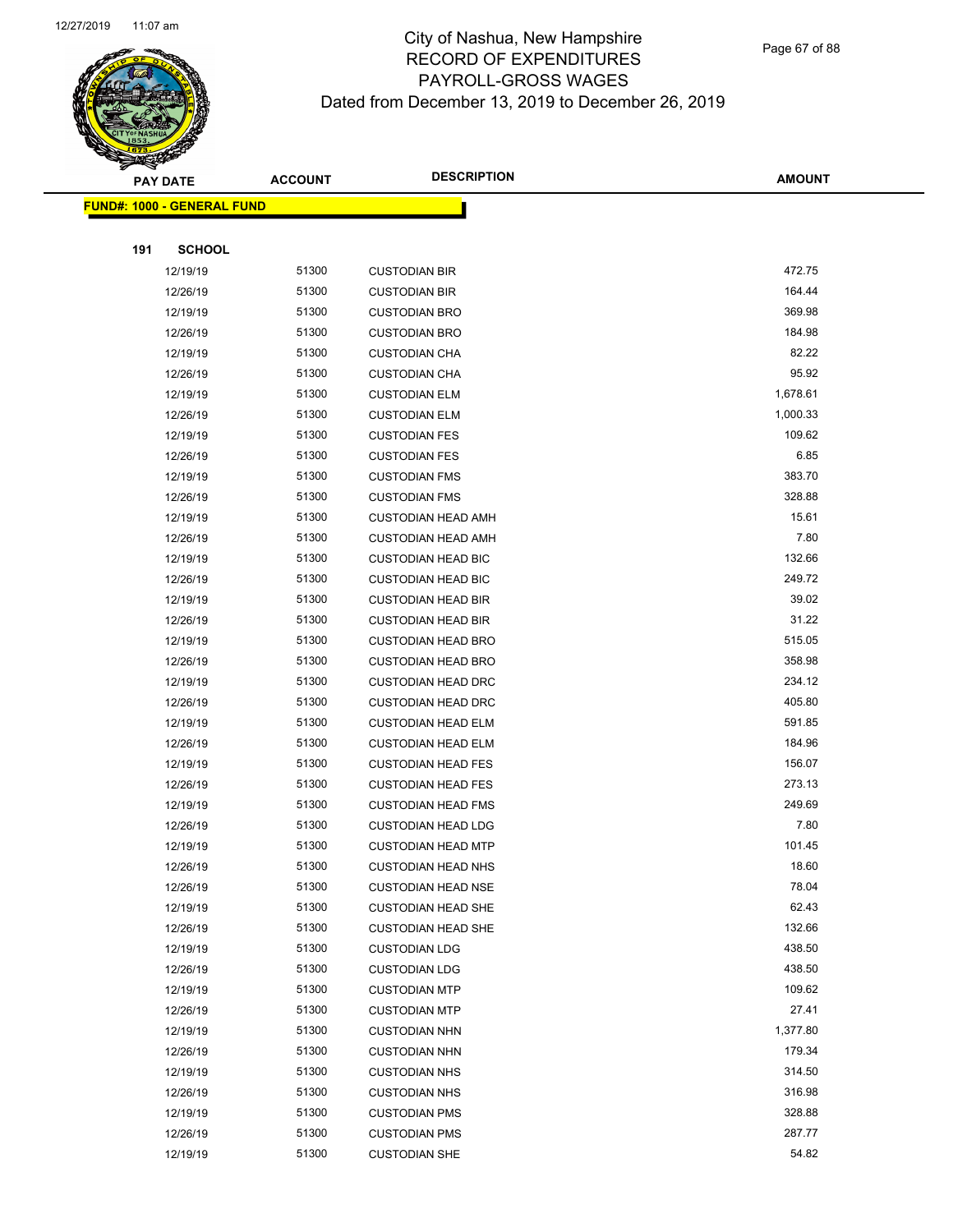

Page 68 of 88

| <b>PAY DATE</b>                   |     | <b>DESCRIPTION</b><br><b>ACCOUNT</b> | <b>AMOUNT</b>  |                                            |                |
|-----------------------------------|-----|--------------------------------------|----------------|--------------------------------------------|----------------|
| <b>FUND#: 1000 - GENERAL FUND</b> |     |                                      |                |                                            |                |
|                                   |     |                                      |                |                                            |                |
|                                   | 191 | <b>SCHOOL</b>                        |                |                                            |                |
|                                   |     | 12/26/19                             | 51300          | MAINTENANCE ALARM WPO                      | 114.48         |
|                                   |     | 12/19/19                             | 51300          | MAINTENANCE ELECTRICIAN WPO                | 220.94         |
|                                   |     | 12/19/19                             | 51300          | MAINTENANCE GRDS FORMEN WPO                | 125.00         |
|                                   |     | 12/26/19                             | 51300          | MAINTENANCE GRDS FORMEN WPO                | 394.23         |
|                                   |     | 12/19/19                             | 51300          | MAINTENANCE GROUNDS WPO                    | 420.37         |
|                                   |     | 12/26/19                             | 51300          | MAINTENANCE GROUNDS WPO                    | 1,569.63       |
|                                   |     | 12/19/19                             | 51300          | <b>MAINTENANCE HVAC WPO</b>                | 118.13         |
|                                   |     | 12/26/19                             | 51300          | <b>MAINTENANCE HVAC WPO</b>                | 315.02         |
|                                   |     | 12/26/19                             | 51300          | MAINTENANCE MESSENGER WPO                  | 120.23         |
|                                   |     | 12/26/19                             | 51300          | MAINTENANCE PLUMBER WPO                    | 10.08          |
|                                   |     | 12/19/19                             | 51300          | <b>MAINTENANCE TRADES WPO</b>              | 256.50         |
|                                   |     | 12/26/19                             | 51300          | <b>MAINTENANCE TRADES WPO</b>              | 355.76         |
|                                   |     | 12/19/19                             | 51300          | PARA ALT LDG                               | 17.54          |
|                                   |     | 12/19/19                             | 51300          | PARA DW SPEC ED MDE                        | 192.60         |
|                                   |     | 12/19/19                             | 51300          | PARA DW SPEC ED NHS                        | 15.03          |
|                                   |     | 12/26/19                             | 51300          | <b>SECURITY MONITOR NHN</b>                | 20.55          |
|                                   |     | 12/19/19                             | 51300          | <b>SECURITY MONITOR NHS</b>                | 13.71          |
|                                   |     | 12/26/19                             | 51300          | <b>SECURITY MONITOR NHS</b>                | 82.22          |
|                                   |     | 12/19/19                             | 51300          | SIGN LANGUAGE INTERPRETER                  | 47.44          |
|                                   |     | 12/19/19                             | 51400          | <b>CUSTODIAN TEMP</b>                      | 694.40         |
|                                   |     | 12/26/19                             | 51400          | <b>CUSTODIAN TEMP</b>                      | 694.40         |
|                                   |     | 12/19/19                             | 51400          | <b>CUSTODIAN WID</b>                       | 694.25         |
|                                   |     | 12/26/19                             | 51400          | <b>CUSTODIAN WID</b>                       | 555.40         |
|                                   |     | 12/26/19                             | 51412          | <b>7PAR CTE NHN</b>                        | 119.00         |
|                                   |     | 12/19/19                             | 51412          | ASSISTANT PRINCIPAL NHS                    | 287.20         |
|                                   |     | 12/19/19                             | 51412          | <b>CROSSING GUARD WPO</b>                  | 106.56         |
|                                   |     | 12/26/19                             | 51412          | <b>CROSSING GUARD WPO</b>                  | 35.52          |
|                                   |     | 12/19/19                             | 51412          | GUIDANCE COUNSELOR NHS                     | 138.60         |
|                                   |     | 12/19/19                             | 51412          | PARA PRE SCHOOL BIR                        | 64.00          |
|                                   |     | 12/19/19                             | 51412          | PARA DW SPEC ED AMH                        | 38.00          |
|                                   |     | 12/26/19                             | 51412          | PARA DW SPEC ED BIR                        | 38.00          |
|                                   |     | 12/19/19                             | 51412          | PARA DW SPEC ED BRO                        | 180.00         |
|                                   |     | 12/26/19                             | 51412          | PARA DW SPEC ED BRO                        | 67.00          |
|                                   |     | 12/19/19                             | 51412<br>51412 | PARA DW SPEC ED FMS                        | 10.00<br>52.00 |
|                                   |     | 12/26/19                             | 51412          | PARA DW SPEC ED FMS                        | 38.00          |
|                                   |     | 12/19/19<br>12/19/19                 | 51412          | PARA DW SPEC ED LDG<br>PARA DW SPEC ED NHN | 20.00          |
|                                   |     |                                      | 51412          | PARA DW SPEC ED NHN                        | 94.00          |
|                                   |     | 12/26/19<br>12/19/19                 | 51412          | PARA DW SPEC ED NSE                        | 19.00          |
|                                   |     | 12/26/19                             | 51412          | PARA DW SPEC ED NSE                        | 38.00          |
|                                   |     | 12/26/19                             | 51412          | PARA DW SPEC ED PMS                        | 38.00          |
|                                   |     | 12/19/19                             | 51412          | PARA DW SPEC ED SHE                        | 280.00         |
|                                   |     | 12/26/19                             | 51412          | PARA DW SPEC ED SHE                        | 38.00          |
|                                   |     | 12/19/19                             | 51412          | PARA DW SPEC ELM                           | 913.00         |
|                                   |     |                                      |                |                                            |                |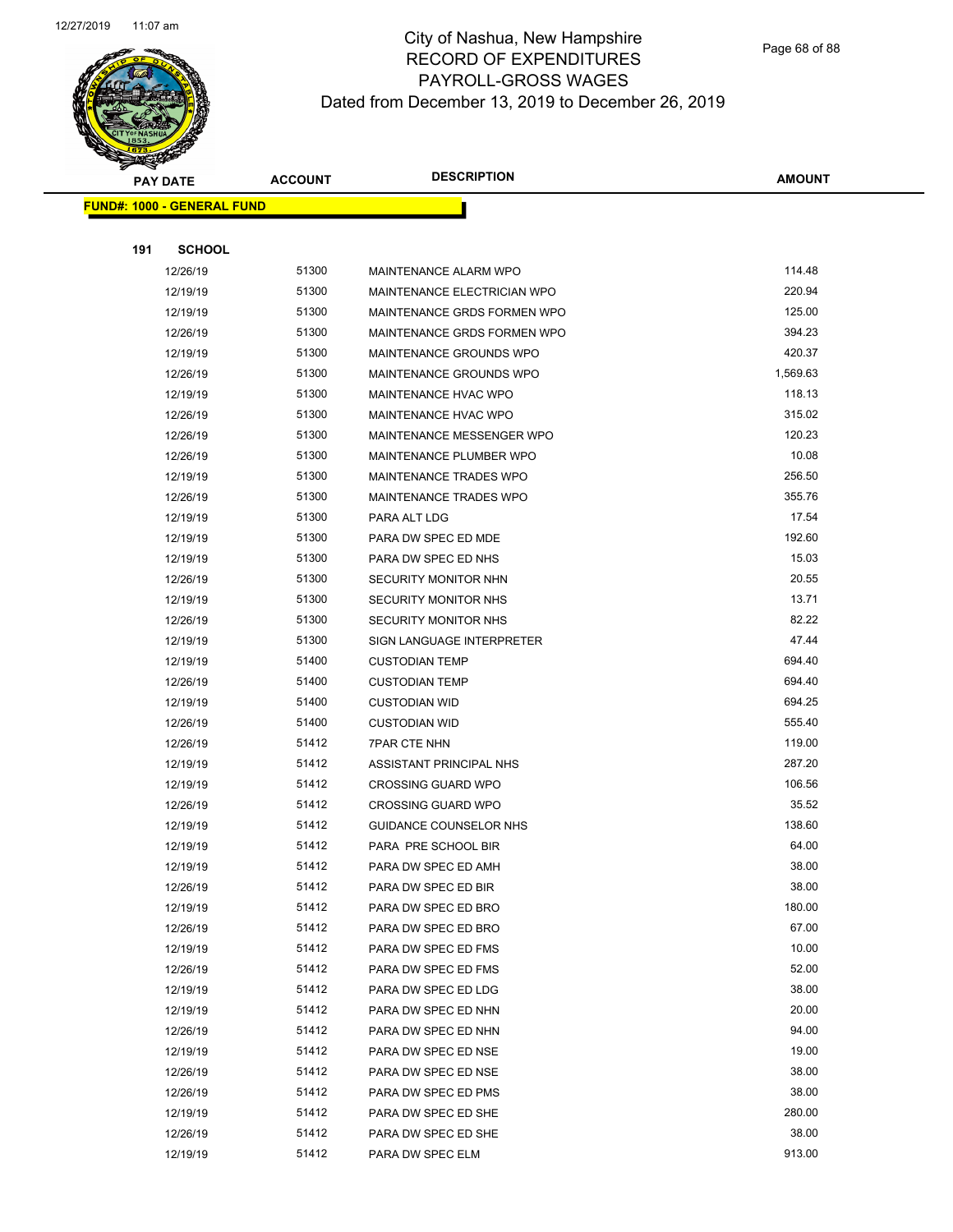

Page 69 of 88

| <b>PAY DATE</b>                   | <b>ACCOUNT</b> | <b>DESCRIPTION</b>   | <b>AMOUNT</b> |
|-----------------------------------|----------------|----------------------|---------------|
| <b>FUND#: 1000 - GENERAL FUND</b> |                |                      |               |
|                                   |                |                      |               |
| <b>SCHOOL</b><br>191              |                |                      |               |
| 12/26/19                          | 51412          | PARA DW SPEC ELM     | 763.00        |
| 12/19/19                          | 51412          | PARA ELL ELM         | 112.00        |
| 12/19/19                          | 51412          | PARA ELL FES         | 41.00         |
| 12/26/19                          | 51412          | PARA ELL FES         | 8.00          |
| 12/19/19                          | 51412          | PARA ELL FMS         | 25.00         |
| 12/26/19                          | 51412          | PARA ELL FMS         | 7.00          |
| 12/19/19                          | 51412          | PARA ELL MTP         | 13.00         |
| 12/19/19                          | 51412          | PARA INST AMH        | 18.00         |
| 12/26/19                          | 51412          | PARA INST AMH        | 1,691.00      |
| 12/19/19                          | 51412          | PARA INST BIC        | 184.00        |
| 12/26/19                          | 51412          | PARA INST BIC        | 366.00        |
| 12/19/19                          | 51412          | PARA INST BIR        | 117.00        |
| 12/26/19                          | 51412          | PARA INST BIR        | 169.00        |
| 12/19/19                          | 51412          | PARA INST BRO        | 111.00        |
| 12/26/19                          | 51412          | PARA INST BRO        | 197.00        |
| 12/19/19                          | 51412          | PARA INST CHA        | 109.00        |
| 12/26/19                          | 51412          | PARA INST CHA        | 47.00         |
| 12/19/19                          | 51412          | PARA INST DRC        | 248.00        |
| 12/26/19                          | 51412          | PARA INST DRC        | 437.00        |
| 12/19/19                          | 51412          | PARA INST ELM        | 1,030.00      |
| 12/26/19                          | 51412          | PARA INST ELM        | 413.00        |
| 12/19/19                          | 51412          | PARA INST FES        | 170.00        |
| 12/26/19                          | 51412          | PARA INST FES        | 104.00        |
| 12/19/19                          | 51412          | PARA INST FMS        | 115.00        |
| 12/26/19                          | 51412          | PARA INST FMS        | 164.00        |
| 12/19/19                          | 51412          | PARA INST LDG        | 144.00        |
| 12/26/19                          | 51412          | PARA INST LDG        | 100.00        |
| 12/26/19                          | 51412          | PARA INST MDE        | 158.00        |
| 12/19/19                          | 51412          | PARA INST MTP        | 49.00         |
| 12/26/19                          | 51412          | <b>PARA INST MTP</b> | 66.00         |
| 12/19/19                          | 51412          | PARA INST NHN        | 86.00         |
| 12/19/19                          | 51412          | PARA INST NHS        | 21.00         |
| 12/19/19                          | 51412          | PARA INST NSE        | 83.00         |
| 12/26/19                          | 51412          | PARA INST NSE        | 182.00        |
| 12/19/19                          | 51412          | PARA INST PMS        | 45.00         |
| 12/19/19                          | 51412          | PARA INST SHE        | 528.00        |
| 12/26/19                          | 51412          | PARA INST SHE        | 199.40        |
| 12/19/19                          | 51412          | PARA KIND BIC        | 23.00         |
| 12/19/19                          | 51412          | PARA KIND BRO        | 5.00          |
| 12/26/19                          | 51412          | PARA KIND BRO        | 85.00         |
| 12/26/19                          | 51412          | PARA KIND DRC        | 23.00         |
| 12/19/19                          | 51412          | PARA KIND LDG        | 8.00          |
| 12/26/19                          | 51412          | PARA KIND LDG        | 33.00         |
| 12/26/19                          | 51412          | PARA KIND SHE        | 70.00         |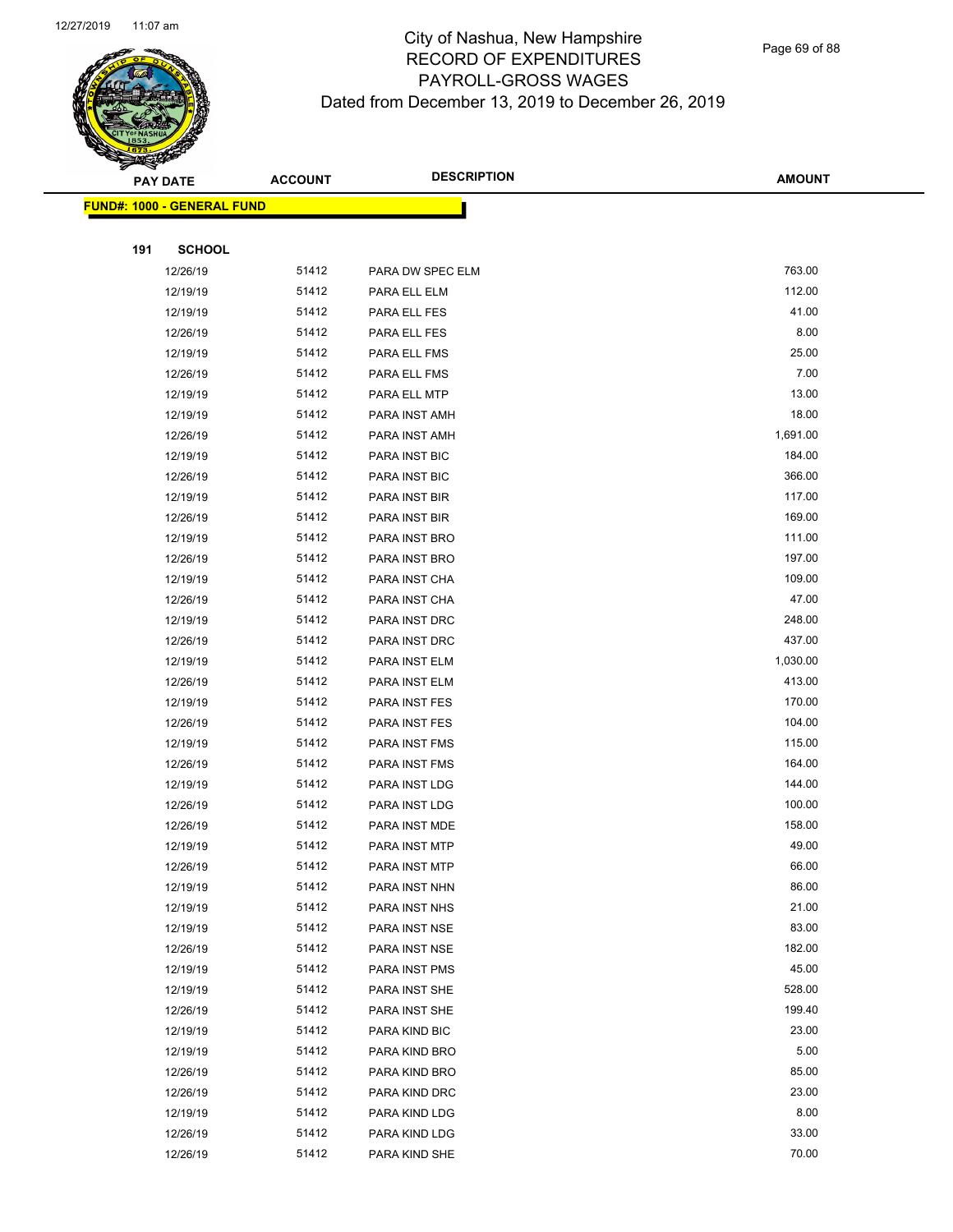

|     | <b>PAY DATE</b>                    | <b>ACCOUNT</b> | <b>DESCRIPTION</b>       | <b>AMOUNT</b> |
|-----|------------------------------------|----------------|--------------------------|---------------|
|     | <u> FUND#: 1000 - GENERAL FUND</u> |                |                          |               |
|     |                                    |                |                          |               |
| 191 | <b>SCHOOL</b>                      |                |                          |               |
|     | 12/19/19                           | 51412          | PARA PRE SCH BRO         | 38.00         |
|     | 12/26/19                           | 51412          | PARA PRE SCH BRO         | 95.00         |
|     | 12/19/19                           | 51412          | PARA SPED FES            | 38.00         |
|     | 12/26/19                           | 51412          | PARA TTI AMH             | 85.00         |
|     | 12/19/19                           | 51412          | PARA TTI LDG             | 59.00         |
|     | 12/26/19                           | 51412          | PARA TTI LDG             | 63.00         |
|     | 12/19/19                           | 51412          | PARA TTI MTP             | 71.00         |
|     | 12/26/19                           | 51412          | PARA TTI MTP             | 46.00         |
|     | 12/19/19                           | 51412          | PARA VOC NHS             | 38.00         |
|     | 12/26/19                           | 51412          | PARA VOC NHS             | 90.00         |
|     | 12/19/19                           | 51412          | <b>SUB CLERICAL</b>      | 906.75        |
|     | 12/26/19                           | 51412          | SUB CLERICAL             | 747.50        |
|     | 12/26/19                           | 51412          | SUB FOOD SERVICE         | 65.12         |
|     | 12/19/19                           | 51412          | <b>SUB LUNCH MONITOR</b> | 729.11        |
|     | 12/26/19                           | 51412          | <b>SUB LUNCH MONITOR</b> | 485.44        |
|     | 12/19/19                           | 51412          | <b>SUB NURSE</b>         | 100.00        |
|     | 12/19/19                           | 51412          | SUB PARA PROFESSIONAL    | 1,798.09      |
|     | 12/26/19                           | 51412          | SUB PARA PROFESSIONAL    | 1,976.23      |
|     | 12/12/19                           | 51412          | <b>SUB TEACHER</b>       | (66.00)       |
|     | 12/19/19                           | 51412          | <b>SUB TEACHER</b>       | 11,378.46     |
|     | 12/26/19                           | 51412          | <b>SUB TEACHER</b>       | 8,406.75      |
|     | 12/19/19                           | 51412          | SUB TEACHER LONG TERM    | 9,022.50      |
|     | 12/26/19                           | 51412          | SUB TEACHER LONG TERM    | 7,383.00      |
|     | 12/19/19                           | 51412          | SUMMER SCHOOL PARA       | 347.17        |
|     | 12/26/19                           | 51412          | SUMMER SCHOOL PARA       | 263.26        |
|     | 12/19/19                           | 51412          | TEACHER BUILD CONST NHS  | 774.24        |
|     | 12/19/19                           | 51412          | TEACHER ELECTRICAL NHS   | 774.24        |
|     | 12/19/19                           | 51412          | TEACHER ELL NHS          | 67.00         |
|     | 12/19/19                           | 51412          | TEACHER FOREIGN LANG NHN | 16.75         |
|     | 12/13/19                           | 51412          | TEACHER SPED NHN         | (2,375.00)    |
|     | 12/19/19                           | 51412          | TEACHER SPED NHS         | 432.18        |
|     | 12/19/19                           | 51412          | TITLE ONE PARA FES       | 35.00         |
|     | 12/26/19                           | 51412          | TITLE ONE PARA FES       | 24.00         |
|     | 12/26/19                           | 51500          | ELECTED SCHOOL BOARD     | 9,000.00      |
|     | 12/19/19                           | 51650          | <b>INTERPRETER</b>       | 31.25         |
|     | 12/26/19                           | 51650          | PARA DW SPEC ED MDE      | 29.32         |
|     | 12/19/19                           | 51650          | PARA DW SPEC ED NHN      | 94.38         |
|     | 12/26/19                           | 51650          | PARA DW SPEC ED NHN      | 56.63         |
|     | 12/19/19                           | 51650          | PARA ELL LDG             | 9.92          |
|     | 12/19/19                           | 51650          | PARA INST LDG            | 58.89         |
|     | 12/26/19                           | 51650          | PARA INST LDG            | 19.83         |
|     | 12/19/19                           | 51650          | PARA KIND LDG            | 19.84         |
|     | 12/19/19                           | 51650          | PARA TTI LDG             | 65.90         |
|     | 12/26/19                           | 51650          | PARA TTI LDG             | 40.26         |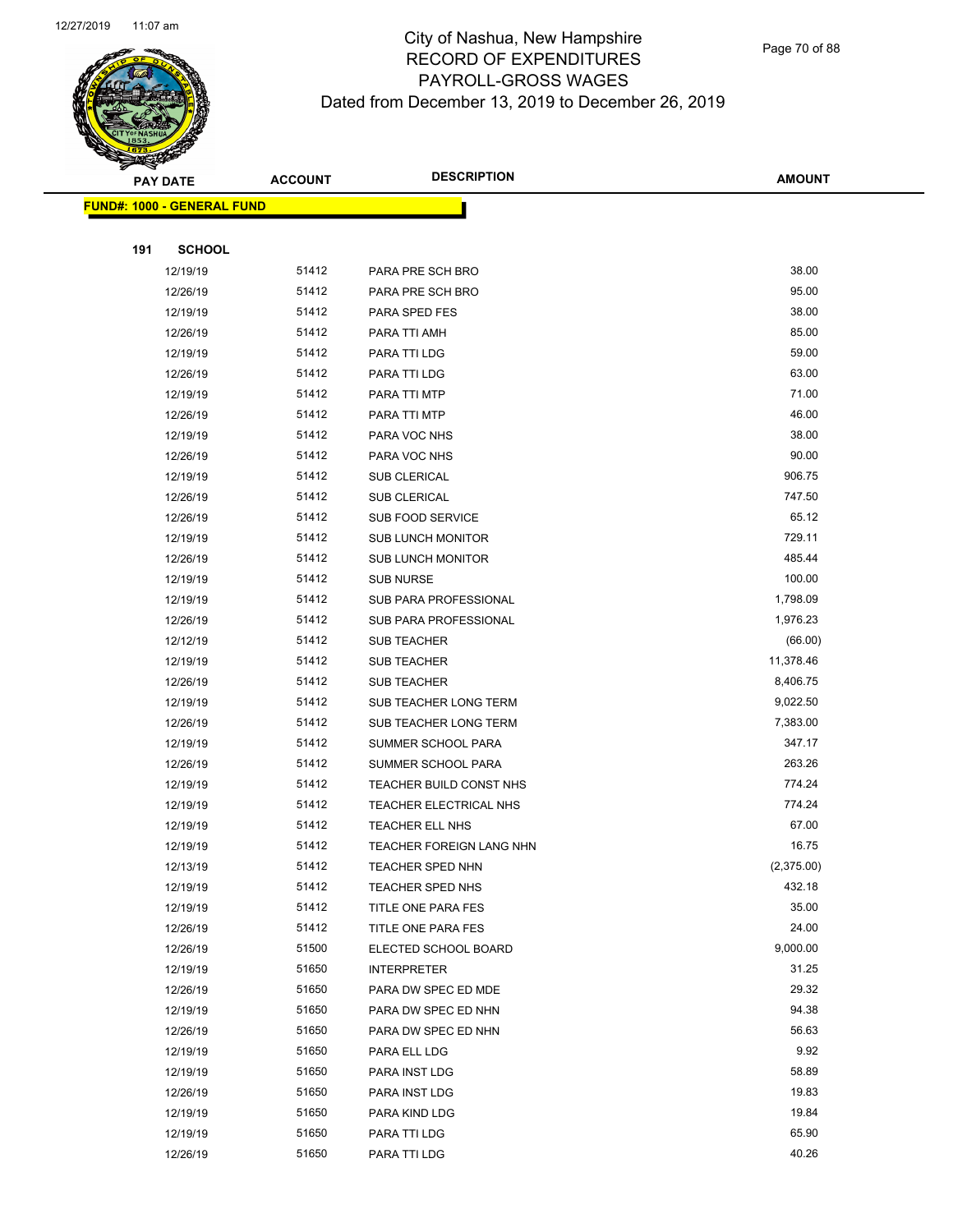

Page 71 of 88

|     | <b>PAY DATE</b>                    | <b>ACCOUNT</b> | <b>DESCRIPTION</b>            | <b>AMOUNT</b> |
|-----|------------------------------------|----------------|-------------------------------|---------------|
|     | <u> FUND#: 1000 - GENERAL FUND</u> |                |                               |               |
|     |                                    |                |                               |               |
| 191 | <b>SCHOOL</b>                      |                |                               |               |
|     | 12/26/19                           | 51650          | <b>SUB TEACHER</b>            | 1,153.26      |
|     | 12/19/19                           | 51650          | TEACHER COSMETOLOGY NHN       | 75.00         |
|     | 12/19/19                           | 51650          | TEACHER ELL NHN               | 87.50         |
|     | 12/19/19                           | 51650          | <b>TEACHER ENGLISH NHS</b>    | 100.00        |
|     | 12/19/19                           | 51650          | <b>TEACHER MATH NHN</b>       | 50.00         |
|     | 12/19/19                           | 51650          | <b>TEACHER SCIENCE ELM</b>    | 37.50         |
|     | 12/19/19                           | 51650          | <b>TEACHER SCIENCE NHN</b>    | 125.00        |
|     | 12/19/19                           | 51650          | TEACHER SCIENCE NHS           | 50.00         |
|     | 12/19/19                           | 51700          | <b>GUIDANCE COUNSELOR BIR</b> | 69.23         |
|     | 12/19/19                           | 51700          | <b>GUIDANCE COUNSELOR ELM</b> | 69.23         |
|     | 12/19/19                           | 51700          | <b>LIBRARIAN NHS</b>          | 81.81         |
|     | 12/19/19                           | 51700          | <b>NURSE ELM</b>              | 81.81         |
|     | 12/19/19                           | 51700          | SCHOOL PSYCHOLOGIST WID       | 69.23         |
|     | 12/19/19                           | 51700          | SPEECH LANG PATHOLOGIST WID   | 69.23         |
|     | 12/19/19                           | 51700          | TEACHER ART CHA               | 34.61         |
|     | 12/19/19                           | 51700          | <b>TEACHER ART NHS</b>        | 34.61         |
|     | 12/19/19                           | 51700          | <b>TEACHER BUSINESS NHS</b>   | 69.23         |
|     | 12/19/19                           | 51700          | <b>TEACHER DWSE ELM</b>       | 69.23         |
|     | 12/19/19                           | 51700          | TEACHER ENGLISH NHN           | 69.23         |
|     | 12/19/19                           | 51700          | <b>TEACHER ENGLISH NHS</b>    | 691.60        |
|     | 12/19/19                           | 51700          | TEACHER FOREIGN LANG NHN      | 69.23         |
|     | 12/19/19                           | 51700          | TEACHER FOREIGN LANG NHS      | 69.23         |
|     | 12/19/19                           | 51700          | <b>TEACHER GR6 ELM</b>        | 69.23         |
|     | 12/19/19                           | 51700          | <b>TEACHER GR6 FMS</b>        | 69.23         |
|     | 12/19/19                           | 51700          | <b>TEACHER GR6 PMS</b>        | 69.23         |
|     | 12/19/19                           | 51700          | <b>TEACHER MATH ELM</b>       | 81.81         |
|     | 12/19/19                           | 51700          | <b>TEACHER MATH FMS</b>       | 69.23         |
|     | 12/19/19                           | 51700          | <b>TEACHER MATH NHN</b>       | 69.23         |
|     | 12/19/19                           | 51700          | <b>TEACHER MATH NHS</b>       | 69.23         |
|     | 12/19/19                           | 51700          | <b>TEACHER MATH PMS</b>       | 69.23         |
|     | 12/19/19                           | 51700          | <b>TEACHER MUSIC FMS</b>      | 69.23         |
|     | 12/19/19                           | 51700          | <b>TEACHER PE MDE</b>         | 34.61         |
|     | 12/19/19                           | 51700          | TEACHER PE NHN                | 34.61         |
|     | 12/19/19                           | 51700          | <b>TEACHER SCIENCE ELM</b>    | 69.23         |
|     | 12/19/19                           | 51700          | <b>TEACHER SCIENCE FMS</b>    | 69.23         |
|     | 12/19/19                           | 51700          | TEACHER SCIENCE NHN           | 69.23         |
|     | 12/19/19                           | 51700          | TEACHER SCIENCE NHS           | 69.23         |
|     | 12/19/19                           | 51700          | <b>TEACHER SCIENCE PMS</b>    | 69.23         |
|     | 12/19/19                           | 51700          | TEACHER SOCIAL STUDIES ELM    | 69.23         |
|     | 12/19/19                           | 51700          | TEACHER SOCIAL STUDIES FMS    | 69.23         |
|     | 12/19/19                           | 51700          | TEACHER SOCIAL STUDIES NHN    | 69.23         |
|     | 12/19/19                           | 51700          | TEACHER SOCIAL STUDIES NHS    | 69.23         |
|     | 12/19/19                           | 51700          | TEACHER SOCIAL STUDIES PMS    | 69.23         |
|     | 12/19/19                           | 51700          | <b>TEACHER SPED NHN</b>       | 69.23         |
|     |                                    |                |                               |               |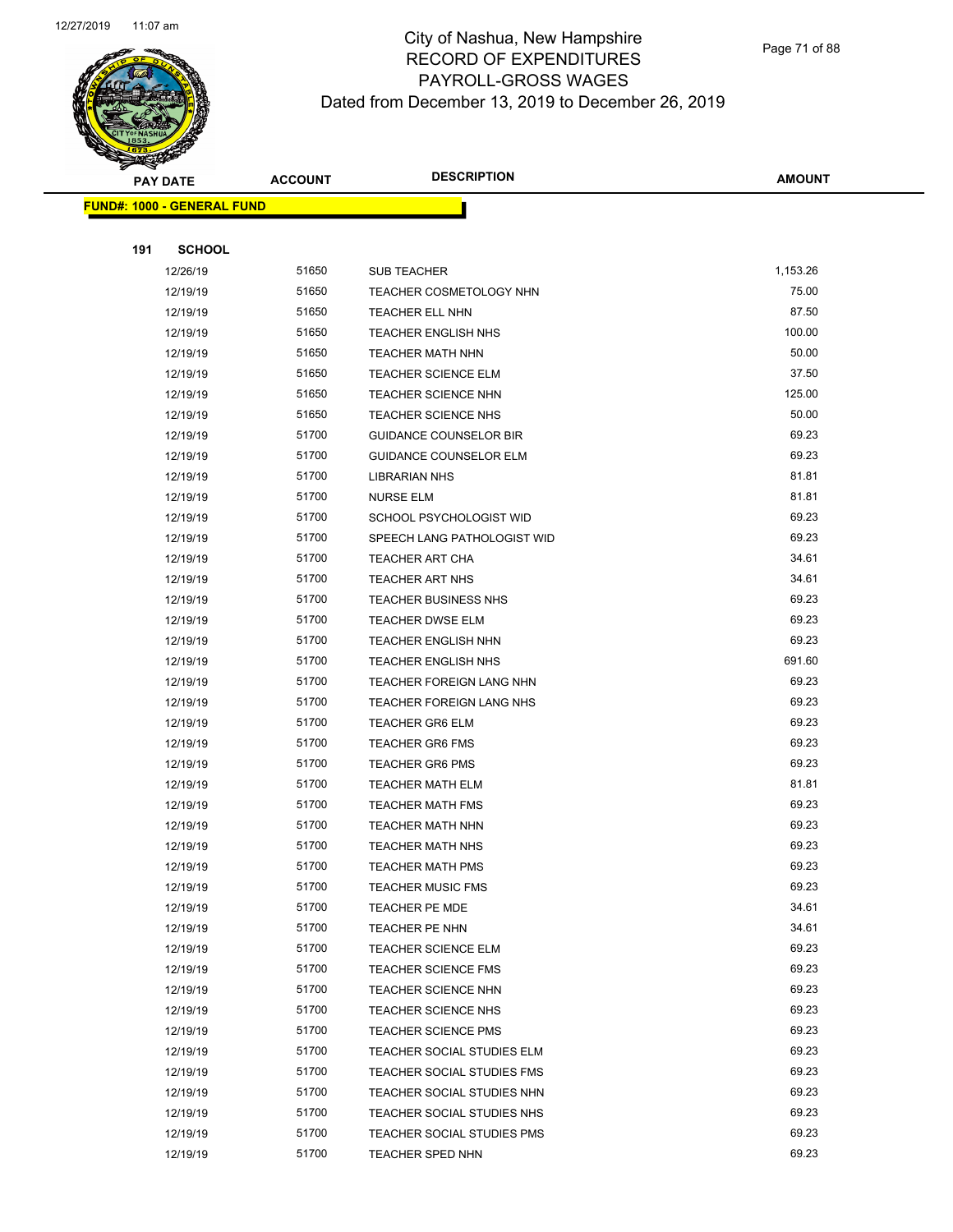

Page 72 of 88

|     | $\mathbf{z}$<br>$\tilde{\phantom{a}}$<br><b>PAY DATE</b> |       | <b>DESCRIPTION</b>      | <b>AMOUNT</b>  |
|-----|----------------------------------------------------------|-------|-------------------------|----------------|
|     | <b>FUND#: 1000 - GENERAL FUND</b>                        |       |                         |                |
| 191 | <b>SCHOOL</b>                                            |       |                         |                |
|     | 12/19/19                                                 | 51700 | <b>TEACHER SPED NHS</b> | 69.23          |
|     | 12/19/19                                                 | 51700 | TEACHER TECHED NHN      | 69.23          |
|     | 12/19/19                                                 | 52800 | EDUCATIONAL ASSISTANCE  | 2,160.00       |
|     | 12/19/19                                                 | 55118 | TELEPHONE-CELLULAR      | 2,360.00       |
|     | <b>TOTAL 191 - SCHOOL</b>                                |       |                         | \$3,395,291.68 |
|     | <b>TOTAL FUND 1000 - GENERAL FUND</b>                    |       | \$5,453,460.56          |                |

#### **FUND#: 2100 - FOOD SERVICES FUND**

| 12/19/19 | 51100 | <b>CLERICAL FOOD SERVICE NHS</b>     | 804.40   |
|----------|-------|--------------------------------------|----------|
| 12/26/19 | 51100 | CLERICAL FOOD SERVICE NHS            | 804.40   |
| 12/19/19 | 51100 | DELIVERY DRIVER FOOD SERVICE         | 752.75   |
| 12/26/19 | 51100 | DELIVERY DRIVER FOOD SERVICE         | 668.08   |
| 12/19/19 | 51100 | DIRECTOR FOOD SERVICE                | 2,956.70 |
| 12/19/19 | 51100 | <b>FOOD SERVICE BUSINESS MANAGER</b> | 2,275.20 |
| 12/19/19 | 51100 | FOOD SERVICE COOK AMH                | 507.24   |
| 12/26/19 | 51100 | FOOD SERVICE COOK AMH                | 414.68   |
| 12/19/19 | 51100 | FOOD SERVICE COOK BIC                | 530.95   |
| 12/26/19 | 51100 | <b>FOOD SERVICE COOK BIC</b>         | 424.76   |
| 12/19/19 | 51100 | FOOD SERVICE COOK BIR                | 535.85   |
| 12/26/19 | 51100 | <b>FOOD SERVICE COOK BIR</b>         | 428.68   |
| 12/19/19 | 51100 | FOOD SERVICE COOK BRO                | 523.37   |
| 12/26/19 | 51100 | FOOD SERVICE COOK BRO                | 424.76   |
| 12/19/19 | 51100 | FOOD SERVICE COOK CHA                | 535.85   |
| 12/26/19 | 51100 | FOOD SERVICE COOK CHA                | 428.68   |
| 12/19/19 | 51100 | FOOD SERVICE COOK ELM                | 1,019.22 |
| 12/26/19 | 51100 | FOOD SERVICE COOK ELM                | 821.24   |
| 12/19/19 | 51100 | <b>FOOD SERVICE COOK FES</b>         | 528.20   |
| 12/26/19 | 51100 | FOOD SERVICE COOK FES                | 428.68   |
| 12/19/19 | 51100 | FOOD SERVICE COOK FMS                | 529.55   |
| 12/26/19 | 51100 | <b>FOOD SERVICE COOK FMS</b>         | 423.64   |
| 12/19/19 | 51100 | FOOD SERVICE COOK LDG                | 498.78   |
| 12/26/19 | 51100 | <b>FOOD SERVICE COOK LDG</b>         | 513.45   |
| 12/19/19 | 51100 | FOOD SERVICE COOK MDE                | 510.95   |
| 12/26/19 | 51100 | FOOD SERVICE COOK MDE                | 414.68   |
| 12/19/19 | 51100 | FOOD SERVICE COOK NHN                | 1,146.60 |
| 12/26/19 | 51100 | FOOD SERVICE COOK NHN                | 917.28   |
| 12/19/19 | 51100 | FOOD SERVICE COOK NHS                | 1,068.77 |
| 12/26/19 | 51100 | FOOD SERVICE COOK NHS                | 997.15   |
| 12/19/19 | 51100 | <b>FOOD SERVICE COOK NSE</b>         | 527.16   |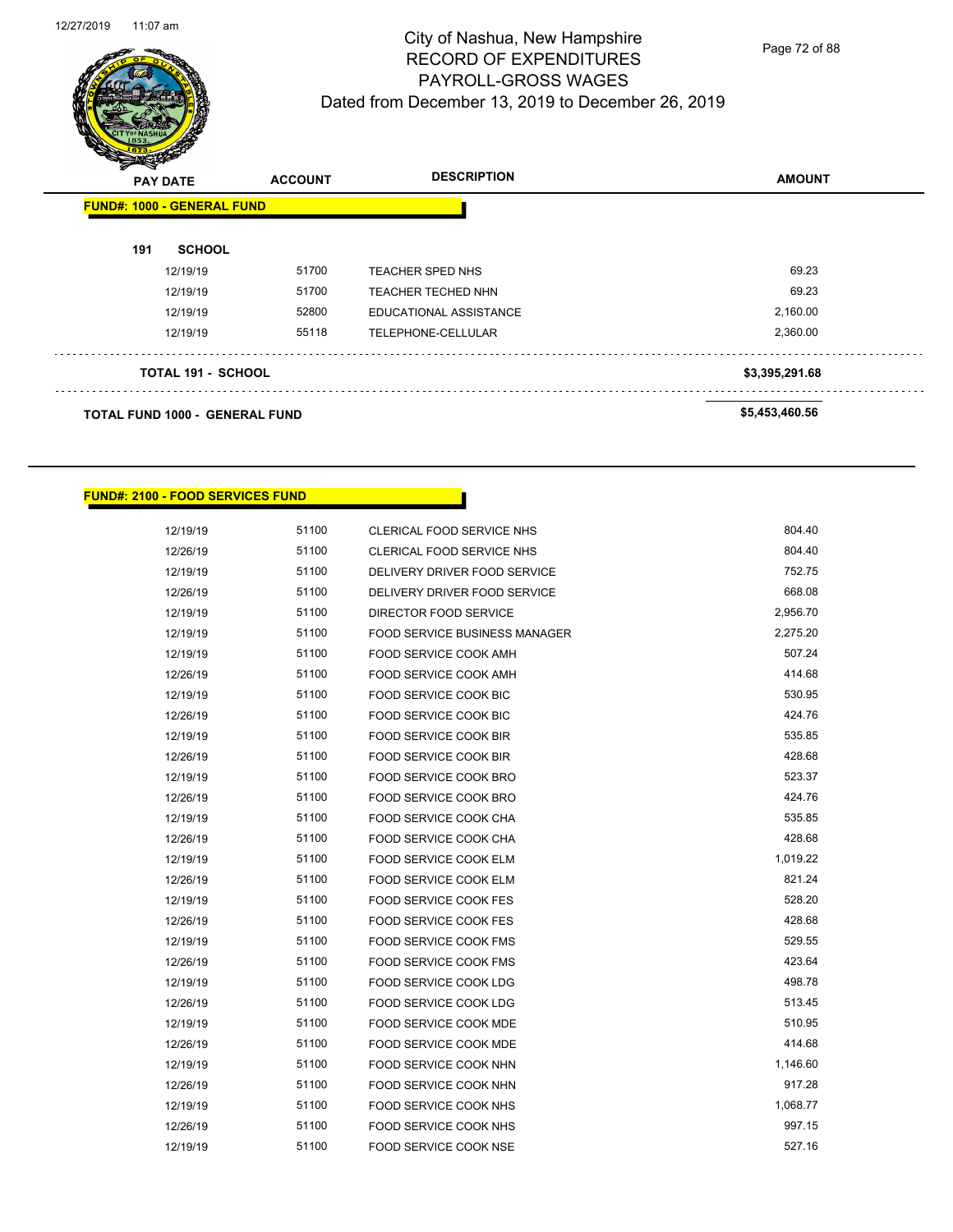| <b>PAY DATE</b>                          | <b>ACCOUNT</b> | <b>DESCRIPTION</b>              | <b>AMOUNT</b> |
|------------------------------------------|----------------|---------------------------------|---------------|
| <u> FUND#: 2100 - FOOD SERVICES FUND</u> |                |                                 |               |
|                                          |                |                                 |               |
| 12/26/19                                 | 51100          | FOOD SERVICE COOK NSE           | 413.39        |
| 12/19/19                                 | 51100          | <b>FOOD SERVICE COOK PMS</b>    | 547.05        |
| 12/26/19                                 | 51100          | <b>FOOD SERVICE COOK PMS</b>    | 437.64        |
| 12/19/19                                 | 51100          | FOOD SERVICE COOK SHE           | 518.35        |
| 12/26/19                                 | 51100          | FOOD SERVICE COOK SHE           | 414.68        |
| 12/19/19                                 | 51100          | FOOD SERVICE SITE CORD          | 12,480.99     |
| 12/19/19                                 | 51100          | <b>FOOD SERVICECOOK MTP</b>     | 513.45        |
| 12/26/19                                 | 51100          | <b>FOOD SERVICECOOK MTP</b>     | 410.77        |
| 12/19/19                                 | 51200          | FOOD SERVICE ASST PT AMH        | 655.06        |
| 12/26/19                                 | 51200          | FOOD SERVICE ASST PT AMH        | 500.90        |
| 12/19/19                                 | 51200          | FOOD SERVICE ASST PT BIC        | 562.00        |
| 12/26/19                                 | 51200          | FOOD SERVICE ASST PT BIC        | 517.20        |
| 12/19/19                                 | 51200          | FOOD SERVICE ASST PT BIR        | 375.90        |
| 12/26/19                                 | 51200          | <b>FOOD SERVICE ASST PT BIR</b> | 300.72        |
| 12/19/19                                 | 51200          | FOOD SERVICE ASST PT BRO        | 384.00        |
| 12/26/19                                 | 51200          | FOOD SERVICE ASST PT BRO        | 307.20        |
| 12/19/19                                 | 51200          | FOOD SERVICE ASST PT CHA        | 583.35        |
| 12/26/19                                 | 51200          | FOOD SERVICE ASST PT CHA        | 466.68        |
| 12/19/19                                 | 51200          | FOOD SERVICE ASST PT DRC        | 1,113.28      |
| 12/26/19                                 | 51200          | FOOD SERVICE ASST PT DRC        | 912.35        |
| 12/19/19                                 | 51200          | FOOD SERVICE ASST PT ELM        | 2,404.17      |
| 12/26/19                                 | 51200          | <b>FOOD SERVICE ASST PT ELM</b> | 1,936.25      |
| 12/19/19                                 | 51200          | <b>FOOD SERVICE ASST PT FES</b> | 946.35        |
| 12/26/19                                 | 51200          | <b>FOOD SERVICE ASST PT FES</b> | 762.00        |
| 12/19/19                                 | 51200          | FOOD SERVICE ASST PT FMS        | 2,553.08      |
| 12/26/19                                 | 51200          | FOOD SERVICE ASST PT FMS        | 2,032.35      |
| 12/19/19                                 | 51200          | FOOD SERVICE ASST PT LDG        | 682.16        |
| 12/26/19                                 | 51200          | <b>FOOD SERVICE ASST PT LDG</b> | 648.87        |
| 12/19/19                                 | 51200          | FOOD SERVICE ASST PT MDE        | 596.48        |
| 12/26/19                                 | 51200          | FOOD SERVICE ASST PT MDE        | 478.46        |
| 12/19/19                                 | 51200          | <b>FOOD SERVICE ASST PT MTP</b> | 559.62        |
| 12/26/19                                 | 51200          | FOOD SERVICE ASST PT MTP        | 442.48        |
| 12/19/19                                 | 51200          | FOOD SERVICE ASST PT NHN        | 3,768.12      |
| 12/26/19                                 | 51200          | FOOD SERVICE ASST PT NHN        | 3,192.08      |
| 12/19/19                                 | 51200          | FOOD SERVICE ASST PT NHS        | 5,058.48      |
| 12/26/19                                 | 51200          | <b>FOOD SERVICE ASST PT NHS</b> | 4,614.71      |
| 12/19/19                                 | 51200          | FOOD SERVICE ASST PT NSE        | 346.16        |
| 12/26/19                                 | 51200          | FOOD SERVICE ASST PT NSE        | 274.98        |
| 12/19/19                                 | 51200          | FOOD SERVICE ASST PT PMS        | 2,478.47      |
| 12/26/19                                 | 51200          | <b>FOOD SERVICE ASST PT PMS</b> | 2,088.17      |
| 12/19/19                                 | 51200          | FOOD SERVICE ASST PT SHE        | 352.00        |
| 12/26/19                                 | 51200          | FOOD SERVICE ASST PT SHE        | 281.60        |
| 12/26/19                                 | 51300          | CLERICAL FOOD SERVICE NHS       | 8.04          |
| 12/19/19                                 | 51300          | FOOD SERVICE ASST PT AMH        | 5.02          |
| 12/26/19                                 | 51300          | FOOD SERVICE ASST PT DRC        | 5.02          |
|                                          |                |                                 |               |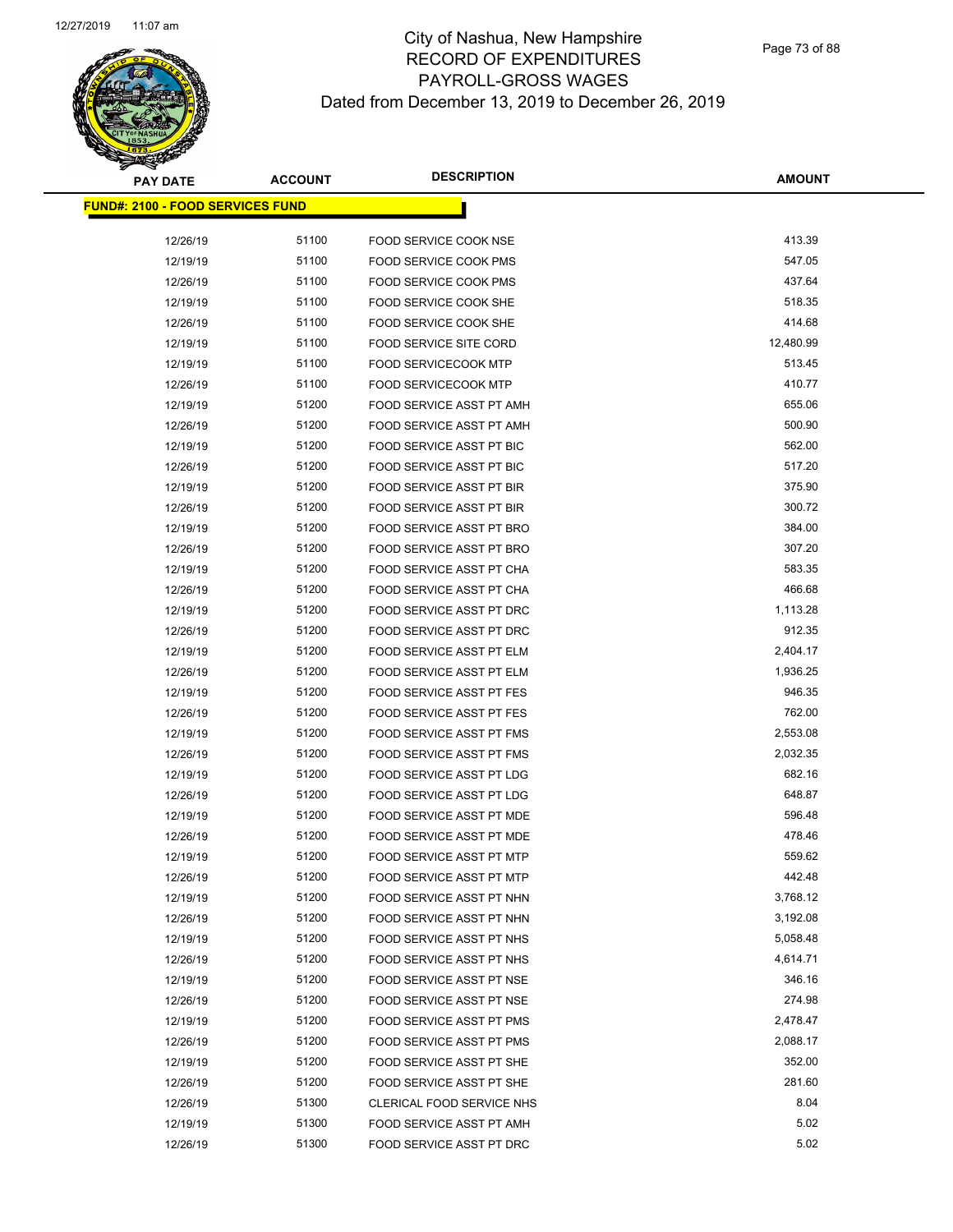| <b>PAY DATE</b>                             | <b>ACCOUNT</b> | <b>DESCRIPTION</b>           | <b>AMOUNT</b> |
|---------------------------------------------|----------------|------------------------------|---------------|
| <b>FUND#: 2100 - FOOD SERVICES FUND</b>     |                |                              |               |
| 12/26/19                                    | 51300          | FOOD SERVICE ASST PT NHS     | 18.44         |
| 12/19/19                                    | 51300          | FOOD SERVICE COOK ELM        | 29.31         |
| 12/26/19                                    | 51300          | <b>FOOD SERVICE COOK FMS</b> | 5.67          |
| 12/19/19                                    | 51300          | <b>FOOD SERVICE COOK LDG</b> | 11.00         |
| 12/26/19                                    | 51300          | FOOD SERVICE COOK LDG        | 5.50          |
| 12/19/19                                    | 51300          | <b>FOOD SERVICE COOK MDE</b> | 5.55          |
| 12/26/19                                    | 51300          | FOOD SERVICE COOK MDE        | 5.55          |
| 12/19/19                                    | 51300          | FOOD SERVICE COOK NHN        | 67.84         |
| 12/26/19                                    | 51300          | FOOD SERVICE COOK NHN        | 37.97         |
| 12/19/19                                    | 51300          | FOOD SERVICE COOK NHS        | 28.82         |
| 12/26/19                                    | 51300          | FOOD SERVICE COOK NHS        | 34.15         |
| 12/19/19                                    | 51300          | FOOD SERVICE COOK NSE        | 5.69          |
| 12/26/19                                    | 51300          | FOOD SERVICE COOK NSE        | 5.69          |
| 12/26/19                                    | 51300          | FOOD SERVICE COOK PMS        | 5.86          |
| 12/19/19                                    | 51300          | FOOD SERVICE COOK SHE        | 38.88         |
| 12/26/19                                    | 51300          | FOOD SERVICE COOK SHE        | 22.22         |
| 12/19/19                                    | 51300          | <b>FOOD SERVICECOOK MTP</b>  | 5.50          |
| 12/19/19                                    | 51412          | <b>SUB FOOD SERVICE</b>      | 663.68        |
| 12/26/19                                    | 51412          | <b>SUB FOOD SERVICE</b>      | 553.06        |
| 12/19/19                                    | 55118          | TELEPHONE-CELLULAR           | 80.00         |
| <b>TOTAL FUND 2100 - FOOD SERVICES FUND</b> |                |                              | \$83,922.16   |

#### **FUND#: 2201 - DRIVERS EDUCATION FUND**

|          | <b>TOTAL FUND 2201 - DRIVERS EDUCATION FUND</b> |                        | \$3,055.00 |  |
|----------|-------------------------------------------------|------------------------|------------|--|
| 12/19/19 | 51200                                           | TEACHER TECHED ELM     | 420.00     |  |
| 12/19/19 | 51200                                           | <b>TEACHER ELL FES</b> | 280.00     |  |
| 12/19/19 | 51200                                           | ELL TUTOR              | 100.00     |  |
| 12/26/19 | 51200                                           | DRIVER INSTRUCTOR      | 665.00     |  |
| 12/19/19 | 51200                                           | DRIVER INSTRUCTOR      | 1,590.00   |  |
|          |                                                 |                        |            |  |

# **FUND#: 2207 - ADULT ED/CONTINUING ED** 12/19/19 51100 CLERICAL ADULT ED NHN 711.74 12/26/19 51100 CLERICAL ADULT ED NHN 576.55 12/19/19 51200 ADULT ED ENRICHMENT INST 600 75.00 12/19/19 51200 ADULT ED ENRICHMENT TEACHER 50.00 12/26/19 51200 ADULT ED ENRICHMENT TEACHER 75.00 12/19/19 51200 SUB TEACHER 100.00 50 100.00 12/19/19 51200 TEACHER ART NHN 225.00 12/19/19 51200 TEACHER ELL NHS 75.00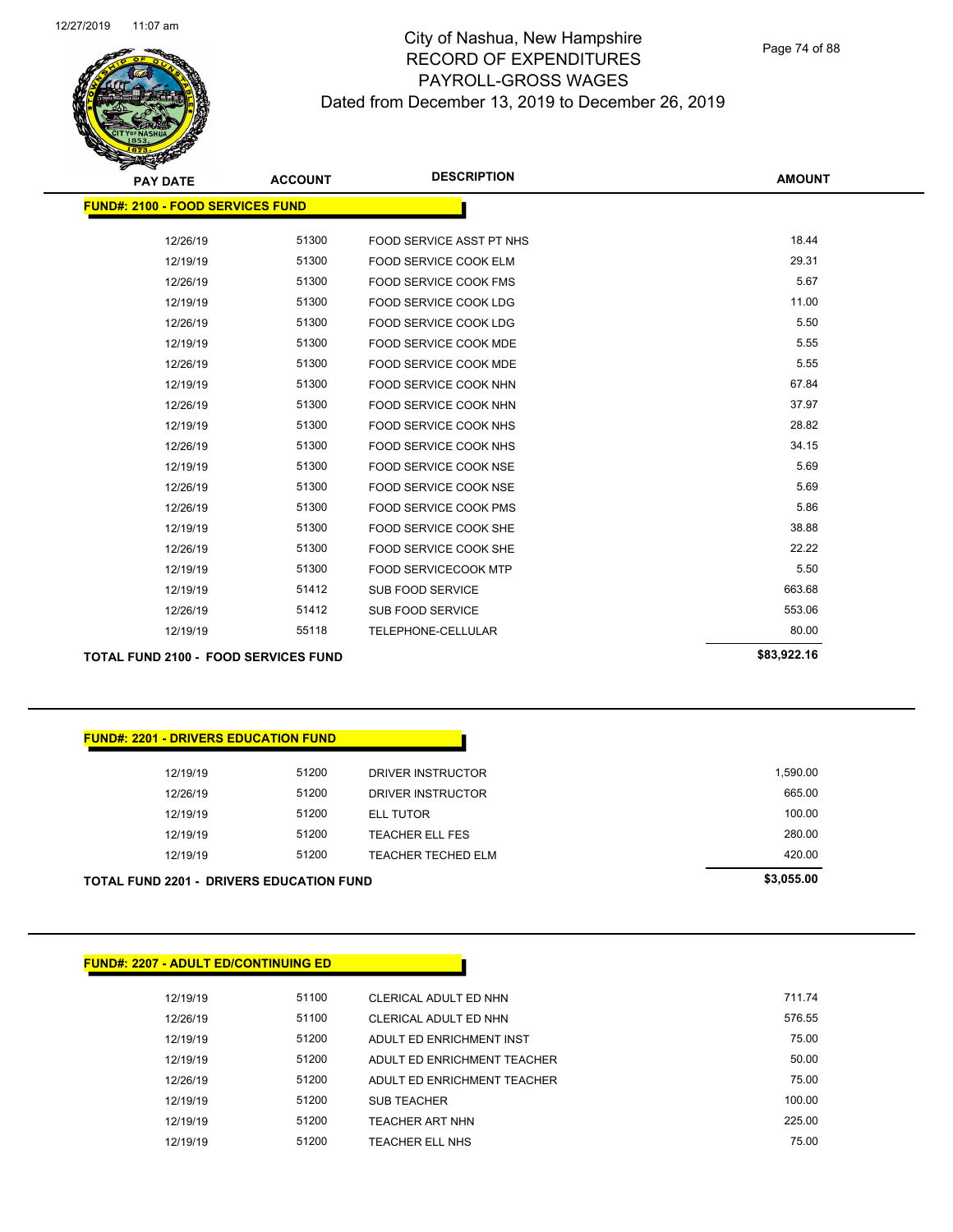

Page 75 of 88

| TOTAL FUND 2207 - ADULT ED/CONTINUING ED           |       |                            | \$1,888.29 |
|----------------------------------------------------|-------|----------------------------|------------|
|                                                    |       |                            |            |
| <b>FUND#: 2252 - DAY CARE</b>                      |       |                            |            |
| 12/19/19                                           | 51100 | PANTHER PRESCHOOL DIRECTOR | 1,123.59   |
| <b>TOTAL FUND 2252 - DAY CARE</b>                  |       |                            | \$1,123.59 |
|                                                    |       |                            |            |
| <b>FUND#: 2257 - SPECIAL ED LOCAL</b>              |       |                            |            |
| 12/19/19                                           | 51100 | PARA DW SPEC ED AMH        | 485.10     |
| 12/26/19                                           | 51100 | PARA DW SPEC ED AMH        | 408.10     |
| 12/19/19                                           | 51100 | PARA DW SPEC ED MDE        | 450.60     |
| 12/26/19                                           | 51100 | PARA DW SPEC ED MDE        | 360.49     |
| 12/19/19                                           | 51100 | PARA DW SPEC ED NHS        | 439.82     |
| 12/26/19                                           | 51100 | PARA DW SPEC ED NHS        | 274.89     |
| 12/19/19                                           | 51100 | PARA DW SPEC ED WID        | 483.79     |
| 12/26/19                                           | 51100 | PARA DW SPEC ED WID        | 381.16     |
| TOTAL FUND 2257 - SPECIAL ED LOCAL                 |       |                            | \$3,283.95 |
|                                                    |       |                            |            |
| <b>FUND#: 2503 - PARKS &amp; REC PROGRAMS FUND</b> |       |                            |            |
| 12/19/19                                           | 51100 | PROGRAM COORDINATOR        | 390.95     |
| 12/26/19                                           | 51100 | PROGRAM COORDINATOR        | 390.95     |
| 12/26/19                                           | 51300 | PROGRAM COORDINATOR        | 91.62      |
| TOTAL FUND 2503 - PARKS & REC PROGRAMS FUND        |       |                            | \$873.52   |
|                                                    |       |                            |            |

| 12/19/19 | 51100 | ECHANNEL ACCESS ADMINISTRATOR | 1.184.00 |
|----------|-------|-------------------------------|----------|
| 12/26/19 | 51100 | ECHANNEL ACCESS ADMINISTRATOR | 1,184.00 |
| 12/19/19 | 51100 | PEG PROGRAM MANAGER           | 1.282.69 |
| 12/26/19 | 51100 | PEG PROGRAM MANAGER           | 1.282.69 |
| 12/19/19 | 51200 | <b>GAME ANNOUNCER</b>         | 120.00   |
| 12/19/19 | 51200 | <b>VIDEOGRAPHER</b>           | 1.020.00 |
| 12/26/19 | 51200 | <b>VIDEOGRAPHER</b>           | 435.00   |
| 12/26/19 | 55118 | TELEPHONE-CELLULAR            | 100.00   |
|          |       |                               |          |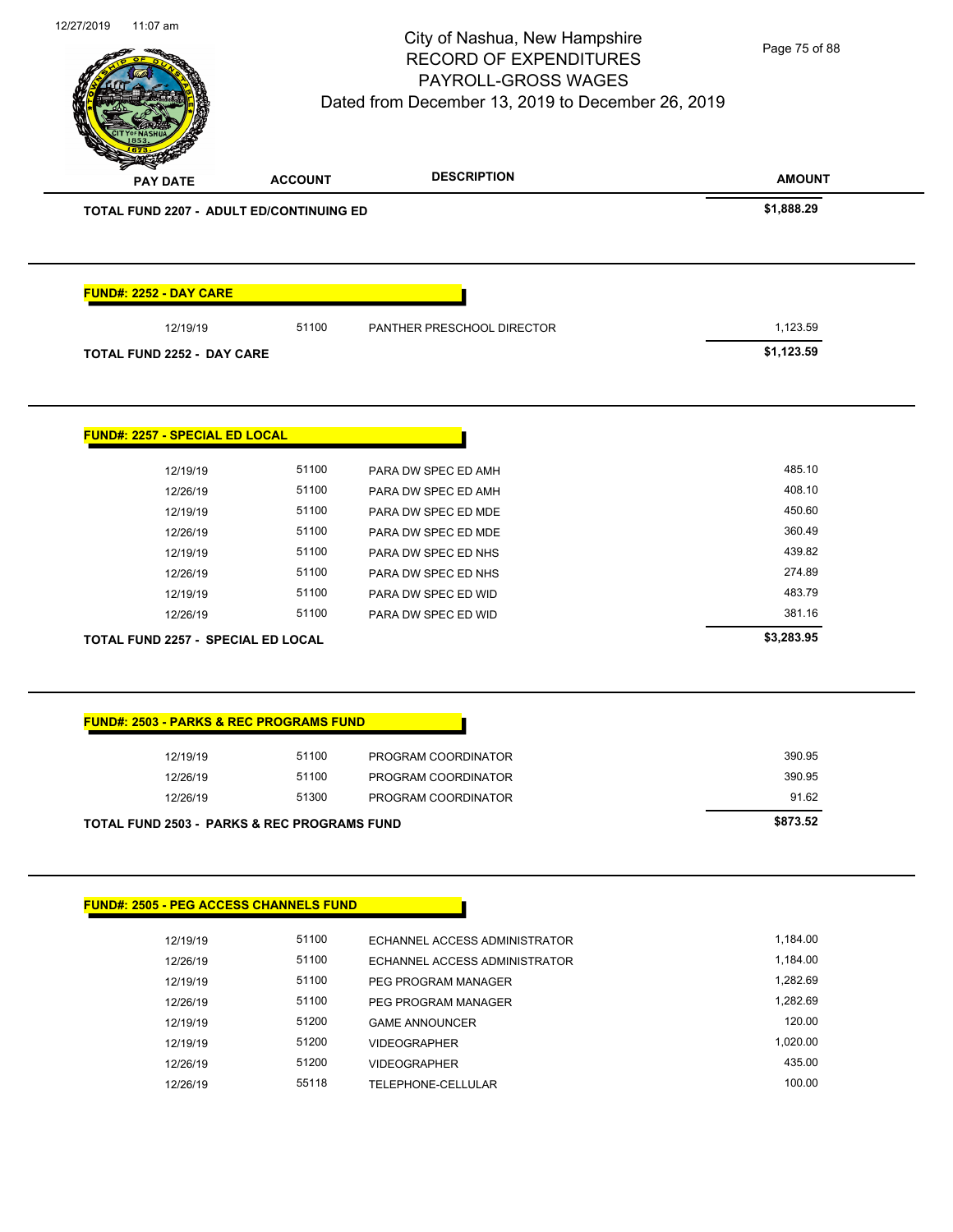| 12/19/19                                                | 51100 | <b>EPIDEMIOLOGIST</b>              | 154.90     |
|---------------------------------------------------------|-------|------------------------------------|------------|
| 12/26/19                                                | 51100 | <b>EPIDEMIOLOGIST</b>              | 154.90     |
| 12/19/19                                                | 51100 | <b>HEALTH PROGRAM SPEC</b>         | 973.00     |
| 12/26/19                                                | 51100 | <b>HEALTH PROGRAM SPEC</b>         | 973.00     |
| 12/16/19                                                | 51100 | PROGRAM ASSISTANT COMMUNITY HEALTH | 244.75     |
| 12/26/19                                                | 51100 | PROGRAM ASSISTANT COMMUNITY HEALTH | 223.75     |
| 12/19/19                                                | 51100 | PUB HEALTH NET SVS COORD           | 1,392.50   |
| 12/26/19                                                | 51100 | PUB HEALTH NET SVS COORD           | 1,392.50   |
| 12/19/19                                                | 51100 | PUB HEALTH NURSE                   | 228.00     |
| 12/26/19                                                | 51100 | PUB HEALTH NURSE                   | 228.00     |
| 12/19/19                                                | 51100 | <b>SMP PROGRAM COORDINATOR</b>     | 1,030.95   |
| 12/26/19                                                | 51100 | SMP PROGRAM COORDINATOR            | 1,030.95   |
| 12/16/19                                                | 51300 | PROGRAM ASSISTANT COMMUNITY HEALTH | (21.00)    |
| 12/26/19                                                | 55118 | TELEPHONE-CELLULAR                 | 50.00      |
| <b>TOTAL FUND 3068 - COMMUNITY SERVICES GRANTS FUND</b> |       |                                    | \$8,056.20 |
|                                                         |       |                                    |            |

| <u> FUND#: 3050 - POLICE GRANTS FUND</u> |       |                            |  |
|------------------------------------------|-------|----------------------------|--|
| 12/19/19                                 | 51100 | DOMESTIC VIOLENCE ADVOCATE |  |
| 12/26/19                                 | 51100 | DOMESTIC VIOLENCE ADVOCATE |  |
| 12/19/19                                 | 51100 | PATROLMAN ALL RANKS        |  |
| 12/26/19                                 | 51100 | PATROLMAN ALL RANKS        |  |
| 12/19/19                                 | 51300 | PATROLMAN ALL RANKS        |  |
| 12/26/19                                 | 51300 | PATROLMAN ALL RANKS        |  |

**TOTAL FUND 3050 - POLICE GRANTS FUND \$5,682.04** 

|          | <b>FUND#: 2506 - HUNT BLDG FACILITY RENTAL FUND</b> |                    |
|----------|-----------------------------------------------------|--------------------|
| 12/26/19 | 55118                                               | TELEPHONE-CELLULAR |
|          | TOTAL FUND 2506 - HUNT BLDG FACILITY RENTAL FUND    |                    |

| <b>TOTAL FUND 2505 - PEG ACCESS CHANNELS FUND</b>   |       |                    | \$6,608.38 |
|-----------------------------------------------------|-------|--------------------|------------|
|                                                     |       |                    |            |
|                                                     |       |                    |            |
|                                                     |       |                    |            |
|                                                     |       |                    |            |
|                                                     |       |                    |            |
|                                                     |       |                    |            |
| <b>FUND#: 2506 - HUNT BLDG FACILITY RENTAL FUND</b> |       |                    |            |
| 12/26/19                                            | 55118 | TELEPHONE-CELLULAR | 17.00      |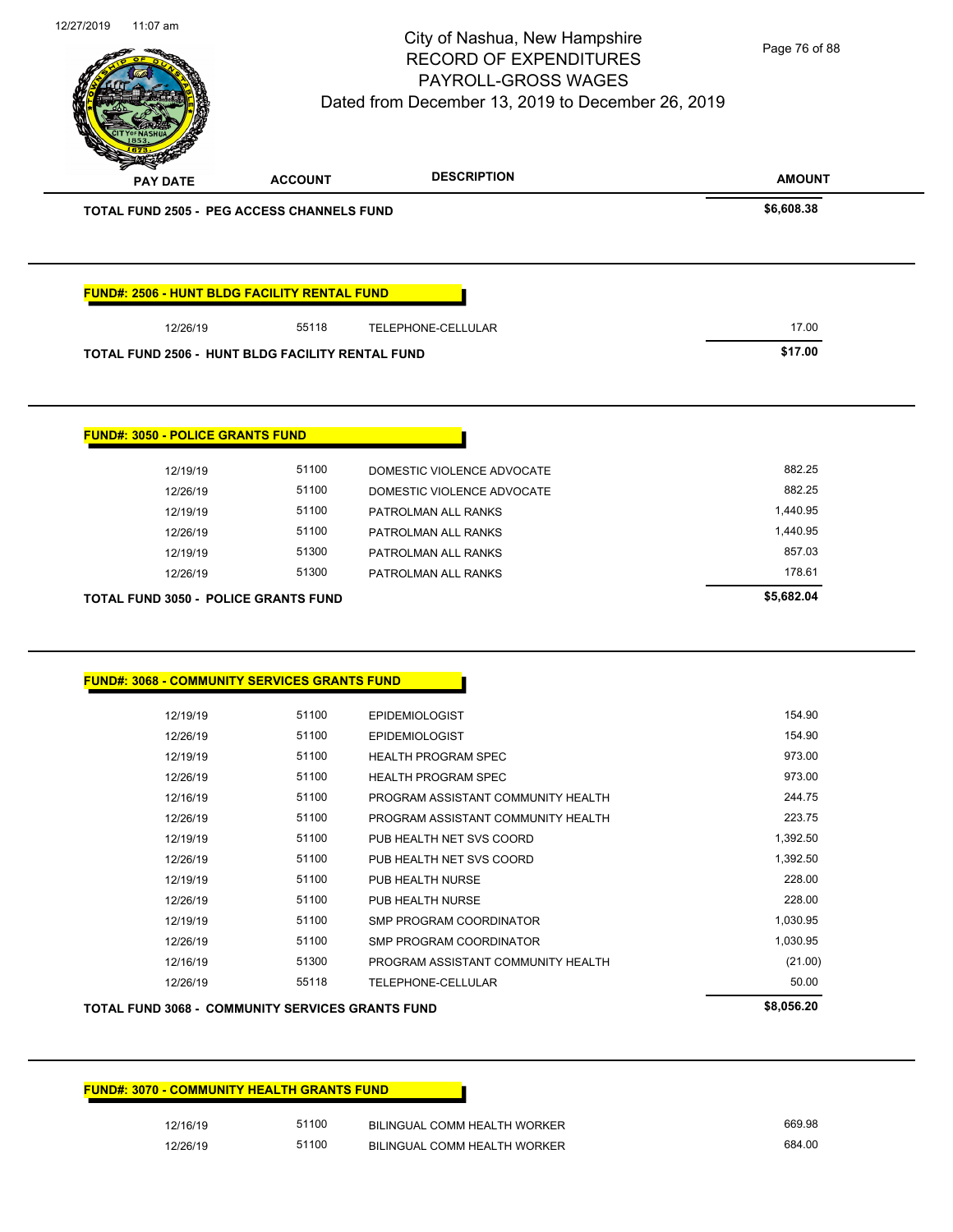

Page 77 of 88

| <b>PAY DATE</b>                                       | <b>ACCOUNT</b> | <b>DESCRIPTION</b>                 | <b>AMOUNT</b> |
|-------------------------------------------------------|----------------|------------------------------------|---------------|
| <b>FUND#: 3070 - COMMUNITY HEALTH GRANTS FUND</b>     |                |                                    |               |
| 12/16/19                                              | 51100          | PROGRAM ASSISTANT COMMUNITY HEALTH | 645.30        |
| 12/26/19                                              | 51100          | PROGRAM ASSISTANT COMMUNITY HEALTH | 671.75        |
| 12/19/19                                              | 51100          | PUB HEALTH NURSE                   | 912.15        |
| 12/26/19                                              | 51100          | PUB HEALTH NURSE                   | 912.15        |
| 12/16/19                                              | 51300          | BILINGUAL COMM HEALTH WORKER       | (14.05)       |
| 12/16/19                                              | 51300          | PROGRAM ASSISTANT COMMUNITY HEALTH | (62.95)       |
| 12/19/19                                              | 51412          | NURSE PER DIEM (PRACTIONER)        | 164.00        |
| <b>TOTAL FUND 3070 - COMMUNITY HEALTH GRANTS FUND</b> |                |                                    | \$4,582.33    |

**FUND#: 3090 - URBAN PROGRAM GRANTS FUND**

| 12/19/19 | 51100 | CODE ENFORCEMENT OFFICER II    | 488.50   |
|----------|-------|--------------------------------|----------|
| 12/26/19 | 51100 | CODE ENFORCEMENT OFFICER II    | 488.50   |
| 12/19/19 | 51100 | <b>GRANT MGMT SPECIALIST</b>   | 1,103.65 |
| 12/26/19 | 51100 | <b>GRANT MGMT SPECIALIST</b>   | 1,103.65 |
| 12/19/19 | 51100 | <b>MANAGER URBAN PROGRAMS</b>  | 1,677.35 |
| 12/26/19 | 51100 | <b>MANAGER URBAN PROGRAMS</b>  | 1,677.35 |
| 12/19/19 | 51100 | PROGRAM COORDINATOR LP&HH      | 1,282.35 |
| 12/26/19 | 51100 | PROGRAM COORDINATOR LP&HH      | 1,282.35 |
| 12/19/19 | 51100 | PROJECT ADMINISTRATOR          | 1,334.15 |
| 12/26/19 | 51100 | PROJECT ADMINISTRATOR          | 1,334.15 |
| 12/19/19 | 51100 | PROJECT ADMINISTRATOR LP&HH    | 1,257.20 |
| 12/26/19 | 51100 | PROJECT ADMINISTRATOR LP&HH    | 1,257.20 |
| 12/19/19 | 51100 | PROJECT SPECIALIST URBAN PROGR | 1,196.34 |
| 12/26/19 | 51100 | PROJECT SPECIALIST URBAN PROGR | 1.196.35 |
| 12/26/19 | 55118 | TELEPHONE-CELLULAR             | 142.50   |
|          |       |                                |          |

#### **TOTAL FUND 3090 - URBAN PROGRAM GRANTS FUND \$16,821.59**

| <b>FUND#: 3120 - TRANSIT GRANTS FUND</b> |       |                                      |          |
|------------------------------------------|-------|--------------------------------------|----------|
|                                          |       |                                      |          |
| 12/19/19                                 | 51100 | <b>COMMUNICATION SPEC</b>            | 1,083.16 |
| 12/26/19                                 | 51100 | <b>COMMUNICATION SPEC</b>            | 1,083.16 |
| 12/19/19                                 | 51100 | <b>TRANSIT FINANCE COORDINATOR</b>   | 1,308.00 |
| 12/26/19                                 | 51100 | <b>TRANSIT FINANCE COORDINATOR</b>   | 1,308.00 |
| 12/19/19                                 | 51100 | <b>TRANSIT FLEET FACILITIES SUPV</b> | 1,103.65 |
| 12/26/19                                 | 51100 | <b>TRANSIT FLEET FACILITIES SUPV</b> | 1,103.65 |
| 12/19/19                                 | 51100 | <b>TRANSIT MECHANICS</b>             | 2,001.65 |
| 12/26/19                                 | 51100 | <b>TRANSIT MECHANICS</b>             | 2,001.65 |
| 12/19/19                                 | 51100 | TRANSIT OPERATIONS COORDINATOR       | 990.90   |
| 12/26/19                                 | 51100 | TRANSIT OPERATIONS COORDINATOR       | 990.90   |
| 12/19/19                                 | 51100 | TRANSIT OPERATIONS SUPERVISOR        | 1.180.95 |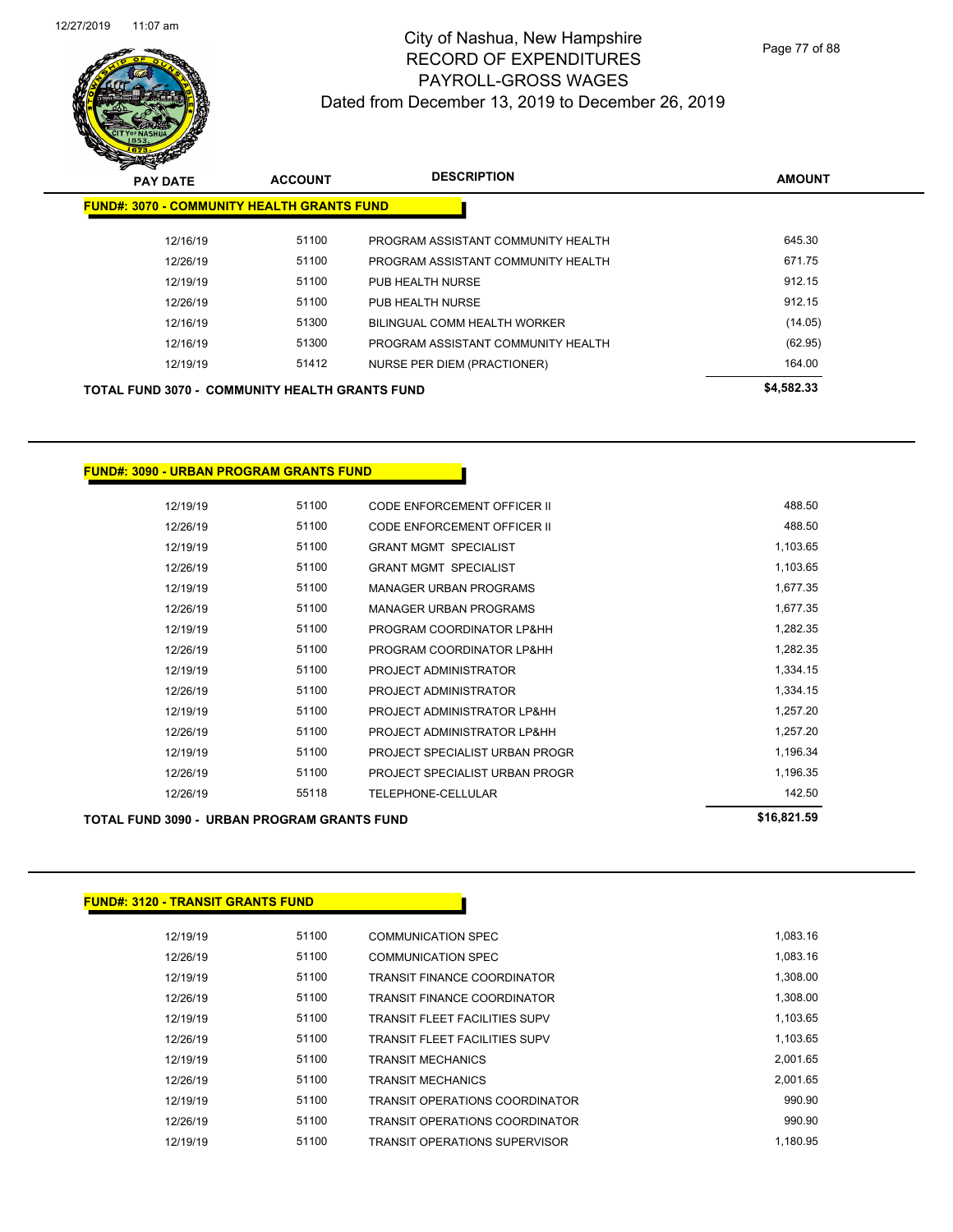

| <b>PAY DATE</b>                              | <b>ACCOUNT</b> | <b>DESCRIPTION</b>                    | <b>AMOUNT</b> |
|----------------------------------------------|----------------|---------------------------------------|---------------|
| <b>FUND#: 3120 - TRANSIT GRANTS FUND</b>     |                |                                       |               |
| 12/26/19                                     | 51100          | <b>TRANSIT OPERATIONS SUPERVISOR</b>  | 1.180.95      |
| 12/19/19                                     | 51100          | <b>TRANSIT UTILITY SERVICE WORKER</b> | 1,473.65      |
| 12/26/19                                     | 51100          | <b>TRANSIT UTILITY SERVICE WORKER</b> | 1,473.65      |
| 12/19/19                                     | 51100          | <b>TRANSPORTATION DEPT MANAGER</b>    | 1.776.05      |
| 12/26/19                                     | 51100          | <b>TRANSPORTATION DEPT MANAGER</b>    | 1,776.05      |
| 12/19/19                                     | 51300          | <b>COMMUNICATION SPEC</b>             | 101.55        |
| 12/26/19                                     | 51300          | <b>TRANSIT MECHANICS</b>              | 320.68        |
| 12/19/19                                     | 51300          | <b>TRANSIT UTILITY SERVICE WORKER</b> | 6.99          |
| 12/26/19                                     | 55118          | TELEPHONE-CELLULAR                    | 67.00         |
| <b>TOTAL FUND 3120 - TRANSIT GRANTS FUND</b> |                |                                       | \$22,332.24   |

#### **FUND#: 3800 - SCHOOL GRANTS FUND**

| 12/19/19 | 51100 | 21 CENTURY ASST COORDINATOR    | 1,971.20  |
|----------|-------|--------------------------------|-----------|
| 12/13/19 | 51100 | 21 CENTURY ELEM MFAM RES COORD | 7,654.85  |
| 12/19/19 | 51100 | 21 CENTURY ELEM MFAM RES COORD | 9,508.49  |
| 12/19/19 | 51100 | ASSISTANT PRINCIPAL AMH        | 1,581.79  |
| 12/19/19 | 51100 | ASSISTANT PRINCIPAL BIR        | 1,509.61  |
| 12/19/19 | 51100 | ASSISTANT PRINCIPAL DR CRSP    | 1,646.50  |
| 12/19/19 | 51100 | ASSISTANT PRINCIPAL MTP        | 1,437.50  |
| 12/19/19 | 51100 | ASSISTANT PRINCIPAL SHE        | 1,461.51  |
| 12/19/19 | 51100 | CLERICAL 21 CENTURY            | 799.03    |
| 12/26/19 | 51100 | <b>CLERICAL 21 CENTURY</b>     | 723.96    |
| 12/19/19 | 51100 | <b>DIRECTOR TITLE 1</b>        | 3,329.40  |
| 12/19/19 | 51100 | DW TECHNOLOGY PEER COACH       | 1,589.40  |
| 12/19/19 | 51100 | ELL OUTREACH WORKER HOURLY     | 875.00    |
| 12/26/19 | 51100 | ELL OUTREACH WORKER HOURLY     | 793.75    |
| 12/19/19 | 51100 | <b>HOMELESS LIASION</b>        | 1,465.68  |
| 12/26/19 | 51100 | <b>HOMELESS LIASION</b>        | 1,176.40  |
| 12/19/19 | 51100 | <b>INTRUCTIONAL LEADER FES</b> | 3,074.40  |
| 12/19/19 | 51100 | LICENSED PRACTICAL NURSE NHS   | 1,681.80  |
| 12/19/19 | 51100 | <b>OFFICE MANAGER TITLE 1</b>  | 1,583.80  |
| 12/19/19 | 51100 | PARA INST SHE                  | 500.50    |
| 12/26/19 | 51100 | PARA INST SHE                  | 404.25    |
| 12/19/19 | 51100 | PARA TTI AMH                   | 1,261.27  |
| 12/26/19 | 51100 | PARA TTI AMH                   | 1,044.70  |
| 12/19/19 | 51100 | PARA TTI LDG                   | 3,662.30  |
| 12/26/19 | 51100 | PARA TTI LDG                   | 3,398.01  |
| 12/19/19 | 51100 | PARA TTI MTP                   | 3,820.57  |
| 12/26/19 | 51100 | PARA TTI MTP                   | 3,093.68  |
| 12/19/19 | 51100 | PARA TTI NURSERY               | 1,129.54  |
| 12/26/19 | 51100 | PARA TTI NURSERY               | 893.52    |
| 12/19/19 | 51100 | PEER COACH                     | 11,035.91 |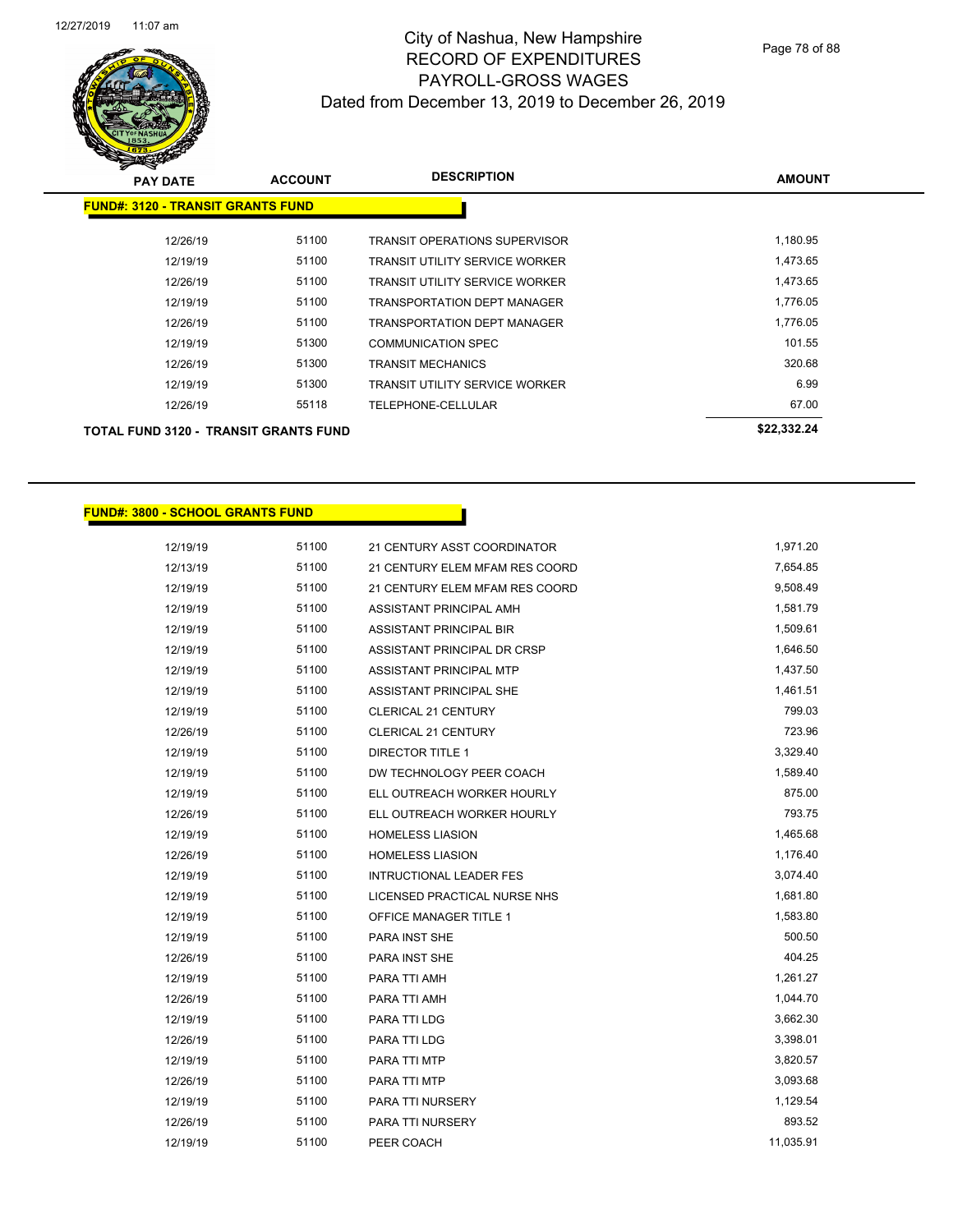

| <b>PAY DATE</b>                         | <b>ACCOUNT</b> | <b>DESCRIPTION</b>               | <b>AMOUNT</b> |
|-----------------------------------------|----------------|----------------------------------|---------------|
| <b>FUND#: 3800 - SCHOOL GRANTS FUND</b> |                |                                  |               |
| 12/19/19                                | 51100          | PEER COACH MATH                  | 2,852.88      |
| 12/19/19                                | 51100          | SOCIAL WORKER                    | 7,111.91      |
| 12/19/19                                | 51100          | <b>TEACHER BEHAVIOR SPEC WID</b> | 2,923.70      |
| 12/19/19                                | 51100          | <b>TEACHER DWSE BRO</b>          | 1,833.00      |
| 12/19/19                                | 51100          | TEACHER DWSE CHA                 | 4,091.40      |
| 12/19/19                                | 51100          | <b>TEACHER DWSE ELM</b>          | 1,858.10      |
| 12/19/19                                | 51100          | <b>TEACHER DWSE NHS</b>          | 4,968.18      |
| 12/19/19                                | 51100          | TEACHER PRESCHOOL NHS            | 2,775.89      |
| 12/19/19                                | 51100          | TEACHER SPED AMH                 | 2,123.50      |
| 12/19/19                                | 51100          | TEACHER SPED BRO                 | 1,736.80      |
| 12/19/19                                | 51100          | <b>TEACHER SPED DRC</b>          | 1,844.19      |
| 12/19/19                                | 51100          | <b>TEACHER SPED ELM</b>          | 3,574.40      |
| 12/19/19                                | 51100          | <b>TEACHER SPED FES</b>          | 3,308.69      |
| 12/19/19                                | 51100          | <b>TEACHER SPED FMS</b>          | 1,736.80      |
| 12/19/19                                | 51100          | TEACHER SPED LDG                 | 1,835.60      |
| 12/19/19                                | 51100          | <b>TEACHER SPED MDE</b>          | 4,031.01      |
| 12/13/19                                | 51100          | <b>TEACHER SPED NHN</b>          | 4,041.82      |
| 12/19/19                                | 51100          | <b>TEACHER SPED NHN</b>          | 9,577.42      |
| 12/19/19                                | 51100          | TEACHER SPED NHS                 | 6,402.91      |
| 12/19/19                                | 51100          | <b>TEACHER SPED NSE</b>          | 6,564.51      |
| 12/19/19                                | 51100          | <b>TEACHER SPED PMS</b>          | 3,962.41      |
| 12/19/19                                | 51100          | <b>TEACHER TECHED NHN</b>        | 346.00        |
| 12/19/19                                | 51100          | TITLE ONE PARA FES               | 2,257.75      |
| 12/26/19                                | 51100          | TITLE ONE PARA FES               | 1,981.37      |
| 12/19/19                                | 51100          | TTI PARA SHE                     | 429.36        |
| 12/26/19                                | 51100          | TTI PARA SHE                     | 360.10        |
| 12/19/19                                | 51200          | 21 CENTURY PROGRAM ASSISTANT     | 3,679.50      |
| 12/26/19                                | 51200          | 21 CENTURY PROGRAM ASSISTANT     | 3,241.80      |
| 12/19/19                                | 51200          | 21ST CENTURY INSTRUCTOR          | 63.50         |
| 12/26/19                                | 51200          | 21ST CENTURY INSTRUCTOR          | 91.30         |
| 12/19/19                                | 51200          | <b>ACCESS ADMINISTRATOR</b>      | 262.50        |
| 12/26/19                                | 51200          | <b>ACCESS ADMINISTRATOR</b>      | 300.00        |
| 12/19/19                                | 51200          | ASSISTANT PRINCIPAL NHN          | 100.00        |
| 12/19/19                                | 51200          | <b>FAMILY LIAISON</b>            | 393.75        |
| 12/26/19                                | 51200          | <b>FAMILY LIAISON</b>            | 375.00        |
| 12/19/19                                | 51200          | HOME SCHOOL CORD TTI             | 4,146.47      |
| 12/26/19                                | 51200          | HOME SCHOOL CORD TTI             | 3,275.01      |
| 12/26/19                                | 51200          | <b>INTERPRETER</b>               | 31.25         |
| 12/19/19                                | 51200          | <b>LIBRARIAN LDG</b>             | 37.50         |
| 12/26/19                                | 51200          | LUNCH MONITOR NHN                | 87.50         |
| 12/26/19                                | 51200          | PARA DW SPEC ED AMH              | 42.00         |
| 12/19/19                                | 51200          | PARA DW SPEC ED BIR              | 17.28         |
| 12/26/19                                | 51200          | PARA DW SPEC ED BIR              | 17.28         |
| 12/26/19                                | 51200          | PARA ELL FES                     | 19.27         |
| 12/19/19                                | 51200          | PARA ELL SHE                     | 59.49         |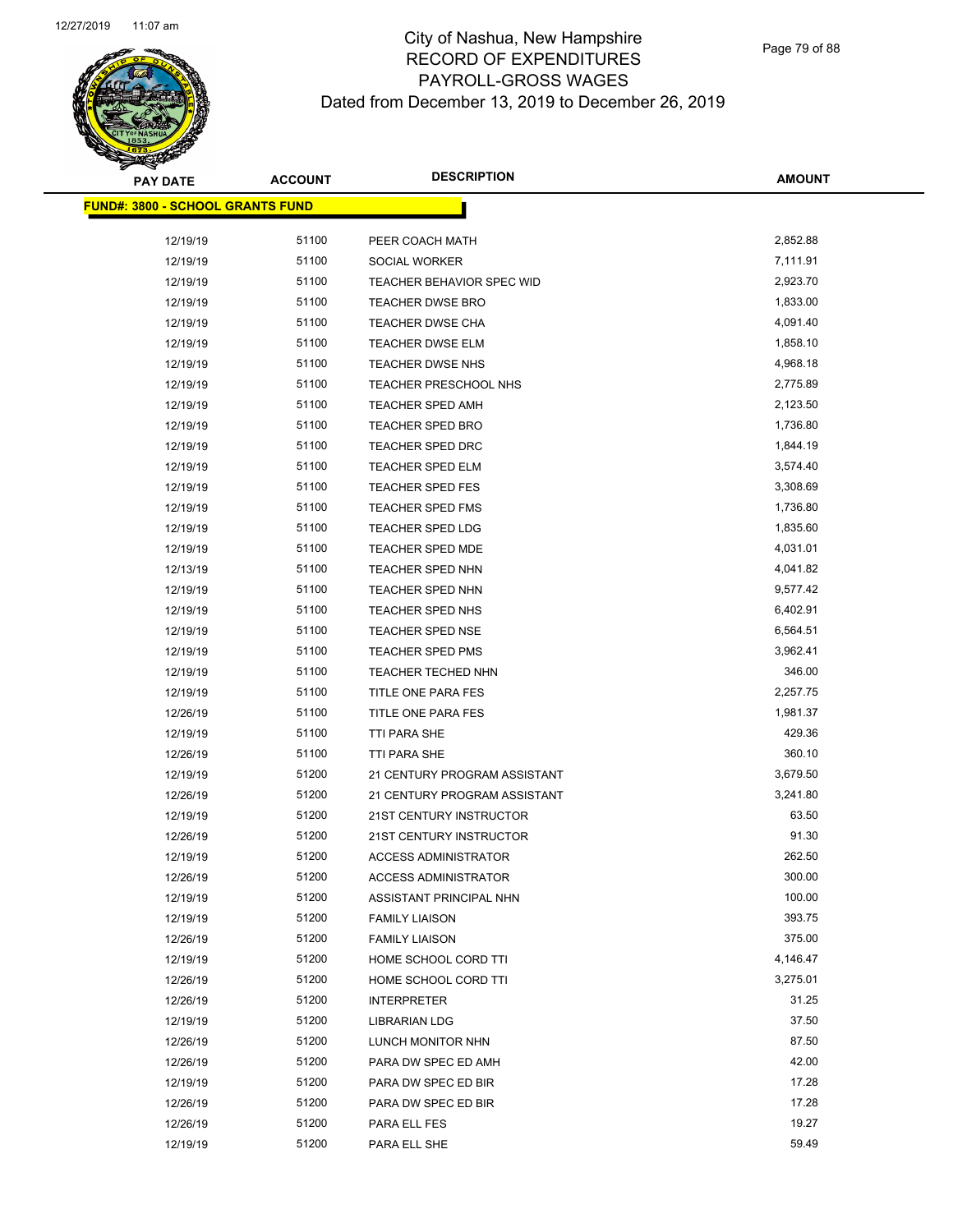

| <b>PAY DATE</b>                         | <b>ACCOUNT</b> | <b>DESCRIPTION</b>                               | <b>AMOUNT</b> |
|-----------------------------------------|----------------|--------------------------------------------------|---------------|
| <b>FUND#: 3800 - SCHOOL GRANTS FUND</b> |                |                                                  |               |
| 12/26/19                                | 51200          | PARA INST AMH                                    | 138.81        |
| 12/19/19                                | 51200          | PARA INST BIC                                    | 84.35         |
| 12/19/19                                | 51200          | PARA INST BIR                                    | 39.66         |
| 12/26/19                                | 51200          | PARA INST BIR                                    | 39.66         |
| 12/19/19                                | 51200          | PARA INST CHA                                    | 89.24         |
| 12/26/19                                | 51200          | PARA INST CHA                                    | 44.62         |
| 12/19/19                                | 51200          | PARA INST FES                                    | 109.07        |
| 12/26/19                                | 51200          | PARA INST FES                                    | 59.49         |
| 12/19/19                                | 51200          | PARA INST SHE                                    | 89.69         |
| 12/26/19                                | 51200          | PARA KIND AMH                                    | 49.35         |
| 12/26/19                                | 51200          | PARA TTI AMH                                     | 87.75         |
| 12/19/19                                | 51200          | <b>TEACHER ELL AMH</b>                           | 25.00         |
|                                         | 51200          |                                                  | 125.00        |
| 12/19/19                                | 51200          | TEACHER ELL BIC                                  | 50.00         |
| 12/19/19                                | 51200          | TEACHER ELL BIR                                  | 25.00         |
| 12/19/19                                |                | TEACHER ELL DRC                                  | 250.00        |
| 12/19/19                                | 51200<br>51200 | <b>TEACHER ELL ELM</b><br><b>TEACHER ELL FMS</b> | 75.00         |
| 12/19/19                                | 51200          |                                                  | 950.00        |
| 12/19/19                                | 51200          | TEACHER ELL LDG                                  | 100.00        |
| 12/19/19                                |                | TEACHER ELL NHN                                  |               |
| 12/19/19                                | 51200          | TEACHER ELL SHE                                  | 112.50        |
| 12/19/19                                | 51200          | <b>TEACHER ENGLISH NHN</b>                       | 100.00        |
| 12/19/19                                | 51200          | TEACHER GR1 DRC                                  | 125.00        |
| 12/19/19                                | 51200          | <b>TEACHER GR1 FES</b>                           | 212.50        |
| 12/19/19                                | 51200          | <b>TEACHER GR1 LDG</b>                           | 237.50        |
| 12/19/19                                | 51200          | <b>TEACHER GR2 AMH</b>                           | 100.00        |
| 12/19/19                                | 51200          | <b>TEACHER GR2 FES</b>                           | 900.00        |
| 12/19/19                                | 51200          | <b>TEACHER GR2 LDG</b>                           | 37.50         |
| 12/19/19                                | 51200          | <b>TEACHER GR3 CHA</b>                           | 225.00        |
| 12/19/19                                | 51200          | <b>TEACHER GR3 DRC</b>                           | 250.00        |
| 12/19/19                                | 51200          | <b>TEACHER GR3 LDG</b>                           | 125.00        |
| 12/19/19                                | 51200          | <b>TEACHER GR3 MTP</b>                           | 100.00        |
| 12/19/19                                | 51200          | <b>TEACHER GR4 AMH</b>                           | 125.00        |
| 12/19/19                                | 51200          | <b>TEACHER GR4 BIC</b>                           | 250.00        |
| 12/19/19                                | 51200          | <b>TEACHER GR4 DRC</b>                           | 125.00        |
| 12/19/19                                | 51200          | <b>TEACHER GR4 FES</b>                           | 137.50        |
| 12/19/19                                | 51200          | <b>TEACHER GR4 LDG</b>                           | 125.00        |
| 12/19/19                                | 51200          | <b>TEACHER GR5 LDG</b>                           | 137.50        |
| 12/19/19                                | 51200          | <b>TEACHER GR6 ELM</b>                           | 50.00         |
| 12/19/19                                | 51200          | <b>TEACHER GR6 FMS</b>                           | 50.00         |
| 12/19/19                                | 51200          | TEACHER IN SCH SUSPENSION NHN                    | 100.00        |
| 12/19/19                                | 51200          | <b>TEACHER MATH FMS</b>                          | 100.00        |
| 12/19/19                                | 51200          | <b>TEACHER MATH NHN</b>                          | 100.00        |
| 12/19/19                                | 51200          | <b>TEACHER READ FMS</b>                          | 75.00         |
| 12/19/19                                | 51200          | <b>TEACHER SCIENCE NHN</b>                       | 100.00        |
| 12/19/19                                | 51200          | TEACHER TTI AMH                                  | 8,881.00      |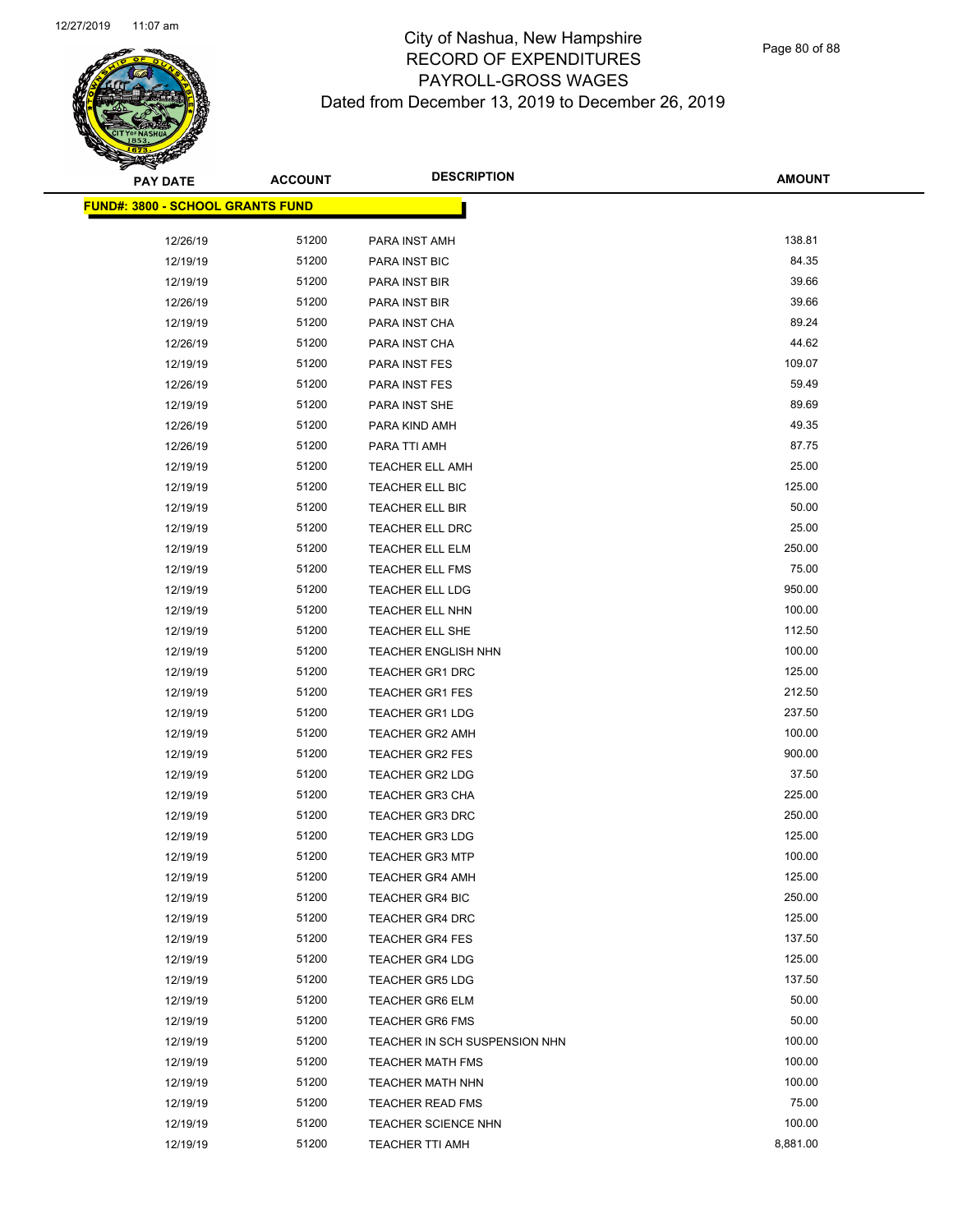

Page 81 of 88

| <b>PAY DATE</b>                         | <b>ACCOUNT</b> | <b>DESCRIPTION</b>         | <b>AMOUNT</b> |
|-----------------------------------------|----------------|----------------------------|---------------|
| <b>FUND#: 3800 - SCHOOL GRANTS FUND</b> |                |                            |               |
| 12/19/19                                | 51200          | TEACHER TTI BIR            | 2,412.61      |
| 12/19/19                                | 51200          | <b>TEACHER TTI FES</b>     | 1,408.49      |
| 12/19/19                                | 51200          | TEACHER TTI LDG            | 13,396.99     |
| 12/19/19                                | 51200          | TEACHER TTI MTP            | 10,449.16     |
| 12/19/19                                | 51200          | <b>TEACHER TTI NURSERY</b> | 5,294.91      |
| 12/19/19                                | 51200          | <b>TEACHER TTI SHE</b>     | 2,338.98      |
| 12/19/19                                | 51200          | <b>TEACHER TTIDRC</b>      | 6,294.01      |
| 12/19/19                                | 51200          | TITLE ONE TUTOR            | 1,025.00      |
| 12/26/19                                | 51200          | TITLE ONE TUTOR            | 731.25        |
| 12/19/19                                | 51300          | <b>CLERICAL 21 CENTURY</b> | 32.17         |
| 12/26/19                                | 51300          | <b>CLERICAL 21 CENTURY</b> | 48.26         |
| 12/19/19                                | 51650          | ADULT ED DIPOLMA TEACHER   | 1,600.00      |
| 12/26/19                                | 51650          | ADULT ED DIPOLMA TEACHER   | 100.00        |
| 12/19/19                                | 51650          | ADULT ED INSTRUCTOR        | 125.00        |
| 12/26/19                                | 51650          | ADULT ED INSTRUCTOR        | 125.00        |
| 12/19/19                                | 51650          | ASSISTANT PRINCIPAL NHS    | 375.00        |
| 12/19/19                                | 51650          | GUIDANCE COUNSELOR NHN     | 450.00        |
| 12/19/19                                | 51650          | GUIDANCE COUNSELOR NHS     | 1,550.00      |
| 12/19/19                                | 51650          | HOME SCHOOL CORD TTI       | 25.00         |
| 12/26/19                                | 51650          | INTERPRETER                | 243.75        |
| 12/19/19                                | 51650          | LIBRARIAN NHN              | 25.00         |
| 12/26/19                                | 51650          | LUNCH MONITOR NHN          | 50.00         |
| 12/19/19                                | 51650          | TEACHER COMPUTER NHN       | 75.00         |
| 12/19/19                                | 51650          | TEACHER ELL NHS            | 500.00        |
| 12/19/19                                | 51650          | TEACHER ENGLISH NHN        | 450.00        |
| 12/19/19                                | 51650          | TEACHER ENGLISH NHS        | 1,225.00      |
| 12/19/19                                | 51650          | <b>TEACHER MATH NHS</b>    | 1,400.00      |
| 12/19/19                                | 51650          | TEACHER SCIENCE NHN        | 1,000.00      |
| 12/19/19                                | 51650          | TEACHER SOCIAL STUDIES NHN | 500.00        |
| 12/19/19                                | 51650          | TEACHER SOCIAL STUDIES NHS | 475.00        |
| 12/19/19                                | 51650          | TEACHER SPED AMH           | 193.75        |
| 12/19/19                                | 51650          | TEACHER SPED NHN           | 500.00        |
| 12/19/19                                | 51650          | TEACHER SPED NHS           | 1,450.00      |
| 12/26/19                                | 51650          | TITLE ONE TUTOR            | 125.00        |
| 12/19/19                                | 51650          | TUTOR MEDICAL REASONS      | 100.00        |
| 12/19/19                                | 51700          | TEACHER DWSE ELM           | 57.69         |
| TOTAL FUND 3800 - SCHOOL GRANTS FUND    |                |                            | \$246,343.13  |

| <b>FUND#: 3810 - FOOD SERVICE GRANTS FUND</b> |       |                          |        |
|-----------------------------------------------|-------|--------------------------|--------|
| 12/19/19                                      | 51650 | FOOD SERVICE ASST PT CHA | 122.90 |
| 12/26/19                                      | 51650 | FOOD SERVICE ASST PT CHA | 98.32  |
| 12/19/19                                      | 51650 | FOOD SERVICE ASST PT DRC | 107.54 |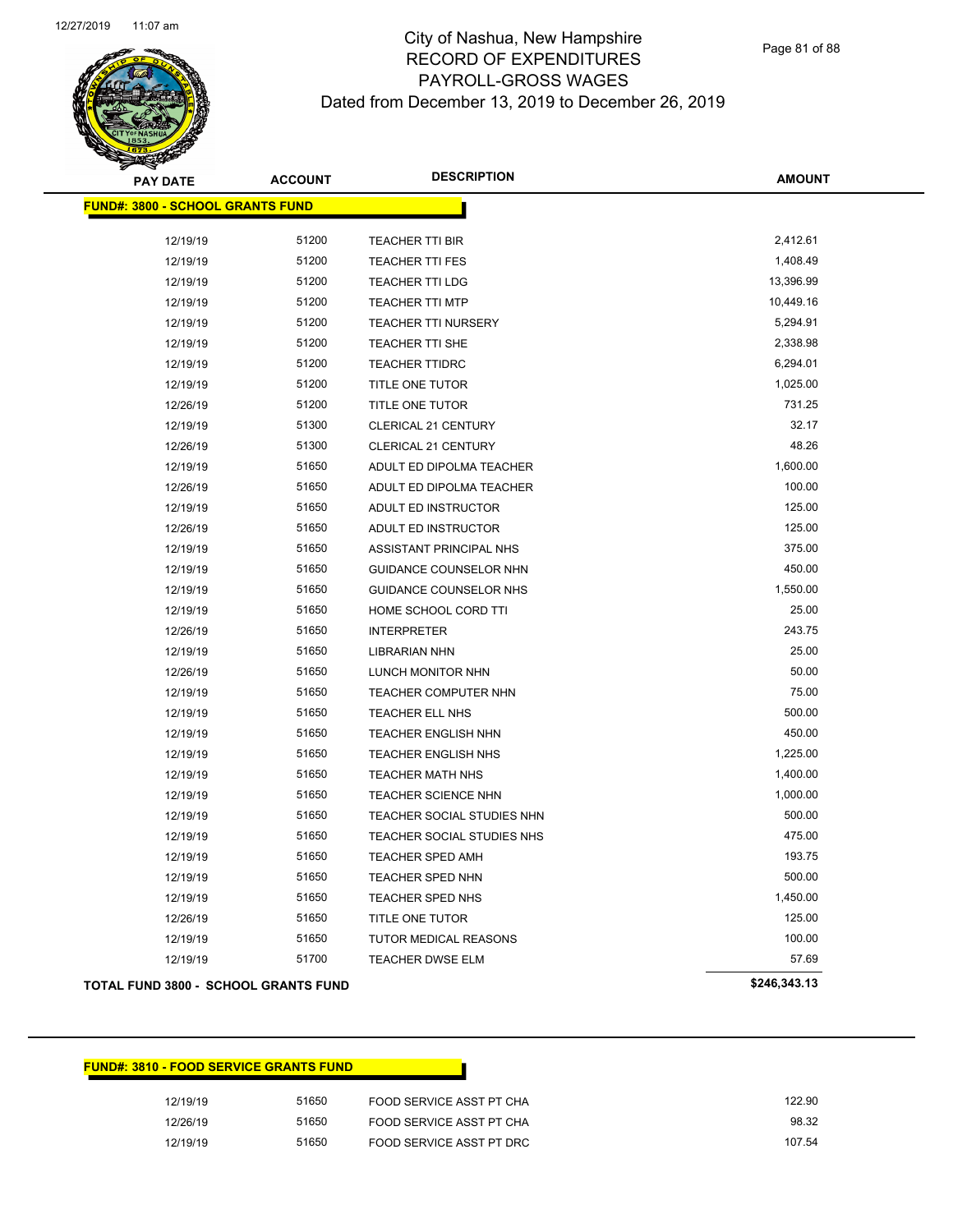

Page 82 of 88

| <b>PAY DATE</b>                                   | <b>ACCOUNT</b> | <b>DESCRIPTION</b>              | <b>AMOUNT</b> |
|---------------------------------------------------|----------------|---------------------------------|---------------|
| <b>FUND#: 3810 - FOOD SERVICE GRANTS FUND</b>     |                |                                 |               |
| 12/26/19                                          | 51650          | FOOD SERVICE ASST PT DRC        | 64.52         |
| 12/19/19                                          | 51650          | <b>FOOD SERVICE ASST PT FES</b> | 101.39        |
| 12/26/19                                          | 51650          | FOOD SERVICE ASST PT FES        | 86.03         |
| 12/19/19                                          | 51650          | FOOD SERVICE ASST PT FMS        | 96.43         |
| 12/26/19                                          | 51650          | FOOD SERVICE ASST PT FMS        | 76.48         |
| 12/19/19                                          | 51650          | FOOD SERVICE ASST PT MTP        | 98.32         |
| 12/26/19                                          | 51650          | FOOD SERVICE ASST PT MTP        | 98.32         |
| 12/19/19                                          | 51650          | FOOD SERVICE ASST PT PMS        | 93.98         |
| 12/26/19                                          | 51650          | <b>FOOD SERVICE ASST PT PMS</b> | 75.18         |
| 12/19/19                                          | 51650          | FOOD SERVICE ASST PT SHE        | 64.00         |
| 12/26/19                                          | 51650          | FOOD SERVICE ASST PT SHE        | 89.60         |
| 12/19/19                                          | 51650          | LUNCH MONITOR LDG               | 61.45         |
| 12/26/19                                          | 51650          | LUNCH MONITOR LDG               | 49.16         |
| <b>TOTAL FUND 3810 - FOOD SERVICE GRANTS FUND</b> |                |                                 | \$1,383.62    |

| 12/26/19 | 51200 | PARKING ENFORCEMENT SPECIALIST   | 920.91 |
|----------|-------|----------------------------------|--------|
| 12/19/19 | 51200 | PARKING ENFORCEMENT SPECIALIST   | 929.13 |
| 12/26/19 | 51100 | <b>PARKING MANAGER</b>           | 315.85 |
| 12/19/19 | 51100 | <b>PARKING MANAGER</b>           | 315.85 |
| 12/26/19 | 51100 | ORDINANCE VIOLATIONS COORDINATOR | 449.35 |
| 12/19/19 | 51100 | ORDINANCE VIOLATIONS COORDINATOR | 449.35 |
| 12/26/19 | 51100 | <b>MVR CLERK II</b>              | 327.96 |
| 12/19/19 | 51100 | <b>MVR CLERK II</b>              | 327.95 |
|          |       |                                  |        |

12/19/19 51100 MVR CLERK II 310.94 12/26/19 51100 MVR CLERK II 310.95

12/19/19 51710 PATROLMAN ALL RANKS 4,962.06 12/26/19 51710 PATROLMAN ALL RANKS 3,882.48 12/19/19 51712 PATROLMAN ALL RANKS 1,162.80 12/26/19 51712 PATROLMAN ALL RANKS 495.00

**TOTAL FUND 4010 - MOTOR VEHICLE ADMIN FUND \$621.89** 

**FUND#: 4010 - MOTOR VEHICLE ADMIN FUND**

**FUND#: 4030 - POLICE SPECIAL DETAILS FUND**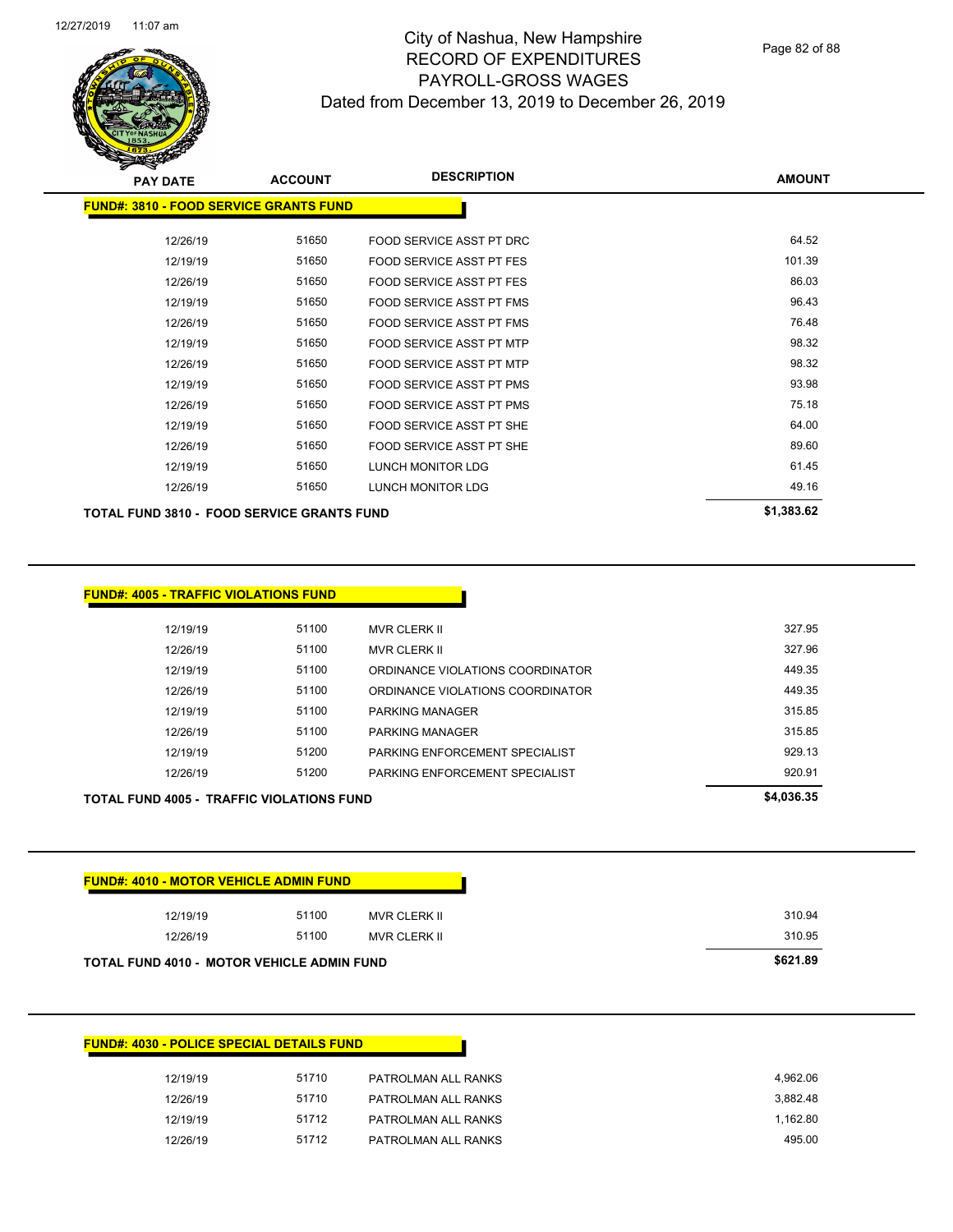

Page 83 of 88

| <b>PAY DATE</b>                       | <b>ACCOUNT</b>                                        | <b>DESCRIPTION</b>                                         | <b>AMOUNT</b>        |
|---------------------------------------|-------------------------------------------------------|------------------------------------------------------------|----------------------|
|                                       | <b>FUND#: 4030 - POLICE SPECIAL DETAILS FUND</b>      |                                                            |                      |
| 12/19/19                              | 51712                                                 | SERGEANT                                                   | 1,764.90             |
| 12/26/19                              | 51712                                                 | <b>SERGEANT</b>                                            | 685.80               |
|                                       | <b>TOTAL FUND 4030 - POLICE SPECIAL DETAILS FUND</b>  |                                                            | \$12,953.04          |
|                                       |                                                       |                                                            |                      |
|                                       | <b>FUND#: 4035 - POLICE OVERTIME BILLING FUND</b>     |                                                            |                      |
| 12/19/19                              | 51300                                                 | PATROLMAN ALL RANKS                                        | 1,093.00             |
| 12/26/19                              | 51300                                                 | PATROLMAN ALL RANKS                                        | 1,564.02             |
|                                       | <b>TOTAL FUND 4035 - POLICE OVERTIME BILLING FUND</b> |                                                            | \$2,657.02           |
|                                       | <b>FUND#: 4065 - FIRE WATCHGUARDS FUND</b>            |                                                            |                      |
| 12/19/19                              | 51712                                                 | ASST SUPERINTENDENT PREVENTION                             | 482.02               |
| 12/19/19                              | 51712                                                 | FIREFIGHTERS ALL RANKS                                     | 937.89               |
|                                       |                                                       |                                                            |                      |
|                                       |                                                       |                                                            |                      |
| 12/26/19                              | 51712                                                 | FIREFIGHTERS ALL RANKS                                     | 452.22               |
| 12/19/19                              | 51712                                                 | SUPERINTENDENT FIRE PREVENTION                             | 248.42               |
|                                       | <b>TOTAL FUND 4065 - FIRE WATCHGUARDS FUND</b>        |                                                            | \$2,120.55           |
|                                       | <b>FUND#: 4600 - ECON DEV-GREATER NASHUA RLF</b>      |                                                            |                      |
| 12/19/19                              | 51100                                                 | DWNTWN SPCLST & OED PGRM COOR                              | 197.35               |
| 12/26/19                              | 51100                                                 | DWNTWN SPCLST & OED PGRM COOR                              | 197.35               |
| 12/26/19                              | 55118                                                 | TELEPHONE-CELLULAR                                         | 7.50                 |
|                                       | <b>TOTAL FUND 4600 - ECON DEV-GREATER NASHUA RLF</b>  |                                                            | \$402.20             |
|                                       |                                                       |                                                            |                      |
|                                       | <b>FUND#: 4610 - ECON DEV-BROWNFIELDS RLF</b>         |                                                            |                      |
| 12/19/19                              | 51100                                                 | DWNTWN SPCLST & OED PGRM COOR                              | 197.35               |
| 12/26/19                              | 51100                                                 | DWNTWN SPCLST & OED PGRM COOR                              | 197.35               |
| 12/26/19                              | 55118                                                 | TELEPHONE-CELLULAR                                         | 7.50                 |
|                                       | TOTAL FUND 4610 - ECON DEV-BROWNFIELDS RLF            |                                                            | \$402.20             |
|                                       |                                                       |                                                            |                      |
| <b>FUND#: 6000 - SOLID WASTE FUND</b> |                                                       |                                                            |                      |
| 12/19/19                              | 51100<br>51100                                        | ADMINISTRATIVE ASSISTANT II<br>ADMINISTRATIVE ASSISTANT II | 1,637.54<br>1,637.55 |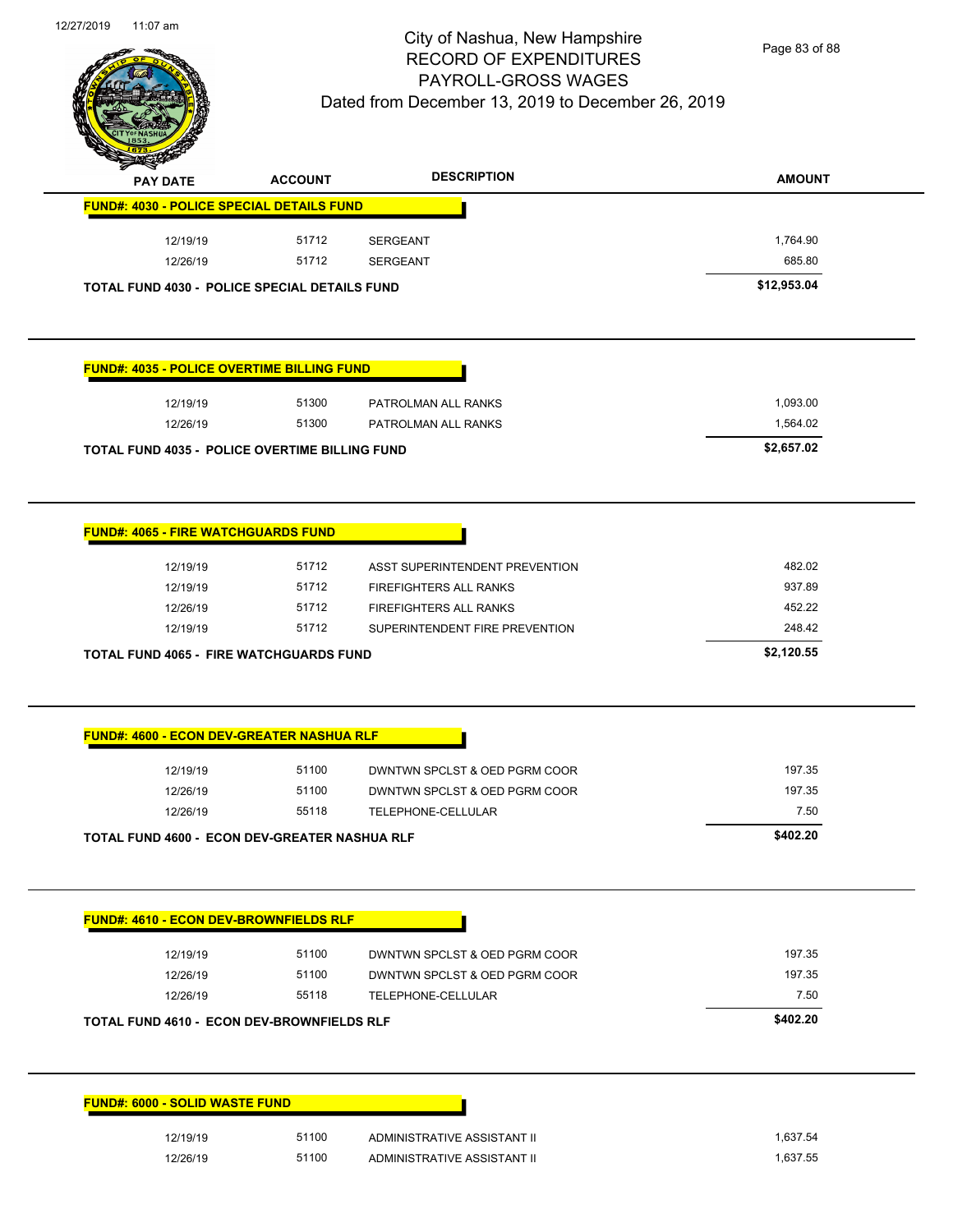

| <b>PAY DATE</b>                        | <b>ACCOUNT</b> | <b>DESCRIPTION</b>                   | <b>AMOUNT</b> |
|----------------------------------------|----------------|--------------------------------------|---------------|
| <u> FUND#: 6000 - SOLID WASTE FUND</u> |                |                                      |               |
| 12/19/19                               | 51100          | ASSISTANT DIRECTOR OF PUBLIC WORKS   | 213.90        |
| 12/26/19                               | 51100          | ASSISTANT DIRECTOR OF PUBLIC WORKS   | 213.90        |
| 12/19/19                               | 51100          | AUTOMATED TRASH COLLECTION OPR       | 4,898.00      |
| 12/26/19                               | 51100          | AUTOMATED TRASH COLLECTION OPR       | 4,898.00      |
| 12/19/19                               | 51100          | <b>COLLECTION EQUIP OPR</b>          | 6,484.80      |
| 12/26/19                               | 51100          | <b>COLLECTION EQUIP OPR</b>          | 6,495.44      |
| 12/19/19                               | 51100          | <b>COLLECTION EQUIP OPR LANDFILL</b> | 1,940.83      |
| 12/26/19                               | 51100          | <b>COLLECTION EQUIP OPR LANDFILL</b> | 1,940.80      |
| 12/19/19                               | 51100          | DEP TREASURER TAX COLLECTOR          | 266.40        |
| 12/26/19                               | 51100          | DEP TREASURER TAX COLLECTOR          | 266.40        |
| 12/19/19                               | 51100          | DEPUTY CITY ENGINEER                 | 86.70         |
| 12/26/19                               | 51100          | DEPUTY CITY ENGINEER                 | 86.70         |
| 12/19/19                               | 51100          | <b>DIRECTOR PUBLIC WORKS</b>         | 276.30        |
| 12/26/19                               | 51100          | <b>DIRECTOR PUBLIC WORKS</b>         | 276.30        |
| 12/19/19                               | 51100          | DPW BILLING ACCOUNTANT               | 509.80        |
| 12/26/19                               | 51100          | DPW BILLING ACCOUNTANT               | 509.80        |
| 12/19/19                               | 51100          | DPW COLLECTIONS SPEC III             | 414.82        |
| 12/26/19                               | 51100          | DPW COLLECTIONS SPEC III             | 414.82        |
| 12/19/19                               | 51100          | DPW CONTRACT ADMINISTRATOR           | 124.30        |
| 12/26/19                               | 51100          | DPW CONTRACT ADMINISTRATOR           | 124.30        |
| 12/19/19                               | 51100          | <b>ENVIRONMENTAL ENGINEER</b>        | 1,565.25      |
| 12/26/19                               | 51100          | <b>ENVIRONMENTAL ENGINEER</b>        | 1,565.25      |
| 12/19/19                               | 51100          | <b>EQUIPMENT OPR LANDFILL</b>        | 5,916.00      |
| 12/26/19                               | 51100          | <b>EQUIPMENT OPR LANDFILL</b>        | 5,879.10      |
| 12/19/19                               | 51100          | <b>EXECUTIVE ASSISTANT</b>           | 173.75        |
| 12/26/19                               | 51100          | <b>EXECUTIVE ASSISTANT</b>           | 173.75        |
| 12/19/19                               | 51100          | FINANCE AND ADMIN MANAGER            | 444.00        |
| 12/26/19                               | 51100          | FINANCE AND ADMIN MANAGER            | 444.00        |
| 12/19/19                               | 51100          | FLEET MANAGER STREET DEPT            | 352.25        |
| 12/26/19                               | 51100          | FLEET MANAGER STREET DEPT            | 352.25        |
| 12/19/19                               | 51100          | LICENSED SCALE OPERATOR              | 1,760.76      |
| 12/26/19                               | 51100          | LICENSED SCALE OPERATOR              | 1,760.75      |
| 12/19/19                               | 51100          | PUBLIC RELATIONS ADMINISTRATOR       | 173.75        |
| 12/26/19                               | 51100          | PUBLIC RELATIONS ADMINISTRATOR       | 173.75        |
| 12/19/19                               | 51100          | RECYCLING COORDINATOR                | 1,218.50      |
| 12/26/19                               | 51100          | RECYCLING COORDINATOR                | 1,218.50      |
| 12/19/19                               | 51100          | SENIOR STAFF ENGINEER                | 152.01        |
| 12/26/19                               | 51100          | SENIOR STAFF ENGINEER                | 152.00        |
| 12/19/19                               | 51100          | SOLID WASTE FOREMAN                  | 2,649.20      |
| 12/26/19                               | 51100          | SOLID WASTE FOREMAN                  | 2,649.20      |
| 12/19/19                               | 51100          | SOLID WASTE TECHNICIAN               | 1,184.00      |
| 12/26/19                               | 51100          | SOLID WASTE TECHNICIAN               | 1,184.00      |
| 12/19/19                               | 51100          | SR MGR ACCT FIN REPORTING            | 197.30        |
| 12/26/19                               | 51100          | SR MGR ACCT FIN REPORTING            | 197.30        |
| 12/19/19                               | 51100          | SUPERINTENDENT OF SOLID WASTE        | 1,907.15      |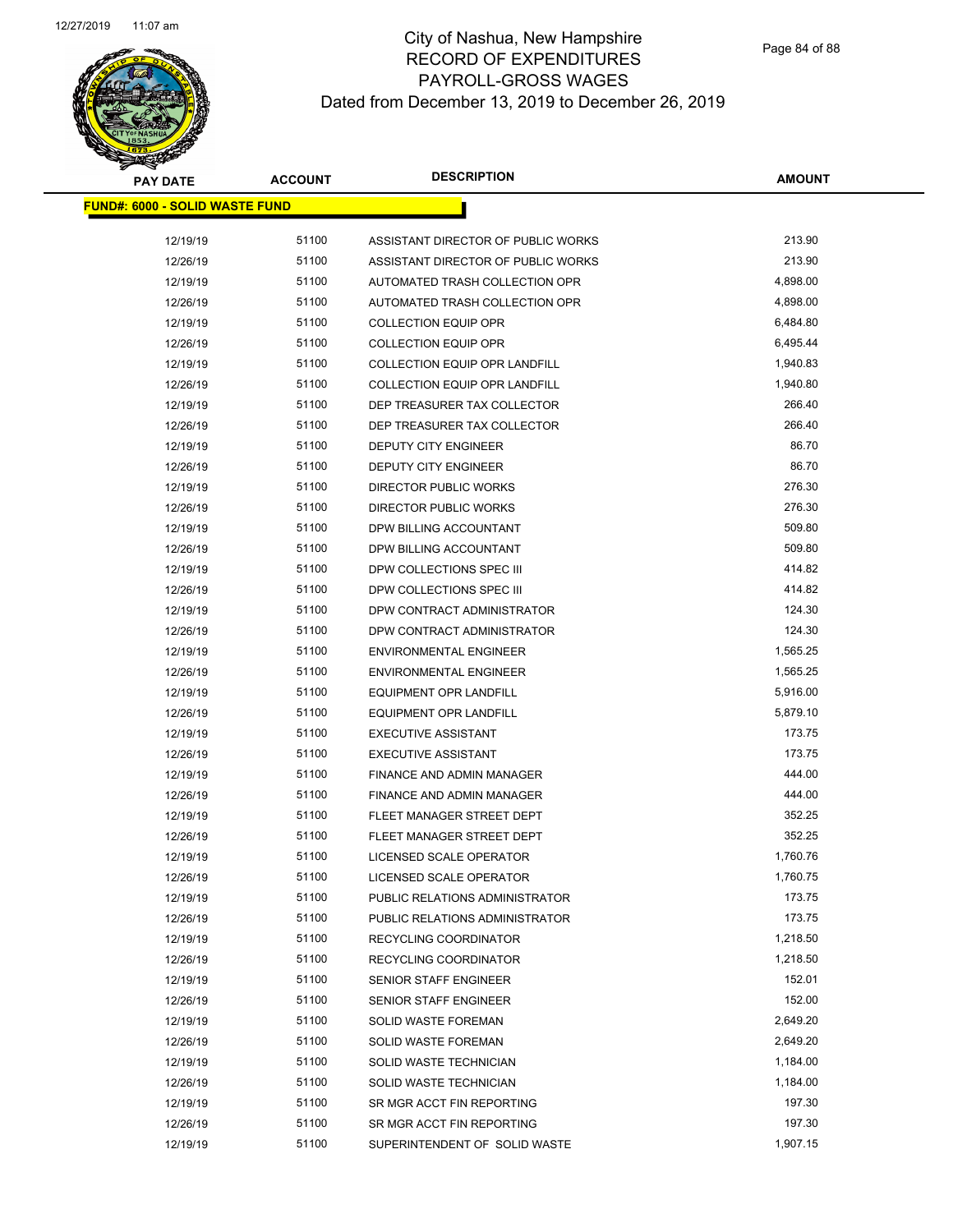

| <b>PAY DATE</b>                           | <b>ACCOUNT</b> | <b>DESCRIPTION</b>                   | <b>AMOUNT</b> |
|-------------------------------------------|----------------|--------------------------------------|---------------|
| <b>FUND#: 6000 - SOLID WASTE FUND</b>     |                |                                      |               |
|                                           |                |                                      |               |
| 12/26/19                                  | 51100          | SUPERINTENDENT OF SOLID WASTE        | 1,907.15      |
| 12/19/19                                  | 51300          | ADMINISTRATIVE ASSISTANT II          | 112.40        |
| 12/26/19                                  | 51300          | ADMINISTRATIVE ASSISTANT II          | 189.18        |
| 12/19/19                                  | 51300          | AUTO MECH 2ND CLASS                  | 293.88        |
| 12/19/19                                  | 51300          | AUTO MECHANIC 1ST CLASS              | 322.92        |
| 12/19/19                                  | 51300          | AUTOMATED TRASH COLLECTION OPR       | 234.25        |
| 12/26/19                                  | 51300          | AUTOMATED TRASH COLLECTION OPR       | 252.99        |
| 12/19/19                                  | 51300          | <b>COLLECTION EQUIP OPR</b>          | 842.61        |
| 12/26/19                                  | 51300          | <b>COLLECTION EQUIP OPR</b>          | 466.94        |
| 12/19/19                                  | 51300          | COLLECTION EQUIP OPR LANDFILL        | 630.74        |
| 12/26/19                                  | 51300          | <b>COLLECTION EQUIP OPR LANDFILL</b> | 186.30        |
| 12/19/19                                  | 51300          | <b>EQUIP OPR STREET REPAIR</b>       | 279.34        |
| 12/19/19                                  | 51300          | <b>EQUIPMENT OPR LANDFILL</b>        | 823.98        |
| 12/26/19                                  | 51300          | <b>EQUIPMENT OPR LANDFILL</b>        | 1,038.50      |
| 12/19/19                                  | 51300          | LICENSED SCALE OPERATOR              | 445.04        |
| 12/26/19                                  | 51300          | LICENSED SCALE OPERATOR              | 24.51         |
| 12/19/19                                  | 51300          | <b>MASON PIPELAYER</b>               | 281.04        |
| 12/19/19                                  | 51300          | <b>SIGN MAINTENANCE</b>              | 565.20        |
| 12/19/19                                  | 51300          | <b>SOLID WASTE FOREMAN</b>           | 596.08        |
| 12/26/19                                  | 51300          | <b>SOLID WASTE FOREMAN</b>           | 608.50        |
| 12/19/19                                  | 51300          | TRUCK DRIVER STREET REPAIR           | 607.96        |
| 12/19/19                                  | 51600          | <b>COLLECTION EQUIP OPR</b>          | 800.00        |
| 12/19/19                                  | 51600          | <b>EQUIPMENT OPR LANDFILL</b>        | 400.00        |
| 12/26/19                                  | 55118          | TELEPHONE-CELLULAR                   | 128.00        |
| <b>TOTAL FUND 6000 - SOLID WASTE FUND</b> |                |                                      | \$79,198.68   |

#### **FUND#: 6200 - WASTEWATER FUND**

| 12/19/19 | 51100 | ADMINISTRATIVE ASSISTANT II        | 726.94   |
|----------|-------|------------------------------------|----------|
| 12/26/19 | 51100 | ADMINISTRATIVE ASSISTANT II        | 693.68   |
| 12/19/19 | 51100 | ANALYTICAL CHEMIST                 | 880.50   |
| 12/26/19 | 51100 | ANALYTICAL CHEMIST                 | 880.50   |
| 12/19/19 | 51100 | ASSISTANT CONSTRUCTION ENGINEER    | 1,129.00 |
| 12/26/19 | 51100 | ASSISTANT CONSTRUCTION ENGINEER    | 1,129.00 |
| 12/19/19 | 51100 | ASSISTANT DIRECTOR OF PUBLIC WORKS | 213.95   |
| 12/26/19 | 51100 | ASSISTANT DIRECTOR OF PUBLIC WORKS | 213.95   |
| 12/19/19 | 51100 | COLLECTION SYSTEMS OPERATOR        | 2,118.36 |
| 12/26/19 | 51100 | COLLECTION SYSTEMS OPERATOR        | 2,100.36 |
| 12/19/19 | 51100 | COLLECTION SYSTEMS TECHNICIAN      | 1.235.63 |
| 12/26/19 | 51100 | COLLECTION SYSTEMS TECHNICIAN      | 1,235.63 |
| 12/19/19 | 51100 | COLLECTIONS SPEC II                | 576.03   |
| 12/26/19 | 51100 | COLLECTIONS SPEC II                | 205.72   |
| 12/19/19 | 51100 | DEP TREASURER TAX COLLECTOR        | 266.40   |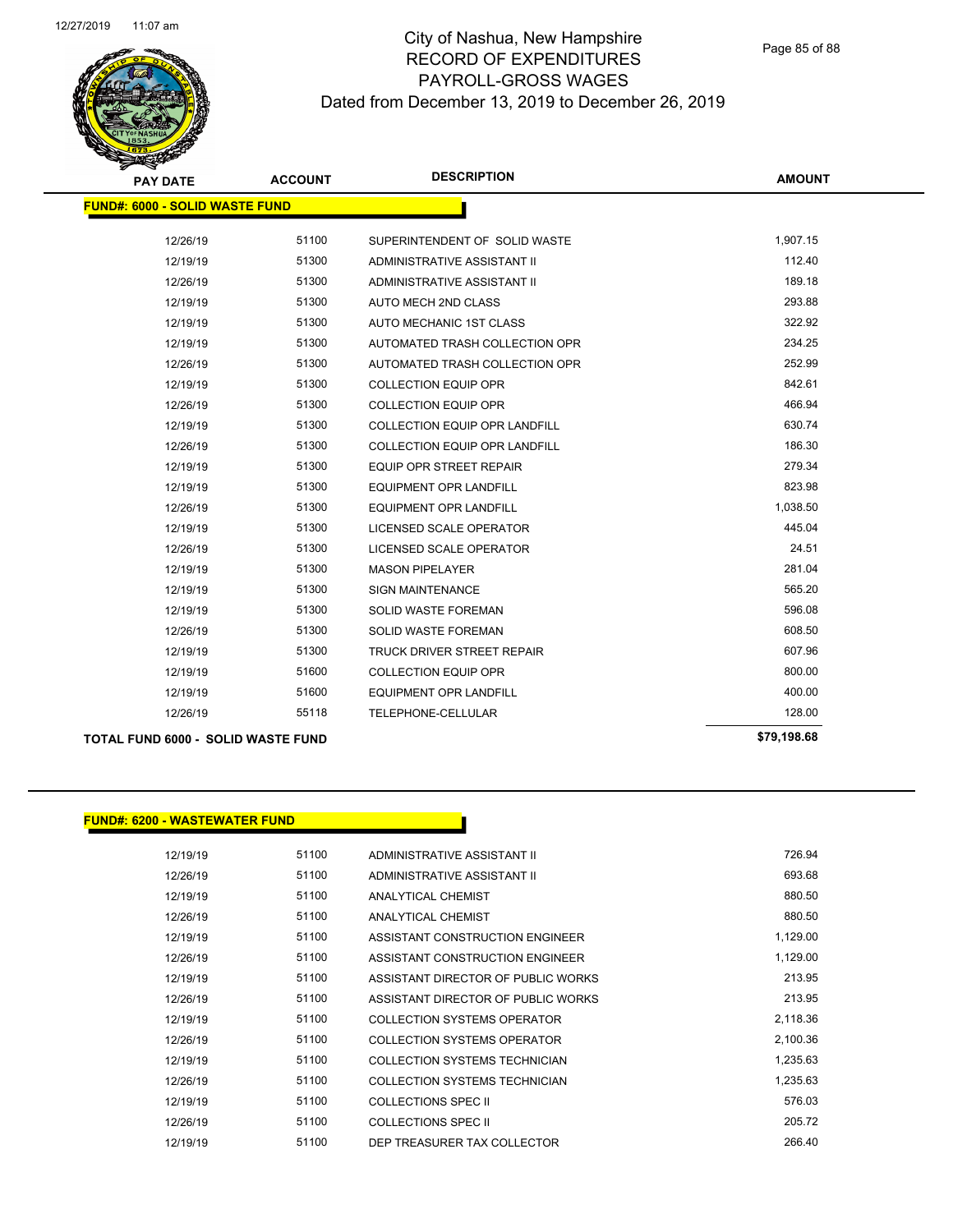# **PAY DATE ACCOUNT DESCRIPTION**

| <b>PAY DATE</b>                       | <b>ACCOUNT</b> | <b>DESCRIPTION</b>                          | <b>AMOUNT</b> |
|---------------------------------------|----------------|---------------------------------------------|---------------|
| <u> FUND#: 6200 - WASTEWATER FUND</u> |                |                                             |               |
|                                       |                |                                             |               |
| 12/26/19                              | 51100          | DEP TREASURER TAX COLLECTOR                 | 266.40        |
| 12/19/19                              | 51100          | DEPUTY CITY ENGINEER                        | 867.15        |
| 12/26/19                              | 51100          | DEPUTY CITY ENGINEER                        | 867.15        |
| 12/19/19                              | 51100          | DIRECTOR PUBLIC WORKS                       | 552.50        |
| 12/26/19                              | 51100          | DIRECTOR PUBLIC WORKS                       | 552.50        |
| 12/19/19                              | 51100          | DPW BILLING ACCOUNTANT                      | 509.75        |
| 12/26/19                              | 51100          | DPW BILLING ACCOUNTANT                      | 509.75        |
| 12/19/19                              | 51100          | DPW COLLECTIONS SPEC III                    | 414.83        |
| 12/26/19                              | 51100          | DPW COLLECTIONS SPEC III                    | 414.83        |
| 12/19/19                              | 51100          | DPW CONTRACT ADMINISTRATOR                  | 745.70        |
| 12/26/19                              | 51100          | DPW CONTRACT ADMINISTRATOR                  | 745.70        |
| 12/19/19                              | 51100          | ELECTRICAL DIAGNOSTIC TECH I                | 1,120.00      |
| 12/26/19                              | 51100          | ELECTRICAL DIAGNOSTIC TECH I                | 1,120.00      |
| 12/19/19                              | 51100          | ENVIRONMENTAL PERMIT & PROGRAMS COORDINATOR | 1,360.80      |
| 12/26/19                              | 51100          | ENVIRONMENTAL PERMIT & PROGRAMS COORDINATOR | 1,360.80      |
| 12/19/19                              | 51100          | <b>EXECUTIVE ASSISTANT</b>                  | 173.75        |
| 12/26/19                              | 51100          | <b>EXECUTIVE ASSISTANT</b>                  | 173.75        |
| 12/19/19                              | 51100          | FINANCE AND ADMIN MANAGER                   | 444.00        |
| 12/26/19                              | 51100          | FINANCE AND ADMIN MANAGER                   | 444.00        |
| 12/19/19                              | 51100          | FLEET MANAGER STREET DEPT                   | 117.40        |
| 12/26/19                              | 51100          | FLEET MANAGER STREET DEPT                   | 117.40        |
| 12/19/19                              | 51100          | <b>GIS SPECIALIST</b>                       | 719.60        |
| 12/26/19                              | 51100          | <b>GIS SPECIALIST</b>                       | 719.60        |
| 12/19/19                              | 51100          | MECHANIC WWTP 1ST CLASS                     | 4,314.32      |
| 12/26/19                              | 51100          | MECHANIC WWTP 1ST CLASS                     | 4,315.20      |
| 12/19/19                              | 51100          | OPERATOR I CERTIFIED WWTP 1st               | 1,074.40      |
| 12/26/19                              | 51100          | OPERATOR I CERTIFIED WWTP 1st               | 1,074.40      |
| 12/19/19                              | 51100          | OPERATOR II WWTP 1st                        | 3,219.20      |
| 12/26/19                              | 51100          | OPERATOR II WWTP 1st                        | 3,219.20      |
| 12/19/19                              | 51100          | OPERATOR II WWTP 2nd                        | 1,086.41      |
| 12/26/19                              | 51100          | OPERATOR II WWTP 2nd                        | 1,086.40      |
| 12/19/19                              | 51100          | OPERATOR II WWTP 3rd                        | 2,180.84      |
| 12/26/19                              | 51100          | OPERATOR II WWTP 3rd                        | 2,180.83      |
| 12/19/19                              | 51100          | OPERATOR III WWTP 1st                       | 3,388.60      |
| 12/26/19                              | 51100          | OPERATOR III WWTP 1st                       | 3,390.80      |
| 12/19/19                              | 51100          | PLANT OPERATIONS SUPERVISOR                 | 1,523.20      |
| 12/26/19                              | 51100          | PLANT OPERATIONS SUPERVISOR                 | 1,523.20      |
| 12/19/19                              | 51100          | PROCESS CHEMIST                             | 1,002.50      |
| 12/26/19                              | 51100          | PROCESS CHEMIST                             | 1,096.50      |
| 12/19/19                              | 51100          | PUBLIC RELATIONS ADMINISTRATOR              | 231.65        |
| 12/26/19                              | 51100          | PUBLIC RELATIONS ADMINISTRATOR              | 231.65        |
| 12/19/19                              | 51100          | SENIOR STAFF ENGINEER                       | 2,380.88      |
| 12/26/19                              | 51100          | SENIOR STAFF ENGINEER                       | 2,380.91      |
| 12/19/19                              | 51100          | SR MGR ACCT FIN REPORTING                   | 394.70        |
| 12/26/19                              | 51100          | SR MGR ACCT FIN REPORTING                   | 394.70        |
|                                       |                |                                             |               |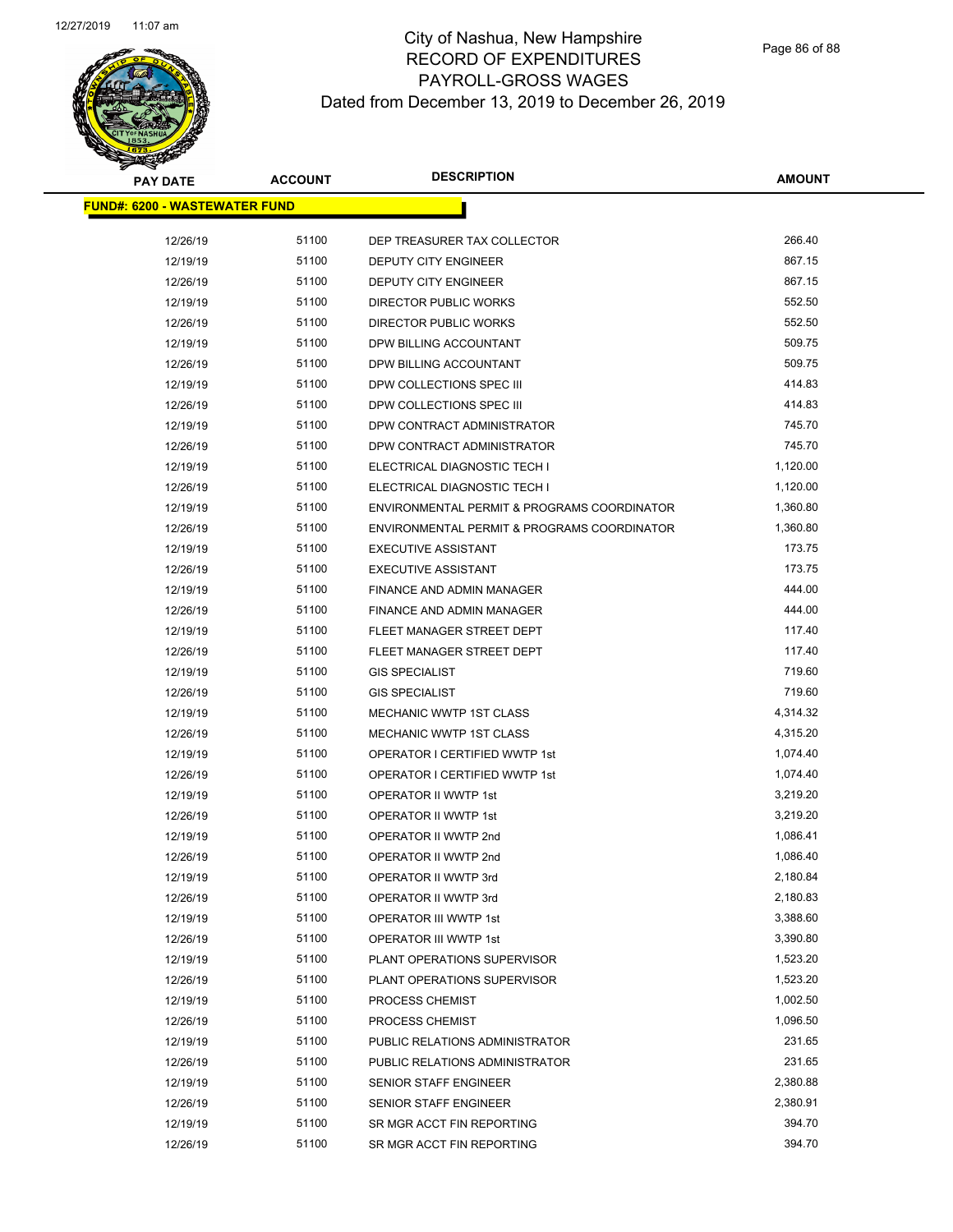

| <b>PAY DATE</b>                      | <b>ACCOUNT</b> | <b>DESCRIPTION</b>                 | <b>AMOUNT</b> |
|--------------------------------------|----------------|------------------------------------|---------------|
| <b>FUND#: 6200 - WASTEWATER FUND</b> |                |                                    |               |
|                                      |                |                                    |               |
| 12/19/19                             | 51100          | <b>STAFF ENGINEER</b>              | 1,124.60      |
| 12/26/19                             | 51100          | <b>STAFF ENGINEER</b>              | 1,124.60      |
| 12/19/19                             | 51100          | SUPERINTENDENT OF WASTEWATER       | 1,998.10      |
| 12/26/19                             | 51100          | SUPERINTENDENT OF WASTEWATER       | 1,998.09      |
| 12/19/19                             | 51100          | <b>SUPV LABORATORY</b>             | 1,237.59      |
| 12/26/19                             | 51100          | <b>SUPV LABORATORY</b>             | 1,237.60      |
| 12/19/19                             | 51100          | TRUCK DRIVER STREET REPAIR         | 899.60        |
| 12/26/19                             | 51100          | TRUCK DRIVER STREET REPAIR         | 896.40        |
| 12/19/19                             | 51100          | <b>WASTEWATER ASSISTANT</b>        | 2,689.20      |
| 12/26/19                             | 51100          | <b>WASTEWATER ASSISTANT</b>        | 2,689.20      |
| 12/19/19                             | 51100          | <b>WASTEWATER FOREMAN</b>          | 2,649.19      |
| 12/26/19                             | 51100          | WASTEWATER FOREMAN                 | 2,649.20      |
| 12/19/19                             | 51100          | WASTEWATER PROJECT ENGINEER        | 1,578.70      |
| 12/26/19                             | 51100          | <b>WASTEWATER PROJECT ENGINEER</b> | 1,578.70      |
| 12/19/19                             | 51300          | AUTOMATED TRASH COLLECTION OPR     | 112.82        |
| 12/19/19                             | 51300          | <b>COLLECTION SYSTEMS OPERATOR</b> | 330.63        |
| 12/26/19                             | 51300          | <b>COLLECTION SYSTEMS OPERATOR</b> | 348.99        |
| 12/19/19                             | 51300          | ELECTRICAL DIAGNOSTIC TECH I       | 412.28        |
| 12/26/19                             | 51300          | ELECTRICAL DIAGNOSTIC TECH I       | 401.71        |
| 12/19/19                             | 51300          | MECHANIC WWTP 1ST CLASS            | 1,645.85      |
| 12/26/19                             | 51300          | MECHANIC WWTP 1ST CLASS            | 1,538.15      |
| 12/19/19                             | 51300          | OPERATOR II WWTP 1st               | 1,333.32      |
| 12/26/19                             | 51300          | OPERATOR II WWTP 1st               | 1,312.80      |
| 12/26/19                             | 51300          | OPERATOR II WWTP 2nd               | 122.22        |
| 12/19/19                             | 51300          | OPERATOR II WWTP 3rd               | 276.01        |
| 12/26/19                             | 51300          | OPERATOR II WWTP 3rd               | 572.46        |
| 12/19/19                             | 51300          | OPERATOR III WWTP 1st              | 111.27        |
| 12/19/19                             | 51300          | <b>SUPV LABORATORY</b>             | 266.84        |
| 12/26/19                             | 51300          | <b>SUPV LABORATORY</b>             | 104.41        |
| 12/19/19                             | 51300          | <b>WASTEWATER FOREMAN</b>          | 1,644.01      |
| 12/26/19                             | 51300          | <b>WASTEWATER FOREMAN</b>          | 583.67        |
| 12/26/19                             | 51400          | TEMPORARY LAB ASSISTANT            | 588.75        |
| 12/26/19                             | 51600          | COLLECTION SYSTEMS TECHNICIAN      | 1,000.00      |
| 12/26/19                             | 55118          | TELEPHONE-CELLULAR                 | 364.35        |
| TOTAL FUND 6200 - WASTEWATER FUND    |                |                                    | \$107,034.81  |

#### **FUND#: 6500 - PROPERTY & CASUALTY FUND**

| 12/19/19 | 51100 | <b>PROGRAM SUPV</b>            | 1.424.80 |
|----------|-------|--------------------------------|----------|
| 12/26/19 | 51100 | <b>PROGRAM SUPV</b>            | 1.424.80 |
| 12/19/19 | 51100 | PROPERTY AND CASUALTY ADJUSTER | 2.491.15 |
| 12/26/19 | 51100 | PROPERTY AND CASUALTY ADJUSTER | 2.491.15 |
| 12/19/19 | 51100 | <b>RISK MANAGER</b>            | 1.911.60 |